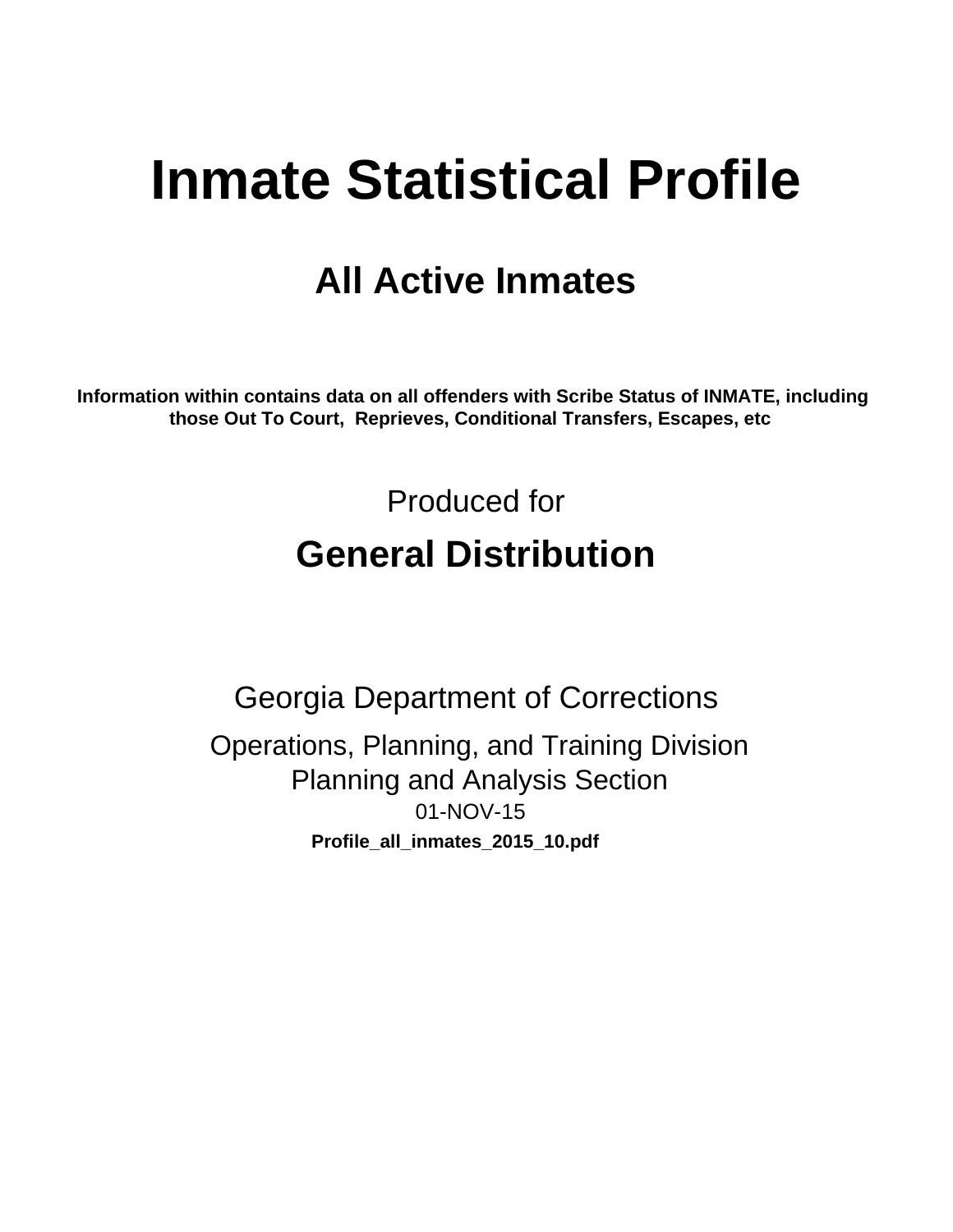#### **Inmate Statistical Profile 01-NOV-15** Contents

**All Active Inmates** 

Produced for General Distribution

# **Table of Contents**

| <b>Demographic information</b>                                       |
|----------------------------------------------------------------------|
| 4 Current age, broken out in ten year age groups                     |
| 5 Race group                                                         |
| 6 Marital status, self-reported at entry to prison                   |
| 7 Number of children, self-reported at entry to prison               |
| 8 Religious affiliation, self-reported at entry to prison            |
| 9 Home county - self-reported at entry to prison                     |
| 14 Employment status before prison, self-reported at entry to prison |
| 15 Age at admission                                                  |
| 17 Height, measured at entry to prison                               |
| 19 Weight, measured at entry to prison                               |
| 20 Military service                                                  |
| <b>Correctional information</b>                                      |
| 21 Type of admission to prison                                       |
| 22 Current / last supervision level                                  |
| 23 Current / last institution type                                   |
| 24 Institution type - transitional centers                           |
| 25 Institution type - county prisons                                 |
| 27 Institution type - state prisons                                  |
| 29 Institution type - private prisons                                |
| 30 Institution type - inmate boot camp                               |
| 31 Number of disciplinary reports                                    |
| 32 Number of transfers                                               |
| 33 Number of escapes                                                 |
| 34 Split sentence - Probation to follow                              |
| 35 Probable future release type of still active inmates              |
| 36 Time served in current (or last) institution                      |
| <b>Educational, psychological and physical information</b>           |
| 37 Highest grade level attained                                      |
| 38 Culture fair IQ scores                                            |
| 39 Wide Range Achievement Test (WRAT) reading score                  |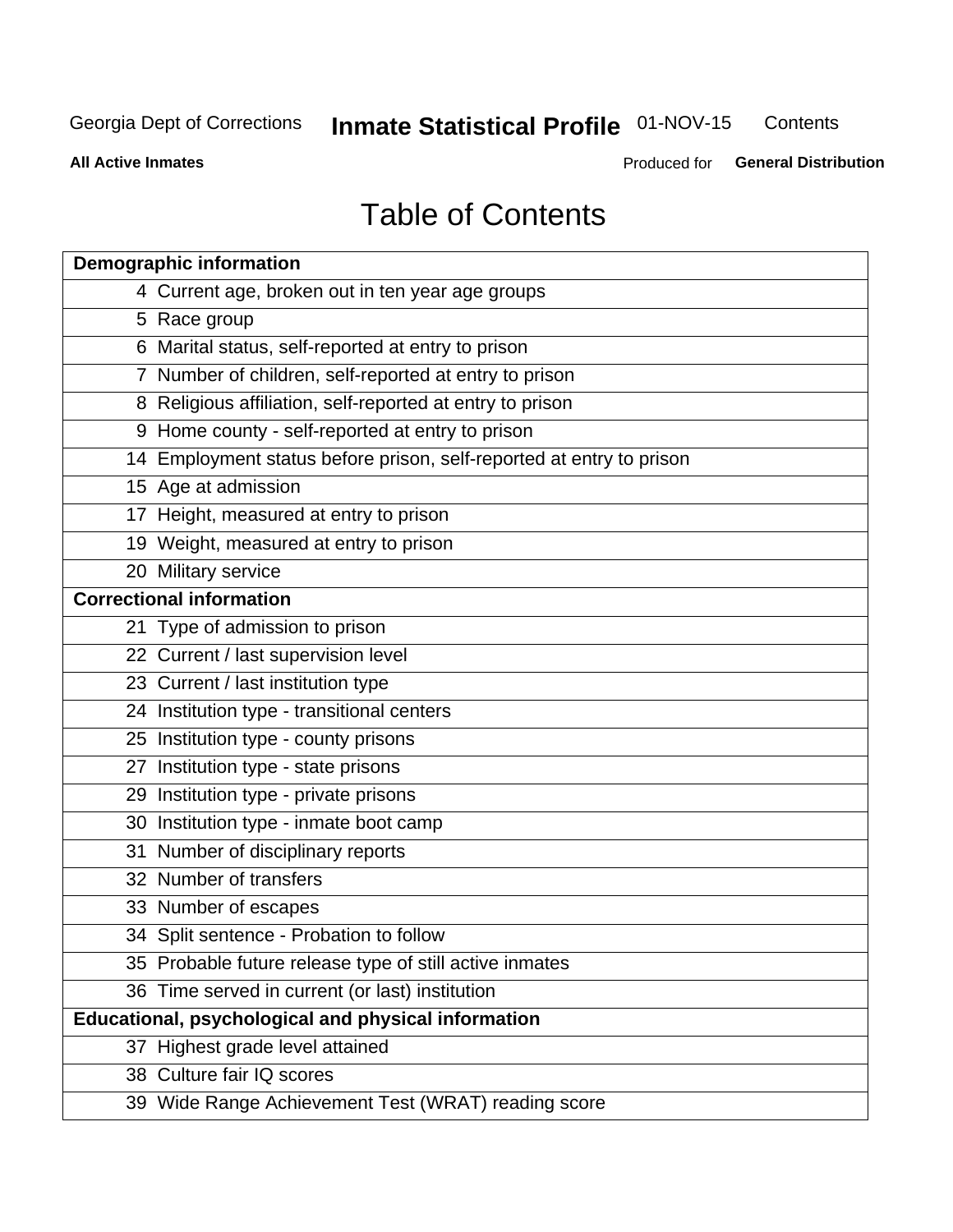#### **Inmate Statistical Profile 01-NOV-15** Contents

#### **All Active Inmates**

Produced for General Distribution

# **Table of Contents**

| Educational, psychological and physical information              |
|------------------------------------------------------------------|
| 40 Wide Range Achievement Test (WRAT) math score                 |
| 41 Wide Range Achievement Test (WRAT) spelling score             |
| 42 Current / last mental health treatment level                  |
| 43 PULHESDWIT medical scale - 'P' overall condition ('P'hysical) |
| 44 PULHESDWIT medical scale - 'U' upper body                     |
| 45 PULHESDWIT medical scale - 'L' lower body                     |
| 46 PULHESDWIT medical scale - 'H' hearing                        |
| 47 PULHESDWIT medical scale - 'E' vision                         |
| 48 PULHESDWIT medical scale -'S' psychiatric                     |
| 49 PULHESDWIT medical scale - 'D' dental                         |
| 50 PULHESDWIT medical scale - 'W' work ability                   |
| 51 PULHESDWIT medical scale - 'I' impairment                     |
| 52 PULHESDWIT medical scale - 'T' transportability               |
|                                                                  |
| <b>Crimes and criminal history information</b>                   |
| 53 Number of prior Georgia incarcerations                        |
| 54 Prison sentence in years                                      |
| 55 Primary offense, broken out into felonies vs misdemeanors     |
| 56 Primary offense, broken out into six broad crime categories   |
| 57 Primary offense, detailed offense code                        |
| 65 County of conviction of primary offense                       |
| 70 Circuit of conviction of primary offense                      |
| 72 Years served (jail + prison) in this incarceration            |
| <b>Medical information</b>                                       |
| 73 Results of most recent HIV test                               |
| 74 Results of most recent tuberculosis test                      |
| 75 Results of most recent syphilis test                          |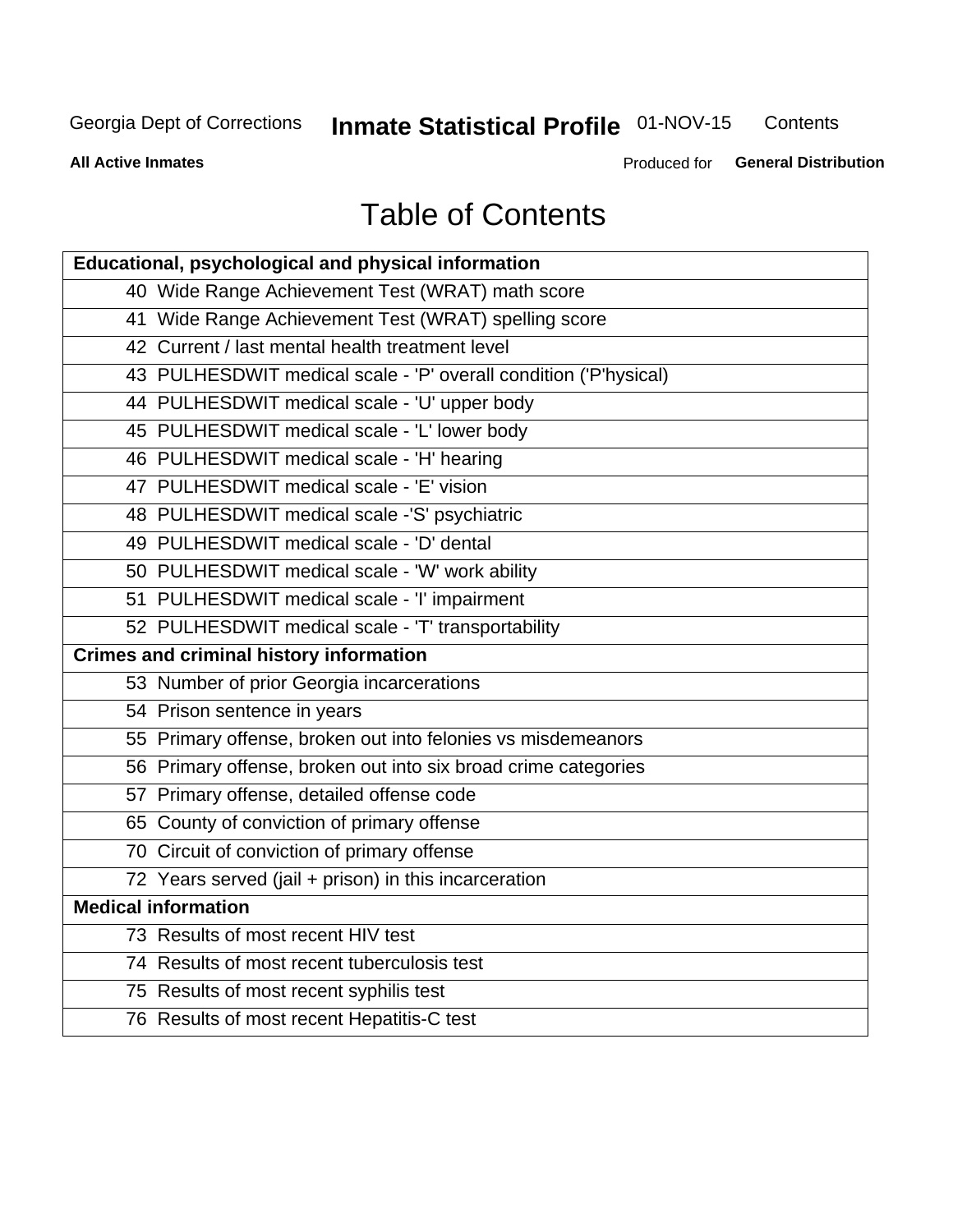#### **All Active Inmates**

#### Produced for General Distribution

### Current age, broken out in ten-year age groups

COL % - percent each COUNT is of its particular column

|                          | <b>Male</b>  |          |        | <b>Female</b>   |        |          | <b>Total</b> |        |
|--------------------------|--------------|----------|--------|-----------------|--------|----------|--------------|--------|
| <b>Current Age</b>       | <b>Count</b> | Col %    | Row %  | <b>Count</b>    | Col %  | Row %    | <b>Total</b> | Col %  |
| <b>Teens (1-19)</b>      | 695          | $1.40\%$ | 96.26% | 27              | 0.75%  | 3.74%    | 722          | 1.35%  |
| <b>Twenties (20-29)</b>  | 14,768       | 29.72%   | 93.63% | 1,005           | 27.73% | $6.37\%$ | 15,773       | 29.58% |
| Thirties (30-39)         | 14,852       | 29.89%   | 92.18% | 1,260           | 34.77% | $7.82\%$ | 16, 112      | 30.22% |
| <b>Forties (40-49)</b>   | 10,084       | 20.29%   | 92.73% | 791             | 21.83% | 7.27%    | 10,875       | 20.40% |
| <b>Fifties (50-59)</b>   | 6,688        | 13.46%   | 93.92% | 433             | 11.95% | $6.08\%$ | 7,121        | 13.36% |
| <b>Sixties (60-69)</b>   | 2.051        | 4.13%    | 95.66% | 93              | 2.57%  | 4.34%    | 2.144        | 4.02%  |
| Seventy + (70 and above) | 555          | 1.12%    | 97.37% | 15 <sup>2</sup> | 0.41%  | 2.63%    | 570          | 1.07%  |
| <b>Total Reported</b>    | 49,693       | 100%     | 93.20% | 3,624           | 100%   | 6.80%    | 53,317       | 100%   |

| <b>Not Repo</b><br><b>Experience</b> | 1 P A<br>טטו |       | 154 |
|--------------------------------------|--------------|-------|-----|
| Total                                | 49,846       | 3,625 | 474 |

| <b>Mean</b><br>(average)       | 37.64    | 37.01 | 37.60 |
|--------------------------------|----------|-------|-------|
| Median (middle)                | つん<br>vu | JJ    | 35    |
| <b>Mode</b><br>(most frequent) | 26       | vu    | 26    |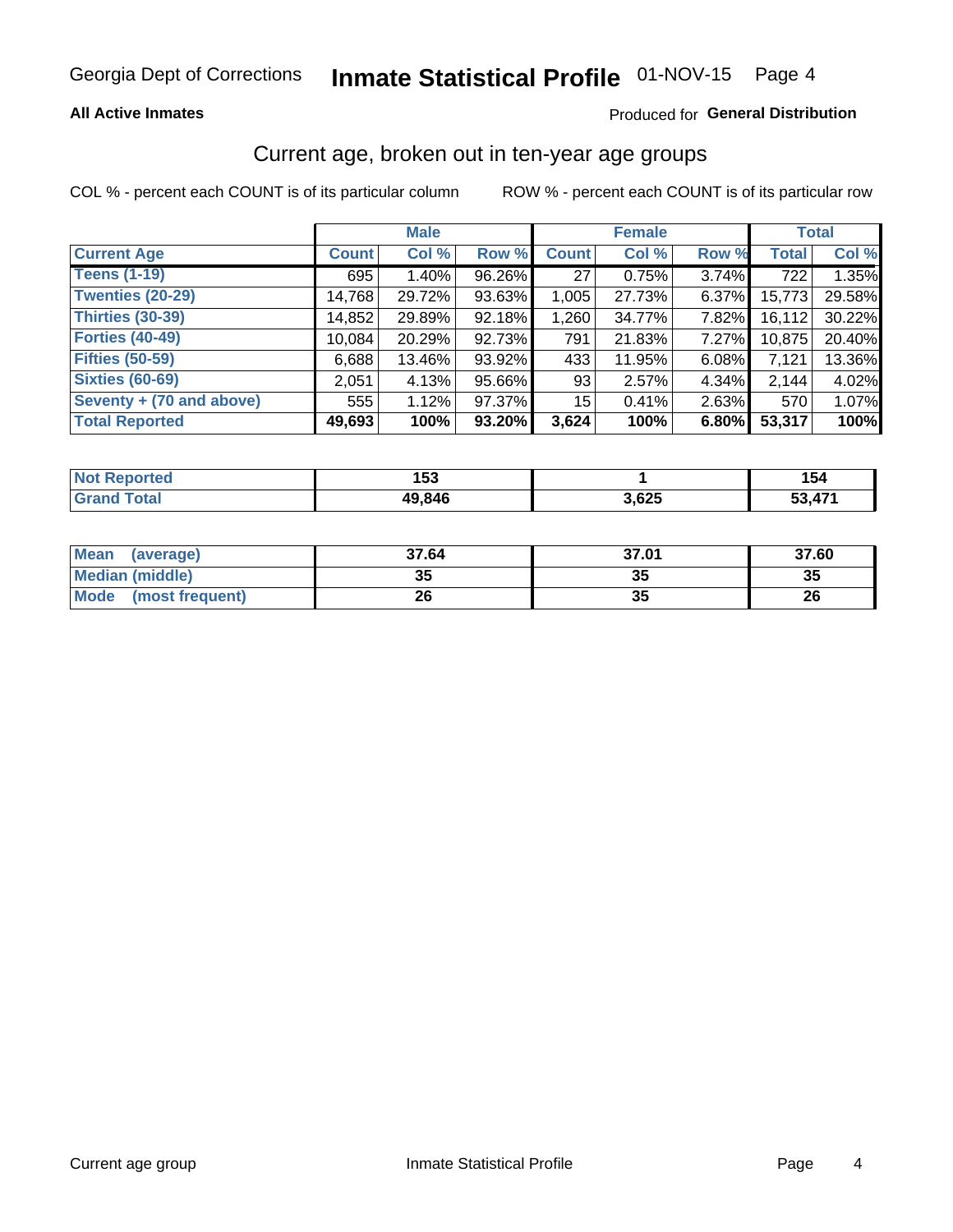# Inmate Statistical Profile 01-NOV-15 Page 5

#### **All Active Inmates**

#### Produced for General Distribution

### Race group

COL % - percent each COUNT is of its particular column

|                   |                        | <b>Male</b>  |         |           | <b>Female</b> |         |        | <b>Total</b> |        |
|-------------------|------------------------|--------------|---------|-----------|---------------|---------|--------|--------------|--------|
|                   | <b>Race Group</b>      | <b>Count</b> | Col %   |           | Row % Count   | Col %   | Row %  | <b>Total</b> | Col %  |
|                   | <b>White</b>           | 16,500       | 33.10%  | 88.96%    | 2,048         | 56.50%  | 11.04% | 18,548       | 34.69% |
| $\mathbf{2}$      | <b>Black</b>           | 31,112       | 62.42%  | 95.39%    | 1,504         | 41.49%  | 4.61%  | 32,616       | 61.00% |
| 5.                | <b>Other</b>           | 51           | .10%    | 89.47%    | 6             | .17%    | 10.53% | 57           | .11%   |
| 6                 | <b>Asian</b>           | 161          | $.32\%$ | 93.06%    | 12            | $.33\%$ | 6.94%  | 173          | .32%   |
| 9                 | <b>Unknown</b>         | 6            | .01%    | 85.71%    |               | .03%    | 14.29% |              | .01%   |
| 10                | <b>Hispanic</b>        | 1,990        | 3.99%   | 97.41%    | 53            | 1.46%   | 2.59%  | 2,043        | 3.82%  |
| $12 \overline{ }$ | <b>Native American</b> | 25           | $.05\%$ | 96.15%    |               | .03%    | 3.85%  | 26           | .05%   |
| 13                | <b>Native Hawaiian</b> |              | .01%    | 100.00%   |               |         |        |              | .01%   |
|                   | <b>Total Reported</b>  | 49,846       | 100%    | $93.22\%$ | 3,625         | 100%    | 6.78%  | 53,471       | 100%   |

| <b>Not Reported</b> |        |       |   |
|---------------------|--------|-------|---|
| <b>Grand Total</b>  | 49,846 | 3,625 | . |

| <b>Mode</b><br>---<br>most frequent) | Black | White | <b>Black</b> |
|--------------------------------------|-------|-------|--------------|
|                                      |       |       |              |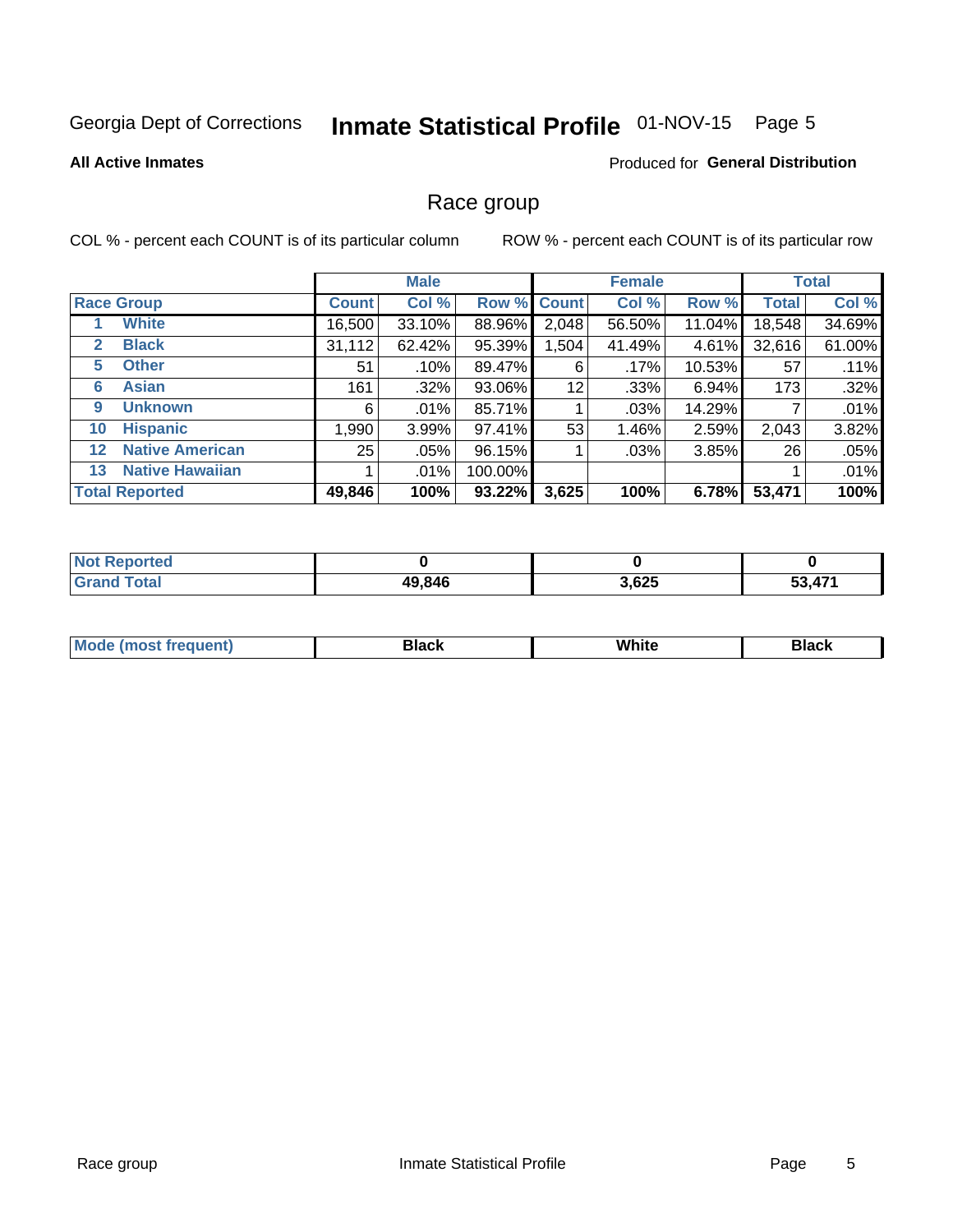# Inmate Statistical Profile 01-NOV-15 Page 6

**All Active Inmates** 

#### Produced for General Distribution

### Marital status, self-reported at entry to prison

COL % - percent each COUNT is of its particular column

|                            | <b>Male</b>  |        |        |              | <b>Female</b> | <b>Total</b> |              |        |
|----------------------------|--------------|--------|--------|--------------|---------------|--------------|--------------|--------|
| <b>Marital Status</b>      | <b>Count</b> | Col %  | Row %  | <b>Count</b> | Col %         | Row %        | <b>Total</b> | Col %  |
| <b>Unknown</b><br>$\bf{0}$ | 556          | 1.12%  | 93.92% | 36           | .99%          | 6.08%        | 592          | 1.11%  |
| <b>Divorced</b><br>D       | 4,601        | 9.23%  | 89.57% | 536          | 14.79%        | 10.43%       | 5,137        | 9.61%  |
| <b>Married</b><br>М        | 6,601        | 13.24% | 91.49% | 614          | 16.94%        | 8.51%        | 7,215        | 13.49% |
| <b>Separated</b><br>S.     | 1,735        | 3.48%  | 83.61% | 340          | 9.38%         | 16.39%       | 2,075        | 3.88%  |
| <b>Unmarried</b><br>U      | 35,870       | 71.96% | 94.83% | 1,956        | 53.96%        | $5.17\%$     | 37,826       | 70.74% |
| <b>Widow</b><br>W          | 483          | .97%   | 77.16% | 143          | 3.94%         | 22.84%       | 626          | 1.17%  |
| <b>Total Reported</b>      | 49,846       | 100%   | 93.22% | 3,625        | 100%          | 6.78%        | 53,471       | 100%   |

| $N$ nt F<br><b>Enorted</b> |        |              |        |
|----------------------------|--------|--------------|--------|
| Total                      | 49,846 | COF<br>כ∠ס,כ | 53 171 |

| <b>Mode (most frequent)</b><br>Unmarried<br>Unmarried<br>Jnmarried |
|--------------------------------------------------------------------|
|--------------------------------------------------------------------|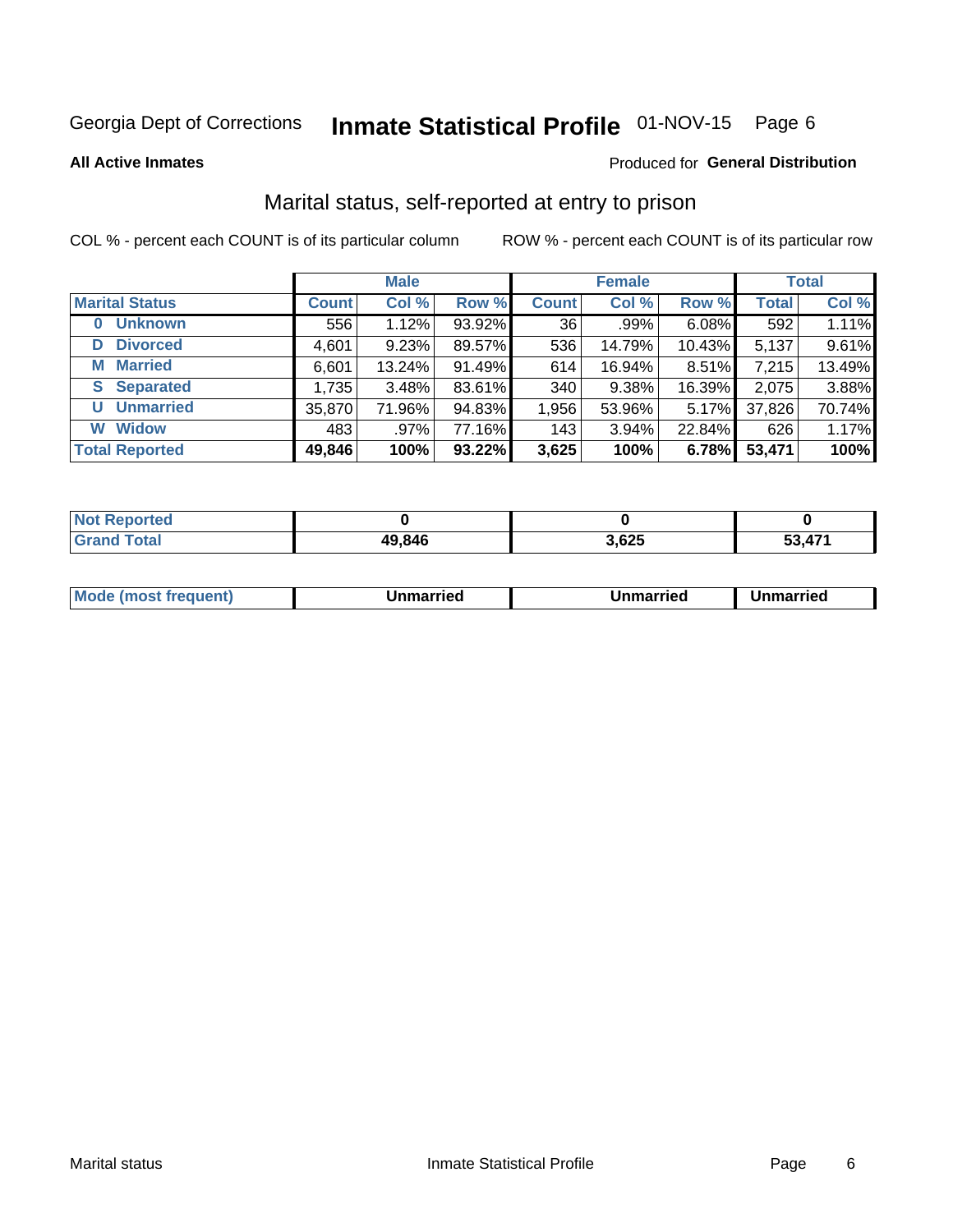# Inmate Statistical Profile 01-NOV-15 Page 7

#### **All Active Inmates**

#### Produced for General Distribution

## Number of children, self reported at entry to prison

COL % - percent each COUNT is of its particular column

|                           |              | <b>Male</b> |        |              | <b>Female</b> |       |              | <b>Total</b> |
|---------------------------|--------------|-------------|--------|--------------|---------------|-------|--------------|--------------|
| <b>Number of Children</b> | <b>Count</b> | Col %       | Row %  | <b>Count</b> | Col %         | Row % | <b>Total</b> | Col %        |
| $\overline{\mathbf{0}}$   | 20,043       | 40.63%      | 94.10% | 1,256        | 34.69%        | 5.90% | 21,299       | 40.22%       |
|                           | 11,096       | 22.49%      | 94.11% | 694          | 19.17%        | 5.89% | 11,790       | 22.27%       |
| $\overline{2}$            | 8,066        | 16.35%      | 91.33% | 766          | 21.15%        | 8.67% | 8,832        | 16.68%       |
| $\overline{\mathbf{3}}$   | 4,982        | 10.10%      | 90.88% | 500          | 13.81%        | 9.12% | 5,482        | 10.35%       |
| 4                         | 2,499        | 5.07%       | 91.44% | 234          | 6.46%         | 8.56% | 2,733        | 5.16%        |
| $\overline{\mathbf{5}}$   | 1,262        | 2.56%       | 93.48% | 88           | 2.43%         | 6.52% | 1,350        | 2.55%        |
| 6                         | 640          | 1.30%       | 93.43% | 45           | 1.24%         | 6.57% | 685          | 1.29%        |
| 7                         | 310          | 0.63%       | 94.51% | 18           | 0.50%         | 5.49% | 328          | 0.62%        |
| $\overline{\mathbf{8}}$   | 165          | 0.33%       | 93.75% | 11           | 0.30%         | 6.25% | 176          | 0.33%        |
| 9                         | 97           | 0.20%       | 95.10% | 5            | 0.14%         | 4.90% | 102          | 0.19%        |
| 10                        | 81           | 0.16%       | 98.78% |              | 0.03%         | 1.22% | 82           | 0.15%        |
| Over 10                   | 91           | 0.18%       | 96.81% | 3            | 0.08%         | 3.19% | 94           | 0.18%        |
| <b>Total Reported</b>     | 49,332       | 100%        | 93.16% | 3,621        | 100%          | 6.84% | 52,953       | 100%         |

| rteo<br>NO                    | -4<br>JIT |      | 518             |
|-------------------------------|-----------|------|-----------------|
| $f \wedge f \wedge f$<br>υιαι | 49.846    | ,625 | A71<br>-0<br>◡◡ |

| Mean<br>(average)       | 1.39 | 1.57 | 1.40 |
|-------------------------|------|------|------|
| <b>Median (middle)</b>  |      |      |      |
| Mode<br>(most frequent) |      |      |      |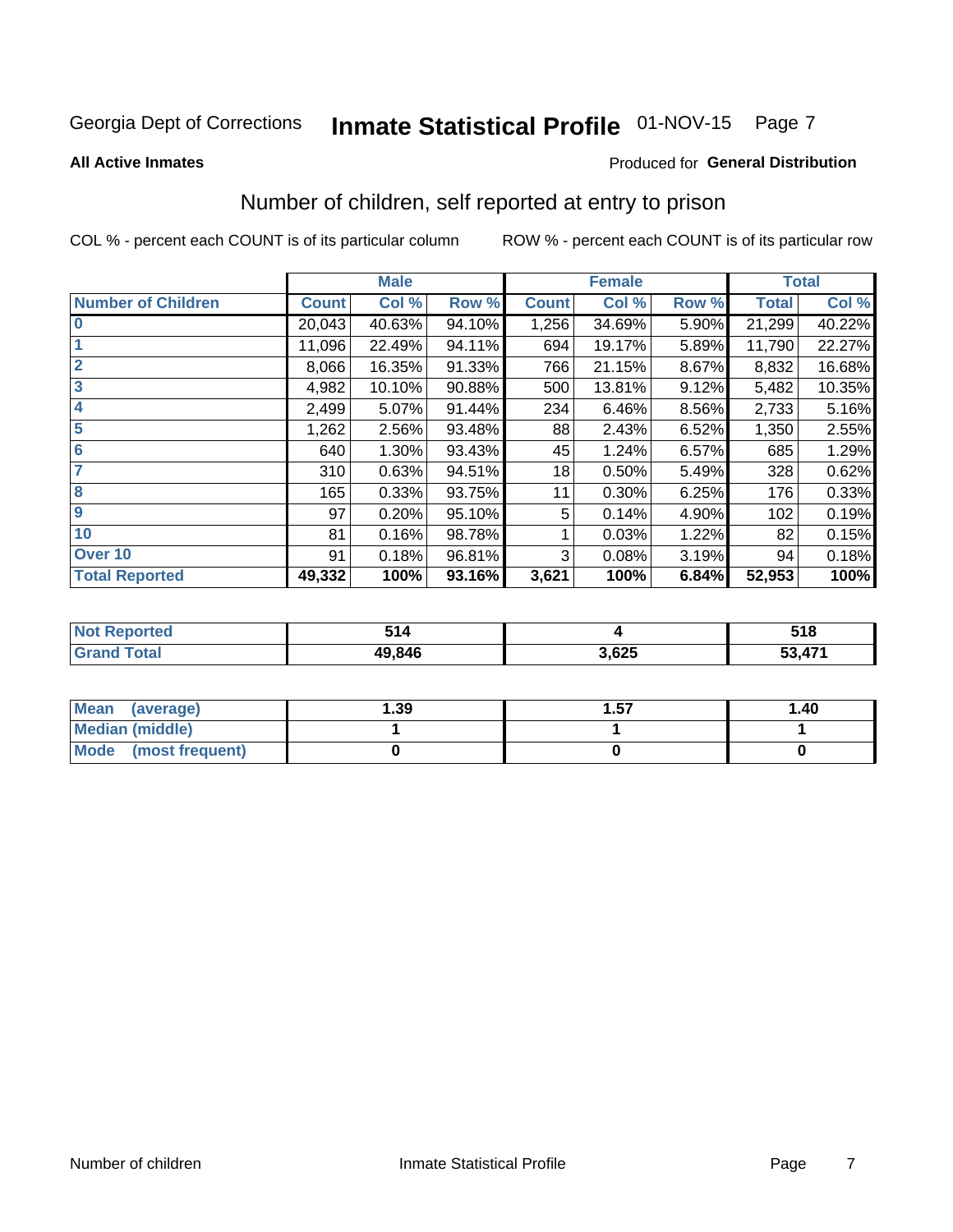# Inmate Statistical Profile 01-NOV-15 Page 8

#### **All Active Inmates**

#### Produced for General Distribution

### Religious affiliation, self-reported at entry to prison

COL % - percent each COUNT is of its particular column

|                |                              |              | <b>Male</b> |         |                | <b>Female</b>             |        |              | <b>Total</b> |
|----------------|------------------------------|--------------|-------------|---------|----------------|---------------------------|--------|--------------|--------------|
|                | <b>Religious Affiliation</b> | <b>Count</b> | Col %       | Row %   | <b>Count</b>   | $\overline{\text{Col}}$ % | Row %  | <b>Total</b> | Col %        |
| 1              | <b>Islam</b>                 | 1,037        | 5.02%       | 97.01%  | 32             | 1.20%                     | 2.99%  | 1,069        | 4.58%        |
| $\overline{2}$ | <b>Catholic</b>              | 1,051        | 5.09%       | 87.44%  | 151            | 5.66%                     | 12.56% | 1,202        | 5.16%        |
| 3              | <b>Baptist</b>               | 11,749       | 56.90%      | 85.69%  | 1,962          | 73.57%                    | 14.31% | 13,711       | 58.80%       |
| 4              | <b>Methodist</b>             | 405          | 1.96%       | 84.73%  | 73             | 2.74%                     | 15.27% | 478          | 2.05%        |
| 5              | <b>EpiscopIn</b>             | 48           | .23%        | 92.31%  | 4              | .15%                      | 7.69%  | 52           | .22%         |
| $6\phantom{a}$ | <b>Presbytrn</b>             | 65           | .31%        | 92.86%  | 5              | .19%                      | 7.14%  | 70           | .30%         |
| 7              | <b>Chc Of God</b>            | 367          | 1.78%       | 87.59%  | 52             | 1.95%                     | 12.41% | 419          | 1.80%        |
| 8              | <b>Holiness</b>              | 638          | 3.09%       | 80.96%  | 150            | 5.62%                     | 19.04% | 788          | 3.38%        |
| 9              | <b>Jewish</b>                | 45           | .22%        | 80.36%  | 11             | .41%                      | 19.64% | 56           | .24%         |
| 10             | <b>Anglican</b>              | 19           | .09%        | 95.00%  | 1              | .04%                      | 5.00%  | 20           | .09%         |
| 11             | <b>Grk Orthdx</b>            | 7            | .03%        | 87.50%  | 1              | .04%                      | 12.50% | 8            | .03%         |
| 12             | <b>Hindu</b>                 | 8            | .04%        | 100.00% |                |                           |        | 8            | .03%         |
| 13             | <b>Buddhist</b>              | 37           | .18%        | 74.00%  | 13             | .49%                      | 26.00% | 50           | .21%         |
| 14             | <b>Taoist</b>                | 2            | .01%        | 100.00% |                |                           |        | 2            | .01%         |
| 15             | <b>Shintoist</b>             | 5            | .02%        | 100.00% |                |                           |        | 5            | .02%         |
| 16             | <b>Seven D Ad</b>            | 59           | .29%        | 89.39%  | $\overline{7}$ | .26%                      | 10.61% | 66           | .28%         |
| 17             | <b>Jehovah Wt</b>            | 263          | 1.27%       | 88.26%  | 35             | 1.31%                     | 11.74% | 298          | 1.28%        |
| 18             | <b>Latr Day S</b>            | 21           | .10%        | 87.50%  | 3              | .11%                      | 12.50% | 24           | .10%         |
| 19             | Quaker                       |              | .01%        | 100.00% |                |                           |        |              | .01%         |
| 20             | <b>Other Prot</b>            | 2,493        | 12.07%      | 94.47%  | 146            | 5.47%                     | 5.53%  | 2,639        | 11.32%       |
| 96             | <b>None</b>                  | 2,330        | 11.28%      | 99.11%  | 21             | .79%                      | .89%   | 2,351        | 10.08%       |
|                | <b>Total Reported</b>        | 20,650       | 100%        | 88.56%  | 2,667          | 100%                      | 11.44% | 23,317       | 100%         |

| ported<br>' Not       | 29,196 | 958   | 30,154             |
|-----------------------|--------|-------|--------------------|
| <b>otal</b><br>' Gra. | 49,846 | 3,625 | A71<br>-0<br>JJ,47 |

|  | <b>Mode (most frequent)</b> | ıntist<br>ິ | <b>'a</b> ptist | aptist |
|--|-----------------------------|-------------|-----------------|--------|
|--|-----------------------------|-------------|-----------------|--------|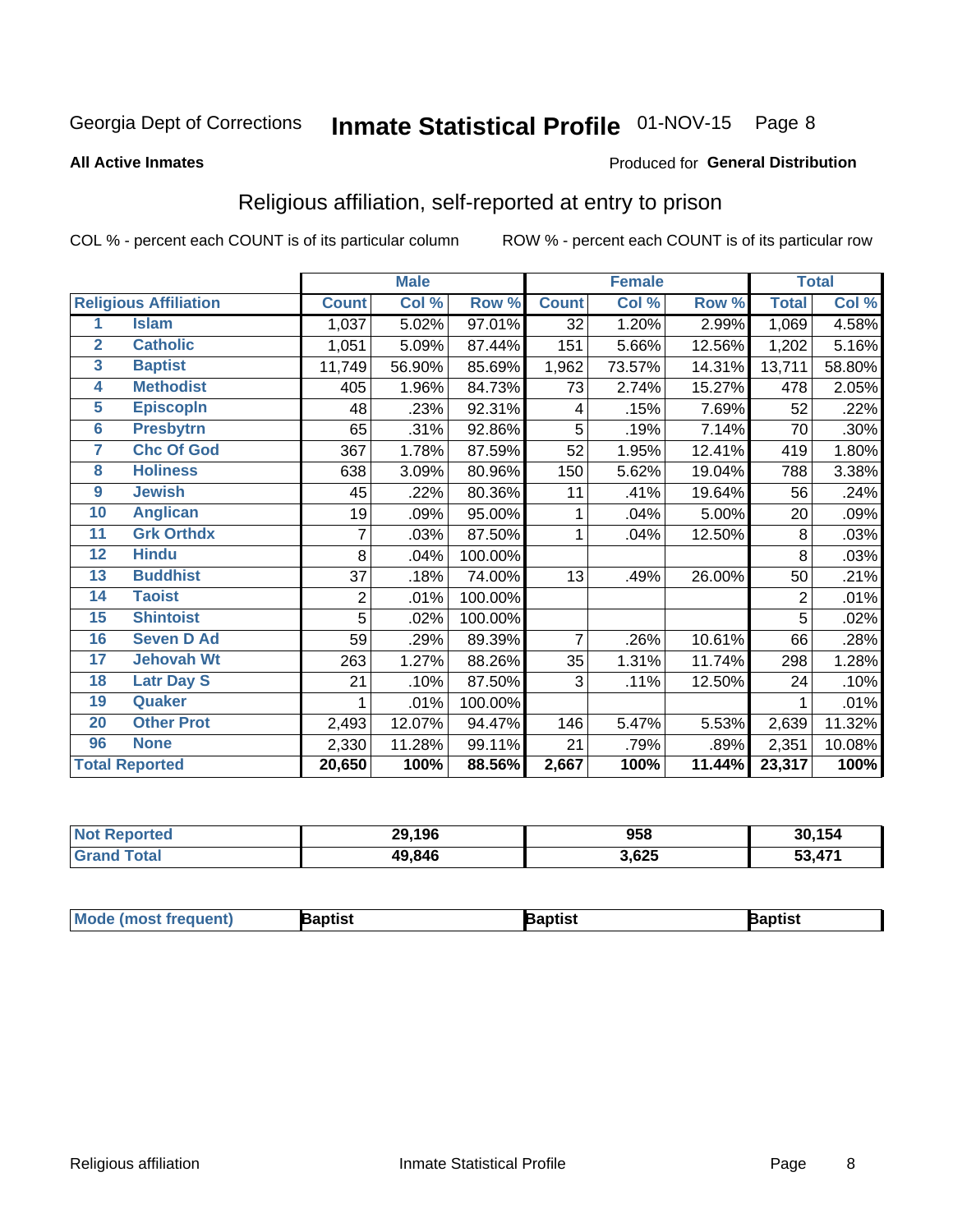# Inmate Statistical Profile 01-NOV-15 Page 9

#### **All Active Inmates**

#### **Produced for General Distribution**

### Home county, self-reported at entry to prison

COL % - percent each COUNT is of its particular column

|     |                             |              | <b>Male</b> |                  |                  | <b>Female</b> |        | <b>Total</b> |        |
|-----|-----------------------------|--------------|-------------|------------------|------------------|---------------|--------|--------------|--------|
|     | <b>Home County</b>          | <b>Count</b> | Col %       | Row <sup>%</sup> | <b>Count</b>     | Col %         | Row %  | <b>Total</b> | Col %  |
| 000 | <b>Unknown</b>              | 5,701        | 11.44%      | 92.53%           | 460              | 12.69%        | 7.47%  | 6,161        | 11.52% |
| 001 | <b>Appling County</b>       | 116          | .23%        | 95.08%           | $\,6$            | .17%          | 4.92%  | 122          | .23%   |
| 002 | <b>Atkinson County</b>      | 37           | .07%        | 92.50%           | 3                | .08%          | 7.50%  | 40           | .07%   |
| 003 | <b>Bacon County</b>         | 76           | .15%        | 95.00%           | $\overline{4}$   | .11%          | 5.00%  | 80           | .15%   |
| 004 | <b>Baker County</b>         | 18           | .04%        | 100.00%          |                  |               |        | 18           | .03%   |
| 005 | <b>Baldwin County</b>       | 230          | .46%        | 91.27%           | 22               | .61%          | 8.73%  | 252          | .47%   |
| 006 | <b>Banks County</b>         | 63           | .13%        | 90.00%           | $\overline{7}$   | .19%          | 10.00% | 70           | .13%   |
| 007 | <b>Barrow County</b>        | 254          | .51%        | 90.39%           | 27               | .74%          | 9.61%  | 281          | .53%   |
| 008 | <b>Bartow County</b>        | 523          | 1.05%       | 87.17%           | 77               | 2.12%         | 12.83% | 600          | 1.12%  |
| 009 | <b>Ben Hill County</b>      | 200          | .40%        | 94.34%           | 12               | .33%          | 5.66%  | 212          | .40%   |
| 010 | <b>Berrien County</b>       | 72           | .14%        | 97.30%           | $\overline{2}$   | .06%          | 2.70%  | 74           | .14%   |
| 011 | <b>Bibb County</b>          | 1,105        | 2.22%       | 95.42%           | 53               | 1.46%         | 4.58%  | 1,158        | 2.17%  |
| 012 | <b>Bleckley County</b>      | 62           | .12%        | 92.54%           | 5                | .14%          | 7.46%  | 67           | .13%   |
| 013 | <b>Brantley County</b>      | 68           | .14%        | 89.47%           | $\bf 8$          | .22%          | 10.53% | 76           | .14%   |
| 014 | <b>Brooks County</b>        | 182          | .37%        | 98.91%           | $\overline{2}$   | .06%          | 1.09%  | 184          | .34%   |
| 015 | <b>Bryan County</b>         | 91           | .18%        | 95.79%           | 4                | .11%          | 4.21%  | 95           | .18%   |
| 016 | <b>Bulloch County</b>       | 366          | .73%        | 94.57%           | 21               | .58%          | 5.43%  | 387          | .72%   |
| 017 | <b>Burke County</b>         | 223          | .45%        | 96.12%           | $\boldsymbol{9}$ | .25%          | 3.88%  | 232          | .43%   |
| 018 | <b>Butts County</b>         | 114          | .23%        | 92.68%           | $\boldsymbol{9}$ | .25%          | 7.32%  | 123          | .23%   |
| 019 | <b>Calhoun County</b>       | 63           | .13%        | 94.03%           | 4                | .11%          | 5.97%  | 67           | .13%   |
| 020 | <b>Camden County</b>        | 129          | .26%        | 92.14%           | 11               | .30%          | 7.86%  | 140          | .26%   |
| 021 | <b>Candler County</b>       | 102          | .20%        | 85.71%           | 17               | .47%          | 14.29% | 119          | .22%   |
| 022 | <b>Carroll County</b>       | 526          | 1.06%       | 92.28%           | 44               | 1.21%         | 7.72%  | 570          | 1.07%  |
| 023 | <b>Catoosa County</b>       | 211          | .42%        | 90.17%           | 23               | .63%          | 9.83%  | 234          | .44%   |
| 024 | <b>Charlton County</b>      | 36           | .07%        | 90.00%           | 4                | .11%          | 10.00% | 40           | .07%   |
| 025 | <b>Chatham County</b>       | 1,748        | 3.51%       | 96.36%           | 66               | 1.82%         | 3.64%  | 1,814        | 3.39%  |
| 026 | <b>Chattahoochee County</b> | 33           | .07%        | 100.00%          |                  |               |        | 33           | .06%   |
| 027 | <b>Chattooga County</b>     | 235          | .47%        | 89.02%           | 29               | .80%          | 10.98% | 264          | .49%   |
| 028 | <b>Cherokee County</b>      | 399          | .80%        | 89.66%           | 46               | 1.27%         | 10.34% | 445          | .83%   |
| 029 | <b>Clarke County</b>        | 445          | .89%        | 93.88%           | 29               | .80%          | 6.12%  | 474          | .89%   |
| 030 | <b>Clay County</b>          | 34           | .07%        | 97.14%           | $\mathbf{1}$     | .03%          | 2.86%  | 35           | .07%   |
| 031 | <b>Clayton County</b>       | 1,463        | 2.94%       | 94.20%           | 90               | 2.48%         | 5.80%  | 1,553        | 2.90%  |
| 032 | <b>Clinch County</b>        | 45           | .09%        | 90.00%           | 5                | .14%          | 10.00% | 50           | .09%   |
| 033 | <b>Cobb County</b>          | 2,025        | 4.06%       | 90.93%           | 202              | 5.57%         | 9.07%  | 2,227        | 4.16%  |
| 034 | <b>Coffee County</b>        | 269          | .54%        | 92.76%           | 21               | .58%          | 7.24%  | 290          | .54%   |
| 035 | <b>Colquitt County</b>      | 219          | .44%        | 96.05%           | 9                | .25%          | 3.95%  | 228          | .43%   |
| 036 | <b>Columbia County</b>      | 292          | .59%        | 90.40%           | 31               | .86%          | 9.60%  | 323          | .60%   |
| 037 | <b>Cook County</b>          | 140          | .28%        | 94.59%           | $\bf 8$          | .22%          | 5.41%  | 148          | .28%   |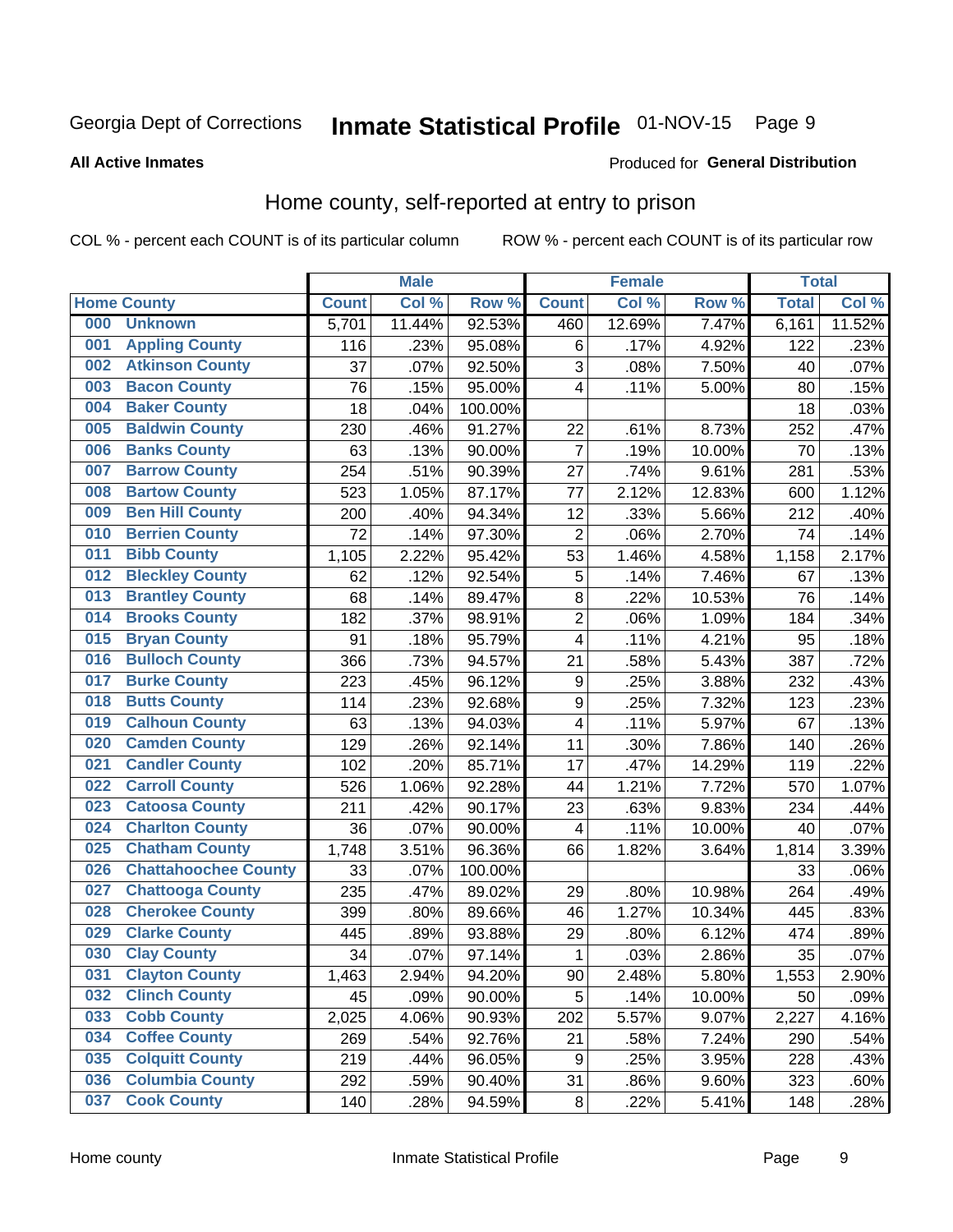# Inmate Statistical Profile 01-NOV-15 Page 10

#### **All Active Inmates**

#### Produced for General Distribution

### Home county, self-reported at entry to prison

COL % - percent each COUNT is of its particular column

|     |                         |              | <b>Male</b> |        |                  | <b>Female</b> |        | <b>Total</b>   |       |
|-----|-------------------------|--------------|-------------|--------|------------------|---------------|--------|----------------|-------|
|     | <b>Home County</b>      | <b>Count</b> | Col %       | Row %  | <b>Count</b>     | Col %         | Row %  | <b>Total</b>   | Col % |
| 038 | <b>Coweta County</b>    | 436          | .87%        | 94.37% | $\overline{26}$  | .72%          | 5.63%  | 462            | .86%  |
| 039 | <b>Crawford County</b>  | 40           | .08%        | 95.24% | $\overline{2}$   | .06%          | 4.76%  | 42             | .08%  |
| 040 | <b>Crisp County</b>     | 221          | .44%        | 95.67% | 10               | .28%          | 4.33%  | 231            | .43%  |
| 041 | <b>Dade County</b>      | 59           | .12%        | 84.29% | 11               | .30%          | 15.71% | 70             | .13%  |
| 042 | <b>Dawson County</b>    | 87           | .17%        | 89.69% | 10               | .28%          | 10.31% | 97             | .18%  |
| 043 | <b>Decatur County</b>   | 249          | .50%        | 93.61% | 17               | .47%          | 6.39%  | 266            | .50%  |
| 044 | <b>Dekalb County</b>    | 3,017        | 6.05%       | 94.73% | 168              | 4.63%         | 5.27%  | 3,185          | 5.96% |
| 045 | <b>Dodge County</b>     | 128          | .26%        | 92.09% | 11               | .30%          | 7.91%  | 139            | .26%  |
| 046 | <b>Dooly County</b>     | 79           | .16%        | 94.05% | 5                | .14%          | 5.95%  | 84             | .16%  |
| 047 | <b>Dougherty County</b> | 855          | 1.72%       | 94.16% | 53               | 1.46%         | 5.84%  | 908            | 1.70% |
| 048 | <b>Douglas County</b>   | 613          | 1.23%       | 93.73% | 41               | 1.13%         | 6.27%  | 654            | 1.22% |
| 049 | <b>Early County</b>     | 85           | .17%        | 90.43% | $\boldsymbol{9}$ | .25%          | 9.57%  | 94             | .18%  |
| 050 | <b>Echols County</b>    | 6            | .01%        | 85.71% | 1                | .03%          | 14.29% | $\overline{7}$ | .01%  |
| 051 | <b>Effingham County</b> | 188          | .38%        | 91.26% | 18               | .50%          | 8.74%  | 206            | .39%  |
| 052 | <b>Elbert County</b>    | 124          | .25%        | 91.18% | 12               | .33%          | 8.82%  | 136            | .25%  |
| 053 | <b>Emanuel County</b>   | 165          | .33%        | 95.38% | 8                | .22%          | 4.62%  | 173            | .32%  |
| 054 | <b>Evans County</b>     | 76           | .15%        | 92.68% | $\,6$            | .17%          | 7.32%  | 82             | .15%  |
| 055 | <b>Fannin County</b>    | 84           | .17%        | 86.60% | 13               | .36%          | 13.40% | 97             | .18%  |
| 056 | <b>Fayette County</b>   | 177          | .36%        | 87.19% | 26               | .72%          | 12.81% | 203            | .38%  |
| 057 | <b>Floyd County</b>     | 765          | 1.53%       | 90.64% | 79               | 2.18%         | 9.36%  | 844            | 1.58% |
| 058 | <b>Forsyth County</b>   | 234          | .47%        | 92.13% | 20               | .55%          | 7.87%  | 254            | .48%  |
| 059 | <b>Franklin County</b>  | 117          | .23%        | 90.00% | 13               | .36%          | 10.00% | 130            | .24%  |
| 060 | <b>Fulton County</b>    | 5,013        | 10.06%      | 95.43% | 240              | 6.62%         | 4.57%  | 5,253          | 9.82% |
| 061 | <b>Gilmer County</b>    | 99           | .20%        | 92.52% | 8                | .22%          | 7.48%  | 107            | .20%  |
| 062 | <b>Glascock County</b>  | 12           | .02%        | 92.31% | 1                | .03%          | 7.69%  | 13             | .02%  |
| 063 | <b>Glynn County</b>     | 404          | .81%        | 93.52% | 28               | .77%          | 6.48%  | 432            | .81%  |
| 064 | <b>Gordon County</b>    | 277          | .56%        | 84.97% | 49               | 1.35%         | 15.03% | 326            | .61%  |
| 065 | <b>Grady County</b>     | 133          | .27%        | 93.66% | $\boldsymbol{9}$ | .25%          | 6.34%  | 142            | .27%  |
| 066 | <b>Greene County</b>    | 110          | .22%        | 94.02% | $\overline{7}$   | .19%          | 5.98%  | 117            | .22%  |
| 067 | <b>Gwinnett County</b>  | 1,657        | 3.32%       | 92.62% | 132              | 3.64%         | 7.38%  | 1,789          | 3.35% |
| 068 | <b>Habersham County</b> | 98           | .20%        | 86.73% | 15               | .41%          | 13.27% | 113            | .21%  |
| 069 | <b>Hall County</b>      | 617          | 1.24%       | 91.68% | 56               | 1.54%         | 8.32%  | 673            | 1.26% |
| 070 | <b>Hancock County</b>   | 56           | .11%        | 94.92% | 3                | .08%          | 5.08%  | 59             | .11%  |
| 071 | <b>Haralson County</b>  | 167          | .34%        | 93.82% | 11               | .30%          | 6.18%  | 178            | .33%  |
| 072 | <b>Harris County</b>    | 99           | .20%        | 92.52% | $\bf 8$          | .22%          | 7.48%  | 107            | .20%  |
| 073 | <b>Hart County</b>      | 135          | .27%        | 96.43% | 5                | .14%          | 3.57%  | 140            | .26%  |
| 074 | <b>Heard County</b>     | 47           | .09%        | 92.16% | $\overline{4}$   | .11%          | 7.84%  | 51             | .10%  |
| 075 | <b>Henry County</b>     | 545          | 1.09%       | 93.16% | 40               | 1.10%         | 6.84%  | 585            | 1.09% |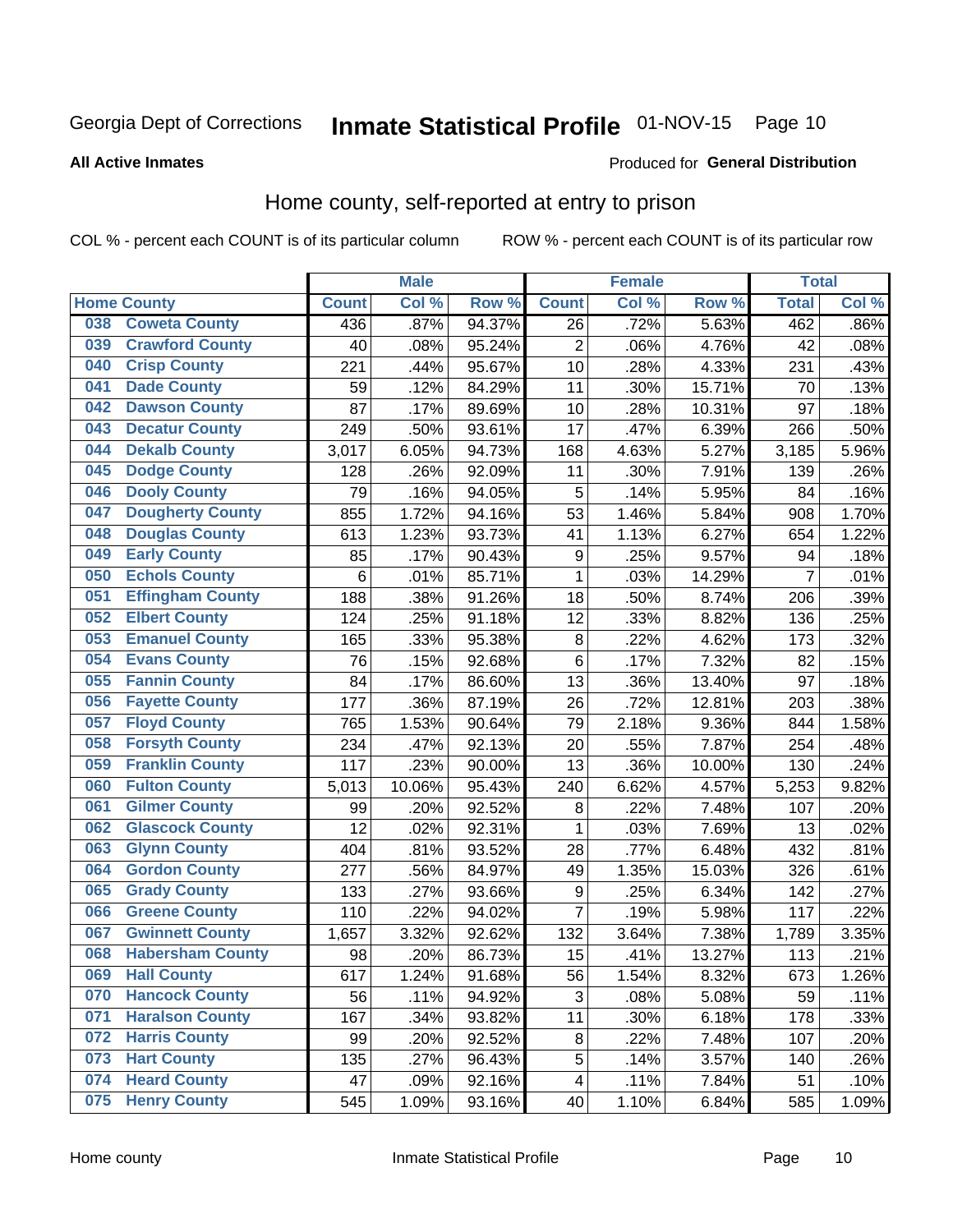#### Inmate Statistical Profile 01-NOV-15 Page 11

#### **All Active Inmates**

#### Produced for General Distribution

### Home county, self-reported at entry to prison

COL % - percent each COUNT is of its particular column

|                  |                          |              | <b>Male</b> |                  |                         | <b>Female</b>     |        | <b>Total</b> |       |
|------------------|--------------------------|--------------|-------------|------------------|-------------------------|-------------------|--------|--------------|-------|
|                  | <b>Home County</b>       | <b>Count</b> | Col %       | Row <sup>%</sup> | <b>Count</b>            | Col %             | Row %  | <b>Total</b> | Col % |
| 076              | <b>Houston County</b>    | 554          | 1.11%       | 93.42%           | 39                      | 1.08%             | 6.58%  | 593          | 1.11% |
| 077              | <b>Irwin County</b>      | 63           | .13%        | 96.92%           | $\overline{2}$          | .06%              | 3.08%  | 65           | .12%  |
| 078              | <b>Jackson County</b>    | 236          | .47%        | 93.28%           | 17                      | .47%              | 6.72%  | 253          | .47%  |
| 079              | <b>Jasper County</b>     | 78           | .16%        | 96.30%           | 3                       | .08%              | 3.70%  | 81           | .15%  |
| 080              | <b>Jeff Davis County</b> | 90           | .18%        | 97.83%           | $\overline{c}$          | .06%              | 2.17%  | 92           | .17%  |
| 081              | <b>Jefferson County</b>  | 181          | .36%        | 97.31%           | 5                       | .14%              | 2.69%  | 186          | .35%  |
| 082              | <b>Jenkins County</b>    | 59           | .12%        | 92.19%           | 5                       | .14%              | 7.81%  | 64           | .12%  |
| 083              | <b>Johnson County</b>    | 40           | .08%        | 88.89%           | 5                       | .14%              | 11.11% | 45           | .08%  |
| 084              | <b>Jones County</b>      | 112          | .22%        | 91.80%           | 10                      | .28%              | 8.20%  | 122          | .23%  |
| 085              | <b>Lamar County</b>      | 63           | .13%        | 92.65%           | 5                       | .14%              | 7.35%  | 68           | .13%  |
| 086              | <b>Lanier County</b>     | 39           | .08%        | 95.12%           | $\overline{2}$          | .06%              | 4.88%  | 41           | .08%  |
| 087              | <b>Laurens County</b>    | 275          | .55%        | 94.50%           | 16                      | .44%              | 5.50%  | 291          | .54%  |
| 088              | <b>Lee County</b>        | 101          | .20%        | 92.66%           | 8                       | $\overline{2}2\%$ | 7.34%  | 109          | .20%  |
| 089              | <b>Liberty County</b>    | 201          | .40%        | 94.81%           | 11                      | .30%              | 5.19%  | 212          | .40%  |
| 090              | <b>Lincoln County</b>    | 28           | .06%        | 90.32%           | 3                       | .08%              | 9.68%  | 31           | .06%  |
| 091              | <b>Long County</b>       | 40           | .08%        | 83.33%           | 8                       | .22%              | 16.67% | 48           | .09%  |
| 092              | <b>Lowndes County</b>    | 470          | .94%        | 96.31%           | 18                      | .50%              | 3.69%  | 488          | .91%  |
| 093              | <b>Lumpkin County</b>    | 98           | .20%        | 94.23%           | $\,6$                   | .17%              | 5.77%  | 104          | .19%  |
| 094              | <b>Macon County</b>      | 77           | .15%        | 96.25%           | 3                       | .08%              | 3.75%  | 80           | .15%  |
| 095              | <b>Madison County</b>    | 153          | .31%        | 96.23%           | 6                       | .17%              | 3.77%  | 159          | .30%  |
| 096              | <b>Marion County</b>     | 44           | .09%        | 91.67%           | $\overline{\mathbf{4}}$ | .11%              | 8.33%  | 48           | .09%  |
| 097              | <b>Mcduffie County</b>   | 147          | .29%        | 94.23%           | 9                       | .25%              | 5.77%  | 156          | .29%  |
| 098              | <b>Mcintosh County</b>   | 61           | .12%        | 98.39%           | 1                       | .03%              | 1.61%  | 62           | .12%  |
| 099              | <b>Meriwether County</b> | 156          | .31%        | 91.76%           | 14                      | .39%              | 8.24%  | 170          | .32%  |
| 100              | <b>Miller County</b>     | 32           | .06%        | 91.43%           | 3                       | .08%              | 8.57%  | 35           | .07%  |
| 101              | <b>Mitchell County</b>   | 151          | .30%        | 94.38%           | $\boldsymbol{9}$        | .25%              | 5.63%  | 160          | .30%  |
| 102              | <b>Monroe County</b>     | 110          | .22%        | 94.02%           | $\overline{7}$          | .19%              | 5.98%  | 117          | .22%  |
| 103              | <b>Montgomery County</b> | 67           | .13%        | 85.90%           | 11                      | .30%              | 14.10% | 78           | .15%  |
| 104              | <b>Morgan County</b>     | 107          | .21%        | 94.69%           | 6                       | .17%              | 5.31%  | 113          | .21%  |
| 105              | <b>Murray County</b>     | 170          | .34%        | 92.90%           | 13                      | .36%              | 7.10%  | 183          | .34%  |
| 106              | <b>Muscogee County</b>   | 1,046        | 2.10%       | 95.09%           | 54                      | 1.49%             | 4.91%  | 1,100        | 2.06% |
| 107              | <b>Newton County</b>     | 555          | 1.11%       | 91.13%           | 54                      | 1.49%             | 8.87%  | 609          | 1.14% |
| 108              | <b>Oconee County</b>     | 42           | .08%        | 87.50%           | 6                       | .17%              | 12.50% | 48           | .09%  |
| 109              | <b>Oglethorpe County</b> | 74           | .15%        | 92.50%           | 6                       | .17%              | 7.50%  | 80           | .15%  |
| 110              | <b>Paulding County</b>   | 292          | .59%        | 90.68%           | 30                      | .83%              | 9.32%  | 322          | .60%  |
| 111              | <b>Peach County</b>      | 115          | .23%        | 97.46%           | 3                       | .08%              | 2.54%  | 118          | .22%  |
| $\overline{112}$ | <b>Pickens County</b>    | 103          | .21%        | 88.79%           | 13                      | .36%              | 11.21% | 116          | .22%  |
| 113              | <b>Pierce County</b>     | 82           | .16%        | 89.13%           | 10                      | .28%              | 10.87% | 92           | .17%  |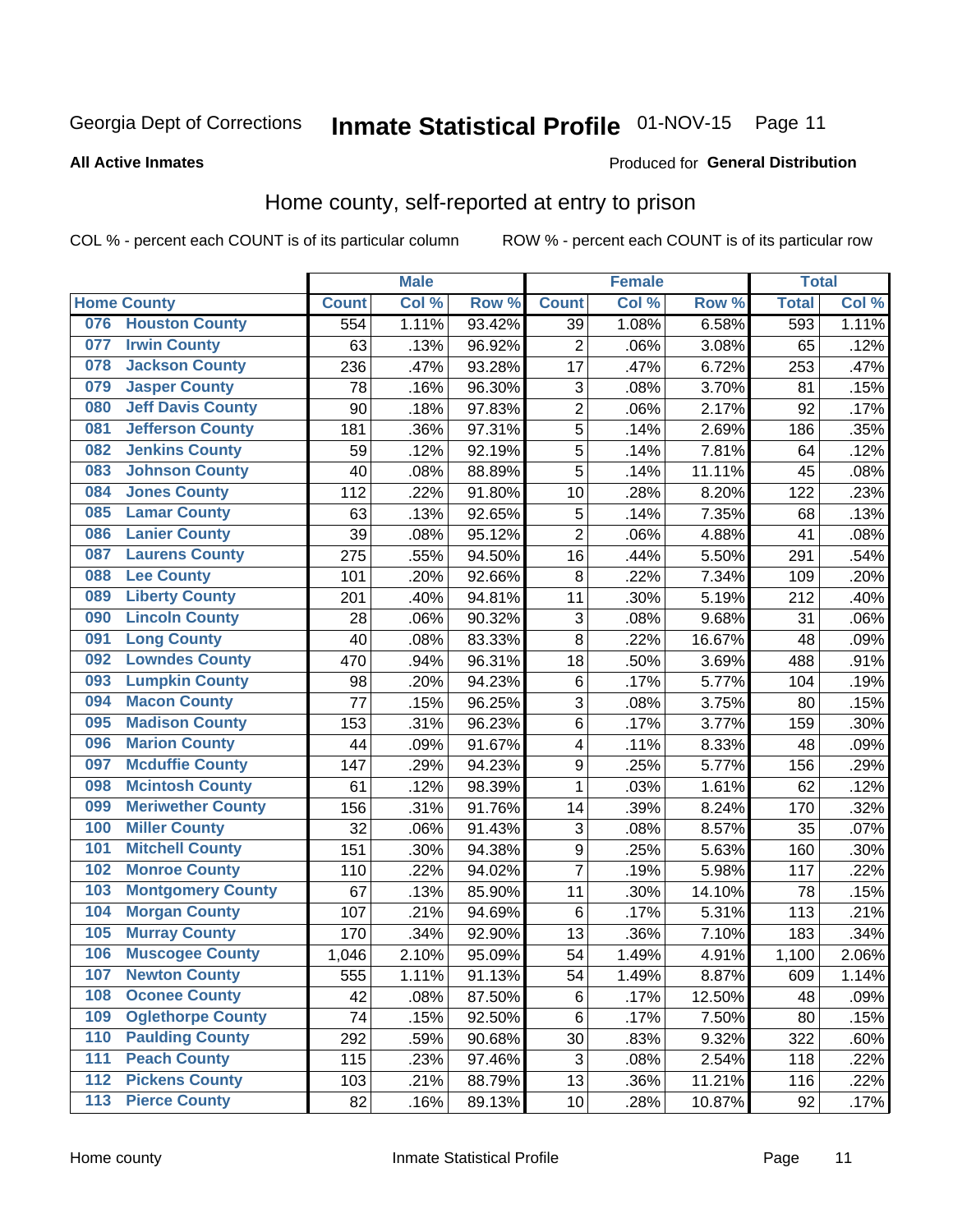# Inmate Statistical Profile 01-NOV-15 Page 12

#### **All Active Inmates**

#### Produced for General Distribution

### Home county, self-reported at entry to prison

COL % - percent each COUNT is of its particular column

|                  |                          |              | <b>Male</b> |                  |                | <b>Female</b> |        | <b>Total</b>    |         |
|------------------|--------------------------|--------------|-------------|------------------|----------------|---------------|--------|-----------------|---------|
|                  | <b>Home County</b>       | <b>Count</b> | Col %       | Row <sup>%</sup> | <b>Count</b>   | Col %         | Row %  | <b>Total</b>    | Col %   |
| 114              | <b>Pike County</b>       | 49           | .10%        | 94.23%           | 3              | .08%          | 5.77%  | $\overline{52}$ | .10%    |
| 115              | <b>Polk County</b>       | 243          | .49%        | 91.70%           | 22             | .61%          | 8.30%  | 265             | .50%    |
| 116              | <b>Pulaski County</b>    | 63           | .13%        | 94.03%           | $\overline{4}$ | .11%          | 5.97%  | 67              | .13%    |
| 117              | <b>Putnam County</b>     | 139          | .28%        | 94.56%           | 8              | .22%          | 5.44%  | 147             | .27%    |
| 118              | <b>Quitman County</b>    | 14           | .03%        | 100.00%          |                |               |        | 14              | .03%    |
| 119              | <b>Rabun County</b>      | 38           | .08%        | 84.44%           | $\overline{7}$ | .19%          | 15.56% | 45              | .08%    |
| 120              | <b>Randolph County</b>   | 66           | .13%        | 97.06%           | $\overline{2}$ | .06%          | 2.94%  | 68              | .13%    |
| 121              | <b>Richmond County</b>   | 1,678        | 3.37%       | 94.43%           | 99             | 2.73%         | 5.57%  | 1,777           | 3.32%   |
| 122              | <b>Rockdale County</b>   | 349          | .70%        | 90.65%           | 36             | .99%          | 9.35%  | 385             | .72%    |
| 123              | <b>Schley County</b>     | 19           | .04%        | 95.00%           | 1              | .03%          | 5.00%  | 20              | .04%    |
| 124              | <b>Screven County</b>    | 125          | .25%        | 94.70%           | 7              | .19%          | 5.30%  | 132             | .25%    |
| 125              | <b>Seminole County</b>   | 63           | .13%        | 90.00%           | $\overline{7}$ | .19%          | 10.00% | 70              | .13%    |
| 126              | <b>Spalding County</b>   | 464          | .93%        | 92.61%           | 37             | 1.02%         | 7.39%  | 501             | .94%    |
| 127              | <b>Stephens County</b>   | 129          | .26%        | 92.14%           | 11             | .30%          | 7.86%  | 140             | .26%    |
| 128              | <b>Stewart County</b>    | 32           | .06%        | 100.00%          |                |               |        | 32              | .06%    |
| 129              | <b>Sumter County</b>     | 188          | .38%        | 93.53%           | 13             | .36%          | 6.47%  | 201             | .38%    |
| 130              | <b>Talbot County</b>     | 44           | .09%        | 93.62%           | 3              | .08%          | 6.38%  | 47              | .09%    |
| 131              | <b>Taliaferro County</b> | 14           | .03%        | 100.00%          |                |               |        | 14              | .03%    |
| 132              | <b>Tattnall County</b>   | 145          | .29%        | 94.77%           | 8              | .22%          | 5.23%  | 153             | .29%    |
| 133              | <b>Taylor County</b>     | 58           | .12%        | 95.08%           | 3              | .08%          | 4.92%  | 61              | .11%    |
| 134              | <b>Telfair County</b>    | 100          | .20%        | 92.59%           | $\bf 8$        | .22%          | 7.41%  | 108             | .20%    |
| $\overline{135}$ | <b>Terrell County</b>    | 80           | .16%        | 94.12%           | 5              | .14%          | 5.88%  | 85              | .16%    |
| 136              | <b>Thomas County</b>     | 200          | .40%        | 92.17%           | 17             | .47%          | 7.83%  | 217             | .41%    |
| 137              | <b>Tift County</b>       | 324          | .65%        | 95.86%           | 14             | .39%          | 4.14%  | 338             | .63%    |
| 138              | <b>Toombs County</b>     | 309          | .62%        | 91.69%           | 28             | .77%          | 8.31%  | 337             | .63%    |
| 139              | <b>Towns County</b>      | 24           | .05%        | 77.42%           | 7              | .19%          | 22.58% | 31              | .06%    |
| 140              | <b>Treutlen County</b>   | 69           | .14%        | 92.00%           | $\,6$          | .17%          | 8.00%  | 75              | .14%    |
| 141              | <b>Troup County</b>      | 496          | 1.00%       | 92.19%           | 42             | 1.16%         | 7.81%  | 538             | 1.01%   |
| $\overline{142}$ | <b>Turner County</b>     | 64           | .13%        | 92.75%           | 5              | .14%          | 7.25%  | 69              | .13%    |
| 143              | <b>Twiggs County</b>     | 60           | .12%        | 92.31%           | 5              | .14%          | 7.69%  | 65              | .12%    |
| 144              | <b>Union County</b>      | 52           | .10%        | 74.29%           | 18             | .50%          | 25.71% | 70              | .13%    |
| 145              | <b>Upson County</b>      | 141          | .28%        | 92.16%           | 12             | .33%          | 7.84%  | 153             | .29%    |
| 146              | <b>Walker County</b>     | 375          | .75%        | 91.02%           | 37             | 1.02%         | 8.98%  | 412             | .77%    |
| 147              | <b>Walton County</b>     | 442          | .89%        | 92.47%           | 36             | .99%          | 7.53%  | 478             | .89%    |
| 148              | <b>Ware County</b>       | 274          | .55%        | 94.48%           | 16             | .44%          | 5.52%  | 290             | .54%    |
| 149              | <b>Warren County</b>     | 30           | .06%        | 93.75%           | $\overline{2}$ | .06%          | 6.25%  | 32              | .06%    |
| 150              | <b>Washington County</b> | 185          | .37%        | 93.91%           | 12             | .33%          | 6.09%  | 197             | .37%    |
| 151              | <b>Wayne County</b>      | 180          | .36%        | 92.78%           | 14             | .39%          | 7.22%  | 194             | $.36\%$ |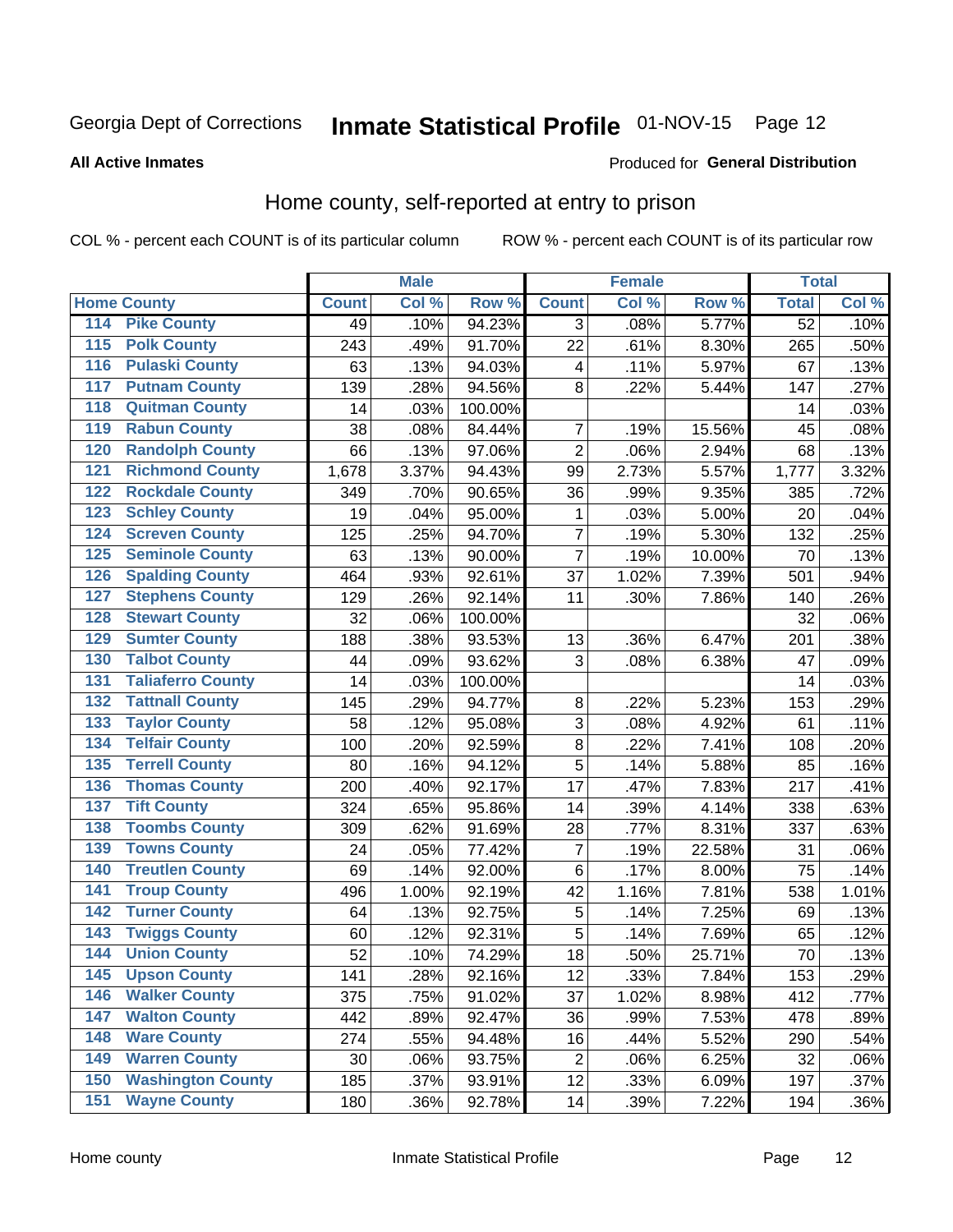# Inmate Statistical Profile 01-NOV-15 Page 13

#### **All Active Inmates**

#### Produced for General Distribution

### Home county, self-reported at entry to prison

COL % - percent each COUNT is of its particular column

|     |                             |              | <b>Male</b> |         |                | <b>Female</b> |        | <b>Total</b> |       |
|-----|-----------------------------|--------------|-------------|---------|----------------|---------------|--------|--------------|-------|
|     | <b>Home County</b>          | <b>Count</b> | Col %       | Row %   | <b>Count</b>   | Col %         | Row %  | <b>Total</b> | Col % |
| 152 | <b>Webster County</b>       |              | .01%        | 100.00% |                |               |        |              | .01%  |
| 153 | <b>Wheeler County</b>       | 26           | .05%        | 100.00% |                |               |        | 26           | .05%  |
| 154 | <b>White County</b>         | 88           | .18%        | 85.44%  | 15             | .41%          | 14.56% | 103          | .19%  |
| 155 | <b>Whitfield County</b>     | 439          | .88%        | 89.41%  | 52             | 1.43%         | 10.59% | 491          | .92%  |
| 156 | <b>Wilcox County</b>        | 60           | .12%        | 95.24%  | 3              | .08%          | 4.76%  | 63           | .12%  |
| 157 | <b>Wilkes County</b>        | 63           | .13%        | 96.92%  | $\overline{2}$ | .06%          | 3.08%  | 65           | .12%  |
| 158 | <b>Wilkinson County</b>     | 52           | .10%        | 94.55%  | 3              | .08%          | 5.45%  | 55           | .10%  |
| 159 | <b>Worth County</b>         | 112          | .22%        | 91.80%  | 10             | .28%          | 8.20%  | 122          | .23%  |
| 999 | <b>Other Custody/Out Of</b> | 173          | .35%        | 93.51%  | 12             | .33%          | 6.49%  | 185          | .35%  |
|     | <b>State</b>                |              |             |         |                |               |        |              |       |
|     | <b>Total Rported</b>        | 49,846       | 100%        | 93.22%  | 3,625          | 100%          | 6.78%  | 53,471       | 100%  |

| 'Not<br>Reported |        |       |                     |
|------------------|--------|-------|---------------------|
| <b>Total</b>     | 49,846 | 3,625 | <b>52 474</b><br>v. |

| Mode (most frequent)<br><b>Fulton County</b><br><b>Fulton County</b><br><b>Fulton County</b> |
|----------------------------------------------------------------------------------------------|
|----------------------------------------------------------------------------------------------|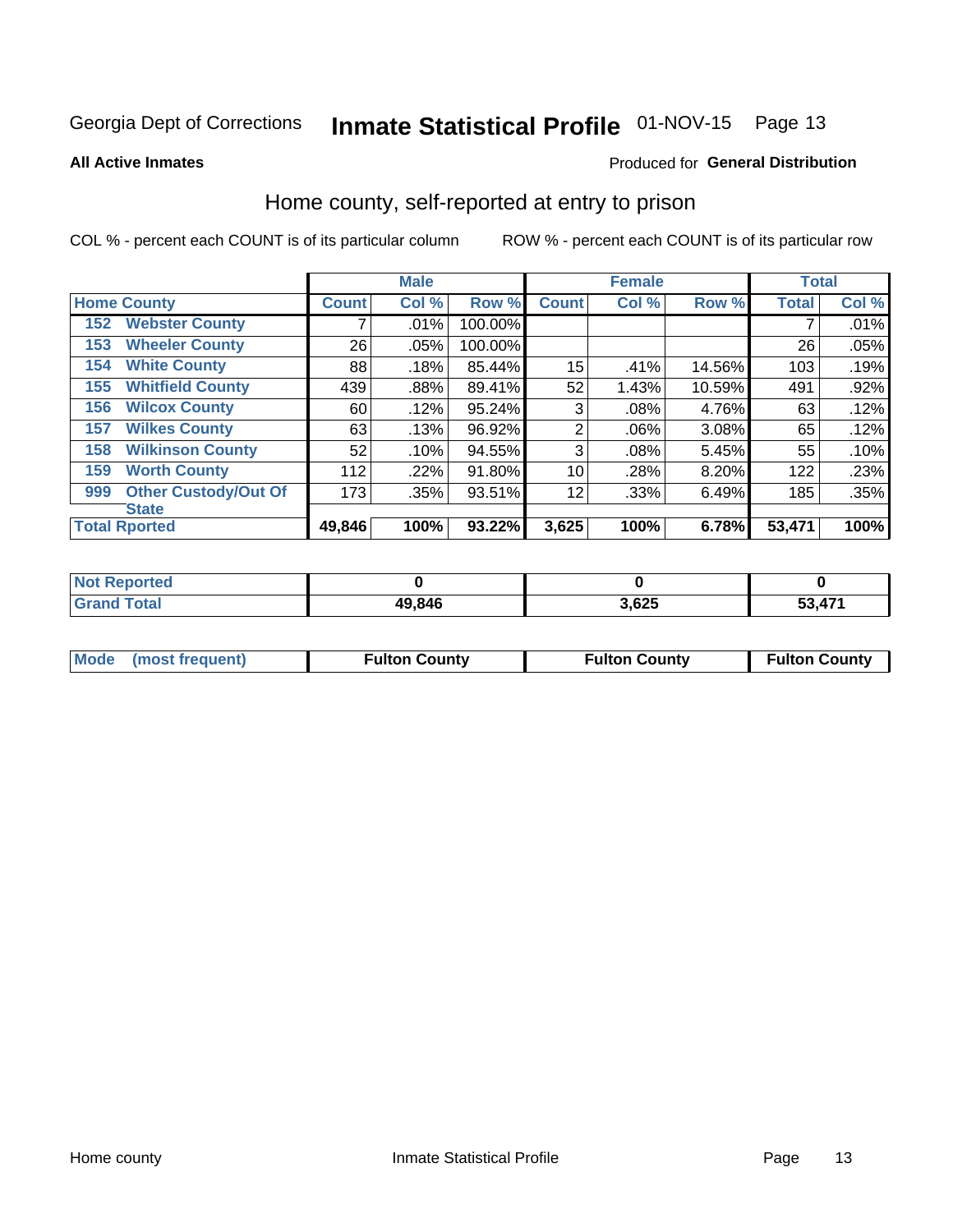# Inmate Statistical Profile 01-NOV-15 Page 14

#### **All Active Inmates**

#### Produced for General Distribution

### Employment status before prison, self-reported at entry to prison

COL % - percent each COUNT is of its particular column

|                           |              | <b>Male</b> |         |              | <b>Female</b> |        |        | <b>Total</b> |
|---------------------------|--------------|-------------|---------|--------------|---------------|--------|--------|--------------|
| <b>Employment Status</b>  | <b>Count</b> | Col %       | Row %   | <b>Count</b> | Col %         | Row %  | Total  | Col %        |
| <b>Full Time</b><br>01    | 18,321       | 45.02%      | 94.86%  | 992          | 30.48%        | 5.14%  | 19,313 | 43.94%       |
| <b>Part Time</b><br>02    | 3,191        | 7.84%       | 92.25%  | 268          | 8.23%         | 7.75%  | 3,459  | 7.87%        |
| Unempl $<$ 6M<br>03       | 2,470        | 6.07%       | 97.78%  | 56           | 1.72%         | 2.22%  | 2,526  | 5.75%        |
| Unempl > 6M<br>04         | 9,483        | 23.30%      | 88.52%  | 1,230        | 37.79%        | 11.48% | 10,713 | 24.38%       |
| <b>Never Worked</b><br>05 | 4,211        | 10.35%      | 94.80%  | 231          | 7.10%         | 5.20%  | 4,442  | 10.11%       |
| <b>Student</b><br>06      | 1,191        | 2.93%       | 96.28%  | 46           | 1.41%         | 3.72%  | 1,237  | 2.81%        |
| <b>Incapable</b><br>07    | ,825         | 4.48%       | 80.86%  | 432          | 13.27%        | 19.14% | 2,257  | 5.14%        |
| <b>UNKNOWN</b><br>20      | 2            | .01%        | 100.00% |              |               |        | 2      | .01%         |
| <b>Total Reported</b>     | 40,694       | 100%        | 92.59%  | 3,255        | 100%          | 7.41%  | 43,949 | 100%         |

| <b>Not Reported</b> | 9,154  | 370   | 9,524  |
|---------------------|--------|-------|--------|
| <b>Grand Total</b>  | 49,848 | 3,625 | 53,473 |

| <b>Mode (most frequent)</b> | Unempl > 6M | <b>Full Time</b> |
|-----------------------------|-------------|------------------|
|                             |             |                  |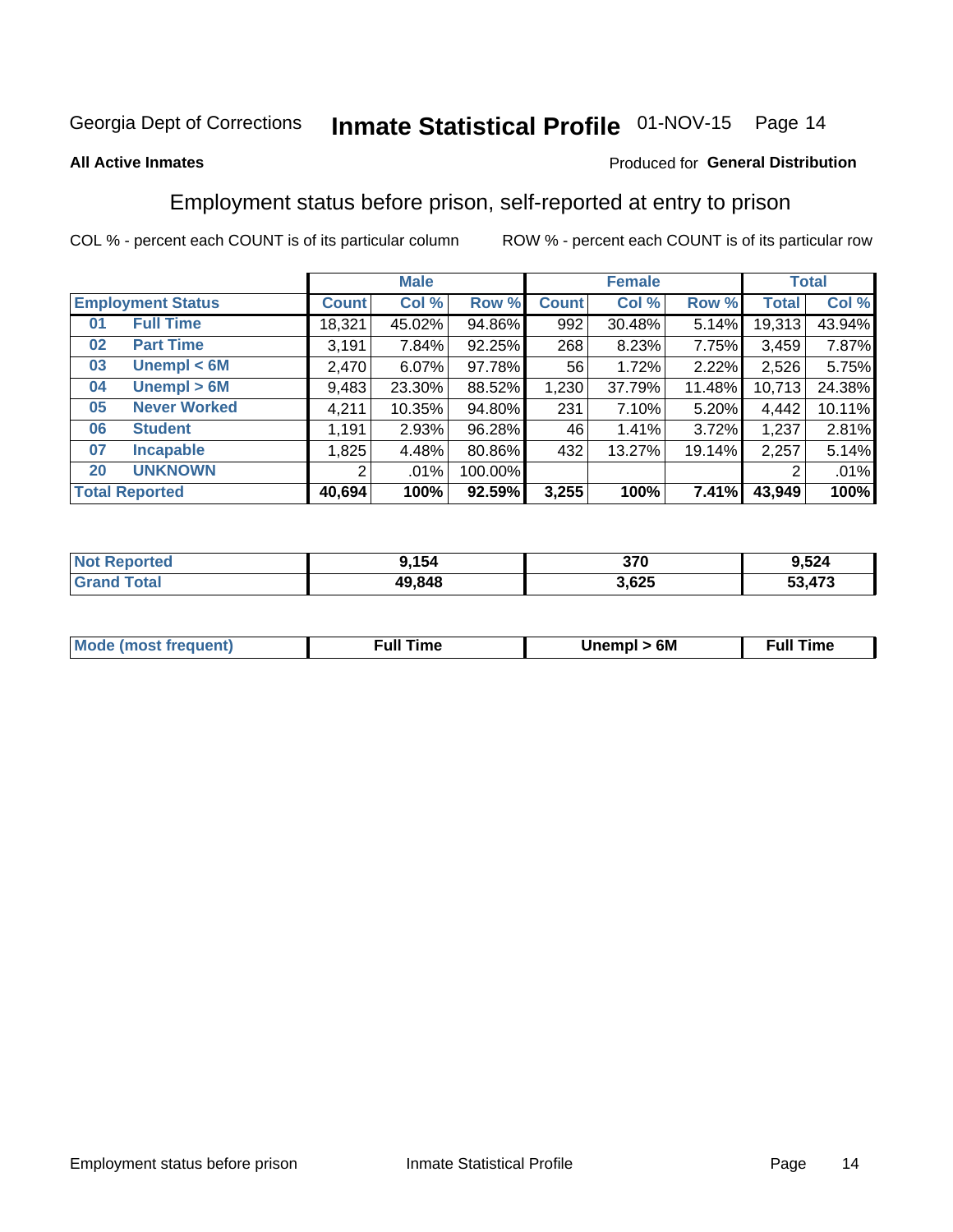#### **All Active Inmates**

Produced for General Distribution

### Age at admission

COL % - percent each COUNT is of its particular column

|                         |                 | <b>Male</b> |        |              | <b>Female</b> |        |                 | <b>Total</b> |
|-------------------------|-----------------|-------------|--------|--------------|---------------|--------|-----------------|--------------|
| <b>Age At Admission</b> | <b>Count</b>    | Col %       | Row %  | <b>Count</b> | Col %         | Row %  | <b>Total</b>    | Col %        |
| 14                      | $\overline{15}$ | 0.03%       | 88.24% | 2            | 0.06%         | 11.76% | $\overline{17}$ | 0.03%        |
| 15                      | 52              | 0.10%       | 98.11% | 1            | 0.03%         | 1.89%  | 53              | 0.10%        |
| 16                      | 154             | 0.31%       | 96.86% | 5            | 0.14%         | 3.14%  | 159             | 0.30%        |
| $\overline{17}$         | 682             | 1.37%       | 95.92% | 29           | 0.80%         | 4.08%  | 711             | 1.33%        |
| $\overline{18}$         | 1,234           | 2.48%       | 97.01% | 38           | 1.05%         | 2.99%  | 1,272           | 2.38%        |
| 19                      | 1,906           | 3.83%       | 96.85% | 62           | 1.71%         | 3.15%  | 1,968           | 3.68%        |
| 20                      | 2,152           | 4.32%       | 95.05% | 112          | 3.09%         | 4.95%  | 2,264           | 4.24%        |
| $\overline{21}$         | 2,220           | 4.46%       | 95.40% | 107          | 2.95%         | 4.60%  | 2,327           | 4.35%        |
| $\overline{22}$         | 2,268           | 4.55%       | 95.33% | 111          | 3.06%         | 4.67%  | 2,379           | 4.45%        |
| 23                      | 2,096           | 4.21%       | 93.78% | 139          | 3.84%         | 6.22%  | 2,235           | 4.18%        |
| 24                      | 2,076           | 4.17%       | 92.72% | 163          | 4.50%         | 7.28%  | 2,239           | 4.19%        |
| $\overline{25}$         | 1,890           | 3.79%       | 93.61% | 129          | 3.56%         | 6.39%  | 2,019           | 3.78%        |
| $\overline{26}$         | 1,856           | 3.73%       | 93.64% | 126          | 3.48%         | 6.36%  | 1,982           | 3.71%        |
| $\overline{27}$         | 1,801           | 3.62%       | 93.51% | 125          | 3.45%         | 6.49%  | 1,926           | 3.60%        |
| 28                      | 1,723           | 3.46%       | 93.08% | 128          | 3.53%         | 6.92%  | 1,851           | 3.46%        |
| 29                      | 1,699           | 3.41%       | 92.89% | 130          | 3.59%         | 7.11%  | 1,829           | 3.42%        |
| 30                      | 1,697           | 3.41%       | 93.45% | 119          | 3.28%         | 6.55%  | 1,816           | 3.40%        |
| 31                      | 1,537           | 3.09%       | 92.87% | 118          | 3.26%         | 7.13%  | 1,655           | 3.10%        |
| 32                      | 1,483           | 2.98%       | 91.60% | 136          | 3.75%         | 8.40%  | 1,619           | 3.03%        |
| 33                      | 1,453           | 2.92%       | 91.15% | 141          | 3.89%         | 8.85%  | 1,594           | 2.98%        |
| 34                      | 1,389           | 2.79%       | 91.44% | 130          | 3.59%         | 8.56%  | 1,519           | 2.84%        |
| 35                      | 1,348           | 2.71%       | 92.33% | 112          | 3.09%         | 7.67%  | 1,460           | 2.73%        |
| 36                      | 1,285           | 2.58%       | 91.85% | 114          | 3.15%         | 8.15%  | 1,399           | 2.62%        |
| 37                      | 1,209           | 2.43%       | 92.01% | 105          | 2.90%         | 7.99%  | 1,314           | 2.46%        |
| 38                      | 1,082           | 2.17%       | 92.32% | 90           | 2.48%         | 7.68%  | 1,172           | 2.19%        |
| 39                      | 996             | 2.00%       | 91.21% | 96           | 2.65%         | 8.79%  | 1,092           | 2.04%        |
| 40                      | 982             | 1.97%       | 91.78% | 88           | 2.43%         | 8.22%  | 1,070           | 2.00%        |
| 41                      | 950             | 1.91%       | 92.86% | 73           | 2.01%         | 7.14%  | 1,023           | 1.91%        |
| 42                      | 896             | 1.80%       | 92.56% | 72           | 1.99%         | 7.44%  | 968             | 1.81%        |
| 43                      | 900             | 1.81%       | 92.02% | 78           | 2.15%         | 7.98%  | 978             | 1.83%        |
| 44                      | 826             | 1.66%       | 90.67% | 85           | 2.35%         | 9.33%  | 911             | 1.70%        |
| 45                      | 765             | 1.54%       | 90.96% | 76           | 2.10%         | 9.04%  | 841             | 1.57%        |
| 46                      | 708             | 1.42%       | 90.19% | 77           | 2.12%         | 9.81%  | 785             | 1.47%        |
| 47                      | 676             | 1.36%       | 92.35% | 56           | 1.55%         | 7.65%  | 732             | 1.37%        |
| 48                      | 687             | 1.38%       | 92.59% | 55           | 1.52%         | 7.41%  | 742             | 1.39%        |
| 49                      | 627             | 1.26%       | 92.21% | 53           | 1.46%         | 7.79%  | 680             | 1.27%        |
| 50                      | 556             | 1.12%       | 92.36% | 46           | 1.27%         | 7.64%  | 602             | 1.13%        |
| 51                      | 494             | 0.99%       | 91.82% | 44           | 1.21%         | 8.18%  | 538             | 1.01%        |
| 52                      | 471             | 0.95%       | 90.75% | 48           | 1.32%         | 9.25%  | 519             | 0.97%        |
| 53                      | 446             | 0.90%       | 88.67% | 57           | 1.57%         | 11.33% | 503             | 0.94%        |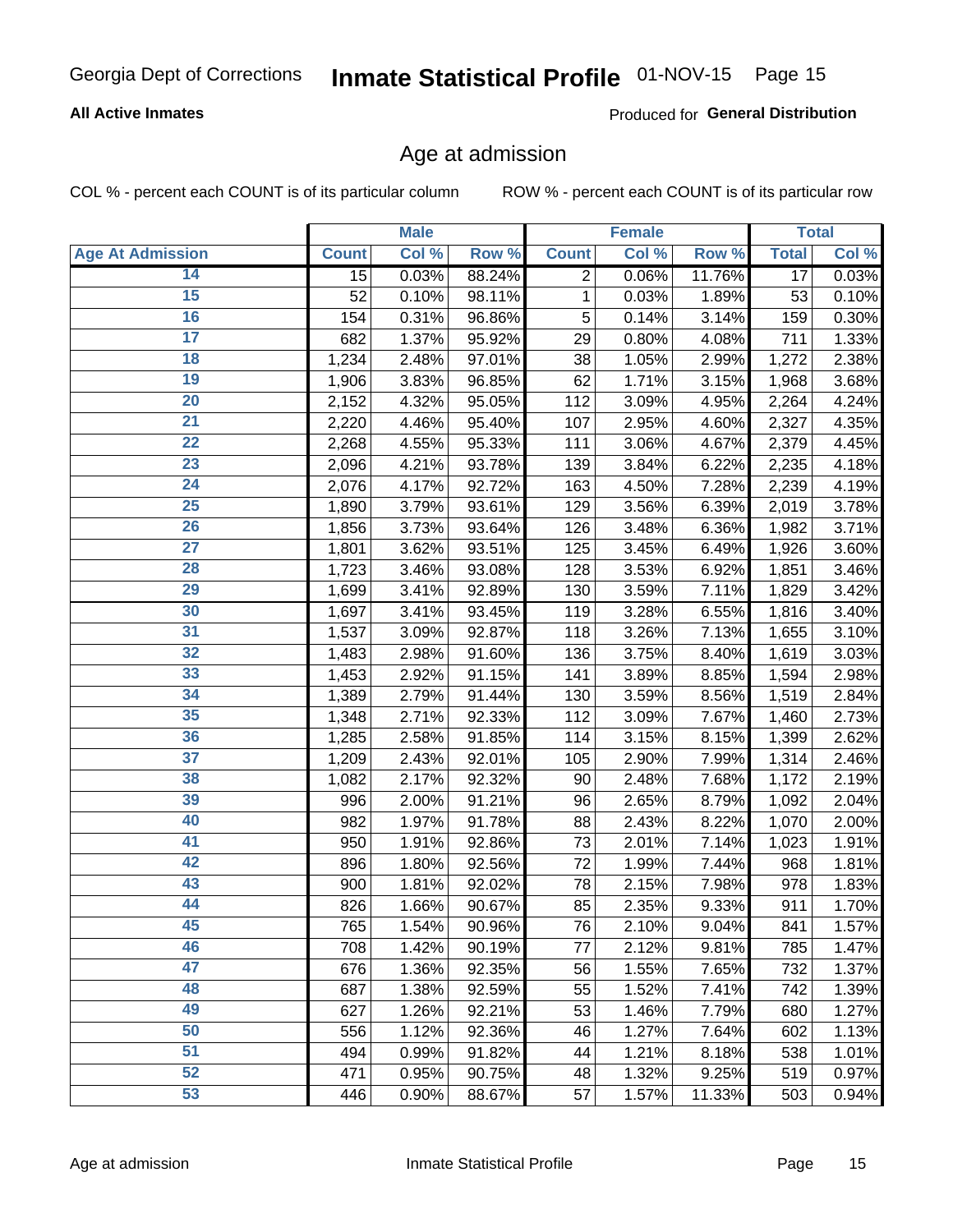#### **All Active Inmates**

Produced for General Distribution

### Age at admission

COL % - percent each COUNT is of its particular column

|                         |                           | <b>Male</b> |         |                         | <b>Female</b> |        |                         | <b>Total</b> |
|-------------------------|---------------------------|-------------|---------|-------------------------|---------------|--------|-------------------------|--------------|
| <b>Age At Admission</b> | <b>Count</b>              | Col %       | Row %   | <b>Count</b>            | Col %         | Row %  | <b>Total</b>            | Col %        |
| 54                      | 408                       | 0.82%       | 92.31%  | $\overline{34}$         | 0.94%         | 7.69%  | 442                     | 0.83%        |
| 55                      | 345                       | 0.69%       | 95.83%  | 15                      | 0.41%         | 4.17%  | 360                     | 0.67%        |
| 56                      | 297                       | 0.60%       | 93.40%  | 21                      | 0.58%         | 6.60%  | 318                     | 0.60%        |
| $\overline{57}$         | 243                       | 0.49%       | 94.19%  | 15                      | 0.41%         | 5.81%  | 258                     | 0.48%        |
| 58                      | 215                       | 0.43%       | 96.41%  | 8                       | 0.22%         | 3.59%  | 223                     | 0.42%        |
| 59                      | 177                       | 0.36%       | 91.24%  | 17                      | 0.47%         | 8.76%  | 194                     | 0.36%        |
| 60                      | 150                       | 0.30%       | 94.34%  | 9                       | 0.25%         | 5.66%  | 159                     | 0.30%        |
| 61                      | 108                       | 0.22%       | 97.30%  | $\overline{3}$          | 0.08%         | 2.70%  | 111                     | 0.21%        |
| 62                      | 118                       | 0.24%       | 95.93%  | $\overline{5}$          | 0.14%         | 4.07%  | 123                     | 0.23%        |
| 63                      | 77                        | 0.15%       | 96.25%  | 3                       | 0.08%         | 3.75%  | 80                      | 0.15%        |
| 64                      | 82                        | 0.16%       | 93.18%  | 6                       | 0.17%         | 6.82%  | 88                      | 0.16%        |
| 65                      | 60                        | 0.12%       | 93.75%  | $\overline{\mathbf{4}}$ | 0.11%         | 6.25%  | 64                      | 0.12%        |
| 66                      | 38                        | 0.08%       | 97.44%  | 1                       | 0.03%         | 2.56%  | 39                      | 0.07%        |
| 67                      | 43                        | 0.09%       | 97.73%  | 1                       | 0.03%         | 2.27%  | 44                      | 0.08%        |
| 68                      | 33                        | 0.07%       | 97.06%  | 1                       | 0.03%         | 2.94%  | 34                      | 0.06%        |
| 69                      | 28                        | 0.06%       | 100.00% |                         |               |        | 28                      | 0.05%        |
| 70                      | 21                        | 0.04%       | 95.45%  | 1                       | 0.03%         | 4.55%  | 22                      | 0.04%        |
| $\overline{71}$         | 13                        | 0.03%       | 92.86%  | 1                       | 0.03%         | 7.14%  | 14                      | 0.03%        |
| $\overline{72}$         | 18                        | 0.04%       | 94.74%  | 1                       | 0.03%         | 5.26%  | 19                      | 0.04%        |
| 73                      | 10                        | 0.02%       | 100.00% |                         |               |        | 10                      | 0.02%        |
| 74                      | 8                         | 0.02%       | 88.89%  | $\mathbf{1}$            | 0.03%         | 11.11% | 9                       | 0.02%        |
| 75                      | 8                         | 0.02%       | 100.00% |                         |               |        | 8                       | 0.01%        |
| 76                      | $\overline{7}$            | 0.01%       | 100.00% |                         |               |        | $\overline{7}$          | 0.01%        |
| $\overline{77}$         | $\overline{7}$            | 0.01%       | 87.50%  | 1                       | 0.03%         | 12.50% | 8                       | 0.01%        |
| 78                      | $\ensuremath{\mathsf{3}}$ | 0.01%       | 100.00% |                         |               |        | 3                       | 0.01%        |
| 79                      | $\overline{2}$            | 0.01%       | 100.00% |                         |               |        | $\overline{2}$          | 0.01%        |
| 80                      | $\overline{2}$            | 0.01%       | 100.00% |                         |               |        | $\overline{2}$          | 0.01%        |
| 81                      | $\overline{2}$            | 0.01%       | 100.00% |                         |               |        | $\overline{2}$          | 0.01%        |
| $\overline{82}$         | $\overline{\mathbf{4}}$   | 0.01%       | 100.00% |                         |               |        | $\overline{\mathbf{4}}$ | 0.01%        |
| 83                      | 1                         | 0.01%       | 100.00% |                         |               |        | 1                       | 0.01%        |
| 84                      | $\overline{2}$            | 0.01%       | 100.00% |                         |               |        | $\overline{2}$          | 0.01%        |
| <b>Total Reported</b>   | 49,817                    | 100%        | 93.22%  | 3,624                   | 100%          | 6.78%  | 53,441                  | 100%         |

| <b>Not</b>    | ົ      |       | ^^  |
|---------------|--------|-------|-----|
| <b>ported</b> | 23     |       | vu  |
| $T$ otol      | 49,846 | 3,625 | A74 |

| Mean (average)       | 32.43 | 34.10   | 32.54    |
|----------------------|-------|---------|----------|
| Median (middle)      | 30    | ົ<br>33 | 30       |
| Mode (most frequent) | LL    | 24      | ጣጣ<br>LL |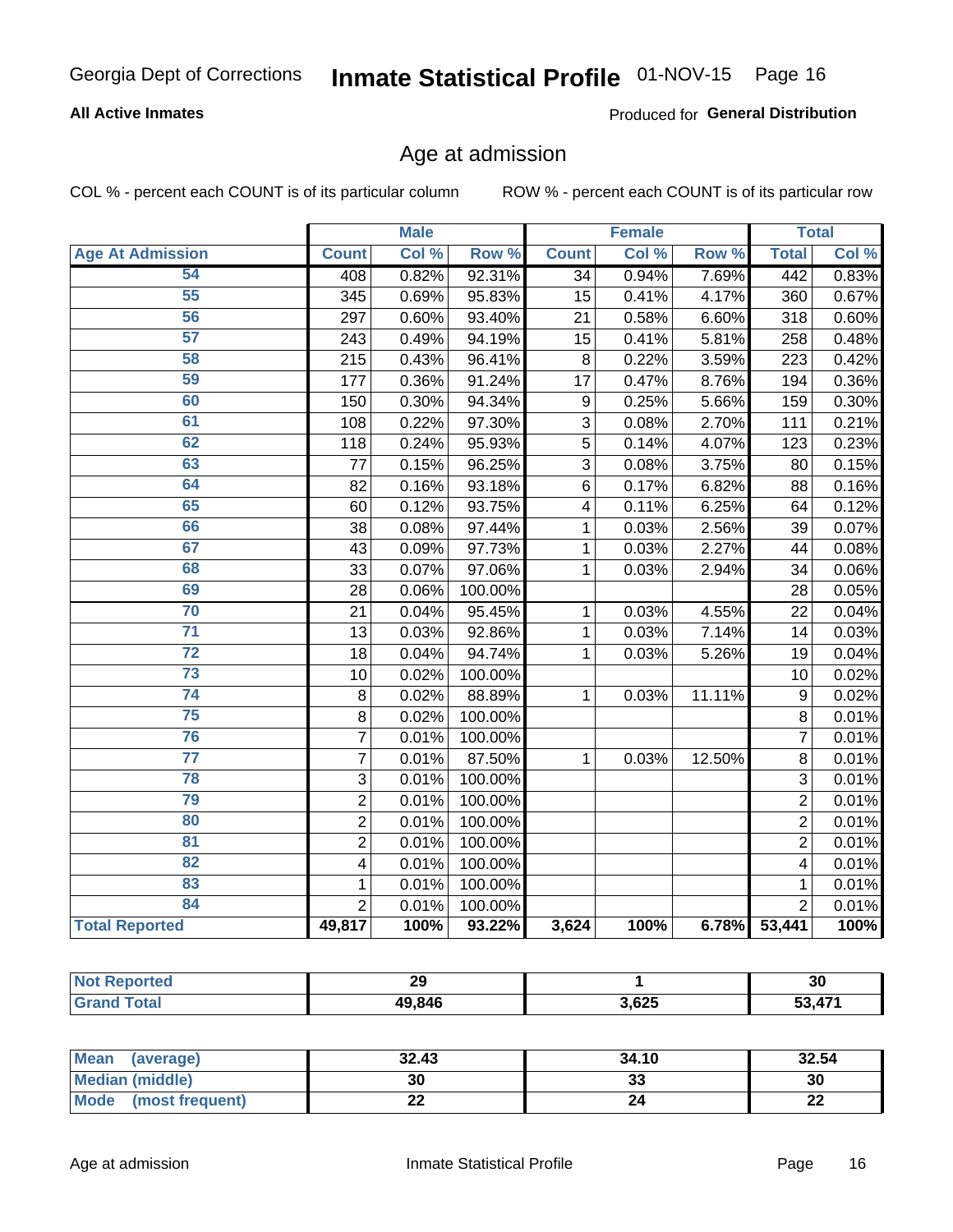#### **All Active Inmates**

#### Produced for General Distribution

### Height, measured at entry to prison

COL % - percent each COUNT is of its particular column

|                         |                | <b>Male</b> |         |                | <b>Female</b> |        |                  | <b>Total</b> |
|-------------------------|----------------|-------------|---------|----------------|---------------|--------|------------------|--------------|
| <b>Height</b>           | <b>Count</b>   | Col %       | Row %   | <b>Count</b>   | Col %         | Row %  | <b>Total</b>     | Col %        |
| $\overline{\mathbf{0}}$ | 539            | 1.08%       | 98.54%  | 8              | 0.22%         | 1.46%  | $\overline{547}$ | 1.02%        |
| 4'00"                   | $\overline{2}$ | 0.01%       | 100.00% |                |               |        | 2                | 0.01%        |
| 4'02"                   | $\mathbf 1$    | 0.01%       | 100.00% |                |               |        | $\mathbf{1}$     | 0.01%        |
| 4'03"                   | $\overline{2}$ | 0.01%       | 100.00% |                |               |        | $\overline{c}$   | 0.01%        |
| 4'04"                   | 1              | 0.01%       | 100.00% |                |               |        | 1                | 0.01%        |
| 4'06"                   | $\mathbf{1}$   | 0.01%       | 33.33%  | $\overline{2}$ | 0.06%         | 66.67% | 3                | 0.01%        |
| 4'07"                   | 1              | 0.01%       | 100.00% |                |               |        | 1                | 0.01%        |
| 4'08"                   | 4              | 0.01%       | 80.00%  | 1              | 0.03%         | 20.00% | $\mathbf 5$      | 0.01%        |
| 4'09"                   | $\overline{2}$ | 0.01%       | 18.18%  | 9              | 0.25%         | 81.82% | 11               | 0.02%        |
| 4'10"                   | 4              | 0.01%       | 17.39%  | 19             | 0.52%         | 82.61% | 23               | 0.04%        |
| 4'11''                  | 10             | 0.02%       | 15.38%  | 55             | 1.52%         | 84.62% | 65               | 0.12%        |
| 5'00''                  | 86             | 0.17%       | 38.57%  | 137            | 3.78%         | 61.43% | 223              | 0.42%        |
| 5'01''                  | 89             | 0.18%       | 31.01%  | 198            | 5.46%         | 68.99% | 287              | 0.54%        |
| 5'02"                   | 236            | 0.47%       | 38.13%  | 383            | 10.57%        | 61.87% | 619              | 1.16%        |
| 5'03''                  | 380            | 0.76%       | 48.91%  | 397            | 10.95%        | 51.09% | 777              | 1.45%        |
| 5'04"                   | 983            | 1.97%       | 63.05%  | 576            | 15.89%        | 36.95% | 1,559            | 2.92%        |
| 5'05"                   | 1,671          | 3.35%       | 80.49%  | 405            | 11.17%        | 19.51% | 2,076            | 3.88%        |
| 5'06''                  | 3,390          | 6.80%       | 87.48%  | 485            | 13.38%        | 12.52% | 3,875            | 7.25%        |
| 5'07"                   | 3,999          | 8.02%       | 90.68%  | 411            | 11.34%        | 9.32%  | 4,410            | 8.25%        |
| 5'08''                  | 4,947          | 9.92%       | 96.23%  | 194            | 5.35%         | 3.77%  | 5,141            | 9.61%        |
| 5'09''                  | 6,332          | 12.70%      | 97.25%  | 179            | 4.94%         | 2.75%  | 6,511            | 12.18%       |
| 5'10''                  | 5,477          | 10.99%      | 98.67%  | 74             | 2.04%         | 1.33%  | 5,551            | 10.38%       |
| 5'11"                   | 5,885          | 11.81%      | 99.12%  | 52             | 1.43%         | 0.88%  | 5,937            | 11.10%       |
| 6'00''                  | 5,567          | 11.17%      | 99.68%  | 18             | 0.50%         | 0.32%  | 5,585            | 10.44%       |
| 6'01''                  | 4,058          | 8.14%       | 99.61%  | 16             | 0.44%         | 0.39%  | 4,074            | 7.62%        |
| 6'02"                   | 3,014          | 6.05%       | 99.93%  | $\overline{2}$ | 0.06%         | 0.07%  | 3,016            | 5.64%        |
| 6'03''                  | 1,606          | 3.22%       | 99.81%  | 3              | 0.08%         | 0.19%  | 1,609            | 3.01%        |
| 6'04"                   | 871            | 1.75%       | 99.89%  | 1              | 0.03%         | 0.11%  | 872              | 1.63%        |
| 6'05"                   | 388            | 0.78%       | 100.00% |                |               |        | 388              | 0.73%        |
| 6'06''                  | 166            | 0.33%       | 100.00% |                |               |        | 166              | 0.31%        |
| 6'07''                  | 50             | 0.10%       | 100.00% |                |               |        | 50               | 0.09%        |
| 6'08"                   | 34             | 0.07%       | 100.00% |                |               |        | 34               | 0.06%        |
| 6'09''                  | 32             | 0.06%       | 100.00% |                |               |        | 32               | 0.06%        |
| 6'10''                  | 6              | 0.01%       | 100.00% |                |               |        | 6                | 0.01%        |
| 6'11''                  | 6              | 0.01%       | 100.00% |                |               |        | 6                | 0.01%        |
| 7'00"                   | 3              | 0.01%       | 100.00% |                |               |        | 3                | 0.01%        |
| 7'02"                   | 1              | 0.01%       | 100.00% |                |               |        | 1                | 0.01%        |
| 7'03''                  | 1              | 0.01%       | 100.00% |                |               |        | 1                | 0.01%        |
| 7'10''                  | 1              | 0.01%       | 100.00% |                |               |        | 1                | 0.01%        |
| <b>Total Reported</b>   | 49,846         | 100%        | 93.22%  | 3,625          | 100%          | 6.78%  | 53,471           | 100%         |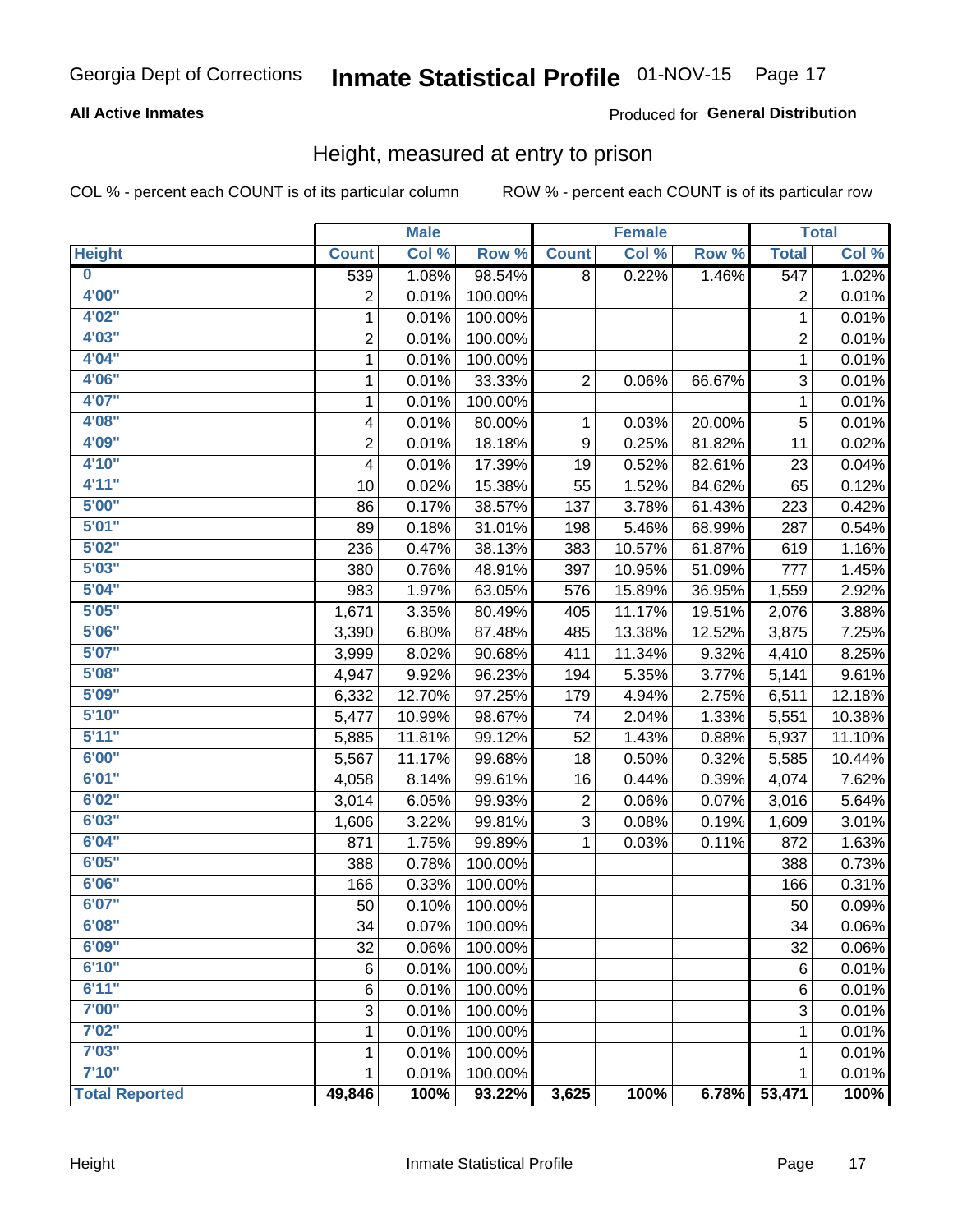#### **All Active Inmates**

Produced for General Distribution

### Height, measured at entry to prison

COL % - percent each COUNT is of its particular column

|                     | <b>Male</b> | Female | Total  |
|---------------------|-------------|--------|--------|
| <b>Not Reported</b> |             |        |        |
| <b>Grand Total</b>  | 49,846      | 3,625  | 53,471 |

| <b>Mean</b> | 'average) | EI4 OIL | 5'05" | 5'10" |
|-------------|-----------|---------|-------|-------|
|             |           |         |       |       |
| $M_{\odot}$ | frequent) | 5'09"   | 5'04" | 5'09" |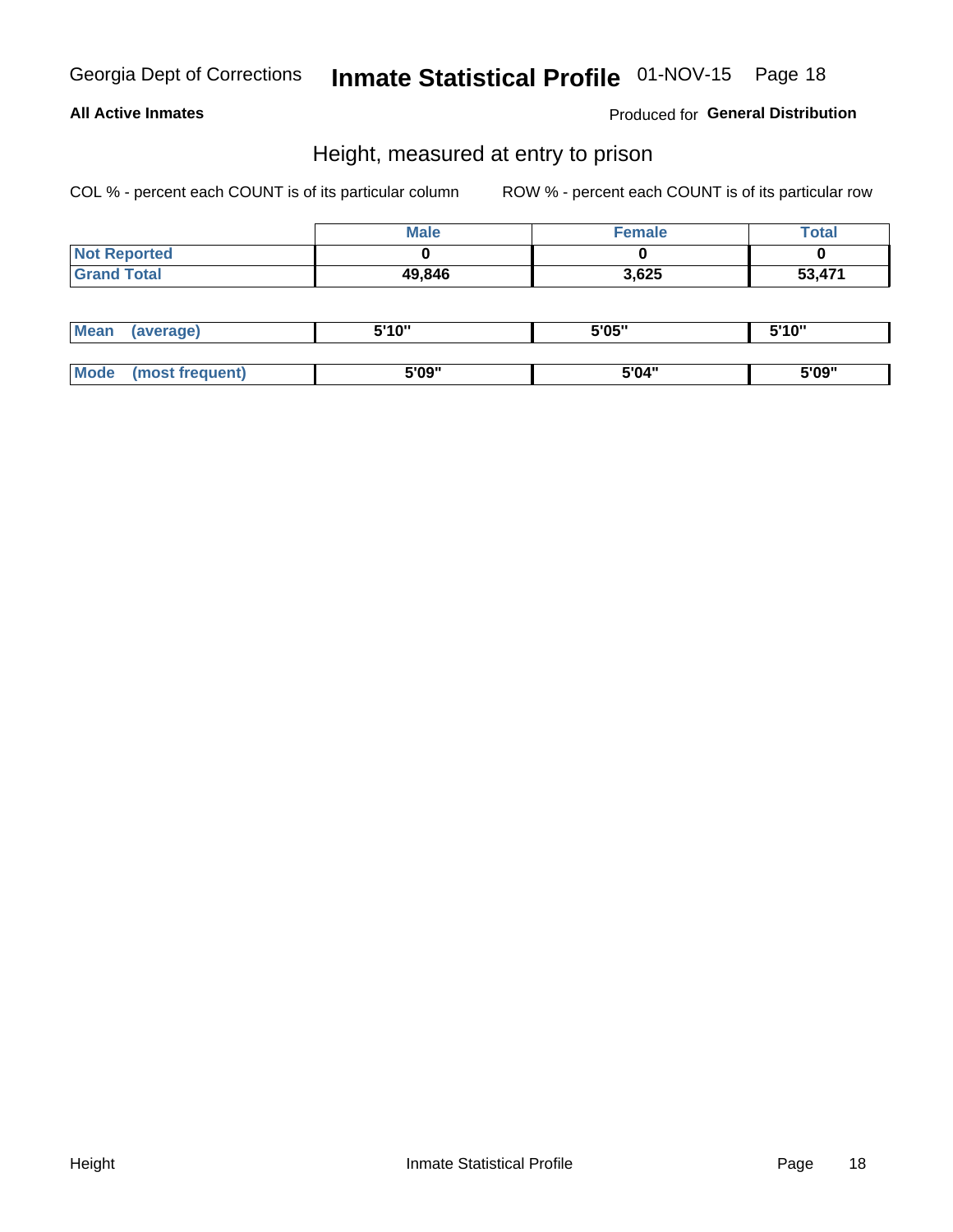**All Active Inmates** 

Produced for General Distribution

### Weight, measured at entry to prison

COL % - percent each COUNT is of its particular column ROW % - percent each COUNT is of its particular row

|                                |                | <b>Male</b> |         |                | Female           |        |                | <b>Total</b> |
|--------------------------------|----------------|-------------|---------|----------------|------------------|--------|----------------|--------------|
| Weight                         | <b>Count</b>   | Col %       | Row %   | <b>Count</b>   | Col %            | Row %  | <b>Total</b>   | Col %        |
| <b>Under 80 pounds</b>         | 10             | 0.02%       | 83.33%  | $\overline{2}$ | 0.06%            | 16.67% | 12             | 0.02%        |
| 80 - 89 pounds                 | $\overline{2}$ | 0.01%       | 100.00% |                |                  |        | $\overline{2}$ | 0.01%        |
| 90 - 99 pounds                 | 4              | 0.01%       | 33.33%  | 8              | 0.22%            | 66.67% | 12             | 0.02%        |
| 100 - 109 pounds               | 28             | 0.06%       | 49.12%  | 29             | 0.80%            | 50.88% | 57             | 0.11%        |
| 110 - 119 pounds               | 106            | 0.22%       | 52.74%  | 95             | 2.63%            | 47.26% | 201            | 0.38%        |
| 120 - 129 pounds               | 484            | 0.98%       | 72.67%  | 182            | 5.03%            | 27.33% | 666            | 1.26%        |
| 130 - 139 pounds               | 1,579          | 3.20%       | 81.77%  | 352            | 9.73%            | 18.23% | 1,931          | 3.65%        |
| 140 - 149 pounds               | 3,285          | 6.66%       | 89.24%  | 396            | 10.95%           | 10.76% | 3,681          | 6.96%        |
| 150 - 159 pounds               | 5,071          | 10.29%      | 92.20%  | 429            | 11.86%           | 7.80%  | 5,500          | 10.39%       |
| 160 - 169 pounds               | 6,541          | 13.27%      | 93.98%  | 419            | 11.59%           | 6.02%  | 6,960          | 13.15%       |
| 170 - 179 pounds               | 6,199          | 12.58%      | 94.24%  | 379            | 10.48%           | 5.76%  | 6,578          | 12.43%       |
| 180 - 189 pounds               | 6,532          | 13.25%      | 94.87%  | 353            | 9.76%            | 5.13%  | 6,885          | 13.01%       |
| 190 - 199 pounds               | 4,518          | 9.17%       | 95.46%  | 215            | 5.95%            | 4.54%  | 4,733          | 8.95%        |
| 200 - 209 pounds               | 3,946          | 8.00%       | 95.61%  | 181            | 5.01%            | 4.39%  | 4,127          | 7.80%        |
| 210 - 219 pounds               | 2,979          | 6.04%       | 96.19%  | 118            | 3.26%            | 3.81%  | 3,097          | 5.85%        |
| 220 - 229 pounds               | 2,350          | 4.77%       | 95.92%  | 100            | 2.77%            | 4.08%  | 2,450          | 4.63%        |
| 230 - 239 pounds               | 1,584          | 3.21%       | 94.34%  | 95             | 2.63%            | 5.66%  | 1,679          | 3.17%        |
| 240 - 249 pounds               | 1,205          | 2.44%       | 94.88%  | 65             | 1.80%            | 5.12%  | 1,270          | 2.40%        |
| 250 - 259 pounds               | 895            | 1.82%       | 93.91%  | 58             | 1.60%            | 6.09%  | 953            | 1.80%        |
| 260 - 269 pounds               | 588            | 1.19%       | 93.33%  | 42             | 1.16%            | 6.67%  | 630            | 1.19%        |
| 270 - 279 pounds               | 415            | 0.84%       | 95.84%  | 18             | 0.50%            | 4.16%  | 433            | 0.82%        |
| 280 - 289 pounds               | 289            | 0.59%       | 92.04%  | 25             | 0.69%            | 7.96%  | 314            | 0.59%        |
| 290 - 299 pounds               | 168            | 0.34%       | 93.85%  | 11             | 0.30%            | 6.15%  | 179            | 0.34%        |
| 300 - 309 pounds               | 156            | 0.32%       | 86.19%  | 25             | 0.69%            | 13.81% | 181            | 0.34%        |
| 310 - 319 pounds               | 87             | 0.18%       | 93.55%  | 6              | 0.17%            | 6.45%  | 93             | 0.18%        |
| 320 - 329 pounds               | 84             | 0.17%       | 97.67%  | $\overline{2}$ | 0.06%            | 2.33%  | 86             | 0.16%        |
| 330 - 339 pounds               | 50             | 0.10%       | 100.00% |                |                  |        | 50             | 0.09%        |
| 340 - 349 pounds               | 33             | 0.07%       | 91.67%  | 3              | 0.08%            | 8.33%  | 36             | 0.07%        |
| 350 - 359 pounds               | 37             | 0.08%       | 86.05%  | 6              | 0.17%            | 13.95% | 43             | 0.08%        |
| 360 - 369 pounds               | 14             | 0.03%       | 100.00% |                |                  |        | 14             | 0.03%        |
| 370 - 379 pounds               | 15             | 0.03%       | 93.75%  | 1              | 0.03%            | 6.25%  | 16             | 0.03%        |
| 380 - 389 pounds               | 10             | 0.02%       | 100.00% |                |                  |        | 10             | 0.02%        |
| 390 - 399 pounds               | 4              | 0.01%       | 80.00%  | 1              | 0.03%            | 20.00% | 5              | 0.01%        |
| 400 pounds and over            | 27             | 0.05%       | 100.00% |                |                  |        | 27             | 0.05%        |
| <b>Total Reported</b>          | 49,295         | 100%        | 93.17%  | 3,616          | 100%             | 6.83%  | 52,911         | 100%         |
|                                |                |             |         |                |                  |        |                |              |
| <b>Not Reported</b>            |                | 551         |         |                | $\overline{9}$   |        |                | 560          |
| <b>Grand Total</b>             |                | 49,846      |         |                | 3,625            |        |                | 53,471       |
| <b>Mean</b><br>(average)       |                | 186         |         |                | $\overline{172}$ |        |                | 185          |
| <b>Median (middle)</b>         |                | 180         |         |                | 165              |        |                | 180          |
| <b>Mode</b><br>(most frequent) |                | 180         |         |                | 150              |        |                | 180          |
|                                |                |             |         |                |                  |        |                |              |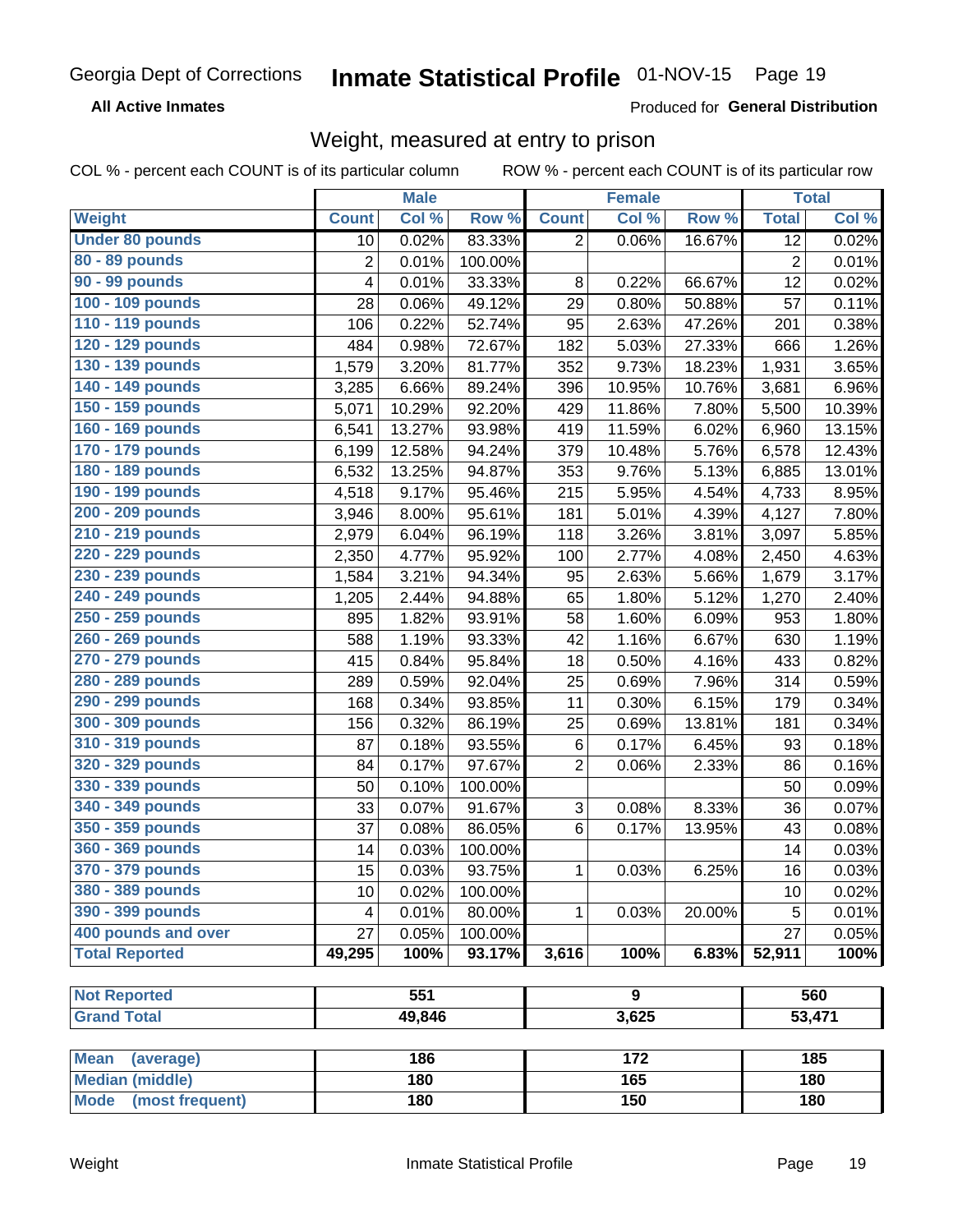# Inmate Statistical Profile 01-NOV-15 Page 20

**All Active Inmates** 

#### Produced for General Distribution

### Veterans validated by Veteran's Administration

COL % - percent each COUNT is of its particular column

|                          |              | <b>Male</b> |         |                    | <b>Female</b> |       |              | <b>Total</b> |  |
|--------------------------|--------------|-------------|---------|--------------------|---------------|-------|--------------|--------------|--|
| <b>Military service</b>  | <b>Count</b> | Col %       |         | <b>Row % Count</b> | Col %         | Row % | <b>Total</b> | Col %        |  |
| <b>Others</b><br>0       | 231          | 31.69%      | 97.06%  |                    | 43.75%        | 2.94% | 238          | 31.95%       |  |
| <b>Air Force</b>         | 309          | 42.39%      | 97.48%  | 8                  | 50.00%        | 2.52% | 317          | 42.55%       |  |
| <b>Army</b><br>2         | 43           | $5.90\%$    | 97.73%  |                    | 6.25%         | 2.27% | 44           | 5.91%        |  |
| <b>Navy</b><br>3         | 88           | 12.07%      | 100.00% |                    |               |       | 88           | 11.81%       |  |
| <b>Marines</b><br>4      | 4            | .55%        | 100.00% |                    |               |       | 4            | .54%         |  |
| <b>Coast Guard</b><br>5. | 54           | 7.41%       | 100.00% |                    |               |       | 54           | 7.25%        |  |
| <b>Total Reported</b>    | 729          | 100%        | 97.85%  | 16                 | 100%          | 2.15% | 745          | 100%         |  |

| тес<br>N | $AQ$ $117$<br>ŧЈ. | 3,609 | 52,726         |
|----------|-------------------|-------|----------------|
|          | 49,846            | 3,625 | $\overline{A}$ |

| Mode (most frequent) | Force | <b>Force</b> | <b>orce</b> |
|----------------------|-------|--------------|-------------|
|                      |       |              |             |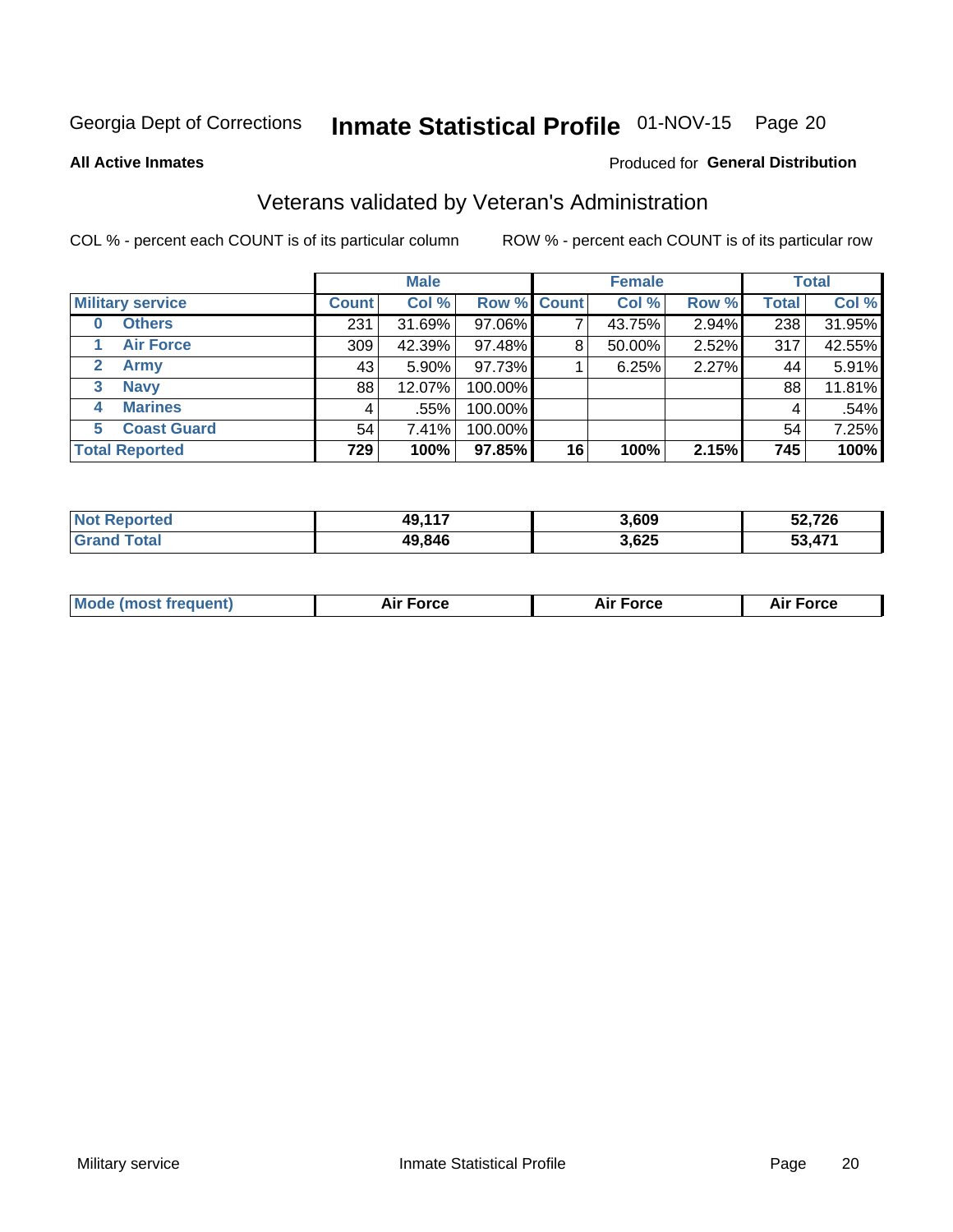# Inmate Statistical Profile 01-NOV-15 Page 21

#### **All Active Inmates**

#### Produced for General Distribution

### Type of admission to prison

COL % - percent each COUNT is of its particular column

|                 |                                          |                | <b>Male</b> |                    |                    | <b>Female</b> |       |                | <b>Total</b> |
|-----------------|------------------------------------------|----------------|-------------|--------------------|--------------------|---------------|-------|----------------|--------------|
|                 | <b>Type of Admission</b>                 | <b>Count</b>   | Col %       | <b>Row % Count</b> |                    | Col %         | Row % | <b>Total</b>   | Col %        |
| 1               | <b>Boot Camp</b>                         | 1.             | .01%        | 100.00%            |                    |               |       | 1              | .01%         |
| 4               | <b>Completed Diagnostics</b>             | 32,409         | 72.88%      | 93.80%             | $\overline{2,}144$ | 84.28%        | 6.20% | 34,553         | 73.50%       |
| 15              | <b>Permanent Assignment</b>              | 43             | .10%        | 97.73%             | 1                  | .04%          | 2.27% | 44             | .09%         |
| 16              | <b>Population Redistribution</b>         | 475            | 1.07%       | 98.34%             | 8                  | .31%          | 1.66% | 483            | 1.03%        |
| $\overline{17}$ | <b>Permanent Assignment</b>              | 1              | .01%        | 100.00%            |                    |               |       | 1              | .01%         |
| $\overline{24}$ | <b>Work Release Referral</b>             | 9              | .02%        | 100.00%            |                    |               |       | 9              | .02%         |
|                 | (Facility)                               |                |             |                    |                    |               |       |                |              |
| 25              | <b>Work Release Referral</b><br>(Parole) | 24             | .05%        | 96.00%             | 1                  | .04%          | 4.00% | 25             | .05%         |
| $\overline{27}$ | <b>Boot Camp Plus</b>                    | 6              | .01%        | 100.00%            |                    |               |       | 6              | .01%         |
| 28              | <b>Initial Assignment</b>                | 25             | .06%        | 100.00%            |                    |               |       | 25             | .05%         |
| 32              | <b>Ga. Correctional Ind. (Gci)</b>       | 5              | .01%        | 100.00%            |                    |               |       | 5              | .01%         |
| $\overline{37}$ | <b>Resume Diagnostics</b>                | $\overline{2}$ | .01%        | 100.00%            |                    |               |       | $\overline{2}$ | .01%         |
| 52              | <b>New Sentence</b>                      | 10,619         | 23.88%      | 96.63%             | 370                | 14.54%        | 3.37% | 10,989         | 23.38%       |
| 53              | <b>Probation Rev Partial</b>             | 69             | .16%        | 97.18%             | $\overline{2}$     | .08%          | 2.82% | 71             | .15%         |
| 54              | <b>Probation Rev Remainder</b>           | 257            | .58%        | 96.98%             | 8                  | .31%          | 3.02% | 265            | .56%         |
| 55              | <b>Parole Rev New Sentence</b>           | 380            | .85%        | 97.69%             | 9                  | .35%          | 2.31% | 389            | .83%         |
| 56              | <b>Parole Rev No New</b>                 | 86             | .19%        | 98.85%             | $\mathbf{1}$       | .04%          | 1.15% | 87             | .19%         |
|                 | <b>Sentence</b>                          |                |             |                    |                    |               |       |                |              |
| 57              | <b>Released In Error</b>                 | 1              | .01%        | 100.00%            |                    |               |       | 1              | .01%         |
| 65              | <b>Return Appeal/Bond</b>                | 1              | .01%        | 100.00%            |                    |               |       | 1              | .01%         |
| 66              | <b>Prob Viol/Total Rev</b>               | 1              | .01%        | 100.00%            |                    |               |       | 1              | .01%         |
| 67              | <b>Admit Fm Other Cust</b>               | $\overline{7}$ | .02%        | 100.00%            |                    |               |       | $\overline{7}$ | .01%         |
| 69              | <b>New Sent/Par Rev Pnd</b>              | $\overline{5}$ | .01%        | 100.00%            |                    |               |       | 5              | .01%         |
| 70              | <b>Life W/O Parole</b>                   | 11             | .02%        | 100.00%            |                    |               |       | 11             | .02%         |
| 72              | <b>Par Rev/Rsn Unknown</b>               | 27             | .06%        | 100.00%            |                    |               |       | 27             | .06%         |
| 74              | <b>Pb Parole Rescinded</b>               | $\overline{2}$ | .01%        | 100.00%            |                    |               |       | $\overline{2}$ | .01%         |
| 76              | <b>Par Rev/Revoc Center</b>              | $\mathbf{1}$   | .01%        | 100.00%            |                    |               |       | 1              | .01%         |
|                 | <b>Total Reported</b>                    | 44,467         | 100%        | 94.59% 2,544       |                    | 100%          | 5.41% | 47,011         | 100%         |

| <b>Not Reported</b> | 5379   | 1081  | 6460                   |
|---------------------|--------|-------|------------------------|
| fota'<br>Grs        | 49,846 | 3,625 | $A \overline{7}$<br>ГЛ |

| <b>Mode (most frequent)</b> | <b>Completed Diagnostics</b><br><b>Completed Diagnostics</b> | <b>Completed Diagnos</b> |
|-----------------------------|--------------------------------------------------------------|--------------------------|
|-----------------------------|--------------------------------------------------------------|--------------------------|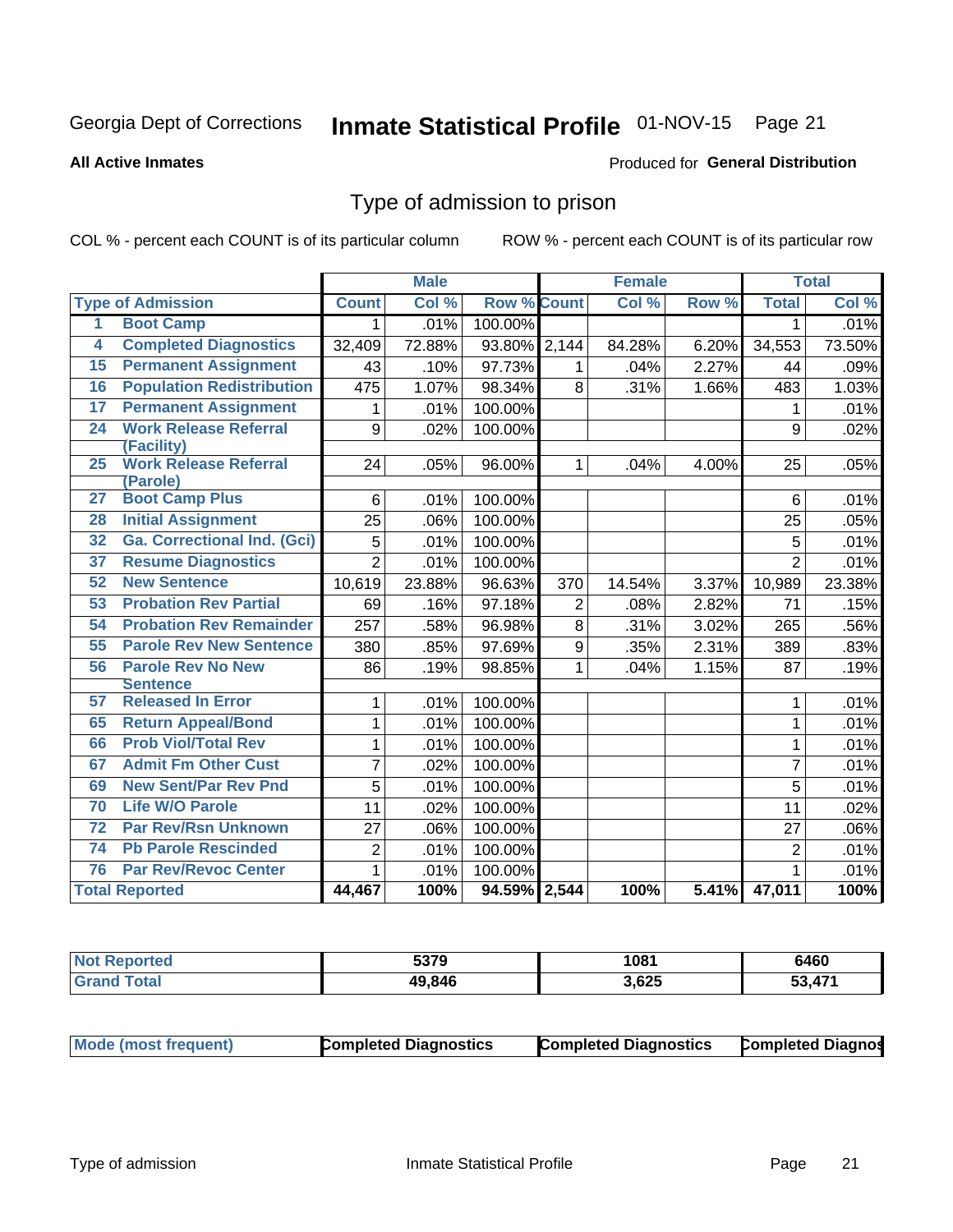# Inmate Statistical Profile 01-NOV-15 Page 22

**All Active Inmates** 

#### Produced for General Distribution

## Current / last supervision level

COL % - percent each COUNT is of its particular column

|                        | <b>Male</b>  |          | <b>Female</b>      |       |           | <b>Total</b> |        |          |
|------------------------|--------------|----------|--------------------|-------|-----------|--------------|--------|----------|
| <b>Security Status</b> | <b>Count</b> | Col %    | <b>Row % Count</b> |       | Col %     | Row %        | Total  | Col %    |
| 3 Minimum              | 3.674        | $7.37\%$ | 72.15%             | 1,418 | $39.14\%$ | 27.85%       | 5,092  | $9.53\%$ |
| 4 Medium               | 37,339       | 74.93%   | 94.91%             | 2,002 | 55.26%    | $5.09\%$     | 39,341 | 73.60%   |
| 5 Close                | 8.820        | 17.70%   | 97.75%             | 203   | 5.60%     | 2.25%        | 9,023  | 16.88%   |
| <b>Total Reported</b>  | 49,833       | 100%     | $93.22\%$          | 3,623 | 100%      | 6.78%        | 53,456 | 100%     |

| <b>Still being diagnosed</b> |        |       |        |
|------------------------------|--------|-------|--------|
| <b>Not Reported</b>          |        |       | 15     |
| <b>Grand Total</b>           | 49,846 | 3,625 | 53,471 |

| M | м | M | - - - -<br>м |
|---|---|---|--------------|
|   |   |   |              |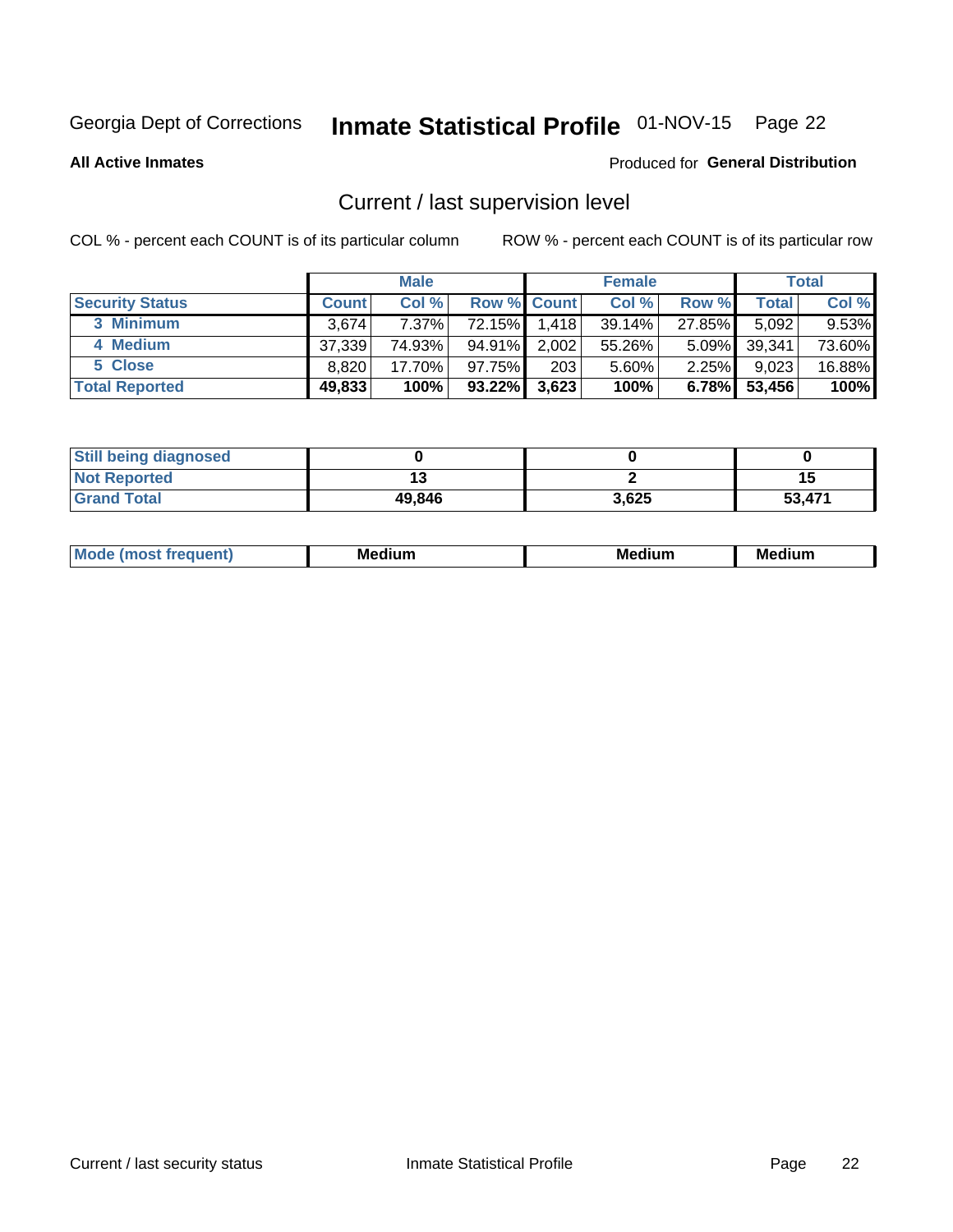# Inmate Statistical Profile 01-NOV-15 Page 23

**All Active Inmates** 

#### Produced for General Distribution

## Current / last type of institution

COL % - percent each COUNT is of its particular column

|                                   |                | <b>Male</b> |             |       | <b>Female</b> |        |              | <b>Total</b> |
|-----------------------------------|----------------|-------------|-------------|-------|---------------|--------|--------------|--------------|
| <b>Type of Institution</b>        | <b>Count</b>   | Col %       | Row % Count |       | Col %         | Row %  | <b>Total</b> | Col %        |
| <b>County Ci</b>                  | 4,962          | 10.00%      | 99.98%      |       | .03%          | .02%   | 4,963        | 9.32%        |
| <b>Probation Detention Center</b> |                | .01%        | 100.00%     |       |               |        |              | .01%         |
| <b>State Prison</b>               | 34,488         | 69.50%      | 91.06%      | 3,387 | 93.43%        | 8.94%  | 37,875       | 71.13%       |
| <b>Transitional Center</b>        | 2,107          | 4.25%       | 89.97%      | 235   | 6.48%         | 10.03% | 2,342        | 4.40%        |
| <b>Private Prison</b>             | 8,046          | 16.22%      | 100.00%     |       |               |        | 8,046        | 15.11%       |
| <b>County Jail</b>                | 11             | .02%        | 91.67%      |       | .03%          | 8.33%  | 12           | .02%         |
| <b>Rsat - Center</b>              | 2 <sub>1</sub> | .01%        | 100.00%     |       |               |        | 2            | .01%         |
| <b>State Hospital</b>             | 3 <sup>1</sup> | $.01\%$     | 75.00%      |       | .03%          | 25.00% | 4            | .01%         |
| <b>Total Reported</b>             | 49,620         | 100%        | 93.19%      | 3,625 | 100%          | 6.81%  | 53,245       | 100%         |

| <b>Not Reported</b> |        |       |        |
|---------------------|--------|-------|--------|
| <b>Grand Total</b>  | 49,620 | 3,625 | 53,245 |

| Mode (most frequent) | <b>State Prison</b> | <b>State Prison</b> | <b>State Prisonl</b> |
|----------------------|---------------------|---------------------|----------------------|
|                      |                     |                     |                      |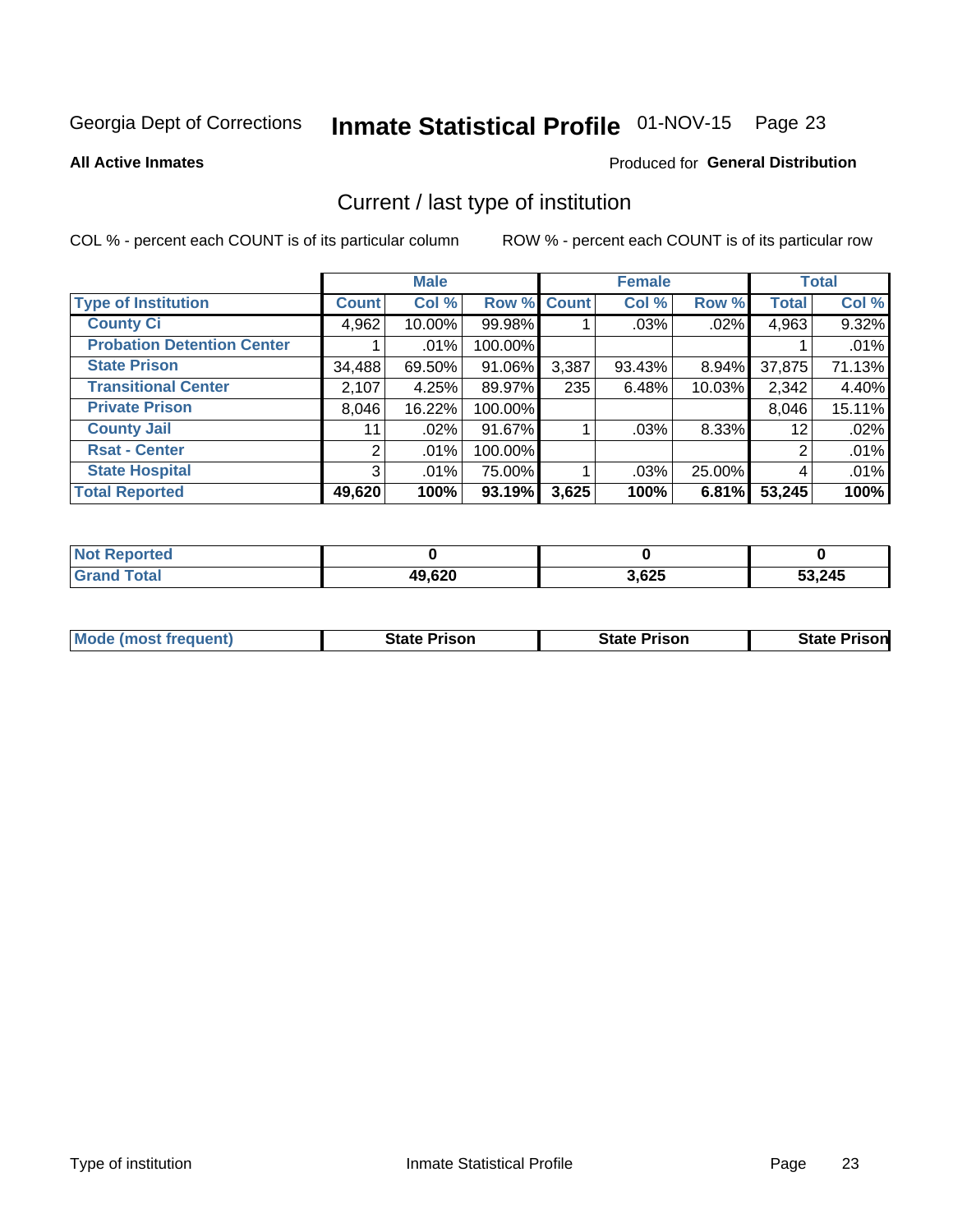# Inmate Statistical Profile 01-NOV-15 Page 24

#### **All Active Inmates**

#### Produced for General Distribution

### Institution type - transitional centers

COL % - percent each COUNT is of its particular column

|                                          |              | <b>Male</b> |         |              | <b>Female</b> |         |              | <b>Total</b> |
|------------------------------------------|--------------|-------------|---------|--------------|---------------|---------|--------------|--------------|
| <b>Institution Type - Trans. Centers</b> | <b>Count</b> | Col %       | Row %   | <b>Count</b> | Col %         | Row %   | <b>Total</b> | Col %        |
| <b>Albany Tc</b>                         | 155          | 6.75%       | 100.00% |              |               |         | 155          | 5.88%        |
| <b>Arrendale State Prison</b>            |              |             |         | 104          | 30.68%        | 100.00% | 104          | 3.95%        |
| <b>Atlanta Tc</b>                        | 277          | 12.07%      | 100.00% |              |               |         | 277          | 10.52%       |
| <b>Augusta Tc</b>                        | 224          | 9.76%       | 100.00% |              |               |         | 224          | 8.50%        |
| <b>Charles D. Hudson Tc</b>              | 154          | 6.71%       | 100.00% |              |               |         | 154          | 5.85%        |
| <b>Clayton Tc</b>                        | 365          | 15.90%      | 100.00% |              |               |         | 365          | 13.86%       |
| <b>Coastal Tc</b>                        | 264          | 11.50%      | 100.00% |              |               |         | 264          | 10.02%       |
| <b>Columbus Tc</b>                       | 140          | 6.10%       | 100.00% |              |               |         | 140          | 5.32%        |
| <b>Macon Tc</b>                          | 159          | 6.93%       | 100.00% |              |               |         | 159          | 6.04%        |
| <b>Macon Womens Tc</b>                   |              |             |         | 2            | .59%          | 100.00% | 2            | .08%         |
| <b>Metro Tc</b>                          |              |             |         | 233          | 68.73%        | 100.00% | 233          | 8.85%        |
| <b>Phillips State Prison</b>             | 188          | 8.19%       | 100.00% |              |               |         | 188          | 7.14%        |
| <b>Savannah Mens Tc</b>                  |              | .04%        | 100.00% |              |               |         |              | .04%         |
| <b>Smith Tc</b>                          | 206          | 8.98%       | 100.00% |              |               |         | 206          | 7.82%        |
| <b>Valdosta Tc</b>                       | 162          | 7.06%       | 100.00% |              |               |         | 162          | 6.15%        |
| <b>Total Reported</b>                    | 2,295        | 100%        | 87.13%  | 339          | 100%          | 12.87%  | 2,634        | 100%         |

| тес. |       |            |       |
|------|-------|------------|-------|
|      | 2,295 | າາດ<br>ააა | 2,634 |

| Mode (most frequent) | <b>Clayton Tc</b> | Metro Tc | <b>Clayton Tc</b> |
|----------------------|-------------------|----------|-------------------|
|                      |                   |          |                   |
|                      |                   |          |                   |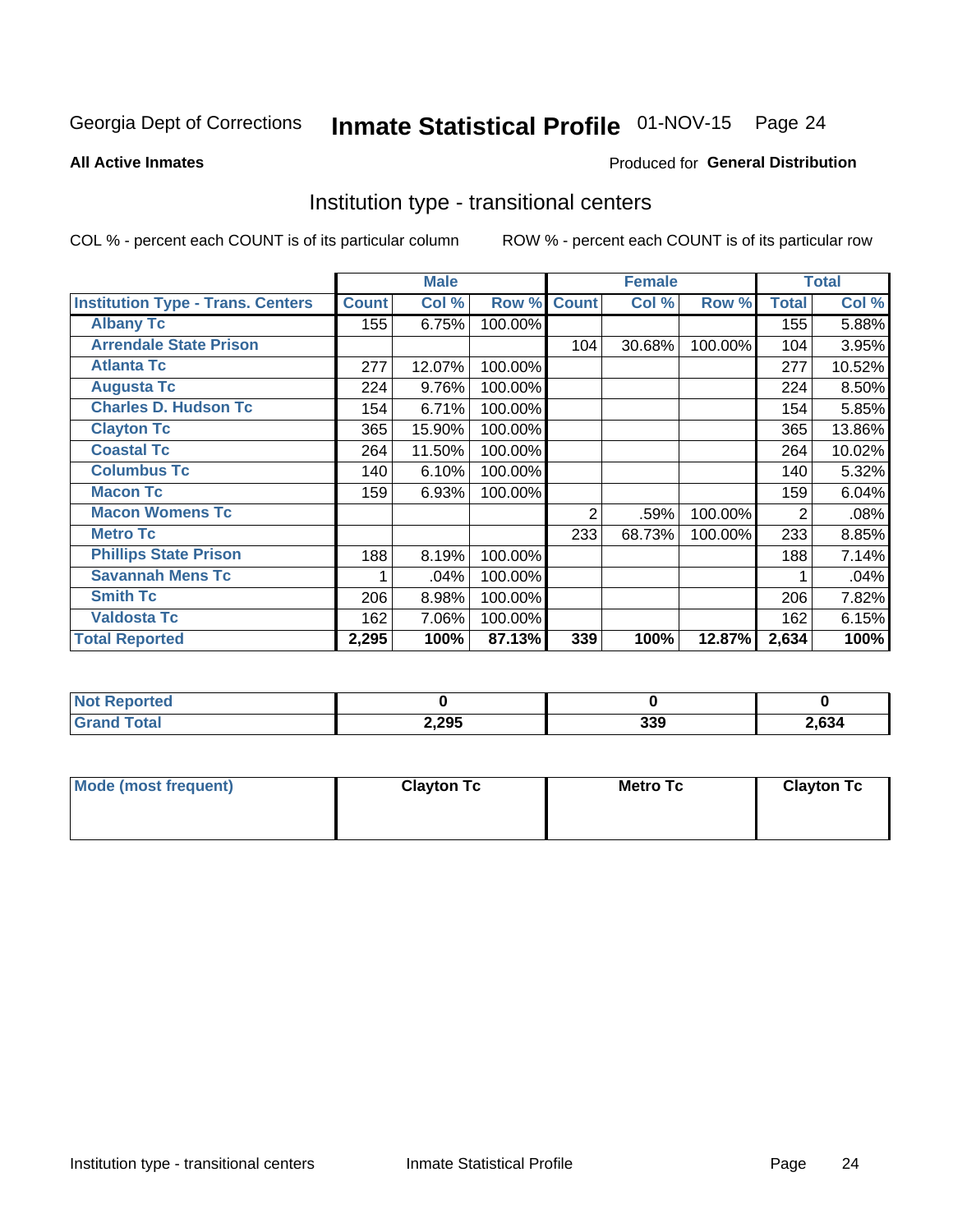# Inmate Statistical Profile 01-NOV-15 Page 25

#### **All Active Inmates**

#### Produced for General Distribution

### Institution type - county prisons

COL % - percent each COUNT is of its particular column

|                                          |                | <b>Male</b> |         |              | <b>Female</b> |       |                | <b>Total</b> |
|------------------------------------------|----------------|-------------|---------|--------------|---------------|-------|----------------|--------------|
| <b>Institution Type - County Prisons</b> | <b>Count</b>   | Col %       | Row %   | <b>Count</b> | Col %         | Row % | <b>Total</b>   | Col %        |
| <b>Baldwin County Ci</b>                 | $\mathbf{1}$   | .02%        | 100.00% |              |               |       | $\mathbf 1$    | .02%         |
| <b>Bulloch County Ci</b>                 | 151            | 3.04%       | 100.00% |              |               |       | 151            | 3.04%        |
| <b>Carroll County Ci</b>                 | 237            | 4.78%       | 100.00% |              |               |       | 237            | 4.78%        |
| <b>Clarke County Ci</b>                  | 105            | 2.12%       | 100.00% |              |               |       | 105            | 2.12%        |
| <b>Clayton County Ci</b>                 | 221            | 4.45%       | 100.00% |              |               |       | 221            | 4.45%        |
| <b>Colquitt County Ci</b>                | 178            | 3.59%       | 100.00% |              |               |       | 178            | 3.59%        |
| <b>Coweta County Ci</b>                  | 218            | 4.39%       | 100.00% |              |               |       | 218            | 4.39%        |
| <b>Decatur County Ci</b>                 | 124            | 2.50%       | 100.00% |              |               |       | 124            | 2.50%        |
| <b>Dougherty County Ci</b>               | 1              | .02%        | 100.00% |              |               |       | $\mathbf{1}$   | .02%         |
| <b>Effingham County Ci</b>               | 184            | 3.71%       | 100.00% |              |               |       | 184            | 3.71%        |
| <b>Floyd County Ci</b>                   | 421            | 8.48%       | 100.00% |              |               |       | 421            | 8.48%        |
| <b>Fulton County Ci</b>                  | 9              | .18%        | 100.00% |              |               |       | 9              | .18%         |
| <b>Gilmer County Ci</b>                  | 4              | .08%        | 100.00% |              |               |       | $\overline{4}$ | .08%         |
| <b>Grady County Ci</b>                   | $\overline{2}$ | .04%        | 100.00% |              |               |       | $\overline{2}$ | .04%         |
| <b>Gwinnett County Ci</b>                | 153            | 3.08%       | 100.00% |              |               |       | 153            | 3.08%        |
| <b>Hall County Ci</b>                    | 203            | 4.09%       | 100.00% |              |               |       | 203            | 4.09%        |
| <b>Hancock County Ci</b>                 | 1              | .02%        | 100.00% |              |               |       | 1              | .02%         |
| <b>Harris County Ci</b>                  | 142            | 2.86%       | 100.00% |              |               |       | 142            | 2.86%        |
| <b>Hart County Ci</b>                    | 5              | .10%        | 100.00% |              |               |       | 5              | .10%         |
| <b>Jackson County Ci</b>                 | 141            | 2.84%       | 100.00% |              |               |       | 141            | 2.84%        |
| Jefferson County Ci                      | 128            | 2.58%       | 100.00% |              |               |       | 128            | 2.58%        |
| <b>Meriwether County Ci</b>              | 3              | .06%        | 100.00% |              |               |       | 3              | .06%         |
| <b>Miller County Ci</b>                  | $\overline{2}$ | .04%        | 100.00% |              |               |       | $\overline{2}$ | .04%         |
| <b>Mitchell County Ci</b>                | 130            | 2.62%       | 100.00% |              |               |       | 130            | 2.62%        |
| <b>Morgan County Ci</b>                  | 1              | .02%        | 100.00% |              |               |       | 1              | .02%         |
| <b>Muscogee County Ci</b>                | 519            | 10.46%      | 100.00% |              |               |       | 519            | 10.46%       |
| <b>Richmond County Ci</b>                | 232            | 4.68%       | 100.00% |              |               |       | 232            | 4.67%        |
| <b>Screven County Ci</b>                 | 140            | 2.82%       | 100.00% |              |               |       | 140            | 2.82%        |
| <b>Spalding County Ci</b>                | 368            | 7.42%       | 100.00% |              |               |       | 368            | 7.41%        |
| <b>Stewart County Ci</b>                 | 2              | .04%        | 100.00% |              |               |       | $\overline{2}$ | .04%         |
| <b>Sumter County Ci</b>                  | 341            | 6.87%       | 100.00% |              |               |       | 341            | 6.87%        |
| <b>Terrell County Ci</b>                 | 140            | 2.82%       | 100.00% |              |               |       | 140            | 2.82%        |
| <b>Thomas County Ci</b>                  | 188            | 3.79%       | 100.00% |              |               |       | 188            | 3.79%        |
| <b>Tift County Ci</b>                    | $\overline{2}$ | .04%        | 100.00% |              |               |       | $\overline{2}$ | .04%         |
| <b>Troup County Ci</b>                   | 255            | 5.14%       | 100.00% |              |               |       | 255            | 5.14%        |
| <b>Upson County Ci</b>                   | 1.             | .02%        | 100.00% |              |               |       | 1              | .02%         |
| <b>Walker County Ci</b>                  | $\overline{4}$ | .08%        | 100.00% |              |               |       | 4              | .08%         |
| <b>Walton County Ci</b>                  | 3              | .06%        | 100.00% |              |               |       | 3              | .06%         |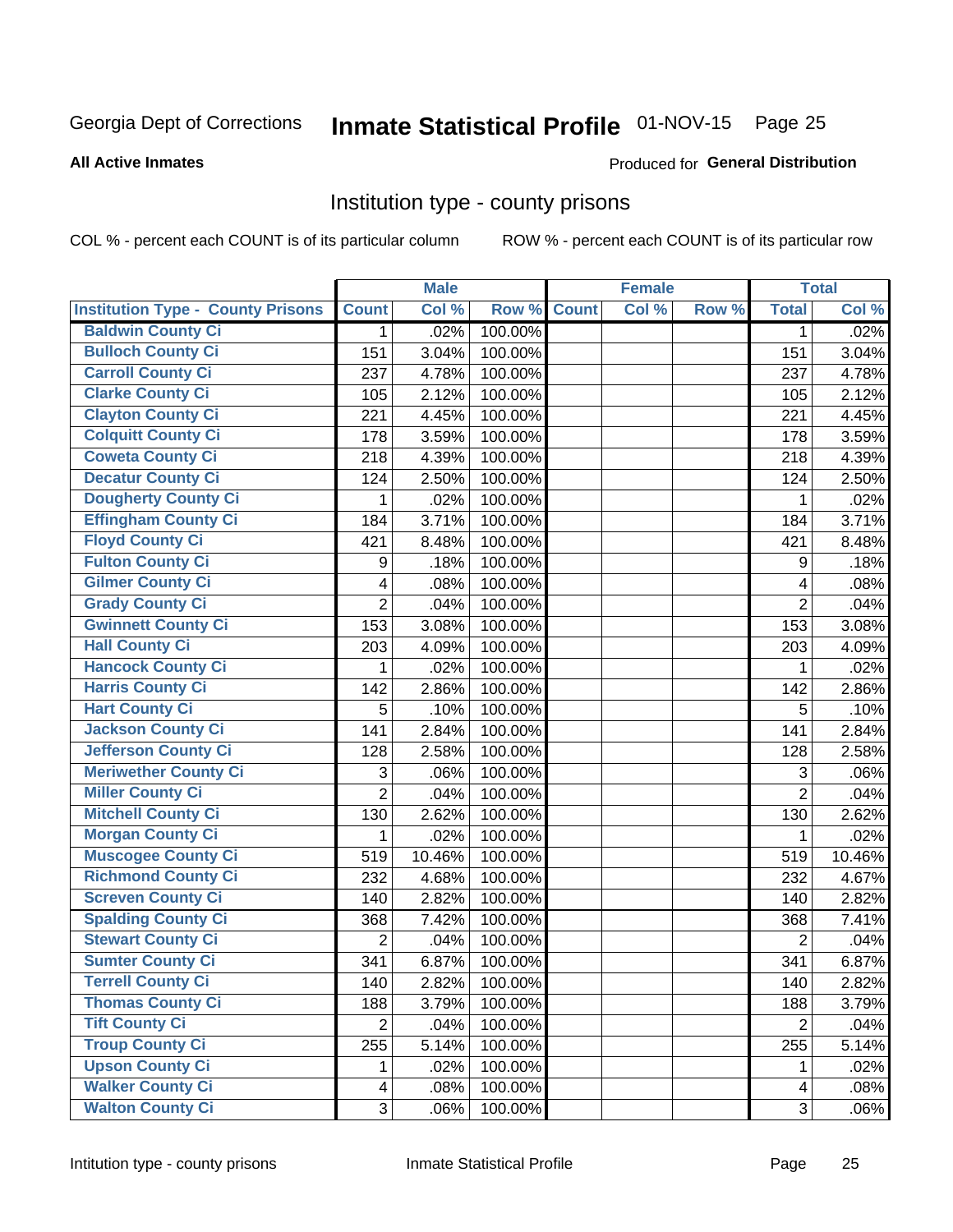# Inmate Statistical Profile 01-NOV-15 Page 26

**All Active Inmates** 

#### Produced for General Distribution

### Institution type - county prisons

COL % - percent each COUNT is of its particular column

|                                          | <b>Male</b>  |         |                    | <b>Female</b> |         |         | <b>Total</b> |         |
|------------------------------------------|--------------|---------|--------------------|---------------|---------|---------|--------------|---------|
| <b>Institution Type - County Prisons</b> | <b>Count</b> | Col%    | <b>Row % Count</b> |               | Col%    | Row %   | Total        | Col %   |
| <b>Wilkes County Ci</b>                  |              | .02%    | 100.00%            |               |         |         |              | $.02\%$ |
| <b>Womens Ci</b>                         |              |         |                    |               | 100.00% | 100.00% |              | .02%    |
| <b>Worth County Ci</b>                   |              | $.02\%$ | 100.00%            |               |         |         |              | $.02\%$ |
| <b>Total Reported</b>                    | 4,962        | 100%    | $99.98\%$          |               | 100%    | $.02\%$ | 4,963        | 100%    |

| <b>NA</b><br>τeα |       |       |
|------------------|-------|-------|
| _____            | 4,962 | 1,963 |

| Mode (most frequent) | <b>Muscogee County Ci</b> | <b>Womens Ci</b> Muscogee County |
|----------------------|---------------------------|----------------------------------|
|----------------------|---------------------------|----------------------------------|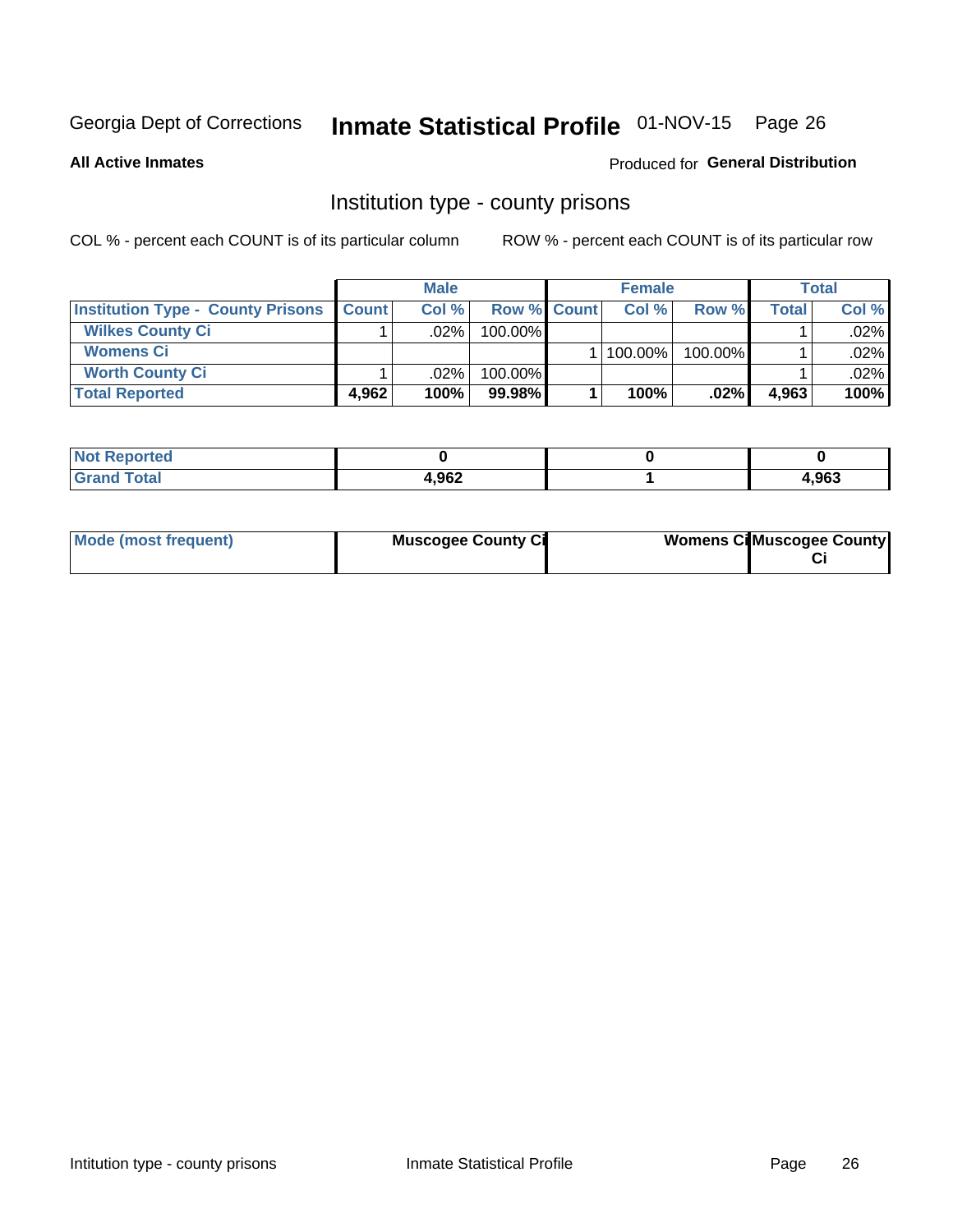# Inmate Statistical Profile 01-NOV-15 Page 27

#### **All Active Inmates**

#### Produced for General Distribution

### Institution type - state prisons

COL % - percent each COUNT is of its particular column

|                                         |                | <b>Male</b> |         |              | <b>Female</b> |         | <b>Total</b> |       |
|-----------------------------------------|----------------|-------------|---------|--------------|---------------|---------|--------------|-------|
| <b>Institution Type - State Prisons</b> | <b>Count</b>   | Col %       | Row %   | <b>Count</b> | Col %         | Row %   | <b>Total</b> | Col % |
| <b>Arrendale State Prison</b>           |                |             |         | 1,448        | 42.75%        | 100.00% | 1,448        | 3.82% |
| <b>Augusta State Med. Prison</b>        | 1,217          | 3.53%       | 100.00% |              |               |         | 1,217        | 3.21% |
| <b>Autry State Prison</b>               | 1,694          | 4.91%       | 100.00% |              |               |         | 1,694        | 4.47% |
| <b>Baldwin State Prison</b>             | 933            | 2.71%       | 100.00% |              |               |         | 933          | 2.46% |
| <b>Burruss Correctional Training</b>    | 697            | 2.02%       | 100.00% |              |               |         | 697          | 1.84% |
| <b>Ctr</b>                              |                |             |         |              |               |         |              |       |
| <b>Calhoun State Prison</b>             | 1,574          | 4.56%       | 100.00% |              |               |         | 1,574        | 4.16% |
| <b>Central State Prison</b>             | 1,109          | 3.22%       | 100.00% |              |               |         | 1,109        | 2.93% |
| <b>Chatham State Prison</b>             | 6              | .02%        | 100.00% |              |               |         | 6            | .02%  |
| <b>Coastal State Prison</b>             | 1,675          | 4.86%       | 100.00% |              |               |         | 1,675        | 4.42% |
| <b>Dodge State Prison</b>               | 1,234          | 3.58%       | 100.00% |              |               |         | 1,234        | 3.26% |
| <b>Dooly State Prison</b>               | 1,691          | 4.90%       | 100.00% |              |               |         | 1,691        | 4.46% |
| <b>Emanuel - Swainsboro</b>             |                |             |         | 319          | 9.42%         | 100.00% | 319          | .84%  |
| <b>Ga Diag Class Prison</b>             | 2,906          | 8.43%       | 100.00% |              |               |         | 2,906        | 7.67% |
| <b>Ga State Prison</b>                  | 1,483          | 4.30%       | 100.00% |              |               |         | 1,483        | 3.92% |
| <b>Hancock State Prison</b>             | 1,165          | 3.38%       | 100.00% |              |               |         | 1,165        | 3.08% |
| <b>Hays State Prison</b>                | 1,043          | 3.02%       | 100.00% |              |               |         | 1,043        | 2.75% |
| <b>Helms Facility</b>                   | 21             | .06%        | 53.85%  | 18           | .53%          | 46.15%  | 39           | .10%  |
| <b>Johnson State Prison</b>             | 1,530          | 4.44%       | 100.00% |              |               |         | 1,530        | 4.04% |
| <b>Lee State Prison</b>                 | 726            | 2.11%       | 100.00% |              |               |         | 726          | 1.92% |
| Long                                    | 203            | .59%        | 100.00% |              |               |         | 203          | .54%  |
| <b>Lowndes Unit</b>                     | 6              | .02%        | 100.00% |              |               |         | 6            | .02%  |
| <b>Macon State Prison</b>               | 1,708          | 4.95%       | 100.00% |              |               |         | 1,708        | 4.51% |
| <b>Metro State Prison (W)</b>           |                |             |         | $\mathbf 1$  | .03%          | 100.00% | 1            | .01%  |
| <b>Montgomery State Prison</b>          | 406            | 1.18%       | 100.00% |              |               |         | 406          | 1.07% |
| <b>Phillips State Prison</b>            | 1,014          | 2.94%       | 100.00% |              |               |         | 1,014        | 2.68% |
| <b>Pulaski State Prison</b>             |                |             |         | 1,167        | 34.46%        | 100.00% | 1,167        | 3.08% |
| <b>Putnam State Prison</b>              | 2              | .01%        | 100.00% |              |               |         | 2            | .01%  |
| <b>Rivers State Prison</b>              | $\mathbf{1}$   | .01%        | 100.00% |              |               |         | 1            | .01%  |
| <b>Rogers State Prison</b>              | 1,379          | 4.00%       | 100.00% |              |               |         | 1,379        | 3.64% |
| <b>Rutledge State Prison</b>            | 591            | 1.71%       | 100.00% |              |               |         | 591          | 1.56% |
| <b>Smith State Prison</b>               | 1,480          | 4.29%       | 100.00% |              |               |         | 1,480        | 3.91% |
| <b>Telfair State Prison</b>             | 1,297          | 3.76%       | 100.00% |              |               |         | 1,297        | 3.42% |
| <b>Valdosta State Prison</b>            | 914            | 2.65%       | 100.00% |              |               |         | 914          | 2.41% |
| <b>Walker State Prison</b>              | 408            | 1.18%       | 100.00% |              |               |         | 408          | 1.08% |
| <b>Ware State Prison</b>                | 1,359          | 3.94%       | 100.00% |              |               |         | 1,359        | 3.59% |
| <b>Washington State Prison</b>          | 1,277          | 3.70%       | 100.00% |              |               |         | 1,277        | 3.37% |
| <b>Wayne State Prison</b>               | $\overline{2}$ | .01%        | 100.00% |              |               |         | 2            | .01%  |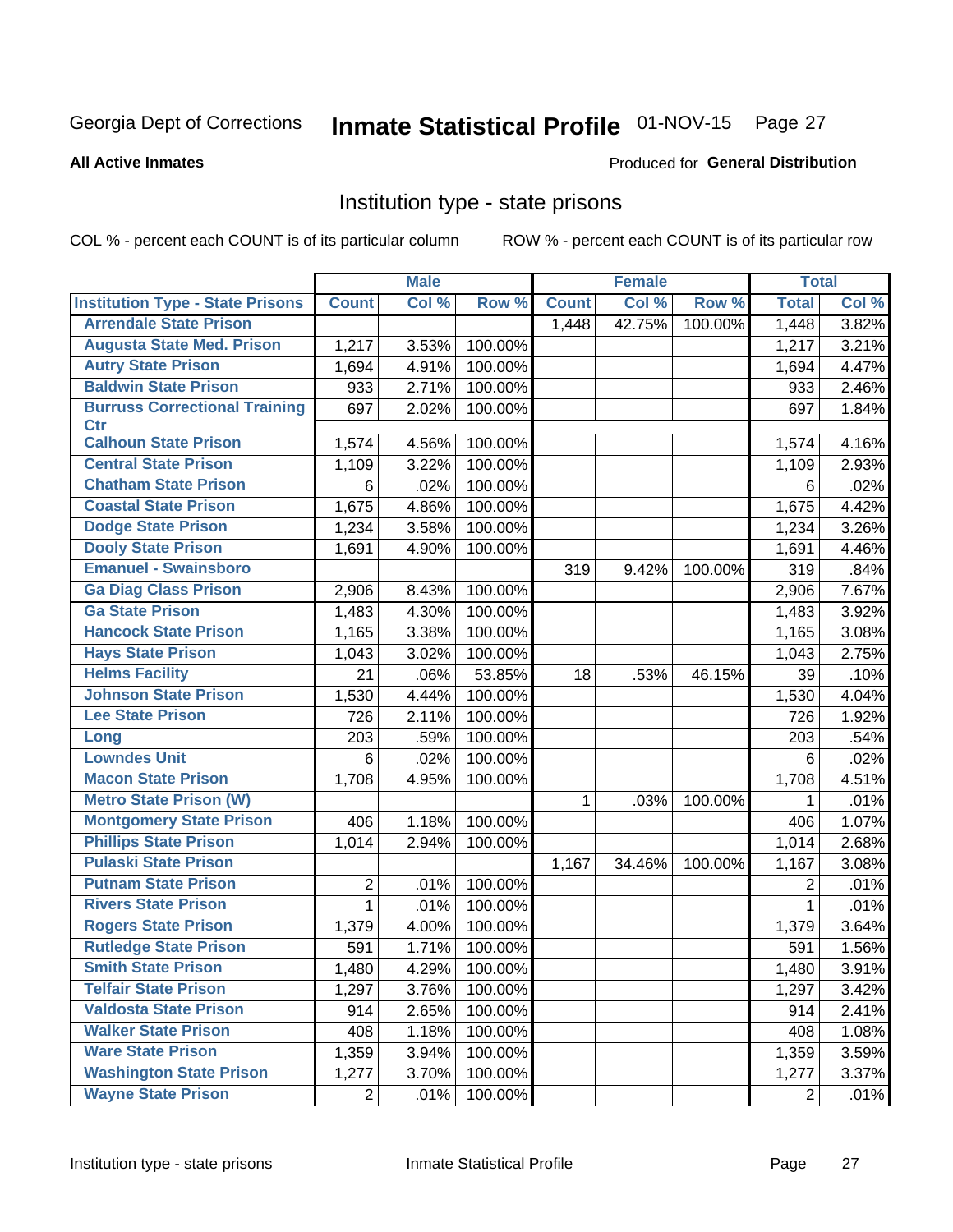# Inmate Statistical Profile 01-NOV-15 Page 28

**All Active Inmates** 

#### Produced for General Distribution

### Institution type - state prisons

COL % - percent each COUNT is of its particular column

|                                         |                             | <b>Male</b> |                               |              | <b>Female</b> |                                |              | <b>Total</b> |  |
|-----------------------------------------|-----------------------------|-------------|-------------------------------|--------------|---------------|--------------------------------|--------------|--------------|--|
| <b>Institution Type - State Prisons</b> | <b>Count</b>                | Col %       | Row %                         | <b>Count</b> | Col %         | Row %                          | <b>Total</b> | Col %        |  |
| <b>Whitworth Facility</b>               |                             |             |                               | 434          | 12.81%        | 100.00%                        | 434          | 1.15%        |  |
| <b>Wilcox State Prison</b>              | 1,737                       | 5.04%       | 100.00%                       |              |               |                                | 1,737        | 4.59%        |  |
| <b>Total Reported</b>                   | 34,488                      | 100%        | 91.06%                        | 3,387        | 100%          | $8.94\%$                       | 37,875       | 100%         |  |
| <b>Not Reported</b>                     |                             | 0           |                               |              | 0             |                                |              | 0            |  |
| <b>Grand Total</b>                      |                             | 34,488      |                               | 3,387        |               |                                | 37,875       |              |  |
| <b>Mode (most frequent)</b>             | <b>Ga Diag Class Prison</b> |             | <b>Arrendale State Prison</b> |              |               | <b>Ga Diag Class</b><br>Prison |              |              |  |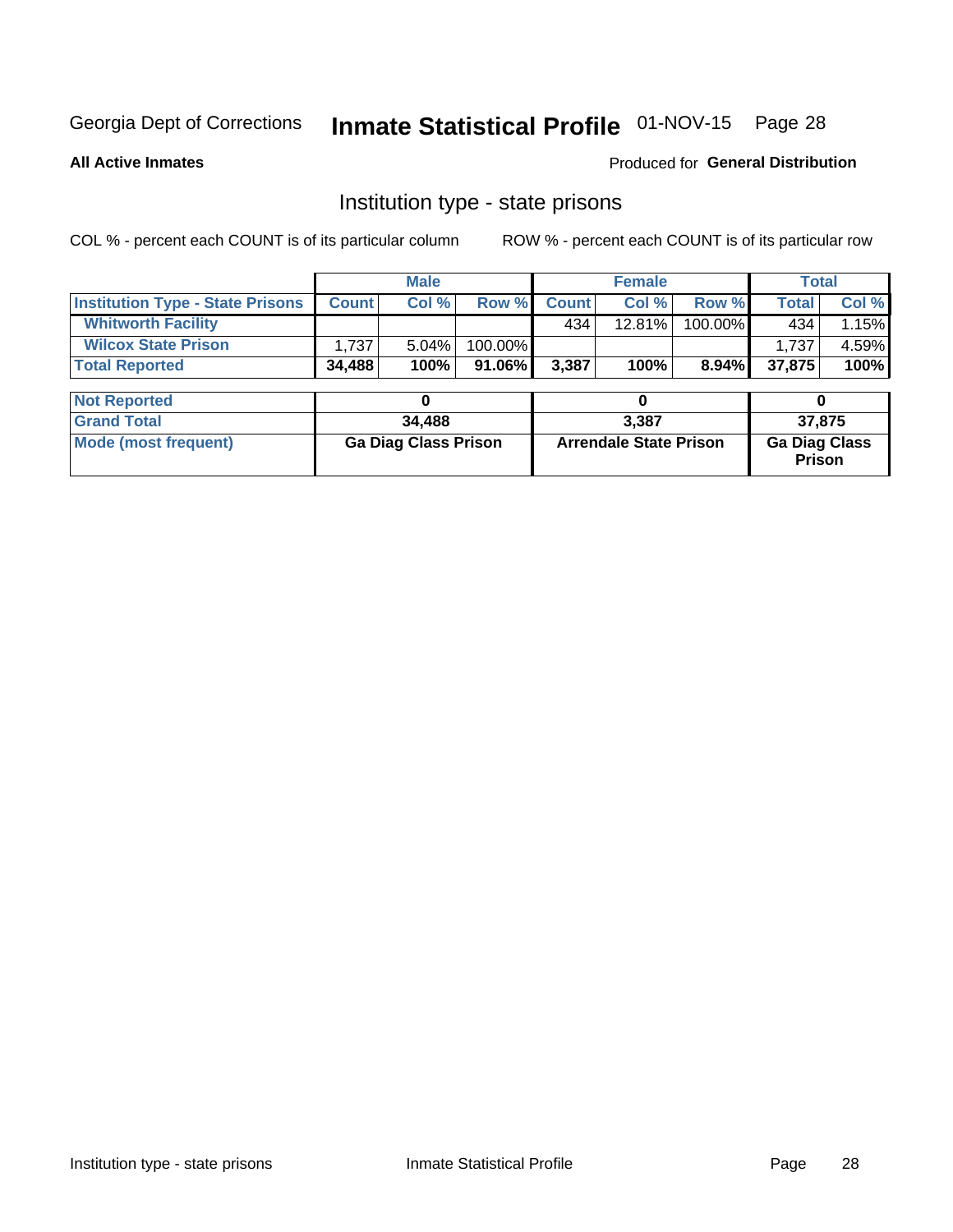# Inmate Statistical Profile 01-NOV-15 Page 29

**All Active Inmates** 

#### Produced for General Distribution

### Institution type - private prisons

COL % - percent each COUNT is of its particular column

|                                           | <b>Male</b>  |        |                    | <b>Female</b> |       |       | <b>Total</b> |        |
|-------------------------------------------|--------------|--------|--------------------|---------------|-------|-------|--------------|--------|
| <b>Institution Type - Private Prisons</b> | <b>Count</b> | Col %  | <b>Row % Count</b> |               | Col % | Row % | Total        | Col %  |
| <b>Coffee Corr Facility</b>               | 2.677        | 33.27% | 100.00%            |               |       |       | 2,677        | 33.27% |
| <b>Jenkins Corr Facility</b>              | .169         | 14.53% | $100.00\%$         |               |       |       | 1,169        | 14.53% |
| <b>Riverbend Corr Facility</b>            | .506         | 18.72% | 100.00%            |               |       |       | 1,506        | 18.72% |
| <b>Wheeler Corr Facility</b>              | 2.694        | 33.48% | 100.00%            |               |       |       | 2,694        | 33.48% |
| <b>Total Reported</b>                     | 8,046        | 100%   | 100%               |               |       | %Ⅰ    | 8,046        | 100%   |

| <b>Not Reported</b> |       |       |
|---------------------|-------|-------|
| <b>Total</b>        | 8.046 | 8,046 |

| <b>Mode (most frequent)</b> | <b>Wheeler Corr Facility</b> | <b>Null</b> | <b>Wheeler Corr</b><br><b>Facility</b> |
|-----------------------------|------------------------------|-------------|----------------------------------------|
|-----------------------------|------------------------------|-------------|----------------------------------------|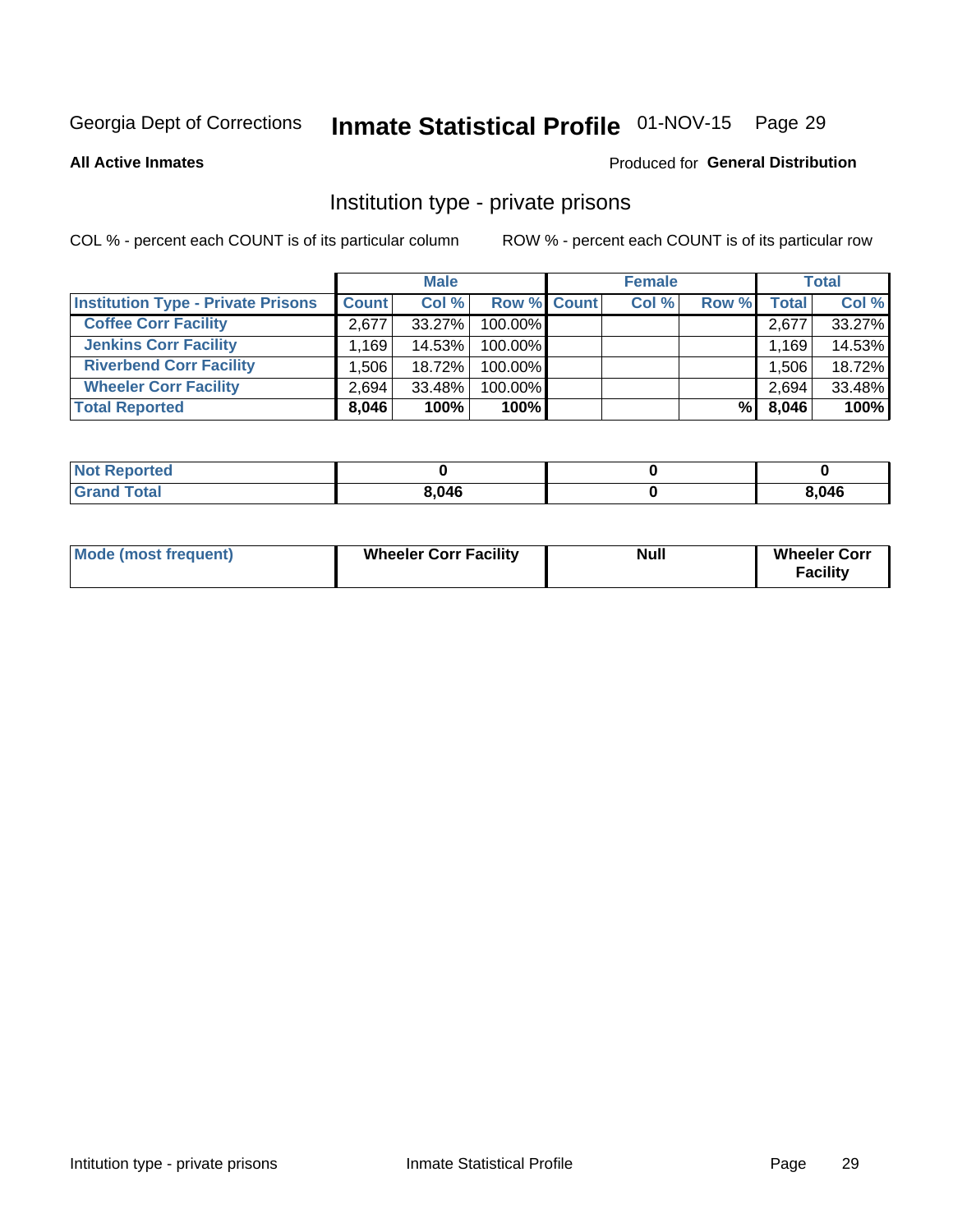# Inmate Statistical Profile 01-NOV-15 Page 30

**All Active Inmates** 

#### Produced for General Distribution

### Institution type - inmate boot camp

COL % - percent each COUNT is of its particular column

|                                      |              | <b>Male</b> |             | <b>Female</b> |             | Total |
|--------------------------------------|--------------|-------------|-------------|---------------|-------------|-------|
| <b>Institution Type - Boot Camps</b> | <b>Count</b> | Col %       | Row % Count | Col%          | Row % Total | Col % |
| <b>Total Rported</b>                 |              |             |             |               |             |       |

| <b>Not Reported</b> |  |  |
|---------------------|--|--|
| <b>Total</b><br>Cro |  |  |

| Mod<br>uamo | Nul.<br>$- - - - - -$ | <b>Null</b> | . .<br>uu.<br>------ |
|-------------|-----------------------|-------------|----------------------|
|             |                       |             |                      |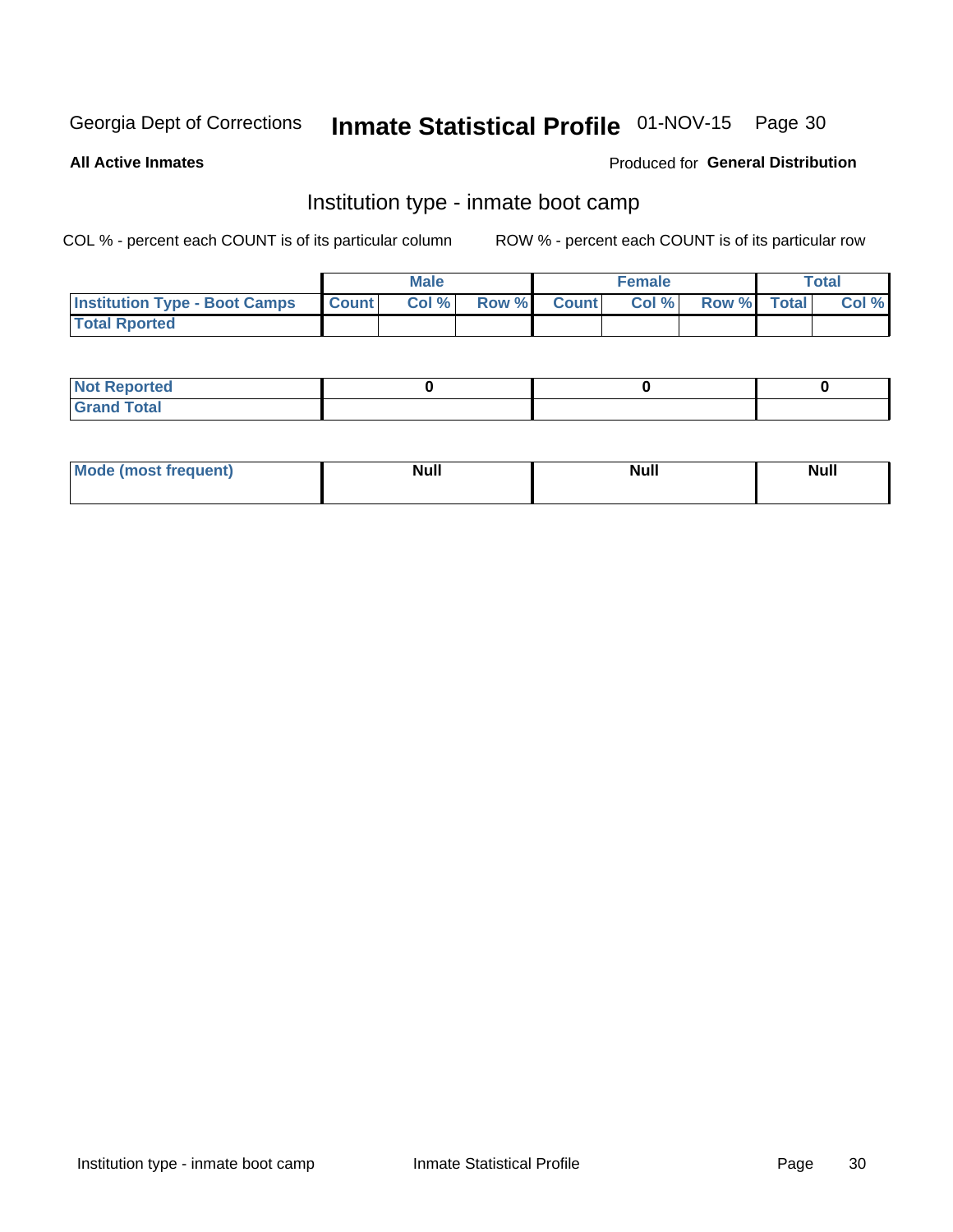# Inmate Statistical Profile 01-NOV-15 Page 31

**All Active Inmates** 

#### Produced for General Distribution

### Number of disciplinary reports

COL % - percent each COUNT is of its particular column

|                                       |              | <b>Male</b> |             |       | <b>Female</b> |          |        | <b>Total</b> |
|---------------------------------------|--------------|-------------|-------------|-------|---------------|----------|--------|--------------|
| <b>Number of Disciplinary Reports</b> | <b>Count</b> | Col %       | Row % Count |       | Col %         | Row %    | Total  | Col %        |
| $\bf{0}$                              | 20,023       | 40.17%      | 90.63%      | 2,069 | 57.08%        | 9.37%    | 22,092 | 41.32%       |
|                                       | 6,618        | 13.28%      | 93.12%      | 489   | 13.49%        | 6.88%    | 7,107  | 13.29%       |
| $\mathbf{2}$                          | 4,171        | 8.37%       | 94.41%      | 247   | 6.81%         | $5.59\%$ | 4,418  | 8.26%        |
| 3                                     | 2,918        | 5.85%       | 94.86%      | 158   | 4.36%         | 5.14%    | 3,076  | 5.75%        |
|                                       | 2,111        | 4.24%       | 95.05%      | 110   | 3.03%         | 4.95%    | 2,221  | 4.15%        |
| 5                                     | ا 698. ا     | 3.41%       | 95.72%      | 76    | 2.10%         | 4.28%    | 1,774  | 3.32%        |
| <b>More Than 5</b>                    | 12,307       | 24.69%      | 96.28%      | 476   | 13.13%        | 3.72%    | 12,783 | 23.91%       |
| <b>Total Reported</b>                 | 49,846       | 100%        | 93.22%      | 3,625 | 100%          | 6.78%    | 53,471 | 100%         |

| <b>Reported</b><br>Not F |        |       |        |
|--------------------------|--------|-------|--------|
| <b>Total</b>             | 49.846 | 3,625 | 53 171 |

| Mean (average)         | 5.54 | 3.04 | E クフ<br>ว.ง เ |
|------------------------|------|------|---------------|
| <b>Median (middle)</b> |      |      |               |
| Mode (most frequent)   |      |      |               |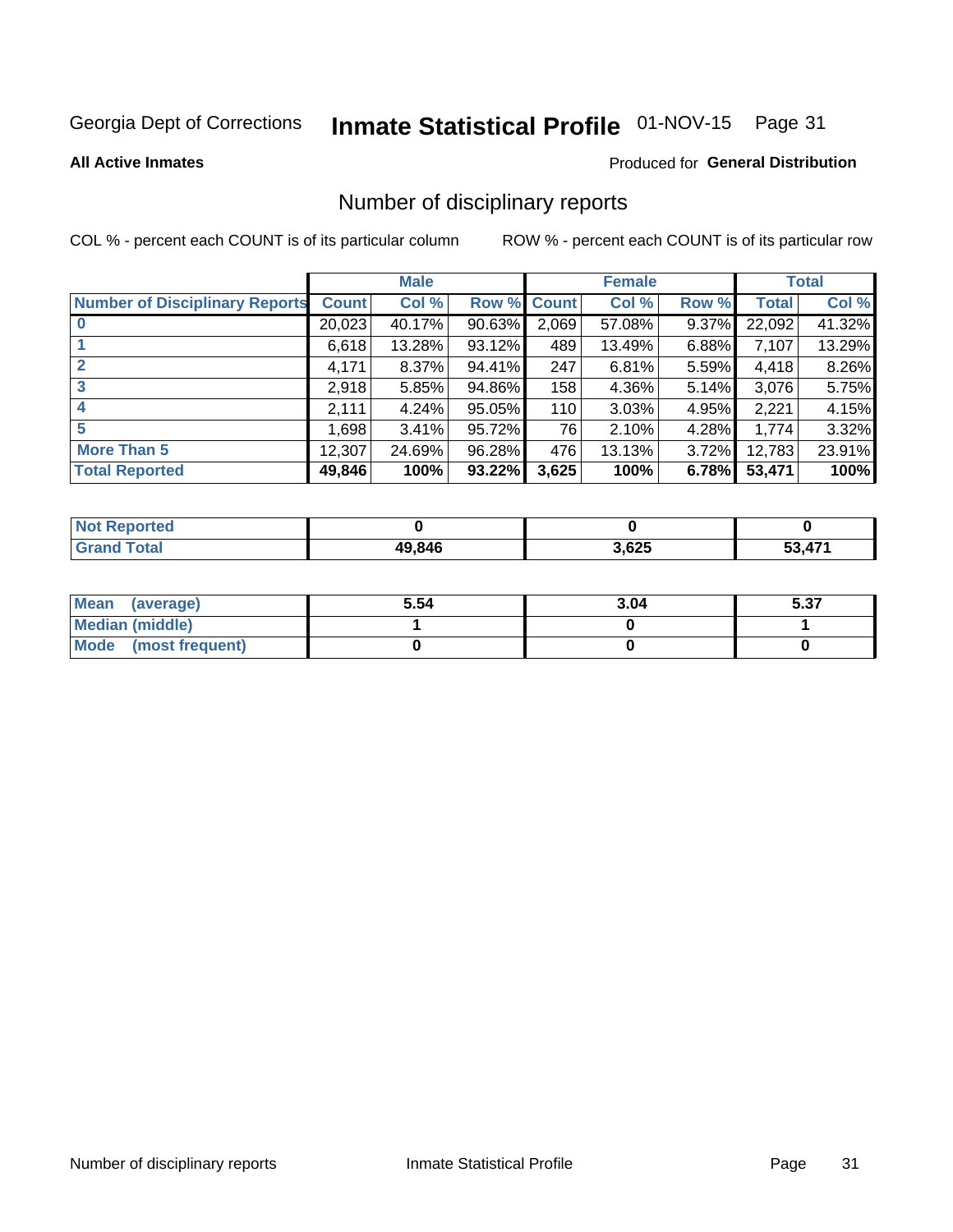# Inmate Statistical Profile 01-NOV-15 Page 32

#### **All Active Inmates**

#### Produced for General Distribution

### Number of transfers

COL % - percent each COUNT is of its particular column

|                            |         | <b>Male</b> |             |       | <b>Female</b> |          |              | <b>Total</b> |
|----------------------------|---------|-------------|-------------|-------|---------------|----------|--------------|--------------|
| <b>Number of Transfers</b> | Count l | Col %       | Row % Count |       | Col %         | Row %    | <b>Total</b> | Col %        |
|                            | 3,992   | 8.01%       | 83.05%      | 815   | 22.48%        | 16.95%   | 4,807        | 8.99%        |
|                            | 14,953  | 30.00%      | 91.33%      | 1,419 | 39.14%        | 8.67%    | 16,372       | 30.62%       |
| $\mathbf{2}$               | 8,386   | 16.82%      | 92.39%      | 691   | 19.06%        | 7.61%    | 9,077        | 16.98%       |
| 3                          | 4,884   | $9.80\%$    | 95.22%      | 245   | 6.76%         | 4.78%    | 5,129        | 9.59%        |
|                            | 3,324   | 6.67%       | 96.04%      | 137   | 3.78%         | $3.96\%$ | 3,461        | 6.47%        |
| 5                          | 2,373   | 4.76%       | 96.19%      | 94    | 2.59%         | $3.81\%$ | 2,467        | 4.61%        |
| <b>More Than 5</b>         | 11,934  | 23.94%      | 98.16%      | 224   | 6.18%         | 1.84%    | 12,158       | 22.74%       |
| <b>Total Reported</b>      | 49,846  | 100%        | 93.22%      | 3,625 | 100%          | 6.78%    | 53,471       | 100%         |

| <b>Not Reported</b> |        |       |                  |
|---------------------|--------|-------|------------------|
| <b>Total</b>        | 49,846 | 3,625 | .47 <sup>4</sup> |

| Mean (average)       | 4.24 | . .79 | 4.08 |
|----------------------|------|-------|------|
| Median (middle)      |      |       |      |
| Mode (most frequent) |      |       |      |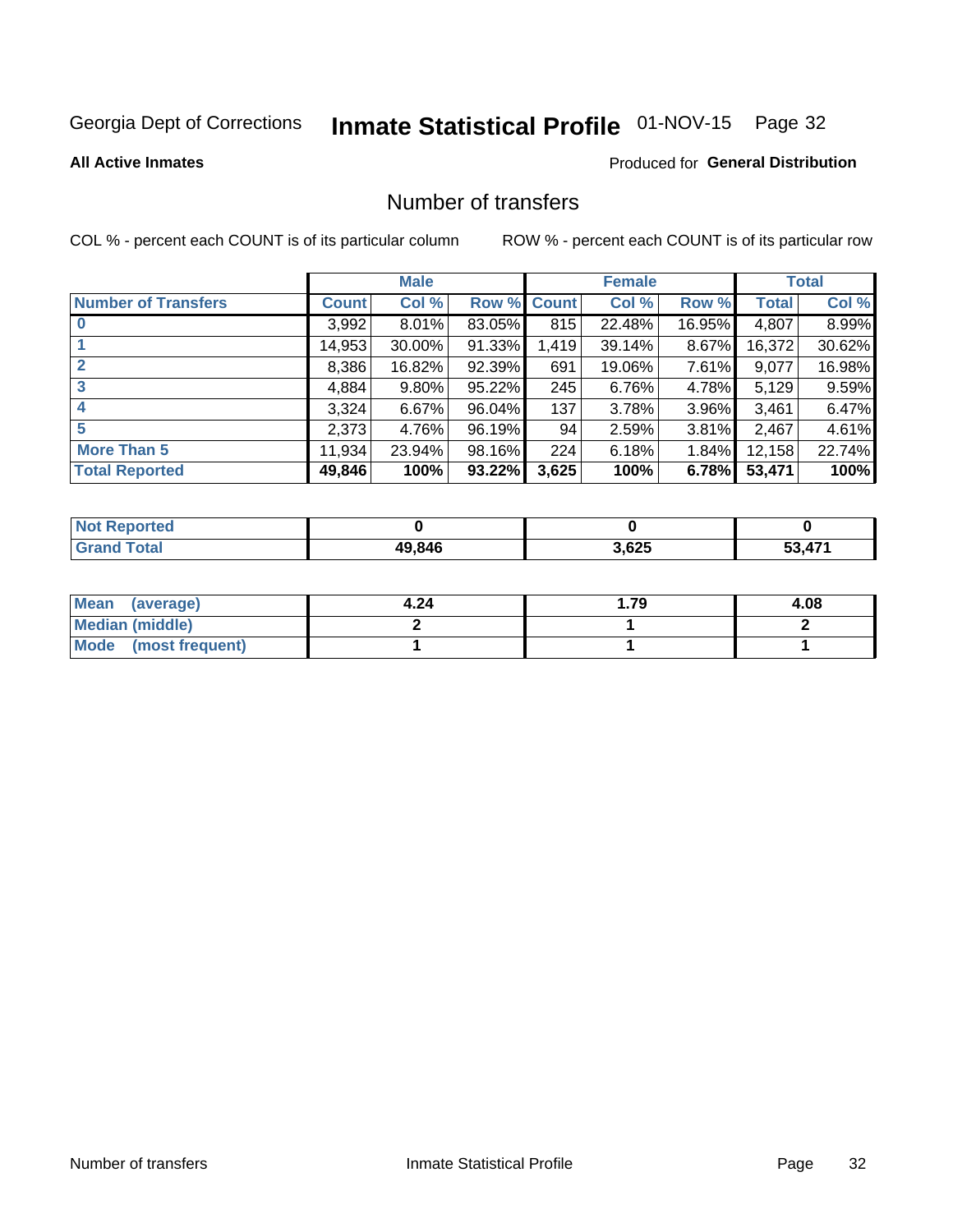# Inmate Statistical Profile 01-NOV-15 Page 33

**All Active Inmates** 

#### Produced for General Distribution

## Number of escapes

COL % - percent each COUNT is of its particular column

|                          | <b>Male</b>  |        | <b>Female</b> |       |        | <b>Total</b> |        |        |
|--------------------------|--------------|--------|---------------|-------|--------|--------------|--------|--------|
| <b>Number of Escapes</b> | <b>Count</b> | Col %  | Row % Count   |       | Col %  | Row %        | Total  | Col %  |
|                          | 49,288       | 98.88% | 93.16%        | 3,616 | 99.75% | 6.84%        | 52,904 | 98.94% |
|                          | 520          | 1.04%  | 98.30%        | 9     | 0.25%  | 1.70%        | 529    | 0.99%  |
|                          | 31           | 0.06%  | 100.00%       |       |        |              | 31     | 0.06%  |
|                          | 6            | 0.01%  | 100.00%       |       |        |              | 6      | 0.01%  |
|                          |              | 0.01%  | 100.00%       |       |        |              |        | 0.01%  |
| <b>Total Reported</b>    | 49,846       | 100%   | $93.22\%$     | 3,625 | 100%   | 6.78%        | 53,471 | 100.0% |

| <b>Not Reported</b> |        |       |            |
|---------------------|--------|-------|------------|
| <b>Grand Total</b>  | 49.846 | 3,625 | <b>471</b> |

| Mean (average)         |  | .0 |
|------------------------|--|----|
| <b>Median (middle)</b> |  |    |
| Mode (most frequent)   |  |    |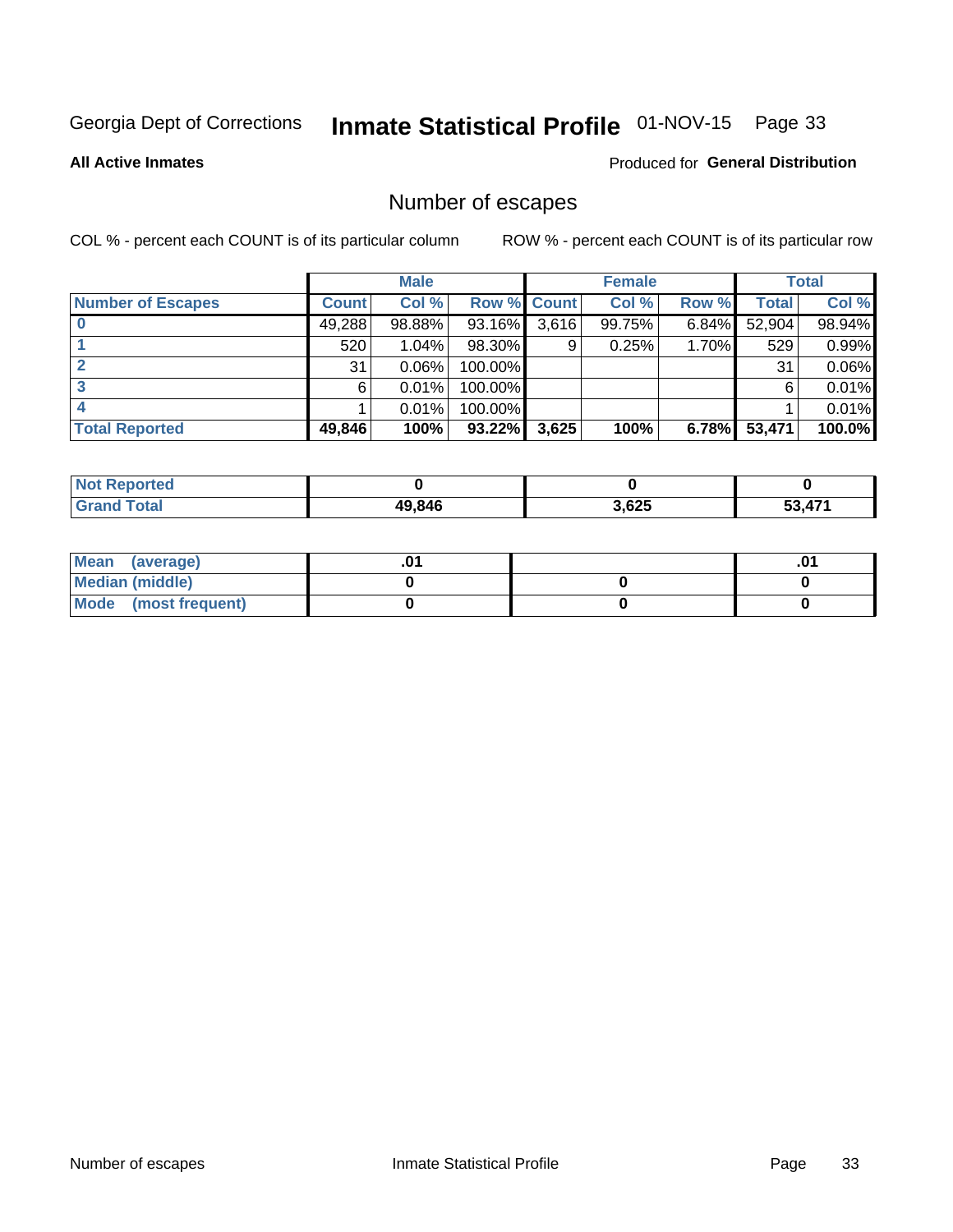# Inmate Statistical Profile 01-NOV-15 Page 34

**All Active Inmates** 

#### Produced for General Distribution

## Split sentences - Probation to follow

COL % - percent each COUNT is of its particular column

|                            | <b>Male</b>  |        |                 | <b>Female</b> |        |       | <b>Total</b>    |        |
|----------------------------|--------------|--------|-----------------|---------------|--------|-------|-----------------|--------|
| <b>Probation to follow</b> | <b>Count</b> | Col%   | Row % Count     |               | Col %  | Row % | <b>Total</b>    | Col %  |
| <b>Yes</b>                 | 36.237       | 72.70% | 92.85% 2.789    |               | 76.94% |       | 7.15% 39,026    | 72.99% |
| <b>No</b>                  | 13,609       | 27.30% | $94.21\%$       | 836           | 23.06% |       | $5.79\%$ 14,445 | 27.01% |
| <b>Total Reported</b>      | 49,846       | 100%   | $93.22\%$ 3,625 |               | 100%   |       | 6.78% 53,471    | 100%   |

| 49846 | 3.625<br>__ | $\rightarrow$<br>$\mathbf{L}$ |
|-------|-------------|-------------------------------|
|       |             |                               |

| $Moo$<br>requent<br>′es<br>Yes<br><b>YAC</b><br>. |
|---------------------------------------------------|
|---------------------------------------------------|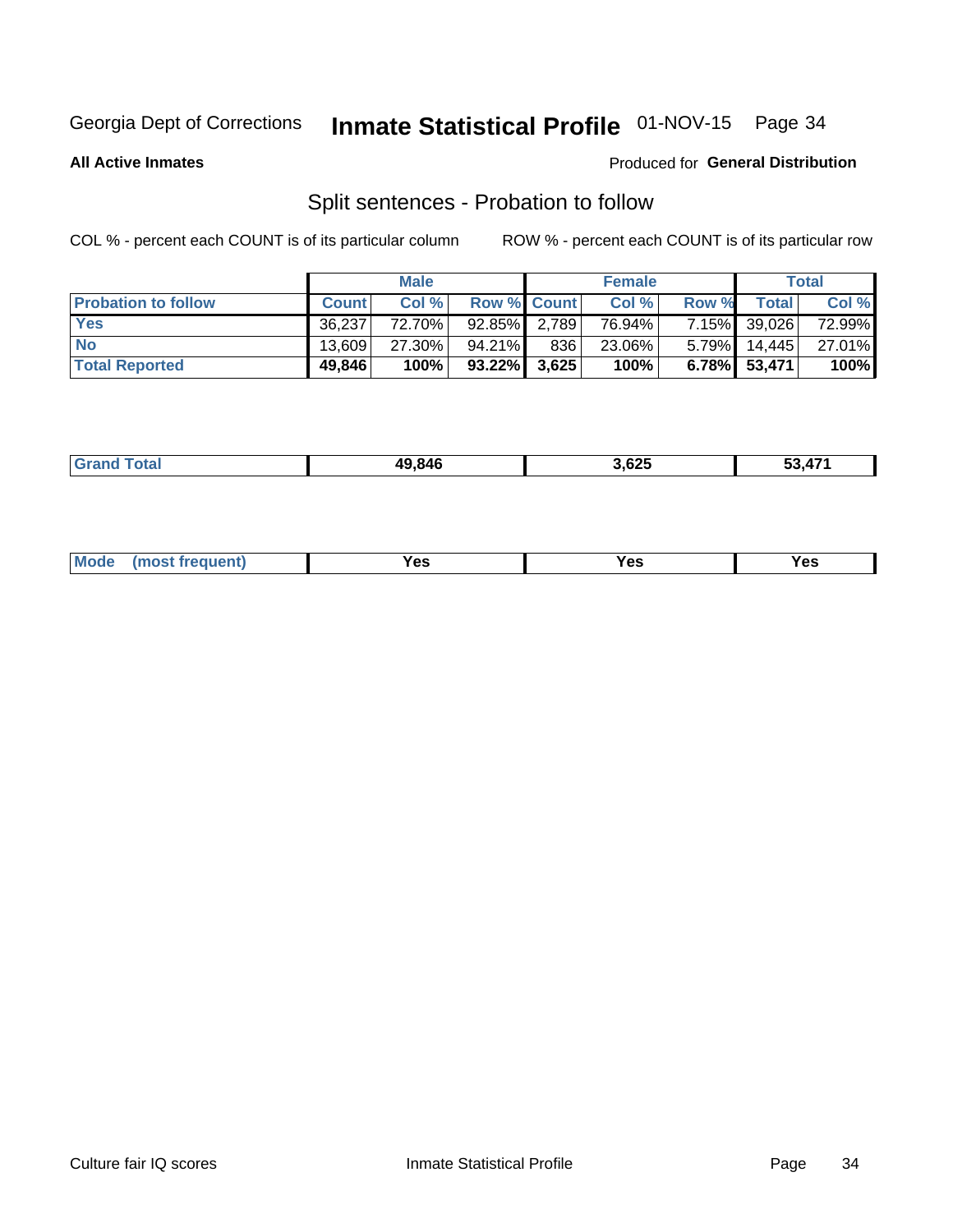# Inmate Statistical Profile 01-NOV-15 Page 35

**All Active Inmates** 

#### Produced for General Distribution

## Probable future release type of still active inmates

COL % - percent each COUNT is of its particular column

|                                         |              | <b>Male</b> |                    |     | <b>Female</b> |          | <b>Total</b> |        |
|-----------------------------------------|--------------|-------------|--------------------|-----|---------------|----------|--------------|--------|
| <b>Probable Future Release Type</b>     | <b>Count</b> | Col %       | <b>Row % Count</b> |     | Col %         | Row %    | <b>Total</b> | Col %  |
| <b>Paroled with probation to follow</b> | 21,742       | 45.57%      | 91.66% 1,978       |     | 55.88%        | 8.34%    | 23,720       | 46.28% |
| Paroled w/o probation to follow         | 6,869        | 14.40%      | 92.47%             | 559 | 15.79%        | 7.53%    | 7,428        | 14.49% |
| <b>Maxout with probation to follow</b>  | 11,749       | 24.62%      | 94.19%             | 725 | 20.48%        | $5.81\%$ | 12,474       | 24.34% |
| <b>Maxout w/o probation to follow</b>   | 2,528        | $5.30\%$    | 96.12%             | 102 | 2.88%         | 3.88%    | 2,630        | 5.13%  |
| Life, LWOP or death sentence            | 4.824        | $10.11\%$   | 96.48%             | 176 | 4.97%         | 3.52%    | 5,000        | 9.76%  |
| <b>Total Reported</b>                   | 47,712       | 100%        | $93.09\%$ 3,540    |     | 100%          | 6.91%    | 51,252       | 100%   |

| <i>i</i> otal<br>_____ | 17.710<br>. | 3.540 | 51,252 |
|------------------------|-------------|-------|--------|

| <b>Mode (most frequent)</b> | <b>PAR with PROB follow</b> | <b>PAR with PROB follow</b> | <b>PAR with PROB</b> |
|-----------------------------|-----------------------------|-----------------------------|----------------------|
|                             |                             |                             | follow               |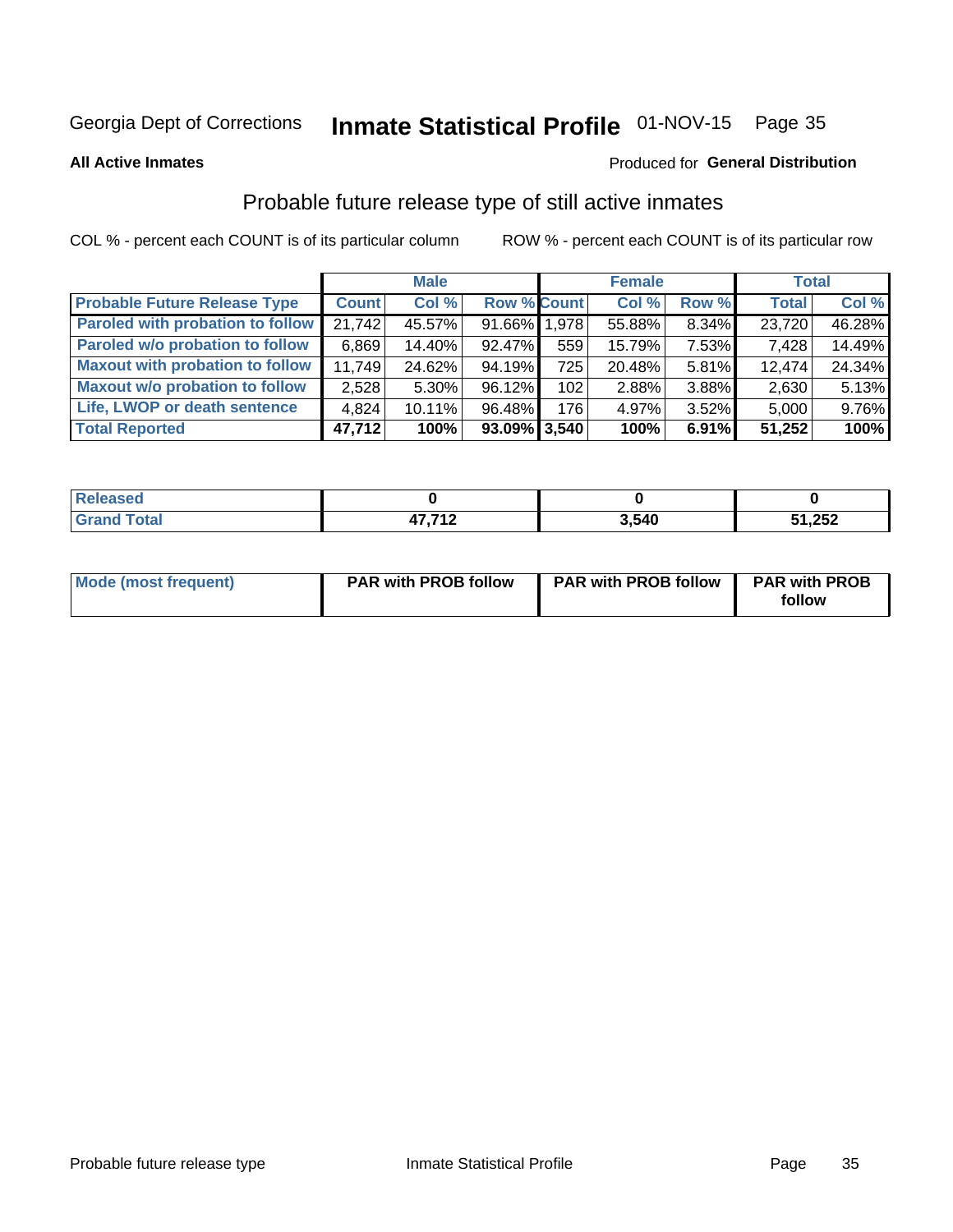#### **All Active Inmates**

### **Produced for General Distribution**

### Time served in current (or last) institution

COL % - percent each COUNT is of its particular column

|                            |              | <b>Male</b> |        |              | <b>Female</b> |        |              | <b>Total</b> |
|----------------------------|--------------|-------------|--------|--------------|---------------|--------|--------------|--------------|
| <b>Time In Institution</b> | <b>Count</b> | Col %       | Row %  | <b>Count</b> | Col %         | Row %  | <b>Total</b> | Col %        |
| 0 to 3 months              | 12,571       | 25.22%      | 92.28% | 1,052        | 29.02%        | 7.72%  | 13,623       | 25.48%       |
| <b>3.01 to 6 months</b>    | 7,227        | 14.50%      | 92.48% | 588          | 16.22%        | 7.52%  | 7,815        | 14.62%       |
| 6.01 to 9 months           | 5,261        | 10.55%      | 93.90% | 342          | 9.43%         | 6.10%  | 5,603        | 10.48%       |
| 9.01 to 12 months          | 4,826        | 9.68%       | 94.52% | 280          | 7.72%         | 5.48%  | 5,106        | 9.55%        |
| 12.01 to 18 months         | 5,607        | 11.25%      | 94.06% | 354          | 9.77%         | 5.94%  | 5,961        | 11.15%       |
| <b>18.01 to 24 months</b>  | 3,293        | 6.61%       | 94.41% | 195          | 5.38%         | 5.59%  | 3,488        | 6.52%        |
| 2.01 to 3 years            | 4,165        | 8.36%       | 93.74% | 278          | 7.67%         | 6.26%  | 4,443        | 8.31%        |
| $3.01$ to 4 years          | 2,391        | 4.80%       | 94.69% | 134          | 3.70%         | 5.31%  | 2,525        | 4.72%        |
| 4.01 to 5 years            | 1,466        | 2.94%       | 89.44% | 173          | 4.77%         | 10.56% | 1,639        | 3.07%        |
| $5.01$ to 6 years          | 927          | 1.86%       | 93.45% | 65           | 1.79%         | 6.55%  | 992          | 1.86%        |
| 6.01 to 7 years            | 606          | 1.22%       | 92.24% | 51           | 1.41%         | 7.76%  | 657          | 1.23%        |
| 7.01 to 8 years            | 397          | 0.80%       | 93.85% | 26           | 0.72%         | 6.15%  | 423          | 0.79%        |
| 8.01 to 9 years            | 173          | 0.35%       | 92.02% | 15           | 0.41%         | 7.98%  | 188          | 0.35%        |
| 9.01 to 10 years           | 123          | 0.25%       | 90.44% | 13           | 0.36%         | 9.56%  | 136          | 0.25%        |
| Over 10 years              | 813          | 1.63%       | 93.23% | 59           | 1.63%         | 6.77%  | 872          | 1.63%        |
| <b>Total Reported</b>      | 49,846       | 100%        | 93.22% | 3,625        | 100%          | 6.78%  | 53,471       | 100.0%       |

| <b>Not</b><br>Reported |        |       |           |
|------------------------|--------|-------|-----------|
| .'otal                 | 49,846 | 3,625 | A74<br>-^ |

| <b>Mean</b><br>(average) | 22 months | 18 months | 22 months |  |
|--------------------------|-----------|-----------|-----------|--|
| Median (middle)          | 9 months  | 8 months  | 9 months  |  |
| Mode<br>(most frequent)  | 0 months  | months    | ∖ months  |  |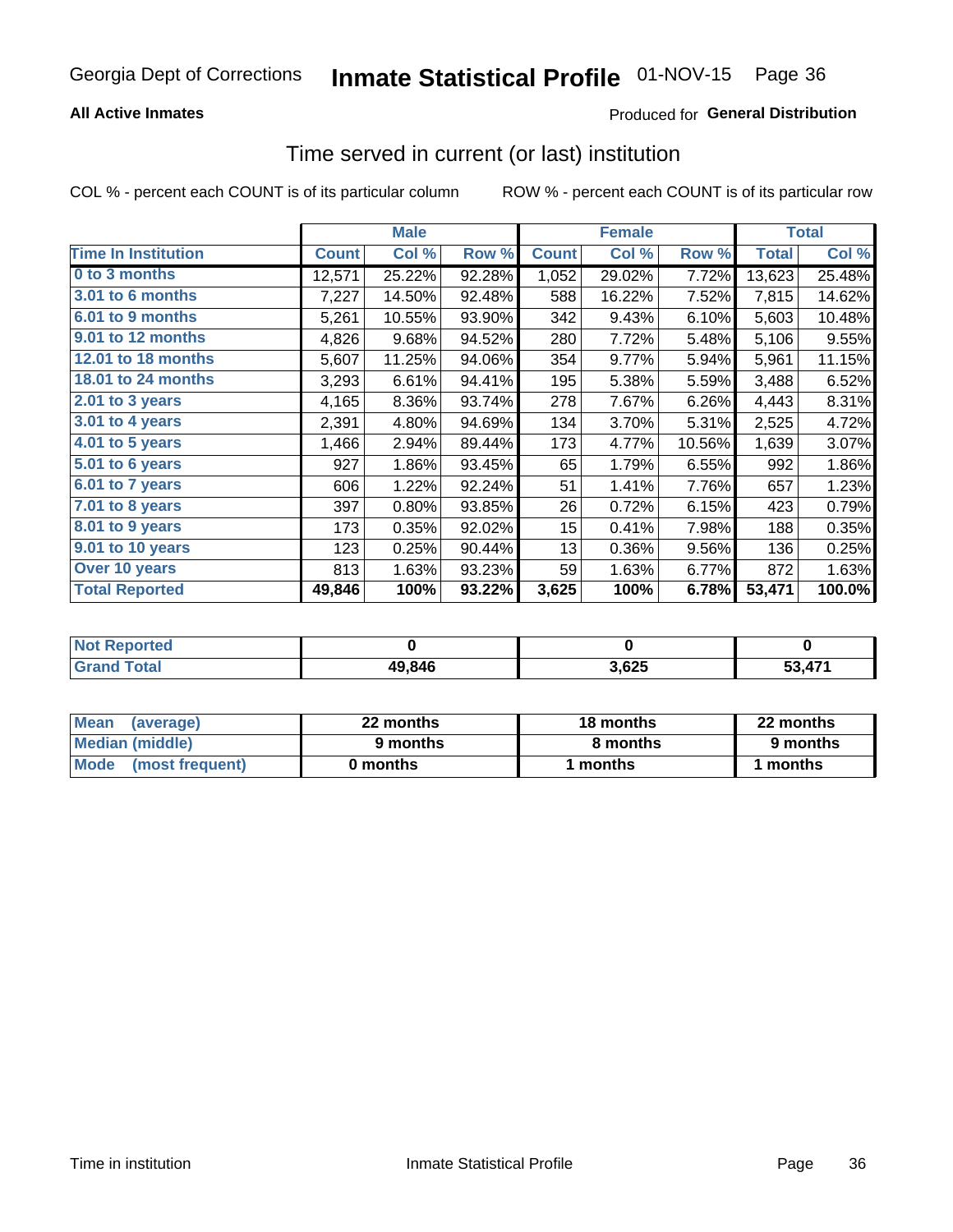# Inmate Statistical Profile 01-NOV-15 Page 37

### **All Active Inmates**

### Produced for General Distribution

# Highest grade level attained

COL % - percent each COUNT is of its particular column

|                              |                 | <b>Male</b> |         |                | <b>Female</b> |        |                 | <b>Total</b> |
|------------------------------|-----------------|-------------|---------|----------------|---------------|--------|-----------------|--------------|
| <b>Grade Level</b>           | <b>Count</b>    | Col %       | Row %   | <b>Count</b>   | Col %         | Row %  | <b>Total</b>    | Col %        |
| No school at all             | $\overline{14}$ | 0.03%       | 100.00% |                |               |        | $\overline{14}$ | 0.03%        |
| Grade 1                      | 22              | 0.05%       | 95.65%  | 1              | 0.03%         | 4.35%  | 23              | 0.05%        |
| <b>Grade 2</b>               | 59              | 0.13%       | 96.72%  | $\overline{c}$ | 0.06%         | 3.28%  | 61              | 0.12%        |
| <b>Grade 3</b>               | 119             | 0.26%       | 98.35%  | $\overline{c}$ | 0.06%         | 1.65%  | 121             | 0.25%        |
| <b>Grade 4</b>               | 111             | 0.24%       | 98.23%  | $\overline{2}$ | 0.06%         | 1.77%  | 113             | 0.23%        |
| Grade 5                      | 154             | 0.33%       | 95.06%  | $\overline{8}$ | 0.25%         | 4.94%  | 162             | 0.33%        |
| Grade 6                      | 572             | 1.24%       | 95.97%  | 24             | 0.74%         | 4.03%  | 596             | 1.21%        |
| <b>Grade 7</b>               | 862             | 1.87%       | 94.41%  | 51             | 1.56%         | 5.59%  | 913             | 1.85%        |
| Grade 8                      | 3,046           | 6.61%       | 92.75%  | 238            | 7.29%         | 7.25%  | 3,284           | 6.66%        |
| Grade 9                      | 5,767           | 12.52%      | 95.26%  | 287            | 8.79%         | 4.74%  | 6,054           | 12.27%       |
| Grade 10                     | 7,652           | 16.61%      | 95.13%  | 392            | 12.01%        | 4.87%  | 8,044           | 16.30%       |
| Grade 11                     | 7,707           | 16.73%      | 95.54%  | 360            | 11.03%        | 4.46%  | 8,067           | 16.35%       |
| <b>Grade 12 or GED</b>       | 14,947          | 32.44%      | 93.02%  | 1,121          | 34.33%        | 6.98%  | 16,068          | 32.56%       |
| <b>Some tech school</b>      | 291             | 0.63%       | 75.78%  | 93             | 2.85%         | 24.22% | 384             | 0.78%        |
| <b>Completed tech school</b> | 332             | 0.72%       | 74.11%  | 116            | 3.55%         | 25.89% | 448             | 0.91%        |
| College, 1 year              | 1,444           | 3.13%       | 90.08%  | 159            | 4.87%         | 9.92%  | 1,603           | 3.25%        |
| College, 2 year              | 1,751           | 3.80%       | 88.79%  | 221            | 6.77%         | 11.21% | 1,972           | 4.00%        |
| College, 3 year              | 473             | 1.03%       | 89.41%  | 56             | 1.72%         | 10.59% | 529             | 1.07%        |
| <b>Bachelor's degree</b>     | 587             | 1.27%       | 84.58%  | 107            | 3.28%         | 15.42% | 694             | 1.41%        |
| <b>Master's degree</b>       | 113             | 0.25%       | 87.60%  | 16             | 0.49%         | 12.40% | 129             | 0.26%        |
| Ph.D. degree                 | 23              | 0.05%       | 85.19%  | 4              | 0.12%         | 14.81% | 27              | 0.05%        |
| Law degree                   | 19              | 0.04%       | 82.61%  | 4              | 0.12%         | 17.39% | 23              | 0.05%        |
| <b>Some medical school</b>   | 3               | 0.01%       | 100.00% |                |               |        | 3               | 0.01%        |
| <b>Medical degree</b>        | 11              | 0.02%       | 91.67%  | 1              | 0.03%         | 8.33%  | 12              | 0.02%        |
|                              | 1               | 0.01%       | 100.00% |                |               |        | 1               | 0.01%        |
| <b>Total Reported</b>        | 46,080          | 100%        | 93.38%  | 3,265          | 100.0%        | 6.62%  | 49,345          | 100.0%       |

| 3,766  | 360  | 1つに<br>י בס   |
|--------|------|---------------|
| 49.846 | ,625 | $\rightarrow$ |

| Mean<br>(average)    | 10.84           | 10.88           |                 |
|----------------------|-----------------|-----------------|-----------------|
| Median (middle)      | Grade 11        | Grade 12 or GED | Grade 11        |
| Mode (most frequent) | Grade 12 or GED | Grade 12 or GED | Grade 12 or GED |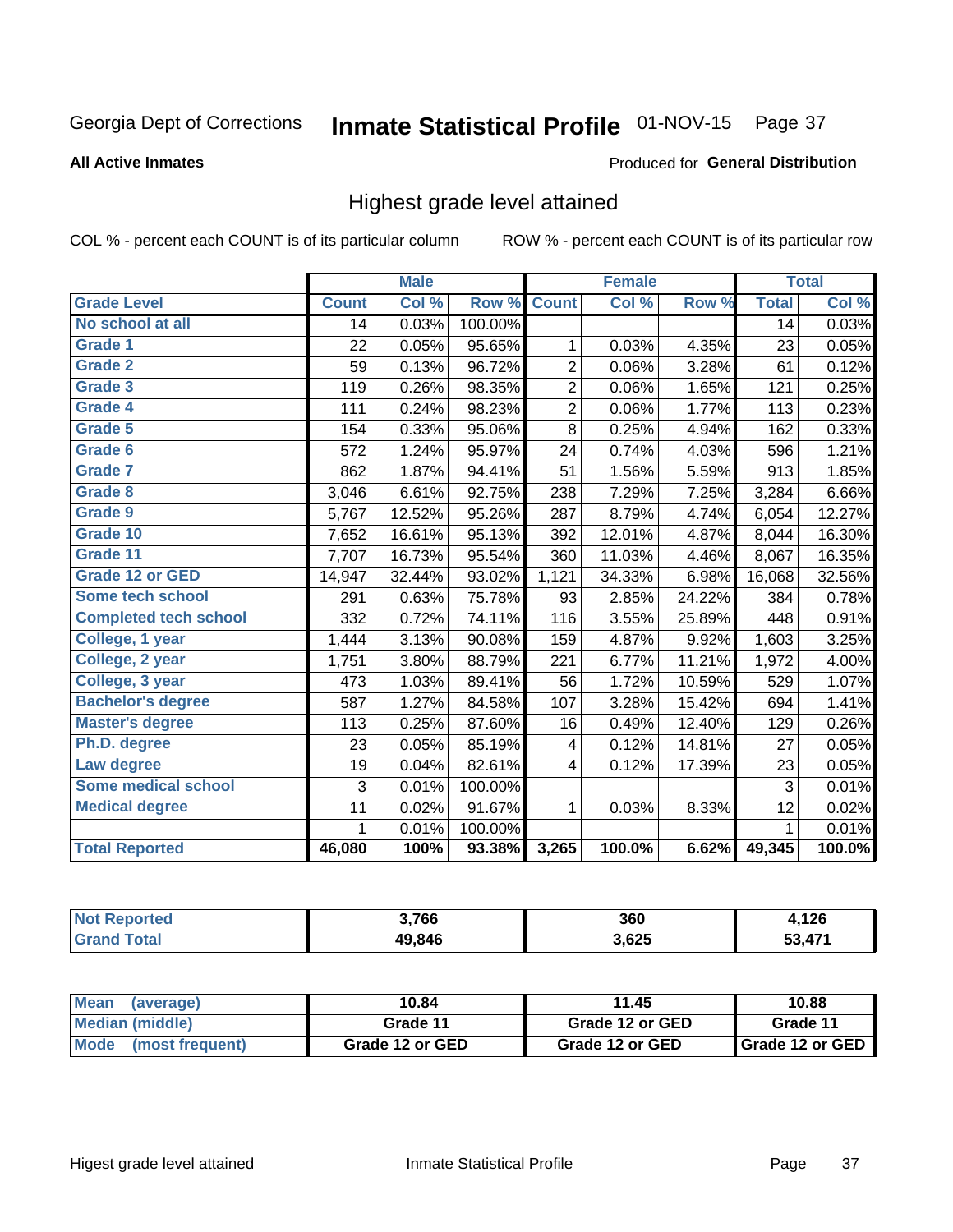# Inmate Statistical Profile 01-NOV-15 Page 38

### **All Active Inmates**

## Produced for General Distribution

# Culture fair IQ scores

COL % - percent each COUNT is of its particular column

|                       |              | <b>Male</b> |        |              | <b>Female</b> |          |              | <b>Total</b> |
|-----------------------|--------------|-------------|--------|--------------|---------------|----------|--------------|--------------|
| <b>IQ Scores</b>      | <b>Count</b> | Col %       | Row %  | <b>Count</b> | Col %         | Row %    | <b>Total</b> | Col %        |
| $60 - 69$             | 572          | 2.89%       | 96.13% | 23           | 1.77%         | 3.87%    | 595          | 2.82%        |
| $70 - 79$             | 1,549        | 7.82%       | 94.68% | 87           | 6.71%         | 5.32%    | 1,636        | 7.75%        |
| $80 - 89$             | 2,896        | 14.61%      | 90.56% | 302          | 23.30%        | $9.44\%$ | 3,198        | 15.14%       |
| $90 - 99$             | 5,129        | 25.88%      | 91.65% | 467          | 36.03%        | 8.35%    | 5,596        | 26.50%       |
| $100 - 109$           | 5,337        | 26.93%      | 96.35% | 202          | 15.59%        | $3.65\%$ | 5,539        | 26.23%       |
| $110 - 119$           | 3,517        | 17.74%      | 97.21% | 101          | 7.79%         | 2.79%    | 3,618        | 17.13%       |
| $120 - 129$           | 775          | 3.91%       | 92.59% | 62           | 4.78%         | 7.41%    | 837          | 3.96%        |
| $130 - 139$           | 39           | 0.20%       | 50.65% | 38           | 2.93%         | 49.35%   | 77           | 0.36%        |
| 140 & Up              | 6            | 0.03%       | 30.00% | 14           | 1.08%         | 70.00%   | 20           | 0.09%        |
| <b>Total Reported</b> | 19,820       | 100%        | 93.86% | 1,296        | 100%          | 6.14%    | 21,116       | 100%         |

| <b>Not Reported</b>         | 29,582 | 2,242 | 31,824 |
|-----------------------------|--------|-------|--------|
| <b>Not Valid (under 60)</b> | 444    | 87    | 531    |
| <b>Grand Total</b>          | 49,846 | 3,625 | 53,471 |

| <b>Mean</b><br>(average)       | 98 |    | 98 |
|--------------------------------|----|----|----|
| Median (middle)                | 99 | 96 | 99 |
| <b>Mode</b><br>(most frequent) | 99 | 96 | 99 |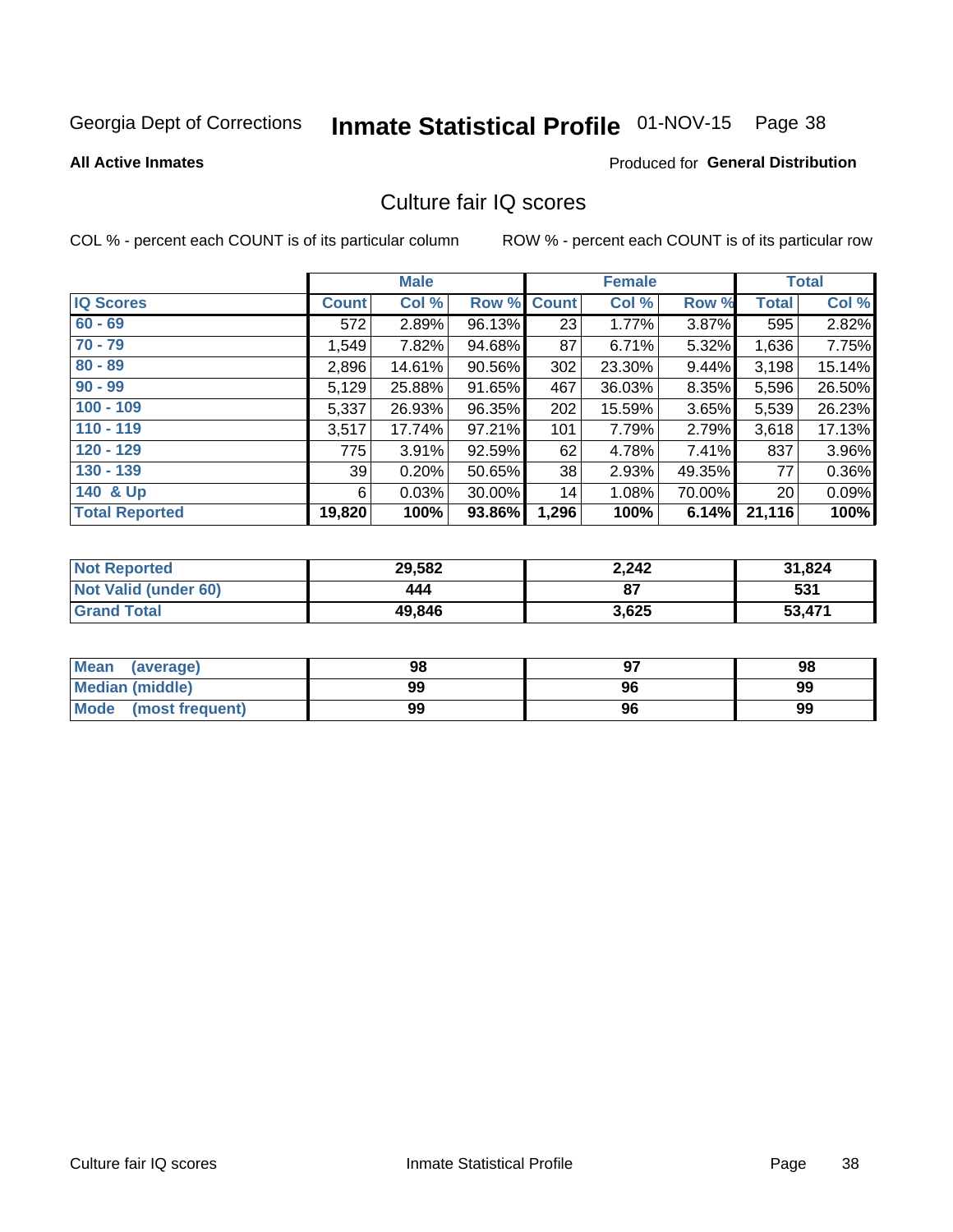# Inmate Statistical Profile 01-NOV-15 Page 39

### **All Active Inmates**

## Produced for General Distribution

# Wide Range Achievement Test (WRAT) reading score

COL % - percent each COUNT is of its particular column

|                                     |              | <b>Male</b> |        |              | <b>Female</b> |        |              | <b>Total</b> |
|-------------------------------------|--------------|-------------|--------|--------------|---------------|--------|--------------|--------------|
| <b>WRAT Reading Score</b>           | <b>Count</b> | Col %       | Row %  | <b>Count</b> | Col %         | Row %  | <b>Total</b> | Col %        |
| $0.1$ to $0.9$                      | 368          | 1.86%       | 99.19% | 3            | 0.22%         | 0.81%  | 371          | 1.76%        |
| 1.0 to 1.9                          | 448          | 2.27%       | 97.60% | 11           | 0.79%         | 2.40%  | 459          | 2.17%        |
| 2.0 to 2.9                          | 847          | 4.29%       | 97.13% | 25           | 1.80%         | 2.87%  | 872          | 4.13%        |
| 3.0 to 3.9                          | 1,644        | 8.33%       | 96.42% | 61           | 4.40%         | 3.58%  | 1,705        | 8.07%        |
| 4.0 to 4.9                          | 1,851        | 9.38%       | 94.87% | 100          | 7.21%         | 5.13%  | 1,951        | 9.23%        |
| 5.0 to 5.9                          | 1,657        | 8.39%       | 94.85% | 90           | 6.49%         | 5.15%  | 1,747        | 8.27%        |
| 6.0 to 6.9                          | 1,721        | 8.72%       | 93.58% | 118          | 8.51%         | 6.42%  | 1,839        | 8.70%        |
| 7.0 to 7.9                          | 822          | 4.16%       | 94.05% | 52           | 3.75%         | 5.95%  | 874          | 4.14%        |
| 8.0 to 8.9                          | 1,604        | 8.13%       | 92.99% | 121          | 8.72%         | 7.01%  | 1,725        | 8.16%        |
| 9.0 to 9.9                          | 1,260        | 6.38%       | 94.74% | 70           | 5.05%         | 5.26%  | 1,330        | 6.29%        |
| 10.0 to 10.9                        | 1,060        | 5.37%       | 90.75% | 108          | 7.79%         | 9.25%  | 1,168        | 5.53%        |
| 11.0 to 11.9                        | 1,396        | 7.07%       | 89.66% | 161          | 11.61%        | 10.34% | 1,557        | 7.37%        |
| 12.0 to 12.9                        | 4,210        | 21.33%      | 91.96% | 368          | 26.53%        | 8.04%  | 4,578        | 21.67%       |
| 13                                  | 853          | 4.32%       | 89.60% | 99           | 7.14%         | 10.40% | 952          | 4.51%        |
| <b>Total Reported</b>               | 19,741       | 100%        | 93.44% | 1,387        | 100.0%        | 6.56%  | 21,128       | 100%         |
|                                     |              |             |        |              |               |        |              |              |
| <b>All and Photographs and Call</b> |              | 0.0107      |        |              | 0.000         |        |              | 0.0001       |

| <b>Not</b><br>Reported | 30.105 | 2,238 | 32,343 |
|------------------------|--------|-------|--------|
| ota                    | 49.846 | 3,625 | .347'  |

| <b>Mean</b><br>(average)       | 012<br>0. IZ | 9.39 | 8.20 |
|--------------------------------|--------------|------|------|
| <b>Median (middle)</b>         | י ה<br>0.Z   | 10.2 | o.z  |
| <b>Mode</b><br>(most frequent) | 12.8         | 12.9 | 12.9 |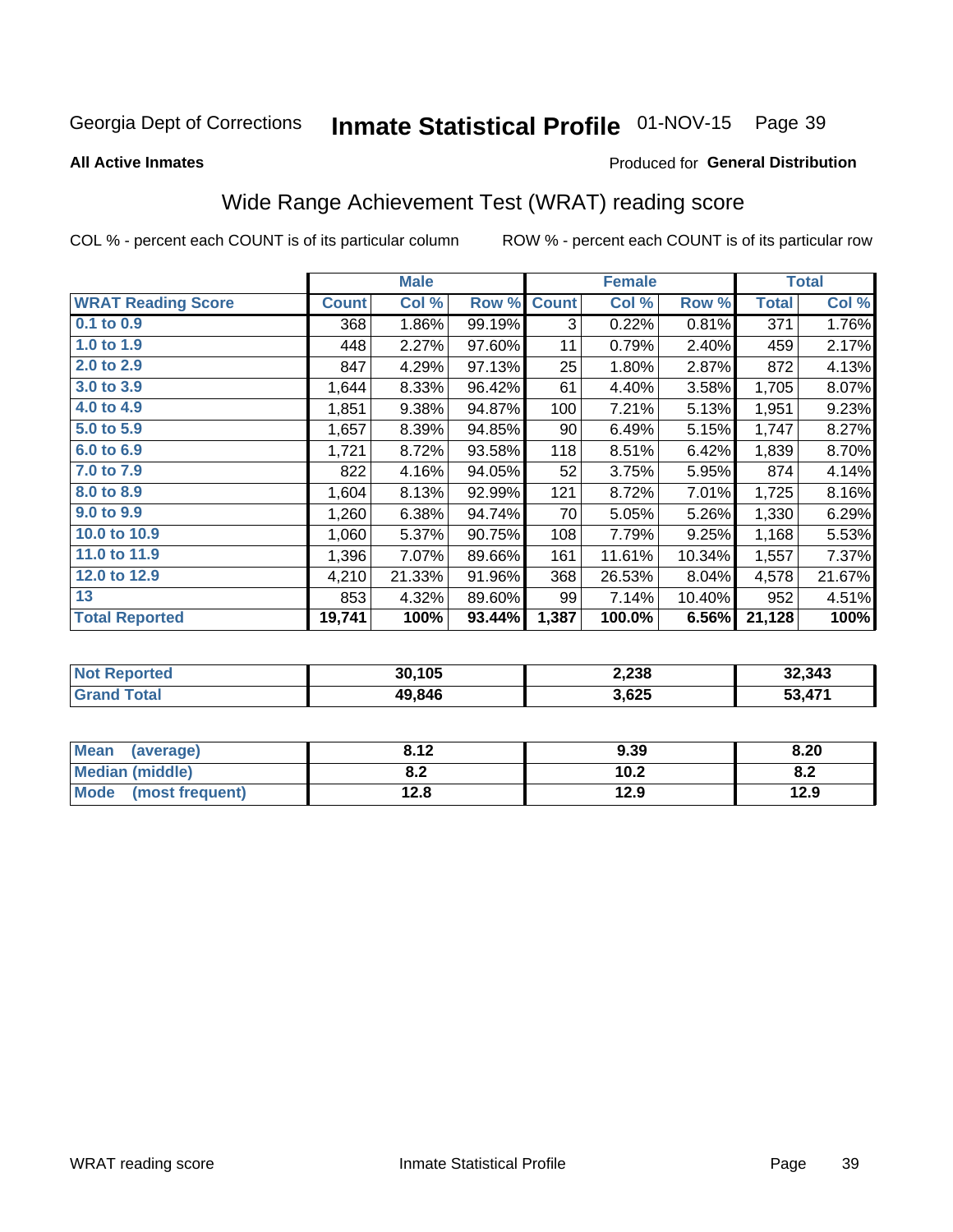# Inmate Statistical Profile 01-NOV-15 Page 40

**All Active Inmates** 

## Produced for General Distribution

# Wide Range Achievement Test (WRAT) math score

COL % - percent each COUNT is of its particular column

|                              |              | <b>Male</b> |         |              | <b>Female</b> |        |              | <b>Total</b> |
|------------------------------|--------------|-------------|---------|--------------|---------------|--------|--------------|--------------|
| <b>WRAT Mathematic Score</b> | <b>Count</b> | Col %       | Row %   | <b>Count</b> | Col %         | Row %  | <b>Total</b> | Col %        |
| $0.1$ to $0.9$               | 49           | 0.25%       | 100.00% |              |               |        | 49           | 0.23%        |
| 1.0 to 1.9                   | 128          | 0.65%       | 97.71%  | 3            | 0.22%         | 2.29%  | 131          | 0.62%        |
| 2.0 to 2.9                   | 443          | 2.24%       | 95.27%  | 22           | 1.59%         | 4.73%  | 465          | 2.20%        |
| 3.0 to 3.9                   | 1,154        | 5.84%       | 95.85%  | 50           | 3.60%         | 4.15%  | 1,204        | 5.70%        |
| 4.0 to 4.9                   | 2,248        | 11.39%      | 94.65%  | 127          | 9.16%         | 5.35%  | 2,375        | 11.24%       |
| 5.0 to 5.9                   | 2,905        | 14.71%      | 94.29%  | 176          | 12.69%        | 5.71%  | 3,081        | 14.58%       |
| 6.0 to 6.9                   | 4,403        | 22.30%      | 94.46%  | 258          | 18.60%        | 5.54%  | 4,661        | 22.06%       |
| 7.0 to 7.9                   | 2,219        | 11.24%      | 94.47%  | 130          | 9.37%         | 5.53%  | 2,349        | 11.12%       |
| 8.0 to 8.9                   | 1,723        | 8.73%       | 92.19%  | 146          | 10.53%        | 7.81%  | 1,869        | 8.84%        |
| 9.0 to 9.9                   | 1,372        | 6.95%       | 92.33%  | 114          | 8.22%         | 7.67%  | 1,486        | 7.03%        |
| 10.0 to 10.9                 | 613          | 3.10%       | 96.99%  | 19           | 1.37%         | 3.01%  | 632          | 2.99%        |
| 11.0 to 11.9                 | 709          | 3.59%       | 90.43%  | 75           | 5.41%         | 9.57%  | 784          | 3.71%        |
| 12.0 to 12.9                 | 1,669        | 8.45%       | 87.11%  | 247          | 17.81%        | 12.89% | 1,916        | 9.07%        |
| 13                           | 109          | 0.55%       | 84.50%  | 20           | 1.44%         | 15.50% | 129          | 0.61%        |
| <b>Total Reported</b>        | 19,744       | 100%        | 93.44%  | 1,387        | 100.0%        | 6.56%  | 21,131       | 100%         |

| <b>Not Reported</b> | 30,102 | 2,238 | 32,340 |
|---------------------|--------|-------|--------|
| <b>Grand Total</b>  | 49,846 | 3,625 | 53,47' |

| Mean (average)         | 7.17 | 8.08 | ר ד<br>7.ZJ |
|------------------------|------|------|-------------|
| <b>Median (middle)</b> | 6.8  |      | 6.9         |
| Mode (most frequent)   | 6.9  | 12.9 | 6.9         |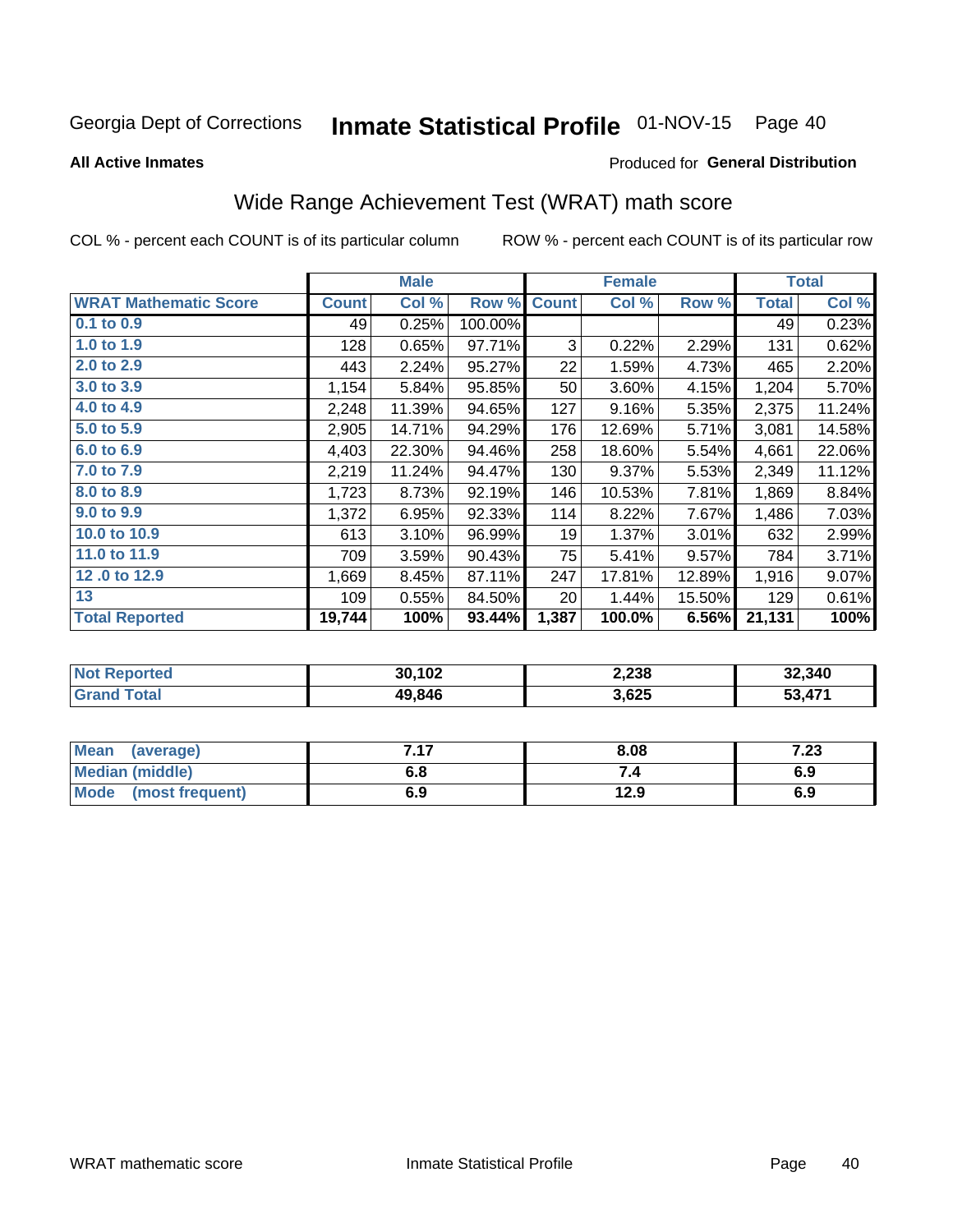#### **Inmate Statistical Profile 01-NOV-15** Page 41

### **All Active Inmates**

## Produced for General Distribution

# Wide Range Achievement Test (WRAT) spelling score

COL % - percent each COUNT is of its particular column

|                            |              | <b>Male</b> |        |              | Female |        |              | <b>Total</b> |
|----------------------------|--------------|-------------|--------|--------------|--------|--------|--------------|--------------|
| <b>WRAT Spelling Score</b> | <b>Count</b> | Col %       | Row %  | <b>Count</b> | Col %  | Row %  | <b>Total</b> | Col %        |
| $0.1$ to $0.9$             | 384          | 1.94%       | 99.22% | 3            | 0.22%  | 0.78%  | 387          | 1.83%        |
| 1.0 to 1.9                 | 694          | 3.51%       | 98.72% | 9            | 0.65%  | 1.28%  | 703          | 3.33%        |
| 2.0 to 2.9                 | 1,185        | 6.00%       | 97.69% | 28           | 2.02%  | 2.31%  | 1,213        | 5.74%        |
| 3.0 to 3.9                 | 1,625        | 8.23%       | 97.77% | 37           | 2.67%  | 2.23%  | 1,662        | 7.86%        |
| 4.0 to 4.9                 | 1,651        | 8.36%       | 96.66% | 57           | 4.11%  | 3.34%  | 1,708        | 8.08%        |
| 5.0 to 5.9                 | 2,317        | 11.73%      | 95.74% | 103          | 7.43%  | 4.26%  | 2,420        | 11.45%       |
| 6.0 to 6.9                 | 2,112        | 10.70%      | 95.52% | 99           | 7.14%  | 4.48%  | 2,211        | 10.46%       |
| 7.0 to 7.9                 | 1,666        | 8.44%       | 93.70% | 112          | 8.07%  | 6.30%  | 1,778        | 8.41%        |
| 8.0 to 8.9                 | 1,565        | 7.93%       | 92.99% | 118          | 8.51%  | 7.01%  | 1,683        | 7.96%        |
| 9.0 to 9.9                 | 1,187        | 6.01%       | 93.76% | 79           | 5.70%  | 6.24%  | 1,266        | 5.99%        |
| 10.0 to 10.9               | 1,101        | 5.58%       | 94.02% | 70           | 5.05%  | 5.98%  | 1,171        | 5.54%        |
| 11.0 to 11.9               | 1,110        | 5.62%       | 91.36% | 105          | 7.57%  | 8.64%  | 1,215        | 5.75%        |
| 12.0 to 12.9               | 2,736        | 13.86%      | 84.29% | 510          | 36.77% | 15.71% | 3,246        | 15.36%       |
| 13                         | 412          | 2.09%       | 87.85% | 57           | 4.11%  | 12.15% | 469          | 2.22%        |
| <b>Total Reported</b>      | 19,745       | 100%        | 93.44% | 1,387        | 100.0% | 6.56%  | 21,132       | 100%         |
|                            |              |             |        |              |        |        |              |              |
|                            |              |             |        |              |        |        |              |              |

| <b>Not Reported</b> | 30,101 | 2,238 | 32,339 |
|---------------------|--------|-------|--------|
| 'Grand Total        | 49,846 | 3,625 | 53,471 |

| <b>Mean</b><br>(average)       | 7.34 | 9.70 | 7.49 |
|--------------------------------|------|------|------|
| <b>Median (middle)</b>         | υ.ι  | 10.5 | .    |
| <b>Mode</b><br>(most frequent) | 12.9 | 12.9 | 12.9 |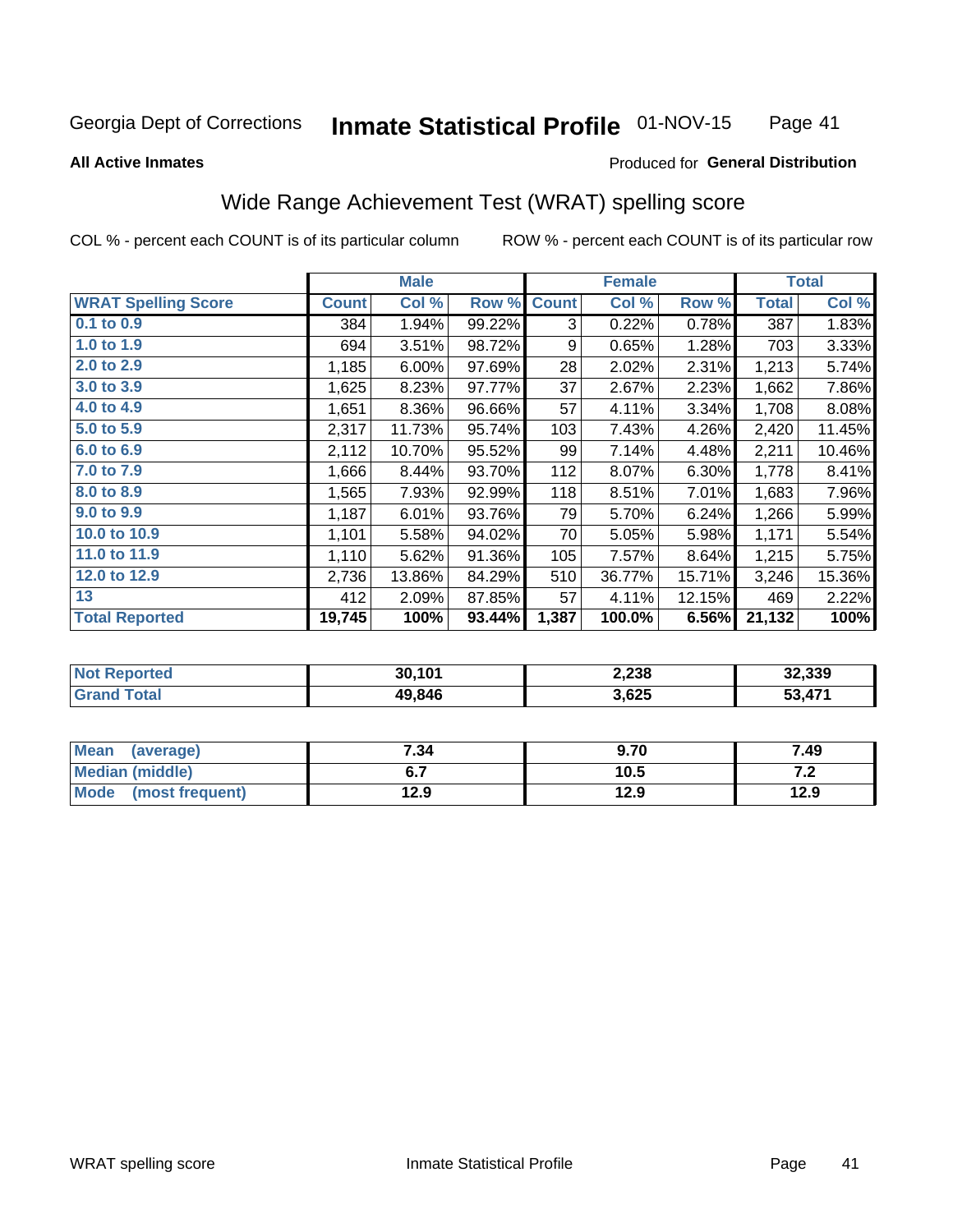# Inmate Statistical Profile 01-NOV-15 Page 42

### **All Active Inmates**

## **Produced for General Distribution**

# Current / last mental health treatment level

COL % - percent each COUNT is of its particular column

|                                    |              | <b>Male</b> |         |              | <b>Female</b> |          |              | <b>Total</b> |
|------------------------------------|--------------|-------------|---------|--------------|---------------|----------|--------------|--------------|
| <b>Mental Health Treatment Lev</b> | <b>Count</b> | Col %       | Row %   | <b>Count</b> | Col %         | Row %    | <b>Total</b> | Col %        |
| 1 No problem at current time       | 8,325        | 53.16%      | 92.51%  | 674          | 26.22%        | 7.49%    | 8,999        | 49.36%       |
| 2 Receiving outpatient             | 5,511        | 35.19%      | 75.04%  | 1,833        | 71.30%        | 24.96%   | 7,344        | 40.28%       |
| <b>Treatment</b>                   |              |             |         |              |               |          |              |              |
| 3 Inpatient, moderate              | 1,463        | 9.34%       | 96.70%  | 50           | 1.94%         | $3.30\%$ | 1,513        | 8.30%        |
| Treatment                          |              |             |         |              |               |          |              |              |
| 4 Inpatient, intensive             | 340          | 2.17%       | 96.05%  | 14           | 0.54%         | 3.95%    | 354          | 1.94%        |
| Treatment                          |              |             |         |              |               |          |              |              |
| 5 Undergoing crisis                | 21           | 0.13%       | 100.00% |              |               |          | 21           | 0.12%        |
| <b>stabilization</b>               |              |             |         |              |               |          |              |              |
| <b>6 Hospital for criminally</b>   |              | 0.01%       | 100.00% |              |               |          |              | 0.01%        |
| <b>Tinsane</b>                     |              |             |         |              |               |          |              |              |
| <b>Total Evaluated</b>             | 15,661       | 100%        | 85.90%  | 2,571        | 100%          | 14.10%   | 18,232       | 100.0%       |

| Never had MH evaluation | 34,185 | 054. ا | 35,239 |
|-------------------------|--------|--------|--------|
| <b>Grand Total</b>      | 49,846 | 3,625  | 53,471 |

| Median (middle) | No problem at current time | <b>Receiving outpatient</b><br>treatment | <b>Receiving</b><br>outpatient<br>treatment |
|-----------------|----------------------------|------------------------------------------|---------------------------------------------|
| <b>Mode</b>     | No problem at current time | <b>Receiving outpatient</b>              | No problem at                               |
| (most frequent) |                            | treatment                                | current time                                |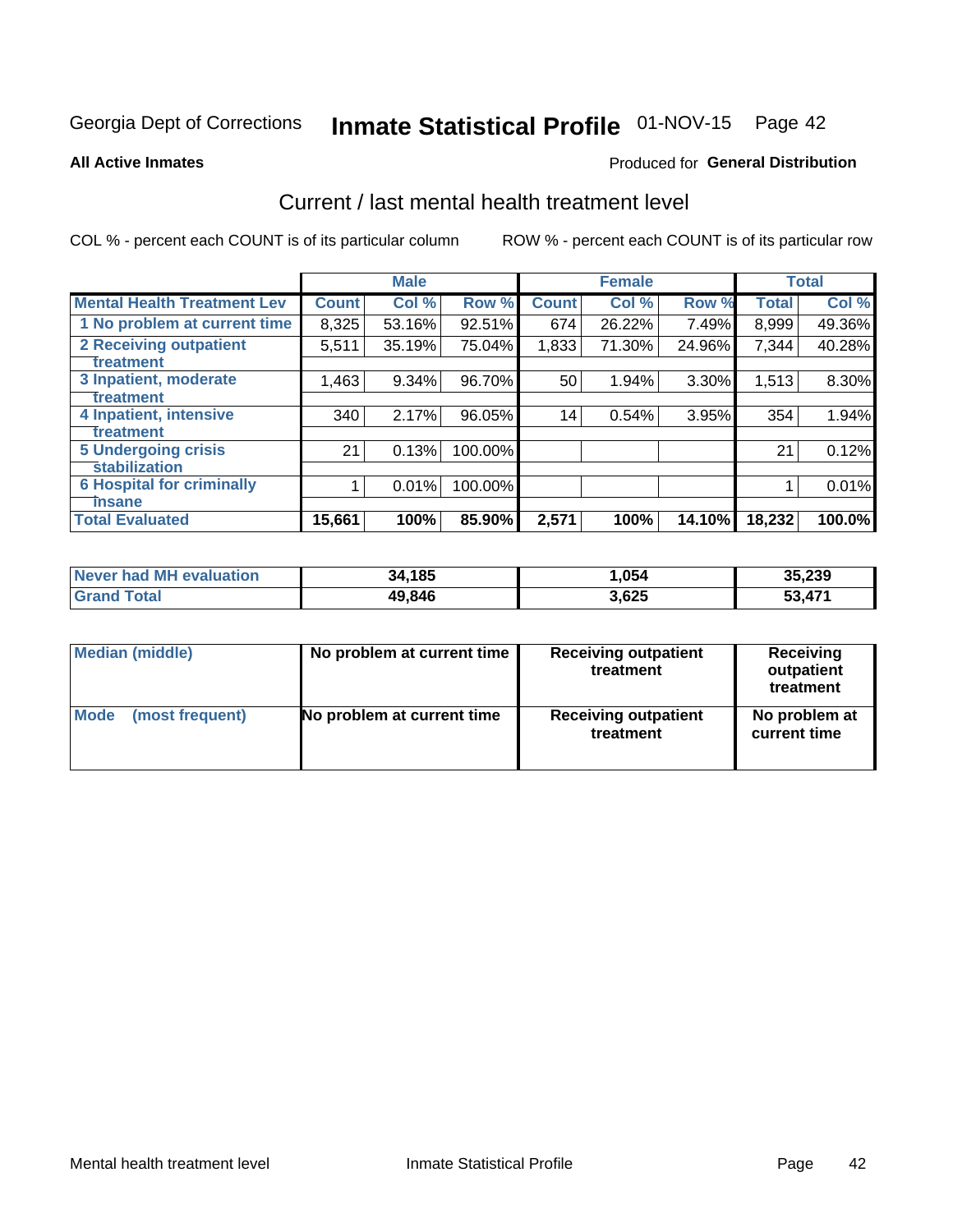## **All Active Inmates**

# Produced for General Distribution

# PULHESDWIT medical scale - 'P' overall condition ('P'hysical)

COL % - percent each COUNT is of its particular column

|                                  |              | <b>Male</b> |         |              | <b>Female</b> |         |              | <b>Total</b> |
|----------------------------------|--------------|-------------|---------|--------------|---------------|---------|--------------|--------------|
| 'P' Overall Condition            | <b>Count</b> | Col %       | Row %   | <b>Count</b> | Col %         | Row %   | <b>Total</b> | Col %        |
| 1 No medical illness             | 33,827       | 74.35%      | 94.18%  | 2,091        | 63.25%        | 5.82%   | 35,918       | 73.59%       |
| 2 Well-controlled chronic        | 10,772       | 23.67%      | 90.90%  | 1,079        | 32.64%        | 9.10%   | 11,851       | 24.28%       |
| <b>illness</b>                   |              |             |         |              |               |         |              |              |
| 3 Poorly-controlled chronic      | 829          | 1.82%       | 92.42%  | 68           | 2.06%         | 7.58%   | 897          | 1.84%        |
| <b>illness</b>                   |              |             |         |              |               |         |              |              |
| 4 Significant problems requiring | 68           | 0.15%       | 79.07%  | 18           | 0.54%         | 20.93%  | 86           | 0.18%        |
| special housing                  |              |             |         |              |               |         |              |              |
| 5 Terminal illness, < 6 months   | 4            | 0.01%       | 100.00% |              |               |         | 4            | 0.01%        |
| to live                          |              |             |         |              |               |         |              |              |
| 6 Inmate is pregnant             |              |             |         | 50           | 1.51%         | 100.00% | 50           | 0.10%        |
| <b>Total Reported</b>            | 45,500       | 100%        | 93.23%  | 3,306        | 100%          | 6.77%   | 48,806       | 100%         |

| тео | 1,346  | 319  | ,665                    |
|-----|--------|------|-------------------------|
|     | 49 84F | ,625 | $A \rightarrow A$<br>-0 |

| Mode | (most frequent) | 1 No medical illness | 1 No medical illness | 1 No medical<br>illness |
|------|-----------------|----------------------|----------------------|-------------------------|
|------|-----------------|----------------------|----------------------|-------------------------|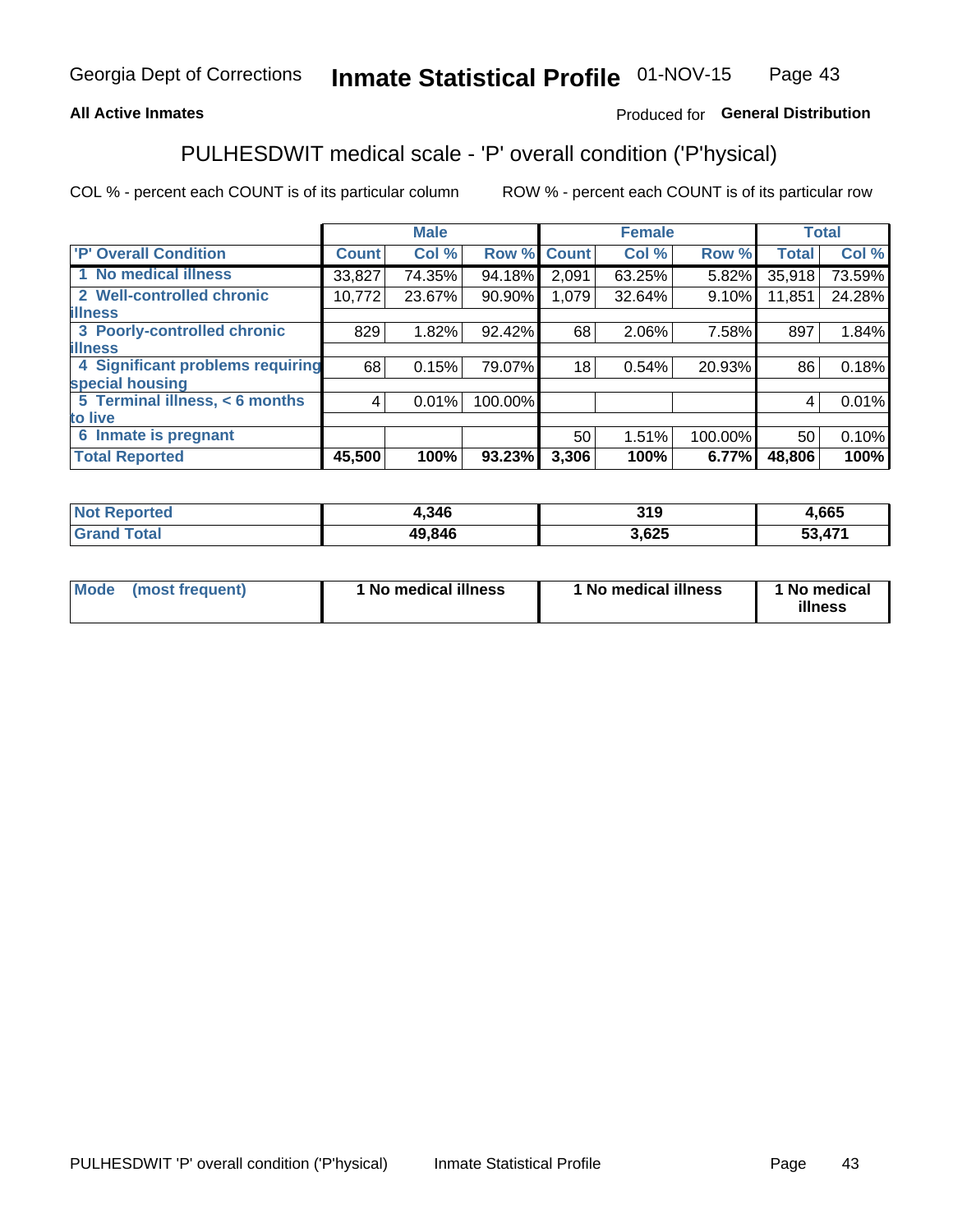## **All Active Inmates**

# Produced for General Distribution

# PULHESDWIT medical scale - 'U' upper body

COL % - percent each COUNT is of its particular column

|                              |              | <b>Male</b> |        |              | <b>Female</b> |        |              | <b>Total</b> |
|------------------------------|--------------|-------------|--------|--------------|---------------|--------|--------------|--------------|
| <b>U' Upper Body</b>         | <b>Count</b> | Col %       | Row %  | <b>Count</b> | Col %         | Row %  | <b>Total</b> | Col %        |
| 1 Upper bones, joints,       | 43,387       | 95.57%      | 93.29% | 3,119        | 94.43%        | 6.71%  | 46,506       | 95.49%       |
| muscles all OK               |              |             |        |              |               |        |              |              |
| 2 One or both arms minimally | 1,732        | 3.82%       | 91.98% | 151          | 4.57%         | 8.02%  | 1,883        | 3.87%        |
| limited                      |              |             |        |              |               |        |              |              |
| 3 One or both arms           | 241          | 0.53%       | 90.26% | 26           | 0.79%         | 9.74%  | 267          | 0.55%        |
| <b>moderately limited</b>    |              |             |        |              |               |        |              |              |
| 4 One arm disabled,          | 36           | 0.08%       | 85.71% | 6            | 0.18%         | 14.29% | 42           | 0.09%        |
| paralyzed, or amputated      |              |             |        |              |               |        |              |              |
| 5 Both arms disabled,        | 3            | 0.01%       | 75.00% |              | 0.03%         | 25.00% | 4            | 0.01%        |
| paralyzed, or amputated      |              |             |        |              |               |        |              |              |
| <b>Total Reported</b>        | 45,399       | 100%        | 93.22% | 3,303        | 100%          | 6.78%  | 48,702       | 100.0%       |

| <b>Not Reported</b> | 1,447  | 322   | 4,769  |
|---------------------|--------|-------|--------|
| <b>Grand Total</b>  | 49,846 | 3,625 | 53,471 |

|  | Mode (most frequent) | 1 Upper bones, joints,<br>muscles all OK | 1 Upper bones, joints,<br>muscles all OK | 1 Upper bones,<br>ljoints, muscles all<br>ОK |
|--|----------------------|------------------------------------------|------------------------------------------|----------------------------------------------|
|--|----------------------|------------------------------------------|------------------------------------------|----------------------------------------------|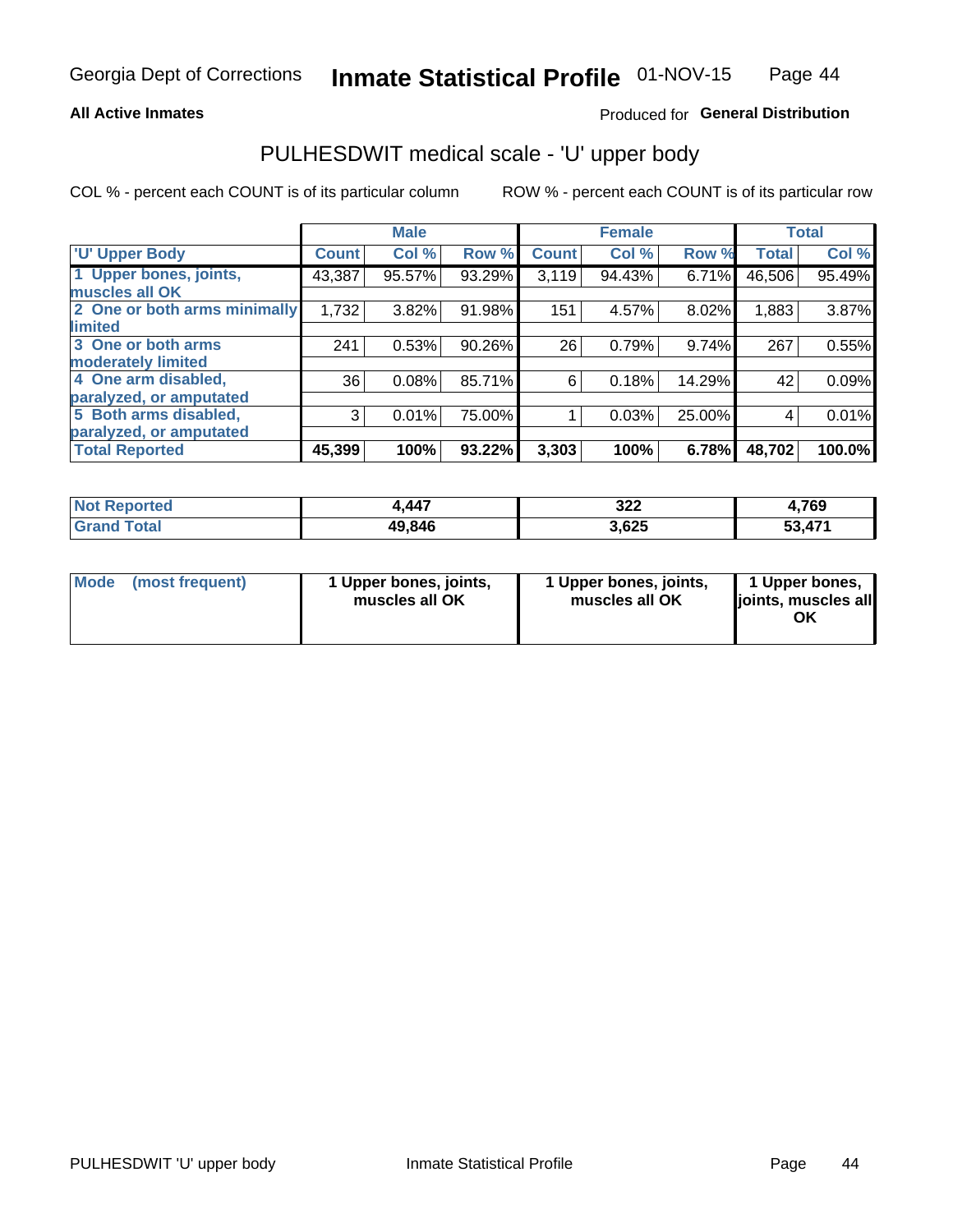## **All Active Inmates**

# Produced for General Distribution

# PULHESDWIT medical scale - 'L' lower body

COL % - percent each COUNT is of its particular column

|                                |              | <b>Male</b> |         |              | <b>Female</b> |       |              | <b>Total</b> |
|--------------------------------|--------------|-------------|---------|--------------|---------------|-------|--------------|--------------|
| 'L' Lower Body                 | <b>Count</b> | Col %       | Row %   | <b>Count</b> | Col %         | Row % | <b>Total</b> | Col %        |
| 1 Lower bones, joints,         | 40,757       | 89.79%      | 93.08%  | 3,028        | 91.67%        | 6.92% | 43,785       | 89.92%       |
| muscles all OK                 |              |             |         |              |               |       |              |              |
| 2 One or both legs minimally   | 3,959        | 8.72%       | 94.44%  | 233          | 7.05%         | 5.56% | 4,192        | 8.61%        |
| limited                        |              |             |         |              |               |       |              |              |
| 3 One or both legs             | 567          | 1.25%       | 94.34%  | 34           | 1.03%         | 5.66% | 601          | 1.23%        |
| moderately limited             |              |             |         |              |               |       |              |              |
| 4 One leg disabled, paralyzed, | 97           | 0.21%       | 92.38%  | 8            | 0.24%         | 7.62% | 105          | 0.22%        |
| or amputated                   |              |             |         |              |               |       |              |              |
| 5 Both legs disabled,          | 12           | 0.03%       | 100.00% |              |               |       | 12           | 0.02%        |
| paralyzed, or amputated        |              |             |         |              |               |       |              |              |
| <b>Total Reported</b>          | 45,392       | 100%        | 93.22%  | 3,303        | 100%          | 6.78% | 48,695       | 100%         |

| <b>Not Reported</b> | 4,454  | 322   | 4,776  |
|---------------------|--------|-------|--------|
| <b>Grand Total</b>  | 49,846 | 3,625 | 53,471 |

| Mode (most frequent) | I Lower bones, joints,<br>muscles all OK | 1 Lower bones, joints,<br>muscles all OK | 1 Lower bones,<br>joints, muscles all<br>ΟK |
|----------------------|------------------------------------------|------------------------------------------|---------------------------------------------|
|----------------------|------------------------------------------|------------------------------------------|---------------------------------------------|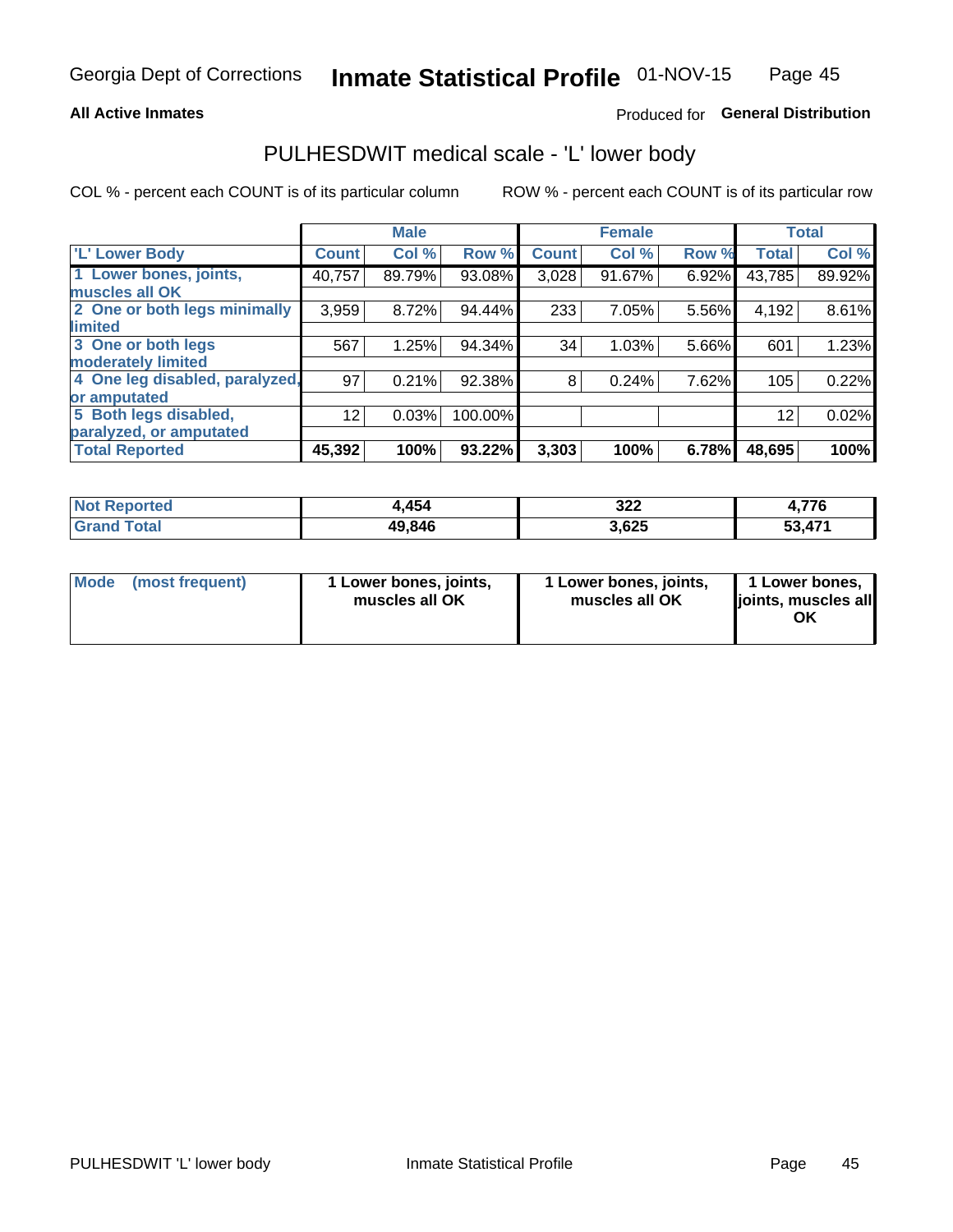## **All Active Inmates**

# Produced for General Distribution

# PULHESDWIT medical scale - 'H' hearing

COL % - percent each COUNT is of its particular column

|                                |                 | <b>Male</b> |             |       | <b>Female</b> |        | <b>Total</b> |        |
|--------------------------------|-----------------|-------------|-------------|-------|---------------|--------|--------------|--------|
| <b>'H' Hearing</b>             | <b>Count</b>    | Col %       | Row % Count |       | Col %         | Row %  | <b>Total</b> | Col %  |
| 1 Normal hearing both ears     | 44,851          | 98.83%      | 93.20%      | 3,271 | 99.15%        | 6.80%  | 48,122       | 98.85% |
| 2 Some loss in one ear with    | 414             | 0.91%       | 94.74%      | 23    | 0.70%         | 5.26%  | 437          | 0.90%  |
| other OK, or mild loss in both |                 |             |             |       |               |        |              |        |
| 3 Total loss in one ear with   | 83              | 0.18%       | 97.65%      | 2     | 0.06%         | 2.35%  | 85           | 0.17%  |
| mild loss in other             |                 |             |             |       |               |        |              |        |
| 4 Severe loss in both ears     | 20 <sub>1</sub> | 0.04%       | $95.24\%$   |       | 0.03%         | 4.76%  | 21           | 0.04%  |
| 5 Total loss in both ears,     | 13              | 0.03%       | 86.67%      | 2     | $0.06\%$      | 13.33% | 15           | 0.03%  |
| requiring special housing      |                 |             |             |       |               |        |              |        |
| <b>Total Reported</b>          | 45,381          | 100%        | 93.22%      | 3,299 | 100%          | 6.78%  | 48,680       | 100%   |

| <b>Not Reported</b> | .465،  | 326   | . 701<br>7. I J I |
|---------------------|--------|-------|-------------------|
| <b>Total</b>        | 49,846 | 3,625 | 53,471            |

| Mode (most frequent) | 1 Normal hearing both ears 11 Normal hearing both ears 1 Normal hearing | both ears |
|----------------------|-------------------------------------------------------------------------|-----------|
|                      |                                                                         |           |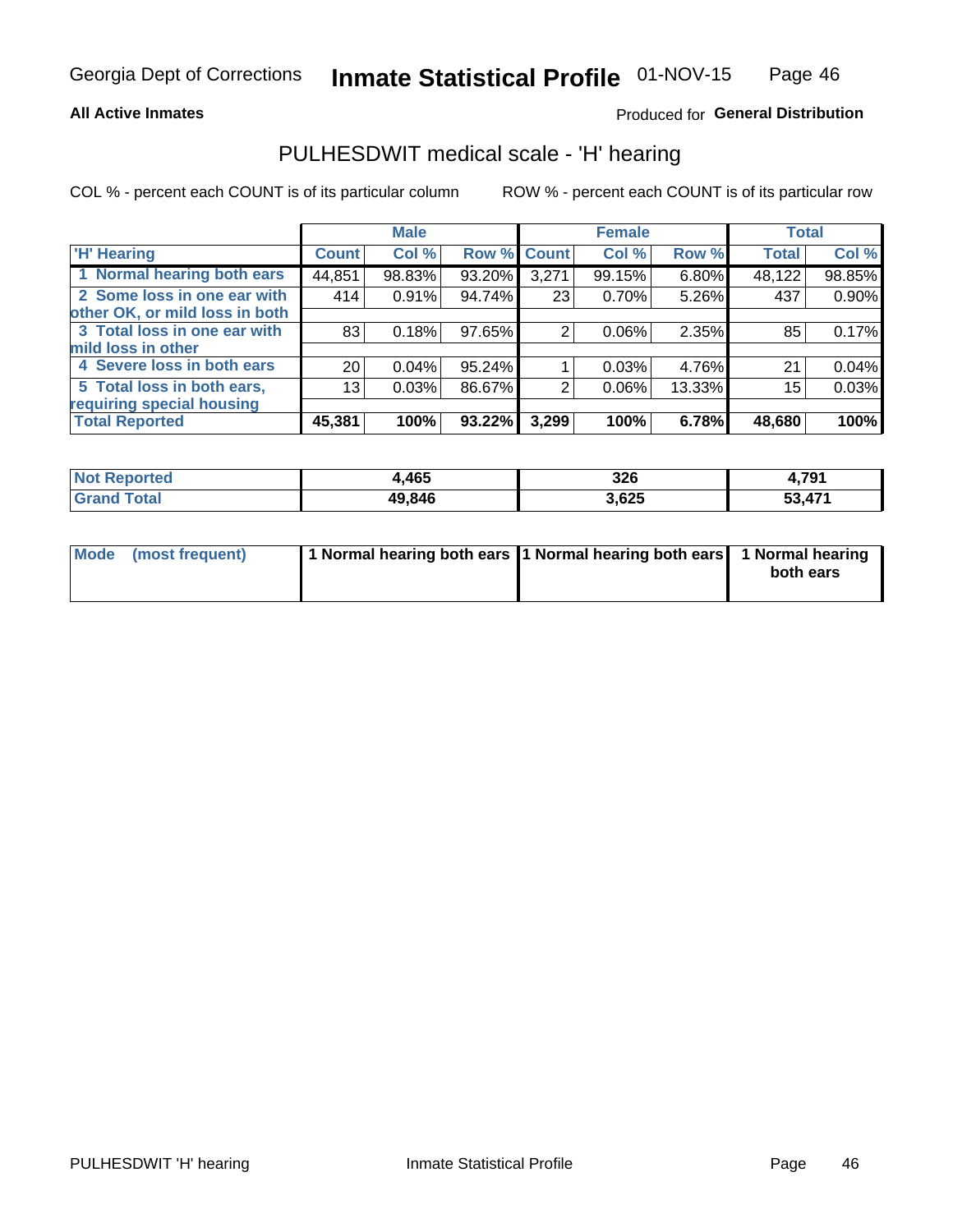## **All Active Inmates**

# Produced for General Distribution

# PULHESDWIT medical scale - 'E' vision

COL % - percent each COUNT is of its particular column

|                                 |              | <b>Male</b> |        |              | <b>Female</b> |        |              | <b>Total</b> |
|---------------------------------|--------------|-------------|--------|--------------|---------------|--------|--------------|--------------|
| 'E' Vision                      | <b>Count</b> | Col %       | Row %  | <b>Count</b> | Col %         | Row %  | <b>Total</b> | Col %        |
| 1 Correctable to 20/40 in both  | 35,063       | 78.15%      | 95.46% | ا 669.       | 51.53%        | 4.54%  | 36,732       | 76.35%       |
| eyes                            |              |             |        |              |               |        |              |              |
| 2 Correctable to 20/70 in one   | 8,870        | 19.77%      | 86.80% | 1,349        | 41.65%        | 13.20% | 10,219       | 21.24%       |
| eye, may be blind in other      |              |             |        |              |               |        |              |              |
| 3 Correctable to 20/200 in one  | 782          | 1.74%       | 82.23% | 169          | 5.22%         | 17.77% | 951          | 1.98%        |
| eye, may be blind in other      |              |             |        |              |               |        |              |              |
| 4 One eye not correctable to    | 138          | 0.31%       | 74.59% | 47           | 1.45%         | 25.41% | 185          | 0.38%        |
| 20/200, other may be blind      |              |             |        |              |               |        |              |              |
| 5 Blind in both eyes, requiring | 16           | 0.04%       | 76.19% | 5            | 0.15%         | 23.81% | 21           | 0.04%        |
| special housing                 |              |             |        |              |               |        |              |              |
| <b>Total Reported</b>           | 44,869       | 100%        | 93.27% | 3,239        | 100%          | 6.73%  | 48,108       | 100%         |

| <b>Not Reported</b> | 077<br><br>4.J | 386   | 5,363      |
|---------------------|----------------|-------|------------|
| <b>Total</b>        | 49,846         | 3,625 | <b>471</b> |

| Mode (most frequent) | 1 Correctable to 20/40 in both<br>eves | 1 Correctable to 20/40 in   1 Correctable to  <br>both eves | 20/40 in both eyes |
|----------------------|----------------------------------------|-------------------------------------------------------------|--------------------|
|                      |                                        |                                                             |                    |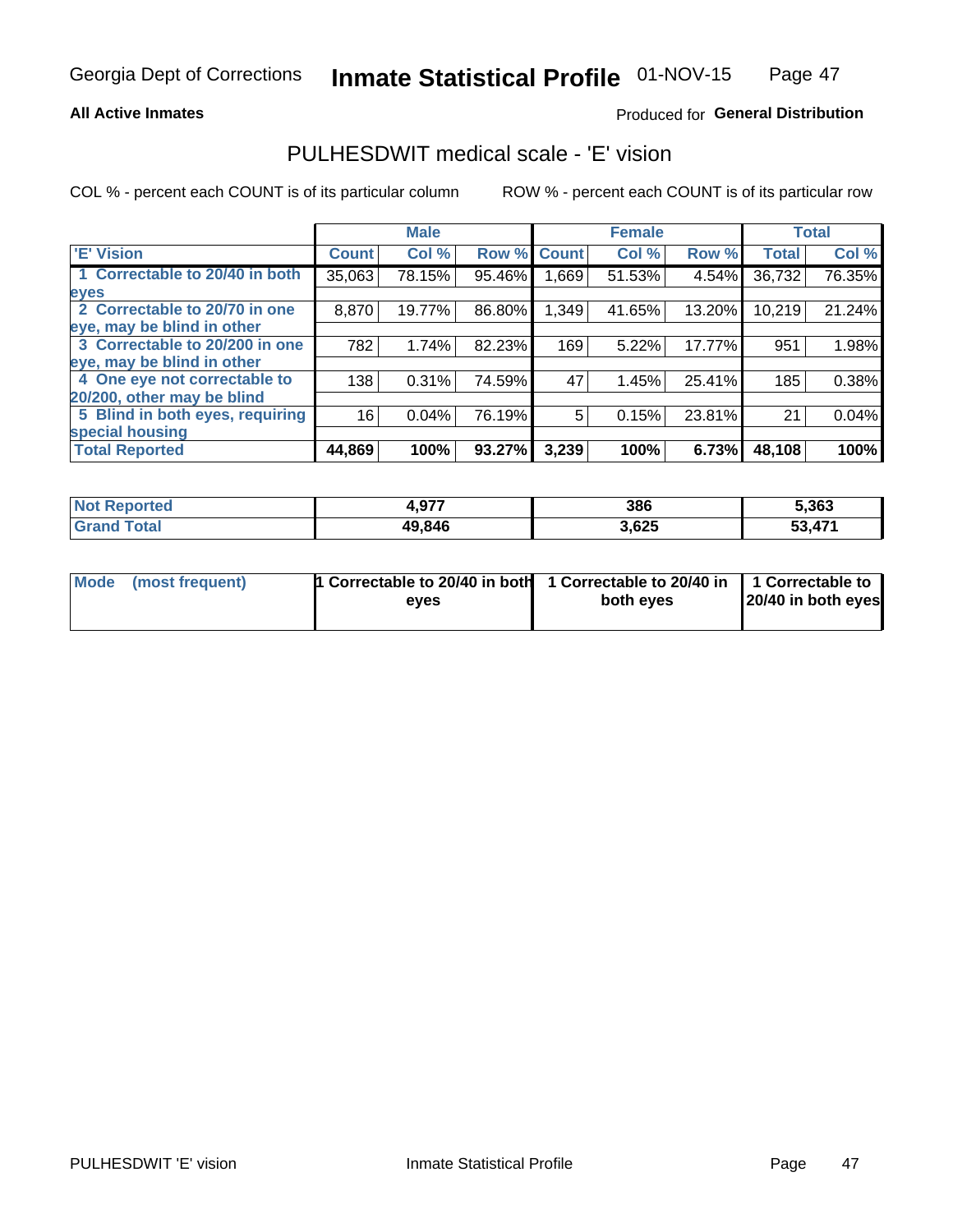## **All Active Inmates**

# Produced for General Distribution

# PULHESDWIT medical scale - 'S' pSychiatric

COL % - percent each COUNT is of its particular column

|                                        |              | <b>Male</b> |         |             | <b>Female</b> |          |              | <b>Total</b> |
|----------------------------------------|--------------|-------------|---------|-------------|---------------|----------|--------------|--------------|
| 'S' pSychiatric                        | <b>Count</b> | Col %       |         | Row % Count | Col %         | Row %    | <b>Total</b> | Col %        |
| 1 No impairment or disorders           | 39,103       | 87.37%      | 96.55%  | 1,398       | 47.25%        | $3.45\%$ | 40,501       | 84.88%       |
| 2 Stable, or in remission, or          | 4,475        | 10.00%      | 74.47%  | .534        | 51.84%        | 25.53%   | 6,009        | 12.59%       |
| mild impairment or retardation         |              |             |         |             |               |          |              |              |
| 3 Requires moderate inpatient          | 958          | 2.14%       | 97.76%  | 22          | 0.74%         | 2.24%    | 980          | 2.05%        |
| treatment                              |              |             |         |             |               |          |              |              |
| 4 Requires intensive inpatient         | 211          | 0.47%       | 97.69%  | 5           | 0.17%         | 2.31%    | 216          | 0.45%        |
| treatment                              |              |             |         |             |               |          |              |              |
| <b>5 Requires Crisis Stabilization</b> | 10           | 0.02%       | 100.00% |             |               |          | 10           | 0.02%        |
| Unit (CSU) inpatient care              |              |             |         |             |               |          |              |              |
| <b>Total Reported</b>                  | 44,757       | 100%        | 93.80%  | 2,959       | 100%          | $6.20\%$ | 47,716       | 100%         |

| <b>Not Reported</b>   | 5.089  | 666   | 5,755      |
|-----------------------|--------|-------|------------|
| Total<br><b>Grand</b> | 49,846 | 3,625 | ,471<br>-0 |

| Mode (most frequent) | <b>1 No impairment or disorders 2 Stable, or in remission, 1 No impairment or</b> |                       |           |
|----------------------|-----------------------------------------------------------------------------------|-----------------------|-----------|
|                      |                                                                                   | or mild impairment or | disorders |
|                      |                                                                                   | retardation           |           |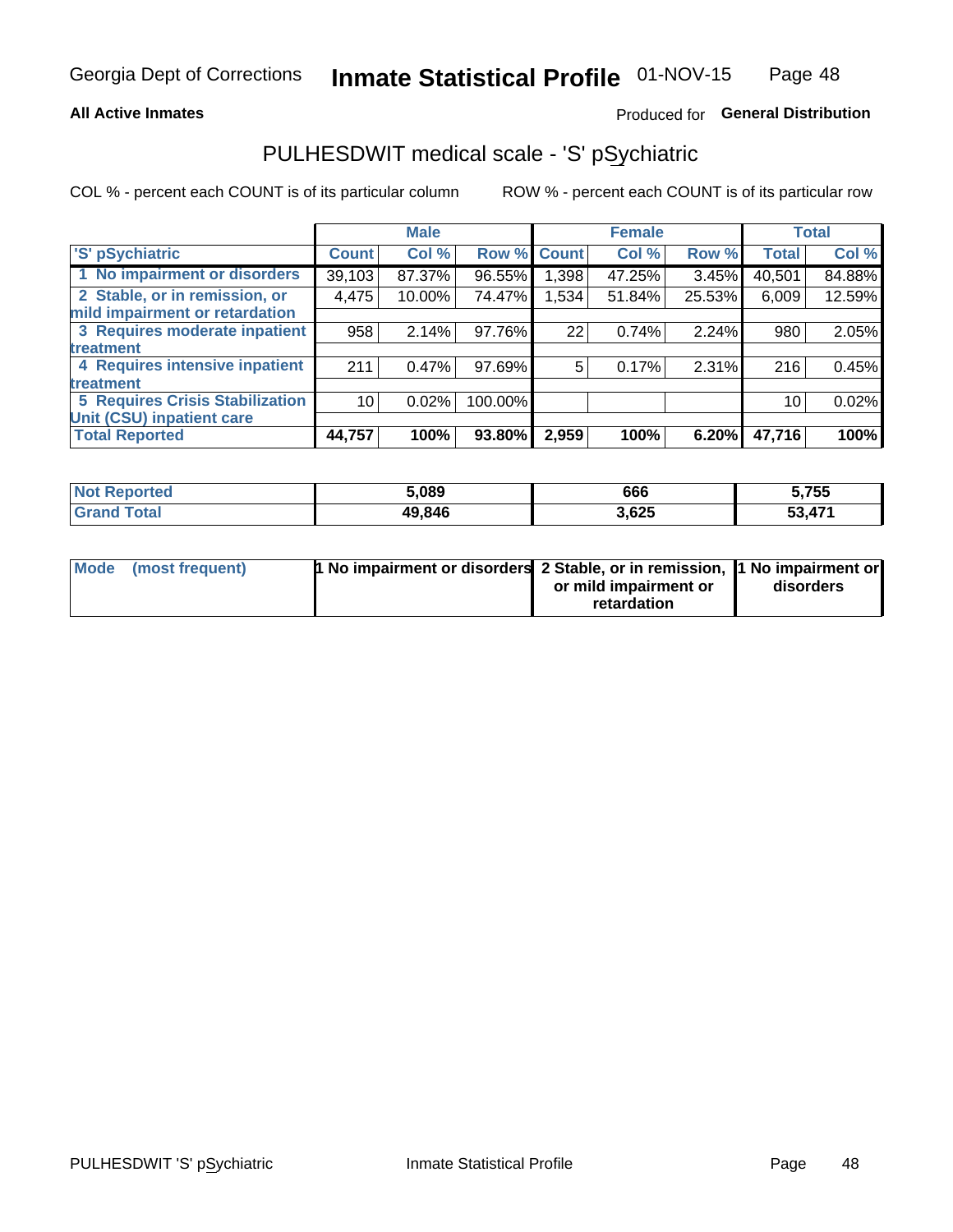## **All Active Inmates**

# Produced for General Distribution

# PULHESDWIT medical scale - 'D' dental

COL % - percent each COUNT is of its particular column

|                                 |              | <b>Male</b> |           |             | <b>Female</b> |       |              | <b>Total</b> |
|---------------------------------|--------------|-------------|-----------|-------------|---------------|-------|--------------|--------------|
| <b>D'</b> Dental                | <b>Count</b> | Col %       |           | Row % Count | Col %         | Row % | <b>Total</b> | Col %        |
| 1 Minimal routine dental health | 25,423       | 59.44%      | $92.94\%$ | .930        | 62.74%        | 7.06% | 27,353       | 59.67%       |
| <b>needs</b>                    |              |             |           |             |               |       |              |              |
| 2 Moderate cavities and/or gum  | 14,224       | 33.26%      | 94.16%    | 883         | 28.71%        | 5.84% | 15,107       | 32.95%       |
| disease                         |              |             |           |             |               |       |              |              |
| 3 Extensive gum disease         | 3,100        | 7.25%       | 92.23%    | 261         | 8.49%         | 7.77% | 3,361        | 7.33%        |
| and/or widespread decay         |              |             |           |             |               |       |              |              |
| 4 Urgent need for dental        | 21           | 0.05%       | 91.30%    | 2           | 0.07%         | 8.70% | 23           | 0.05%        |
| <b>services</b>                 |              |             |           |             |               |       |              |              |
| <b>Total Reported</b>           | 42,768       | 100%        | 93.29%    | 3,076       | 100%          | 6.71% | 45,844       | 100%         |

| <b>Not Reported</b> | 7,078  | 549   | 7,627  |
|---------------------|--------|-------|--------|
| Total<br>Grand      | 49,846 | 3,625 | 53,471 |

| Mode | (most frequent) | <b>Minimal routine dental</b><br>health needs | 1 Minimal routine dental 1 Minimal routine<br>health needs | dental health<br>needs |
|------|-----------------|-----------------------------------------------|------------------------------------------------------------|------------------------|
|------|-----------------|-----------------------------------------------|------------------------------------------------------------|------------------------|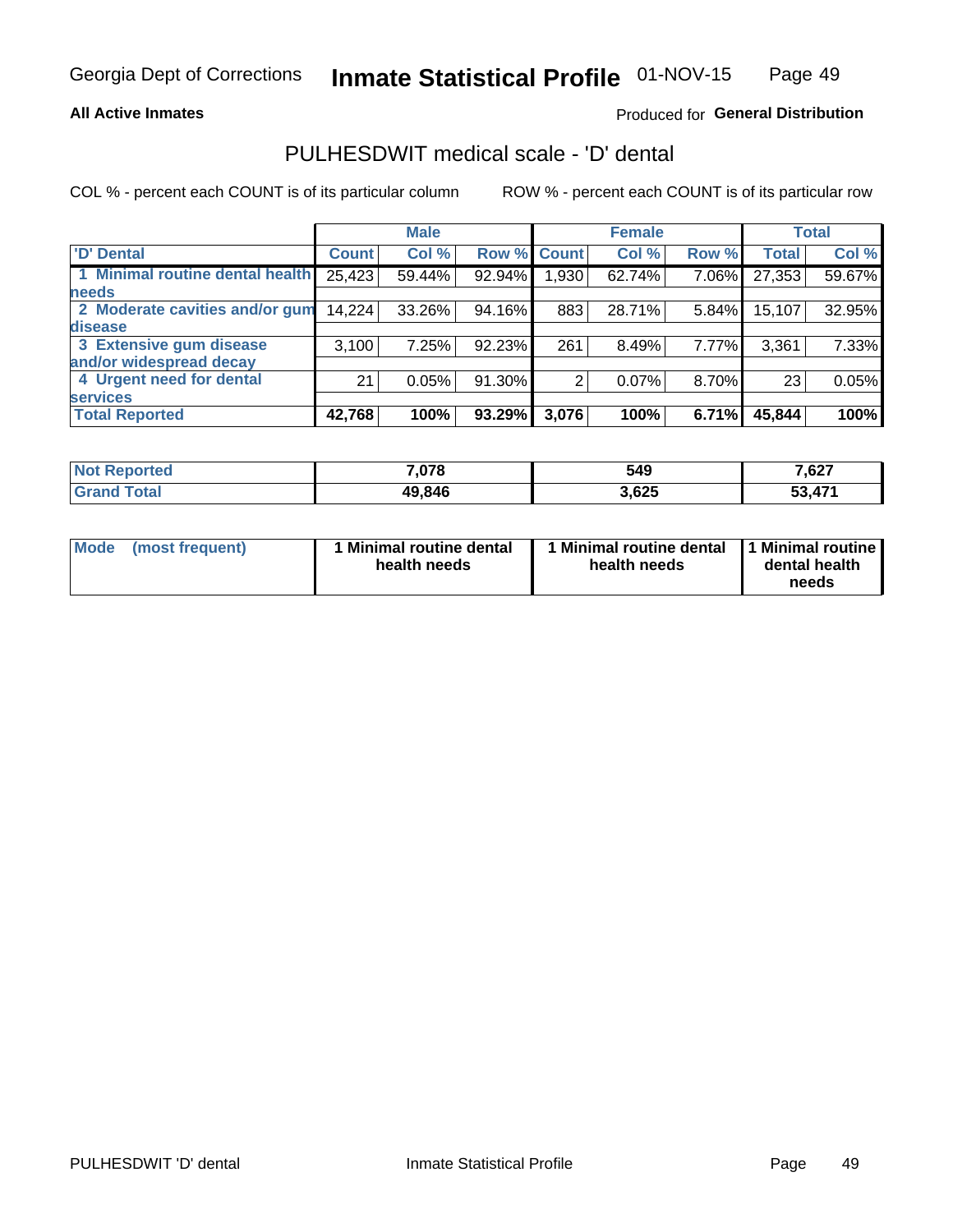## **All Active Inmates**

# Produced for General Distribution

# PULHESDWIT medical scale - 'W' work ability

COL % - percent each COUNT is of its particular column

|                                 |              | <b>Male</b> |           |             | <b>Female</b> |        |              | <b>Total</b> |
|---------------------------------|--------------|-------------|-----------|-------------|---------------|--------|--------------|--------------|
| <b>W' work ability</b>          | <b>Count</b> | Col %       |           | Row % Count | Col %         | Row %  | <b>Total</b> | Col %        |
| 1 Unrestricted work or activity | 38,376       | 84.53%      | 93.41%    | 2,708       | 81.96%        | 6.59%  | 41,084       | 84.36%       |
| 2 Minor restrictions on type of | 5,553        | 12.23%      | 92.53%    | 448         | 13.56%        | 7.47%  | 6,001        | 12.32%       |
| <b>work</b>                     |              |             |           |             |               |        |              |              |
| 3 Moderate restrictions on type | 977          | 2.15%       | 94.49%    | 57          | 1.73%         | 5.51%  | 1,034        | 2.12%        |
| lof work                        |              |             |           |             |               |        |              |              |
| 4 Major restrictions on type of | 350          | 0.77%       | $90.91\%$ | 35          | 1.06%         | 9.09%  | 385          | 0.79%        |
| <b>work</b>                     |              |             |           |             |               |        |              |              |
| 5 Cannot work under any         | 142          | 0.31%       | 71.72%    | 56          | 1.69%         | 28.28% | 198          | 0.41%        |
| <b>circumstances</b>            |              |             |           |             |               |        |              |              |
| <b>Total Reported</b>           | 45,398       | 100%        | 93.22%    | 3,304       | 100%          | 6.78%  | 48,702       | 100%         |

| <b>Not Reported</b> | ,448   | 221<br>ا عد | ,769   |
|---------------------|--------|-------------|--------|
| Total<br>Grand      | 49,846 | 3,625       | 53,471 |

| Mode            | 1 Unrestricted work or | 1 Unrestricted work or | 1 Unrestricted   |
|-----------------|------------------------|------------------------|------------------|
| (most frequent) | activity               | activity               | work or activity |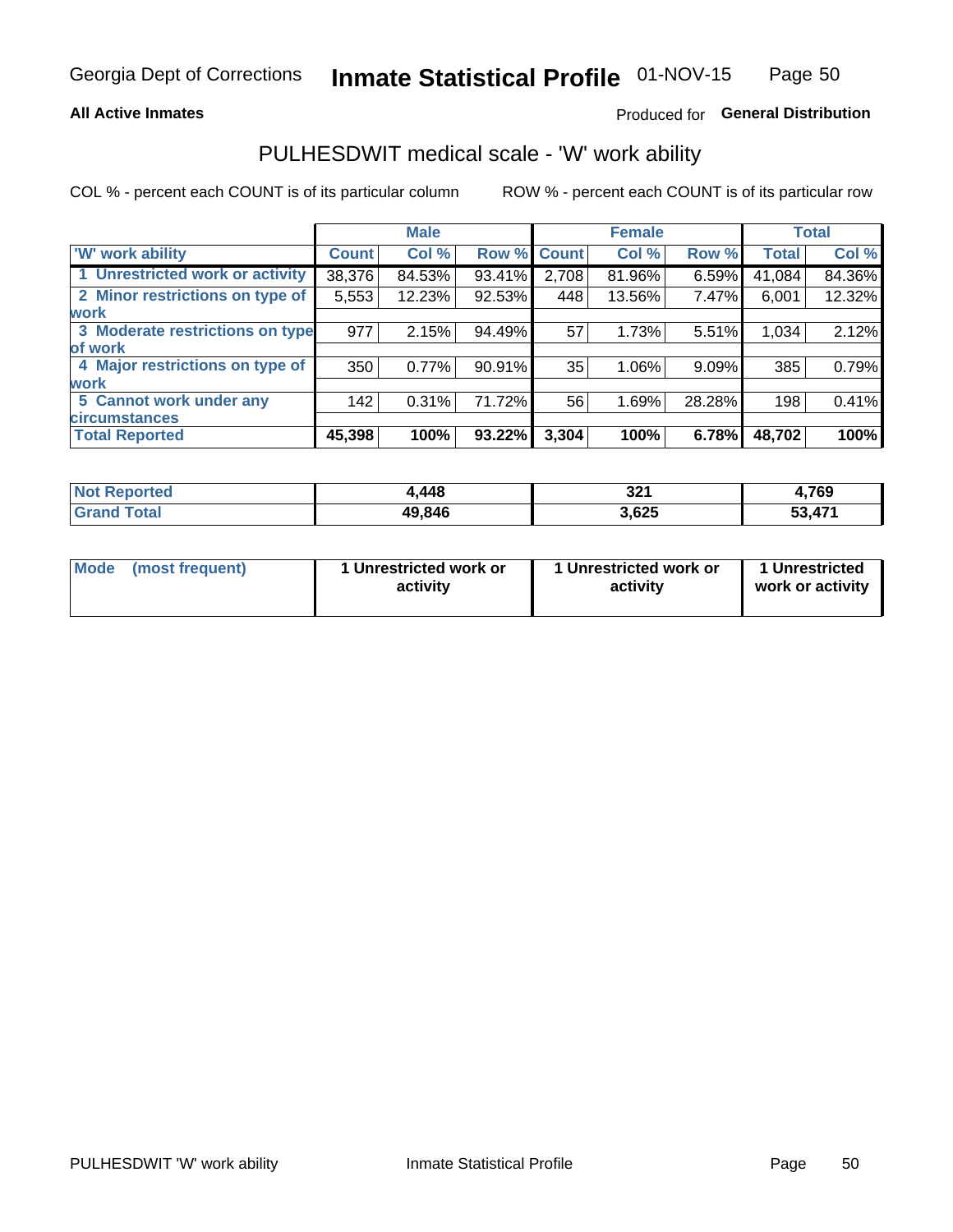## **All Active Inmates**

# Produced for General Distribution

# PULHESDWIT medical scale - 'I' impairment

COL % - percent each COUNT is of its particular column

|                                                              |                 | <b>Male</b> |           |             | <b>Female</b> |        |              | <b>Total</b> |
|--------------------------------------------------------------|-----------------|-------------|-----------|-------------|---------------|--------|--------------|--------------|
| <b>T' Impairment</b>                                         | <b>Count</b>    | Col %       |           | Row % Count | Col %         | Row %  | <b>Total</b> | Col %        |
| 1 No impairments or<br>disabilities                          | 45,063          | 99.28%      | 93.22%    | 3,276       | 99.15%        | 6.78%  | 48,339       | 99.27%       |
| 2 Wheelchair-bound but<br>otherwise OK                       | 223             | 0.49%       | 91.39%    | 21          | 0.64%         | 8.61%  | 244          | 0.50%        |
| <b>3 Needs low-level Assisted</b><br>Living (level I)        | 38              | 0.08%       | 88.37%    | 5           | 0.15%         | 11.63% | 43           | 0.09%        |
| 4 Needs moderate Assisted<br><b>Living (level II)</b>        | 14 <sub>1</sub> | 0.03%       | 93.33%    |             | 0.03%         | 6.67%  | 15           | 0.03%        |
| <b>5 Needs maximal Assisted</b><br><b>Living (level III)</b> | 51              | 0.11%       | 98.08%    |             | 0.03%         | 1.92%  | 52           | 0.11%        |
| <b>Total Reported</b>                                        | 45,389          | 100%        | $93.21\%$ | 3,304       | 100%          | 6.79%  | 48,693       | 100%         |

| <b>Not</b><br>Reported | ,457   | י ה<br>34 L<br>$\sim$ $\sim$ $\sim$ $\sim$ $\sim$ $\sim$ | 4,778  |
|------------------------|--------|----------------------------------------------------------|--------|
| Total                  | 49,846 | 3,625                                                    | 53,471 |

| <b>Mode</b> | (most frequent) | <b>No impairments or</b><br>disabilities | 1 No impairments or<br>disabilities | 1 No impairments<br>or disabilities |
|-------------|-----------------|------------------------------------------|-------------------------------------|-------------------------------------|
|-------------|-----------------|------------------------------------------|-------------------------------------|-------------------------------------|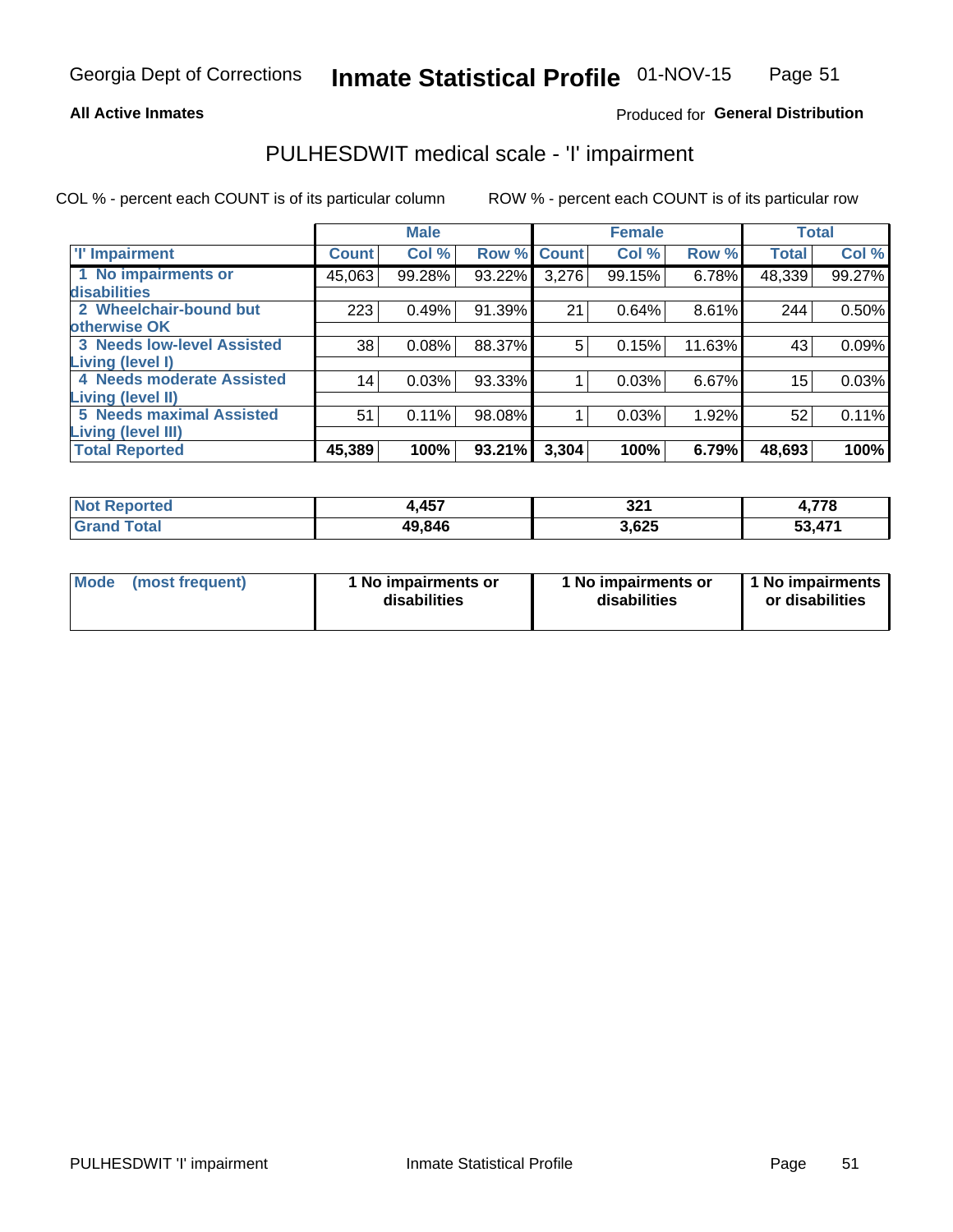## **All Active Inmates**

# Produced fo General Distribution

# PULHESDWIT medical scale - 'T' transportability

COL % - percent each COUNT is of its particular column

|                              |                    | <b>Male</b> |         |              | <b>Female</b> |        |              | <b>Total</b> |
|------------------------------|--------------------|-------------|---------|--------------|---------------|--------|--------------|--------------|
| <b>T' Transportability</b>   | Count <sup>!</sup> | Col %       | Row %   | <b>Count</b> | Col %         | Row %  | <b>Total</b> | Col %        |
| 1 Can be transported in any  | 45,173             | 99.50%      | 93.24%  | 3,274        | 99.57%        | 6.76%  | 48,447       | 99.50%       |
| ordinary approved vehicle    |                    |             |         |              |               |        |              |              |
| 2 Wheelchair-bound, not      | 47                 | 0.10%       | 94.00%  | 3            | 0.09%         | 6.00%  | 50           | 0.10%        |
| needing special vehicle      |                    |             |         |              |               |        |              |              |
| 3 Wheelchair-bound, requires |                    | 0.02%       | 100.00% |              |               |        |              | 0.01%        |
| special vehicle              |                    |             |         |              |               |        |              |              |
| 4 Needs specially-equipped   | 6                  | 0.01%       | 85.71%  |              | 0.03%         | 14.29% |              | 0.01%        |
| medical vehicle              |                    |             |         |              |               |        |              |              |
| <b>5 Requires ambulance</b>  | 169                | 0.37%       | 94.41%  | 10           | 0.30%         | 5.59%  | 179          | 0.37%        |
| transport                    |                    |             |         |              |               |        |              |              |
| <b>Total Reported</b>        | 45,402             | 100%        | 93.25%  | 3,288        | 100%          | 6.75%  | 48,690       | 100%         |

| <b>Not</b><br>Reported | ,444   | つつフ<br>აა. | 4,781  |
|------------------------|--------|------------|--------|
| Total                  | 49.846 | 3,625      | 53,471 |

|  | Mode (most frequent) | 1 Can be transported in any 1 Can be transported in any<br>ordinary approved vehicle   ordinary approved vehicle   transported in any |  | 1 Can be<br>  ordinary approved  <br>vehicle |
|--|----------------------|---------------------------------------------------------------------------------------------------------------------------------------|--|----------------------------------------------|
|--|----------------------|---------------------------------------------------------------------------------------------------------------------------------------|--|----------------------------------------------|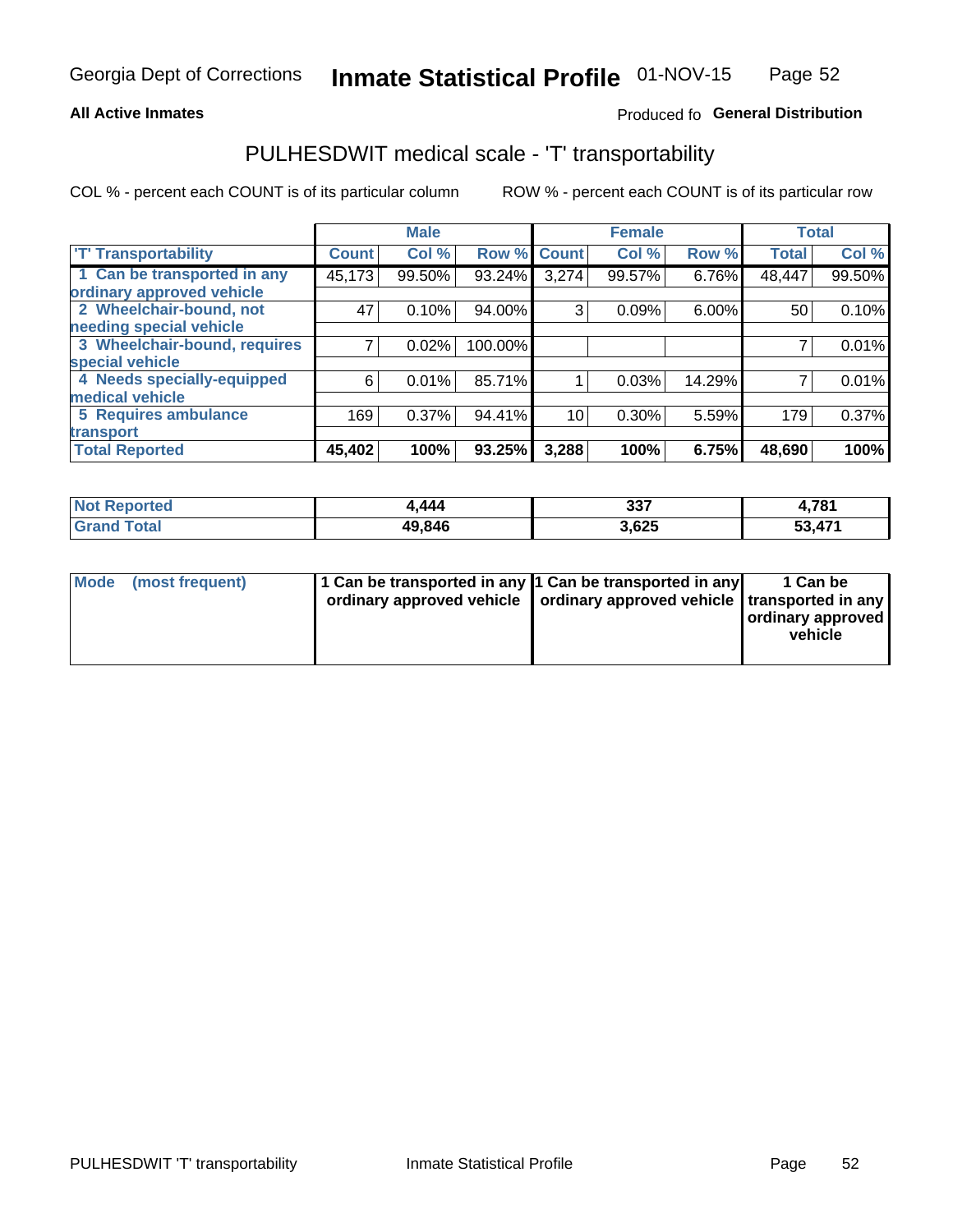# Inmate Statistical Profile 01-NOV-15 Page 53

### **All Active Inmates**

### Produced for General Distribution

# Number of prior Georgia incarcerations

COL % - percent each COUNT is of its particular column

|                                       |              | <b>Male</b> |             |       | <b>Female</b> |       |        | <b>Total</b> |
|---------------------------------------|--------------|-------------|-------------|-------|---------------|-------|--------|--------------|
| <b>Num of Prior GA Incarcerations</b> | <b>Count</b> | Col %       | Row % Count |       | Col %         | Row % | Total  | Col %        |
|                                       | 27,859       | 55.89%      | 91.43%      | 2,610 | 72.00%        | 8.57% | 30,469 | 56.98%       |
|                                       | 9,289        | 18.64%      | 94.83%      | 506   | 13.96%        | 5.17% | 9,795  | 18.32%       |
| $\overline{2}$                        | 5,273        | 10.58%      | 96.38%      | 198   | 5.46%         | 3.62% | 5,471  | 10.23%       |
| 3                                     | 3,068        | 6.15%       | $96.06\%$   | 126   | 3.48%         | 3.94% | 3,194  | 5.97%        |
| $\boldsymbol{4}$                      | 1,775        | 3.56%       | $96.10\%$   | 72    | 1.99%         | 3.90% | 1.847  | 3.45%        |
| 5                                     | 1,106        | 2.22%       | 95.59%      | 51    | 1.41%         | 4.41% | 1,157  | 2.16%        |
| <b>More Than 5</b>                    | 1,476        | 2.96%       | 95.97%      | 62    | 1.71%         | 4.03% | 1,538  | 2.88%        |
| <b>Total Reported</b>                 | 49,846       | 100%        | $93.22\%$   | 3,625 | 100.0%        | 6.78% | 53,471 | 100%         |

| enorted<br>NO1    |        |      |                |
|-------------------|--------|------|----------------|
| <b>otal</b><br>Gr | 49,846 | ,625 | 474<br>4<br>J. |

| Mean (average)       | 1.05 | .ט | 1.02 |
|----------------------|------|----|------|
| Median (middle)      |      |    |      |
| Mode (most frequent) |      |    |      |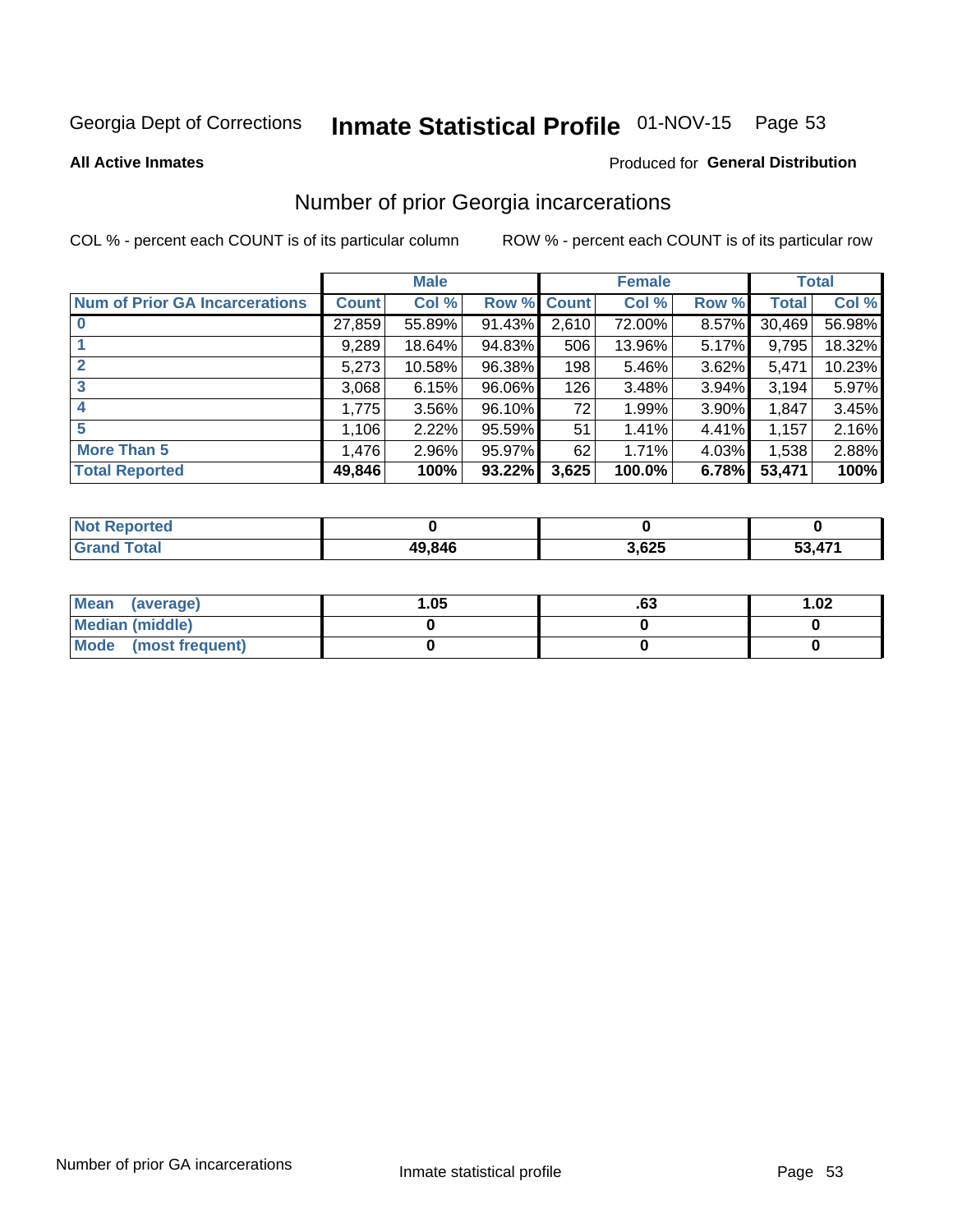#### Inmate Statistical Profile 01-NOV-15 Page 54

### **All Active Inmates**

## **Produced for General Distribution**

# Prison sentence in years

COL % - percent each COUNT is of its particular column

ROW % - percent each COUNT is of its particular row

|                                 |              | <b>Male</b> |           |              | <b>Female</b> |        |                | <b>Total</b> |
|---------------------------------|--------------|-------------|-----------|--------------|---------------|--------|----------------|--------------|
| <b>Prison Sentence In Years</b> | <b>Count</b> | Col %       | Row %     | <b>Count</b> | Col %         | Row %  | <b>Total</b>   | Col %        |
| $0 - 1$                         | 2,274        | 4.56%       | 94.40%    | 135          | 3.72%         | 5.60%  | $\sqrt{2,409}$ | 4.51%        |
| $1.1 - 2$                       | 879          | 1.76%       | 87.03%    | 131          | 3.61%         | 12.97% | 1,010          | 1.89%        |
| $2.1 - 3$                       | 1,193        | 2.39%       | 87.91%    | 164          | 4.52%         | 12.09% | 1,357          | 2.54%        |
| $3.1 - 4$                       | 1,071        | 2.15%       | 90.00%    | 119          | 3.28%         | 10.00% | 1,190          | 2.23%        |
| $4.1 - 5$                       | 1,914        | 3.84%       | 90.88%    | 192          | 5.30%         | 9.12%  | 2,106          | 3.94%        |
| $5.1 - 6$                       | 931          | 1.87%       | 89.61%    | 108          | 2.98%         | 10.39% | 1,039          | 1.94%        |
| $6.1 - 7$                       | 1,076        | 2.16%       | 92.76%    | 84           | 2.32%         | 7.24%  | 1,160          | 2.17%        |
| $7.1 - 8$                       | 1,229        | 2.47%       | 92.41%    | 101          | 2.79%         | 7.59%  | 1,330          | 2.49%        |
| $8.1 - 9$                       | 1,807        | 3.63%       | 93.39%    | 128          | 3.53%         | 6.61%  | 1,935          | 3.62%        |
| $9.1 - 10$                      | 4,217        | 8.46%       | 89.10%    | 516          | 14.23%        | 10.90% | 4,733          | 8.85%        |
| $10.1 - 12$                     | 1,698        | 3.41%       | 92.28%    | 142          | 3.92%         | 7.72%  | 1,840          | 3.44%        |
| $12.1 - 15$                     | 5,033        | 10.10%      | 92.04%    | 435          | 12.00%        | 7.96%  | 5,468          | 10.23%       |
| $15.1 - 20$                     | 9,622        | 19.30%      | 94.42%    | 569          | 15.70%        | 5.58%  | 10,191         | 19.06%       |
| 20.1 - Over                     | 8,428        | 16.91%      | 95.52%    | 395          | 10.90%        | 4.48%  | 8,823          | 16.50%       |
| <b>Life</b>                     | 7,091        | 14.23%      | 95.09%    | 366          | 10.10%        | 4.91%  | 7,457          | 13.95%       |
| <b>Life Without Parole</b>      | 1,118        | 2.24%       | 96.88%    | 36           | 0.99%         | 3.12%  | 1,154          | 2.16%        |
| <b>Death</b>                    | 172          | 0.35%       | 100.00%   |              |               |        | 172            | 0.32%        |
| <b>Youthful Offenders</b>       | 93           | 0.19%       | 95.88%    | 4            | 0.11%         | 4.12%  | 97             | 0.18%        |
| <b>Total Reported</b>           | 49,846       | 100%        | $93.22\%$ | 3,625        | 100%          | 6.78%  | 53,471         | 100.0%       |

| <b>Not Reported</b>       |        |       |              |
|---------------------------|--------|-------|--------------|
| `otal<br>. Cir $\epsilon$ | 49.846 | 3.62F | $\Lambda$ 74 |

### **Determinate (numeric) sentences only**

| $M_{\odot}$ :<br>1.1100 | 1 70<br>- 14<br>---- | ጋር<br>19.ZG<br>______ | 4 70<br>-54<br>---- |
|-------------------------|----------------------|-----------------------|---------------------|
|                         |                      |                       |                     |

All sentences (including determinate), with life, life without parole, and death sentences figured at 45 years

| <b>Mear</b><br>1.28<br><b>21.20</b><br>. .<br>כ בו<br>___ |  |  |  |
|-----------------------------------------------------------|--|--|--|
|                                                           |  |  |  |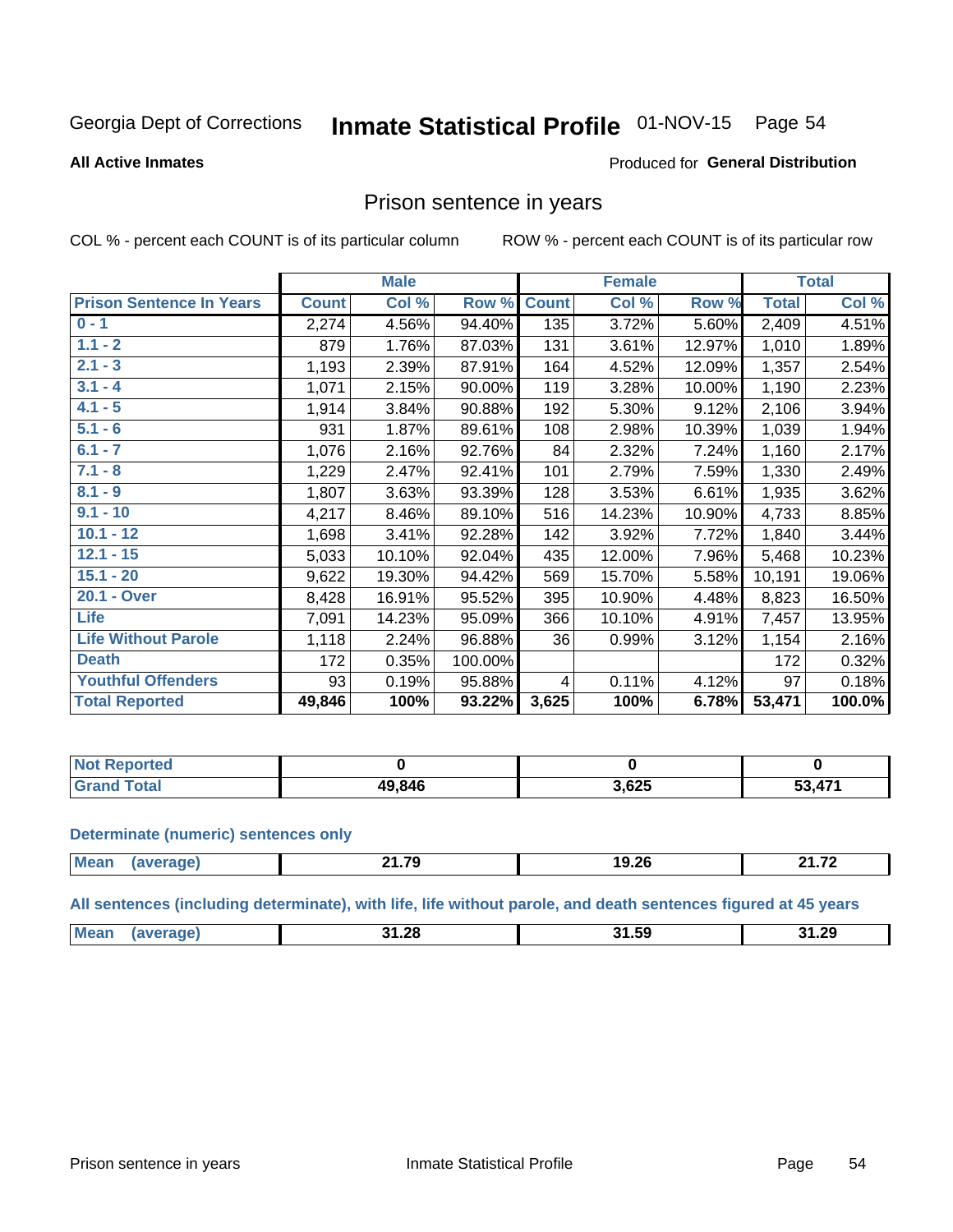# Inmate Statistical Profile 01-NOV-15 Page 55

## **All Active Inmates**

## Produced for General Distribution

# Primary offense, broken out into felonies vs misdemeanors

COL % - percent each COUNT is of its particular column

|                                  |              | <b>Male</b> |              |                    | <b>Female</b> |       | Total  |        |
|----------------------------------|--------------|-------------|--------------|--------------------|---------------|-------|--------|--------|
| <b>Felonies and Misdemeanors</b> | <b>Count</b> | Col%        |              | <b>Row % Count</b> | Col%          | Row % | Total  | Col %  |
| <b>Felonies</b>                  | 49,626       | 99.81%      | 93.21%       | 3.615              | 99.89%        | 6.79% | 53,241 | 99.82% |
| <b>Misdemeanors</b>              | 93           | 19%         | 95.88%       |                    | $.11\%$       | 4.12% | 97     | 18%    |
| <b>Total Reported</b>            | 49,719       | 100%        | 93.21% 3.619 |                    | 100%          | 6.79% | 53,338 | 100%   |

| <b>Not</b>            | $\overline{\phantom{a}}$ |        | $\sim$     |
|-----------------------|--------------------------|--------|------------|
| Reported              | .                        |        | נט ו       |
| Total<br><b>Grand</b> | 49.846                   | 49,725 | .471<br>c٥ |

| <b>Mo</b><br>requent)<br>$\sim$ | nıes | າເes | elonies |
|---------------------------------|------|------|---------|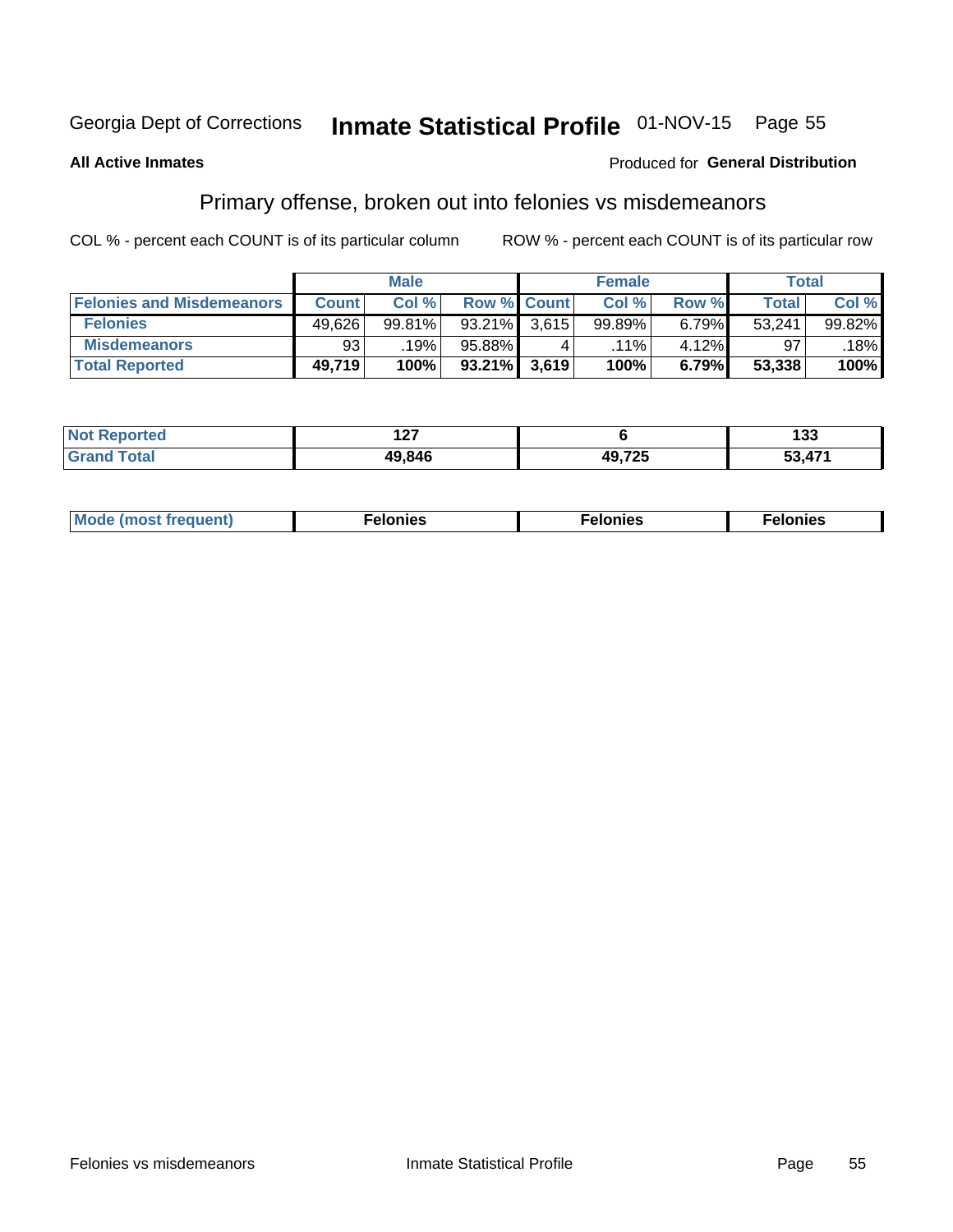# Inmate Statistical Profile 01-NOV-15 Page 56

### **All Active Inmates**

# **Produced for General Distribution**

# Primary offense, broken out into six broad crime categories

COL % - percent each COUNT is of its particular column

|                                  |              | <b>Male</b> |             |       | <b>Female</b> |        |              | <b>Total</b> |
|----------------------------------|--------------|-------------|-------------|-------|---------------|--------|--------------|--------------|
| <b>Crime Categories</b>          | <b>Count</b> | Col %       | Row % Count |       | Col %         | Row %  | <b>Total</b> | Col %        |
| <b>Violent</b>                   | 25,246       | 50.73%      | 94.12%      | 1,577 | 43.50%        | 5.88%  | 26,823       | 50.24%       |
| <b>Sex Crime</b><br>$\mathbf{2}$ | 8,184        | 16.44%      | 98.41%      | 132   | 3.64%         | 1.59%  | 8,316        | 15.57%       |
| 3<br><b>Property</b>             | 8,557        | 17.19%      | 89.38%      | 1,017 | 28.06%        | 10.62% | 9,574        | 17.93%       |
| <b>Drug</b><br>4                 | 5,612        | 11.28%      | 88.70%      | 715   | 19.72%        | 11.30% | 6,327        | 11.85%       |
| <b>Habit/DUI</b><br>5            | 93           | .19%        | 87.74%      | 13    | $.36\%$       | 12.26% | 106          | .20%         |
| <b>Other</b><br>6                | 2,078        | 4.18%       | 92.40%      | 171   | 4.72%         | 7.60%  | 2,249        | 4.21%        |
| <b>Total Reported</b>            | 49,770       | 100%        | 93.21%      | 3,625 | 100%          | 6.79%  | 53,395       | 100%         |

| <b>Reported</b><br><b>NOT</b> |        |       |           |
|-------------------------------|--------|-------|-----------|
| <b>Total</b>                  | 49,846 | 3,625 | A74<br>-^ |

| Mo<br>uent)<br>nos | .<br>/iolent | <br>Violent | - --<br><b>Tiolent</b> |
|--------------------|--------------|-------------|------------------------|
|                    |              |             |                        |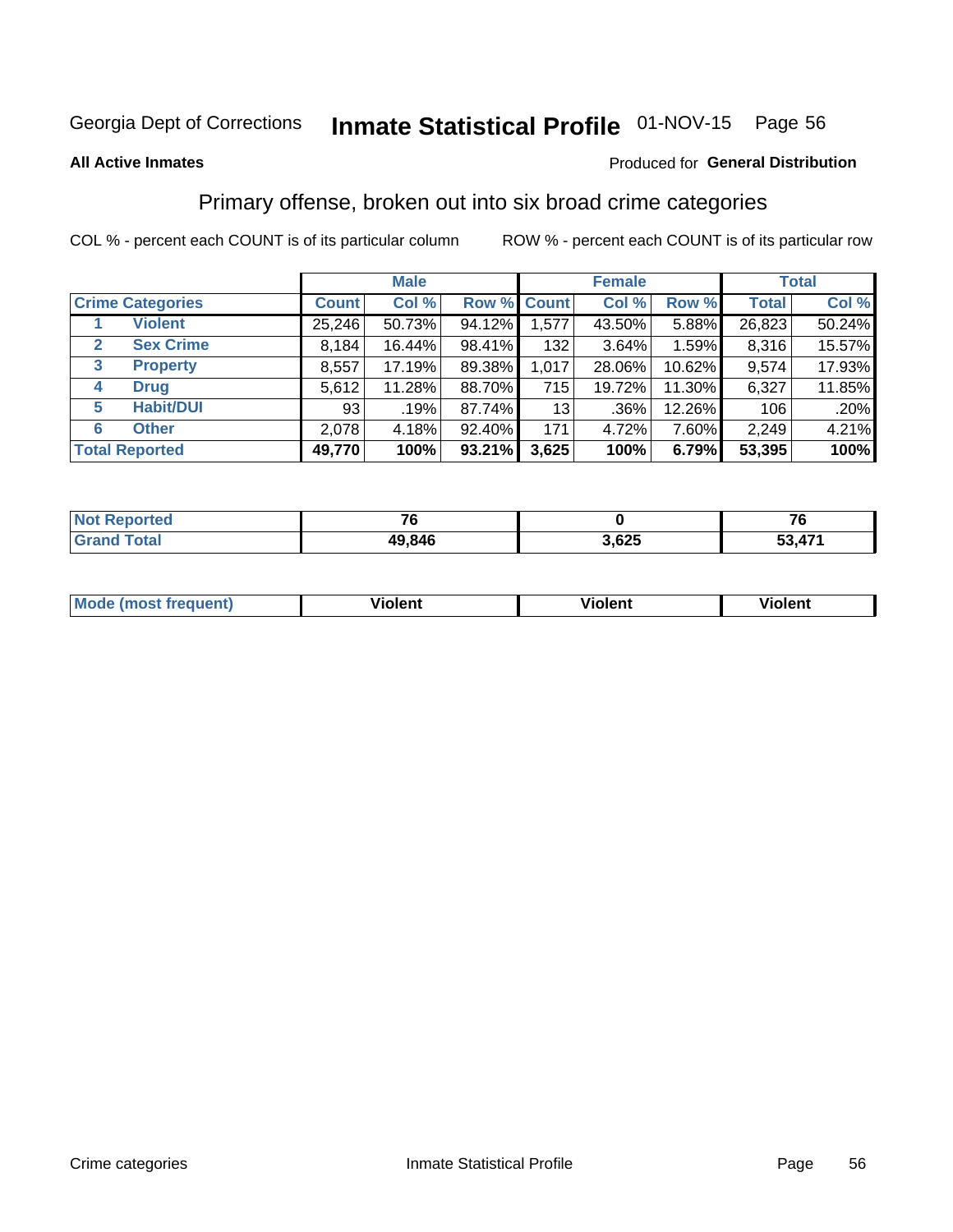# Inmate Statistical Profile 01-NOV-15 Page 57

### **All Active Inmates**

## Produced for General Distribution

# Primary offense, detailed offense code

COL % - percent each COUNT is of its particular column

|                                            |                 | <b>Male</b> |         |                | <b>Female</b> |        |                | <b>Total</b> |
|--------------------------------------------|-----------------|-------------|---------|----------------|---------------|--------|----------------|--------------|
| <b>Primary Offense</b>                     | <b>Count</b>    | Col %       | Row %   | <b>Count</b>   | Col %         | Row %  | <b>Total</b>   | Col %        |
| <b>Abuse, Neglect Elder/Disab (2812)</b>   | 25              | .05%        | 59.52%  | 17             | .47%          | 40.48% | 42             | .08%         |
| Agg Aslt W Intnt To Rape (2095)            | 65              | .13%        | 100.00% |                |               |        | 65             | .12%         |
| <b>Agg Sex Battery Atmpt (2099)</b>        | 1               | .01%        | 100.00% |                |               |        | 1              | .01%         |
| <b>Aggrav Assault (1302)</b>               | 4,891           | 9.83%       | 94.44%  | 288            | 7.94%         | 5.56%  | 5,179          | 9.70%        |
| <b>Aggrav Assault Peace Ofcr</b><br>(1314) | 290             | .58%        | 95.39%  | 14             | .39%          | 4.61%  | 304            | .57%         |
| <b>Aggrav Battery (1305)</b>               | 1,182           | 2.37%       | 93.88%  | 77             | 2.12%         | 6.12%  | 1,259          | 2.36%        |
| <b>Aggrav Battery Peace Ofcr</b><br>(1315) | 24              | .05%        | 100.00% |                |               |        | 24             | .04%         |
| <b>Aggrav Ch Molest, Atmpt (2096)</b>      | 1               | .01%        | 100.00% |                |               |        | 1              | .01%         |
| <b>Aggrav Child Molestation (2021)</b>     | 1,249           | 2.51%       | 98.42%  | 20             | .55%          | 1.58%  | 1,269          | 2.38%        |
| <b>Aggrav Cruelty To Animals</b><br>(2972) | 10              | .02%        | 100.00% |                |               |        | 10             | .02%         |
| <b>Aggrav Sexual Battery (2009)</b>        | 196             | .39%        | 99.49%  | $\mathbf{1}$   | .03%          | .51%   | 197            | .37%         |
| <b>Aggrav Sodomy (2003)</b>                | 197             | .40%        | 98.50%  | 3              | .08%          | 1.50%  | 200            | .37%         |
| <b>Aggrav Stalking (1321)</b>              | 281             | .56%        | 97.91%  | 6              | .17%          | 2.09%  | 287            | .54%         |
| <b>Aggravated Assault On 65+</b><br>(1304) | 4               | .01%        | 80.00%  | 1              | .03%          | 20.00% | 5              | .01%         |
| <b>Alter Id (1506)</b>                     | $\overline{2}$  | .01%        | 100.00% |                |               |        | 2              | .01%         |
| <b>Armed Robbery (1902)</b>                | 5,702           | 11.46%      | 96.50%  | 207            | 5.71%         | 3.50%  | 5,909          | 11.07%       |
| Arson 1st Degree (1401)                    | 62              | .12%        | 86.11%  | 10             | .28%          | 13.89% | 72             | .13%         |
| <b>Arson 2nd Degree (1402)</b>             | 12              | .02%        | 85.71%  | $\overline{2}$ | .06%          | 14.29% | 14             | .03%         |
| <b>Arson 3rd Degree (1403)</b>             | 5               | .01%        | 100.00% |                |               |        | $\mathbf 5$    | .01%         |
| Arson Misc (1400)                          | 1               | .01%        | 100.00% |                |               |        | $\mathbf{1}$   | .01%         |
| <b>Ass W/ Int Transmit Hiv (1313)</b>      | $\mathbf 1$     | .01%        | 50.00%  | $\mathbf{1}$   | .03%          | 50.00% | $\overline{2}$ | .01%         |
| <b>Atmpt Aggrav Assault (1303)</b>         | 10              | .02%        | 90.91%  | 1              | .03%          | 9.09%  | 11             | .02%         |
| <b>Atmpt Aggrav Sodomy (2093)</b>          | 3               | .01%        | 100.00% |                |               |        | 3              | .01%         |
| <b>Atmpt Armed Robbery (1992)</b>          | 97              | .19%        | 95.10%  | 5              | .14%          | 4.90%  | 102            | .19%         |
| <b>Atmpt Burglary (1690)</b>               | 30              | .06%        | 96.77%  | 1              | .03%          | 3.23%  | 31             | .06%         |
| <b>Atmpt Child Molestation (2094)</b>      | 20              | .04%        | 100.00% |                |               |        | 20             | .04%         |
| <b>Atmpt Escape (2590)</b>                 | 1               | .01%        | 100.00% |                |               |        | 1              | .01%         |
| <b>Atmpt Kidnap (1390)</b>                 | 3               | .01%        | 100.00% |                |               |        | 3              | .01%         |
| <b>Atmpt Murder (1190)</b>                 | $\overline{78}$ | .16%        | 91.76%  | $\overline{7}$ | .19%          | 8.24%  | 85             | .16%         |
| Atmpt Rape (2091)                          | 42              | .08%        | 97.67%  | 1              | .03%          | 2.33%  | 43             | .08%         |
| <b>Atmpt Robbery (1991)</b>                | 40              | .08%        | 95.24%  | $\overline{2}$ | .06%          | 4.76%  | 42             | .08%         |
| <b>Atmpt Sodomy (2092)</b>                 | $\mathsf 3$     | .01%        | 100.00% |                |               |        | 3              | .01%         |
| <b>Atmpt Theft By Taking (1812)</b>        | $\,6$           | .01%        | 100.00% |                |               |        | 6              | .01%         |
| <b>Atmpt Viol Substance Act (4090)</b>     | 27              | .05%        | 84.38%  | 5              | .14%          | 15.63% | 32             | .06%         |
| <b>Att/Consprcy Commt C/S/Of</b><br>(4134) | 36              | .07%        | 90.00%  | 4              | .11%          | 10.00% | 40             | .07%         |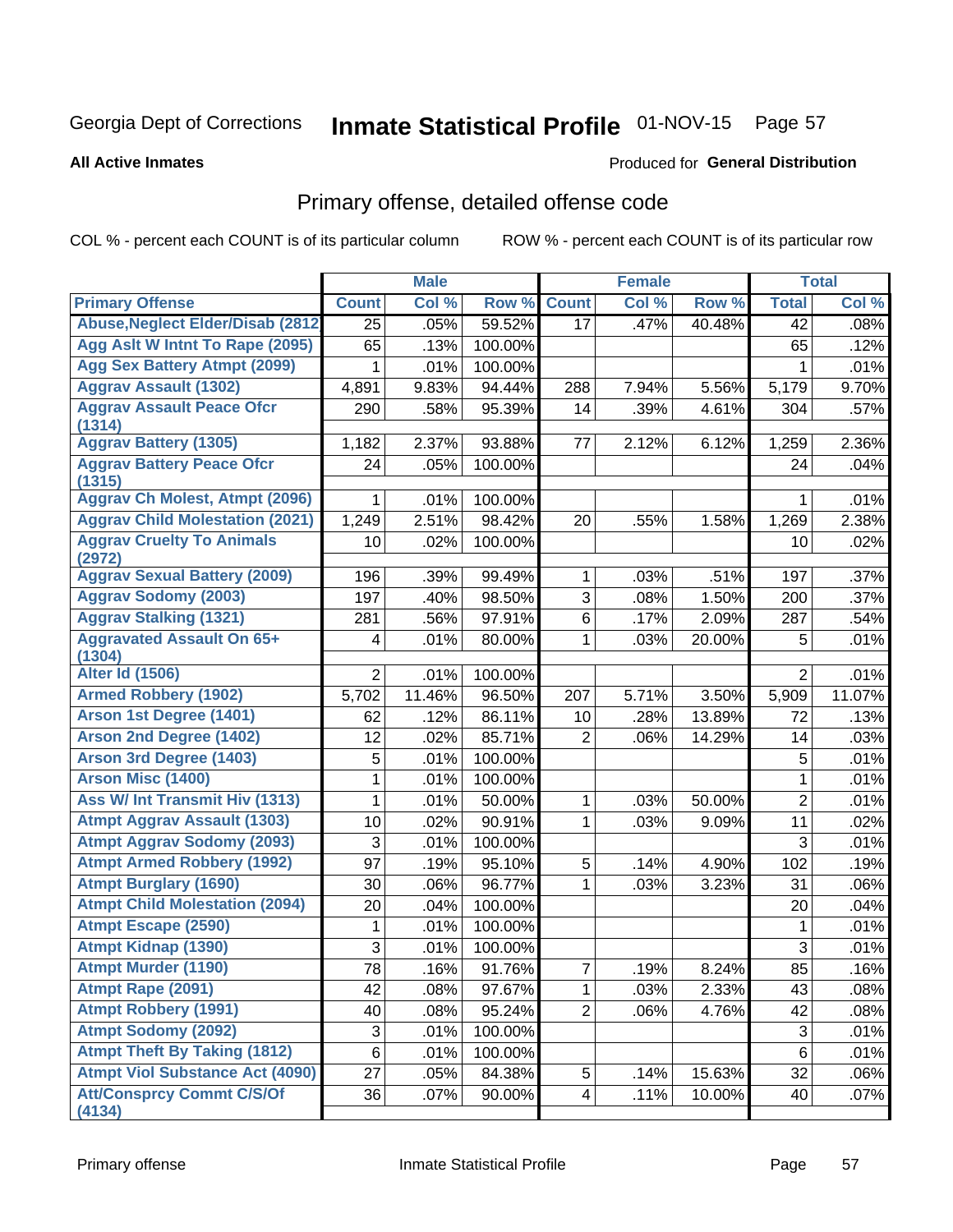# Inmate Statistical Profile 01-NOV-15 Page 58

### **All Active Inmates**

### Produced for General Distribution

# Primary offense, detailed offense code

COL % - percent each COUNT is of its particular column

|                                          |                 | <b>Male</b> |         |                | <b>Female</b> |         |                | <b>Total</b> |
|------------------------------------------|-----------------|-------------|---------|----------------|---------------|---------|----------------|--------------|
| <b>Primary Offense</b>                   | <b>Count</b>    | Col %       | Row %   | <b>Count</b>   | Col %         | Row %   | <b>Total</b>   | Col %        |
| <b>Bad Checks (1704)</b>                 | $\overline{2}$  | .01%        | 66.67%  | 1 <sup>1</sup> | .03%          | 33.33%  | $\overline{3}$ | .01%         |
| Bail Jumping (2511)                      | 1               | .01%        | 100.00% |                |               |         | $\mathbf{1}$   | .01%         |
| <b>Bestiality (2004)</b>                 | 1               | .01%        | 100.00% |                |               |         | 1              | .01%         |
| <b>Bigamy (2007)</b>                     | 1               | .01%        | 100.00% |                |               |         | 1              | .01%         |
| <b>Bribery Govt Officer (2301)</b>       | $\mathbf{1}$    | .01%        | 50.00%  | 1              | .03%          | 50.00%  | $\overline{2}$ | .01%         |
| Burg 1st Aft 6/30/12 (1611)              | 1,377           | 2.77%       | 93.04%  | 103            | 2.84%         | 6.96%   | 1,480          | 2.77%        |
| Burg 2nd Aft 6/30/12 (1612)              | 482             | .97%        | 95.07%  | 25             | .69%          | 4.93%   | 507            | .95%         |
| <b>Burg Bef 7/1/12 (1601)</b>            | 3,694           | 7.42%       | 96.88%  | 119            | 3.28%         | 3.12%   | 3,813          | 7.14%        |
| <b>Carry Concealed Weapon (2901)</b>     | 2               | .01%        | 100.00% |                |               |         | $\overline{2}$ | .01%         |
| <b>Carry Weapon At School (2915)</b>     | 3               | .01%        | 100.00% |                |               |         | 3              | .01%         |
| <b>Child Molestation (2019)</b>          | 2,581           | 5.19%       | 97.88%  | 56             | 1.54%         | 2.12%   | 2,637          | 4.94%        |
| <b>Chop Shop Violation (5003)</b>        | 1               | .01%        | 100.00% |                |               |         | 1              | .01%         |
| <b>Cnspire Traffic Cntrl Sub (4130)</b>  | 12              | .02%        | 92.31%  | $\mathbf{1}$   | .03%          | 7.69%   | 13             | .02%         |
| <b>Computer Pornography (1760)</b>       | 55              | .11%        | 100.00% |                |               |         | 55             | .10%         |
| <b>Computer Theft (1761)</b>             | 5               | .01%        | 38.46%  | 8              | .22%          | 61.54%  | 13             | .02%         |
| <b>Computer Trespass (1762)</b>          | $\overline{2}$  | .01%        | 66.67%  | $\mathbf{1}$   | .03%          | 33.33%  | $\mathbf{3}$   | .01%         |
| <b>Conceal Death Of Another (1125)</b>   | 13              | .03%        | 72.22%  | 5              | .14%          | 27.78%  | 18             | .03%         |
| <b>Conspiracy (9901)</b>                 | 36              | .07%        | 85.71%  | 6              | .17%          | 14.29%  | 42             | .08%         |
| <b>Convsn Paymnts Real Propy</b>         | 1               | .01%        | 100.00% |                |               |         | 1              | .01%         |
| (1811)                                   |                 |             |         |                |               |         |                |              |
| Crmnl Atmpt (9905)                       | 1               | .01%        | 100.00% |                |               |         | 1              | .01%         |
| <b>Crmnl Damage 1st Degree (1501)</b>    | 32              | .06%        | 91.43%  | 3              | .08%          | 8.57%   | 35             | .07%         |
| <b>Crmnl Damage 2nd Degree</b><br>(1502) | 79              | .16%        | 95.18%  | $\overline{4}$ | .11%          | 4.82%   | 83             | .16%         |
| <b>Crmnl Interfere Govt Prop (2613)</b>  | 18              | .04%        | 94.74%  | 1              | .03%          | 5.26%   | 19             | .04%         |
| <b>Crmnl Solicitation (9910)</b>         | 1               | .01%        | 50.00%  | $\mathbf{1}$   | .03%          | 50.00%  | $\overline{2}$ | .01%         |
| <b>Crmnl Trespassing (9912)</b>          | 1               | .01%        | 100.00% |                |               |         | $\mathbf 1$    | .01%         |
| <b>Cruelty To Animals (2971)</b>         | 1               | .01%        | 50.00%  | 1              | .03%          | 50.00%  | $\overline{2}$ | .01%         |
| <b>Cruelty To Children (2801)</b>        | 291             | .58%        | 76.98%  | 87             | 2.40%         | 23.02%  | 378            | .71%         |
| <b>Cruelty To Elder Person (2811)</b>    | 15              | .03%        | 60.00%  | 10             | .28%          | 40.00%  | 25             | .05%         |
| <b>Damage, Destroy Secr Prop</b>         |                 |             |         | 1              | .03%          | 100.00% | 1              | .01%         |
| (1504)                                   |                 |             |         |                |               |         |                |              |
| <b>Defrauding State (2307)</b>           | 1               | .01%        | 100.00% |                |               |         | 1              | .01%         |
| <b>Distributing Obscene Mat (2101)</b>   | $\overline{2}$  | .01%        | 100.00% |                |               |         | $\overline{2}$ | .01%         |
| <b>Drvng Habtl Violator (5004)</b>       | 7               | .01%        | 87.50%  | $\mathbf{1}$   | .03%          | 12.50%  | 8              | .01%         |
| Eavesdrop & Surveillance (3001)          | $\overline{c}$  | .01%        | 100.00% |                |               |         | $\overline{2}$ | .01%         |
| <b>Entering Vehicle (1880)</b>           | 100             | .20%        | 98.04%  | $\overline{2}$ | .06%          | 1.96%   | 102            | .19%         |
| <b>Entice Child, Attempted (2090)</b>    | 8               | .02%        | 100.00% |                |               |         | 8              | .01%         |
| <b>Enticing Child-Indec Purp (2020)</b>  | $\overline{78}$ | .16%        | 93.98%  | $5\vert$       | .14%          | 6.02%   | 83             | .16%         |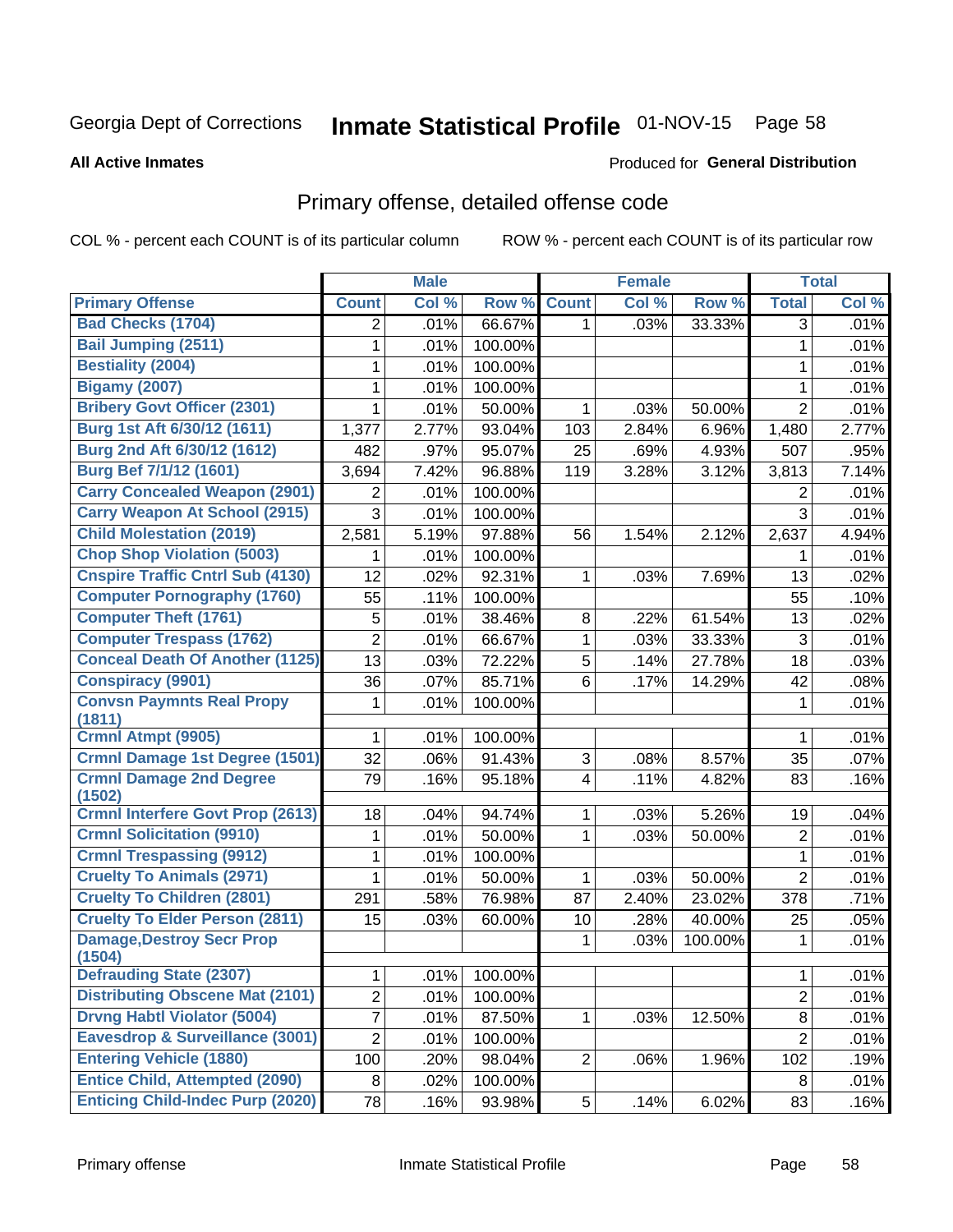# Inmate Statistical Profile 01-NOV-15 Page 59

### **All Active Inmates**

## **Produced for General Distribution**

# Primary offense, detailed offense code

COL % - percent each COUNT is of its particular column

|                                            |                           | <b>Male</b> |         |                | <b>Female</b> |         |                         | <b>Total</b> |
|--------------------------------------------|---------------------------|-------------|---------|----------------|---------------|---------|-------------------------|--------------|
| <b>Primary Offense</b>                     | <b>Count</b>              | Col %       | Row %   | <b>Count</b>   | Col %         | Row %   | <b>Total</b>            | Col %        |
| <b>Escape (2501)</b>                       | 29                        | .06%        | 87.88%  | 4              | .11%          | 12.12%  | $\overline{33}$         | .06%         |
| <b>False Certificates (2311)</b>           |                           |             |         | 1              | .03%          | 100.00% | 1                       | .01%         |
| <b>False Imprisonment (1308)</b>           | 175                       | .35%        | 95.63%  | 8              | .22%          | 4.37%   | 183                     | .34%         |
| <b>False Statements Govt (2408)</b>        | 23                        | .05%        | 74.19%  | 8              | .22%          | 25.81%  | 31                      | .06%         |
| <b>False Swearing (2402)</b>               | $\ensuremath{\mathsf{3}}$ | .01%        | 100.00% |                |               |         | 3                       | .01%         |
| <b>False Swearng Writtn Stmt</b><br>(2205) | 3                         | .01%        | 75.00%  | 1              | .03%          | 25.00%  | 4                       | .01%         |
| <b>Family Violence Battery (1301)</b>      | 138                       | .28%        | 95.83%  | 6              | .17%          | 4.17%   | 144                     | .27%         |
| Feticide (1121)                            | 1                         | .01%        | 100.00% |                |               |         | 1                       | .01%         |
| <b>Feticide By Vehicle (1118)</b>          | 3                         | .01%        | 50.00%  | 3              | .08%          | 50.00%  | 6                       | .01%         |
| <b>Financial Identity Fraud (1756)</b>     | 53                        | .11%        | 56.38%  | 41             | 1.13%         | 43.62%  | 94                      | .18%         |
| <b>Fleeing/Eluding Police (2316)</b>       | 281                       | .56%        | 93.98%  | 18             | .50%          | 6.02%   | 299                     | .56%         |
| Forg 1st Aft 6/30/12 (1711)                | 70                        | .14%        | 70.00%  | 30             | .83%          | 30.00%  | 100                     | .19%         |
| Forg 1st Bef 7/1/12 (1701)                 | 448                       | .90%        | 72.03%  | 174            | 4.80%         | 27.97%  | 622                     | 1.16%        |
| Forg 2nd Aft 6/30/12 (1712)                | 31                        | .06%        | 86.11%  | 5              | .14%          | 13.89%  | 36                      | .07%         |
| Forg 2nd Bef 7/1/12 (1702)                 | 18                        | .04%        | 100.00% |                |               |         | 18                      | .03%         |
| Forg 3rd Aft 6/30/12 (1713)                | 28                        | .06%        | 68.29%  | 13             | .36%          | 31.71%  | 41                      | .08%         |
| Forg 4th Aft 6/30/12 (1714)                | $\,6$                     | .01%        | 54.55%  | 5              | .14%          | 45.45%  | 11                      | .02%         |
| <b>Forgery Credit Card (1752)</b>          | 1                         | .01%        | 100.00% |                |               |         | $\mathbf 1$             | .01%         |
| <b>Fraudulent Access Compute</b><br>(1796) | 4                         | .01%        | 57.14%  | 3              | .08%          | 42.86%  | $\overline{7}$          | .01%         |
| <b>Fraudulent Checks (1750)</b>            | 1                         | .01%        | 100.00% |                |               |         | $\mathbf 1$             | .01%         |
| <b>Fraudulent Credit Card (1753)</b>       | 51                        | .10%        | 60.00%  | 34             | .94%          | 40.00%  | 85                      | .16%         |
| <b>Gang Participation (9914)</b>           | 27                        | .05%        | 100.00% |                |               |         | 27                      | .05%         |
| <b>Guard Line W/Weapon/Drugs</b><br>(2963) | 14                        | .03%        | 70.00%  | 6              | .17%          | 30.00%  | 20                      | .04%         |
| <b>Habit Traf Viol/Impaired (5005)</b>     | 15                        | .03%        | 100.00% |                |               |         | 15                      | .03%         |
| <b>Habit Traf Viol/Other (5006)</b>        | 5                         | .01%        | 71.43%  | 2              | .06%          | 28.57%  | $\overline{7}$          | .01%         |
| <b>Hijacking Motor Vehicle (1911)</b>      | 36                        | .07%        | 97.30%  | 1              | .03%          | 2.70%   | 37                      | .07%         |
| <b>Hindering Appreh Or Pun (2503)</b>      | $\boldsymbol{2}$          | .01%        | 100.00% |                |               |         | $\overline{2}$          | .01%         |
| Hit-Run W/Injury/Fatality (5007)           | 17                        | .03%        | 73.91%  | 6              | .17%          | 26.09%  | 23                      | .04%         |
| <b>Homicide By Vessel (1124)</b>           | 36                        | .07%        | 90.00%  | 4              | .11%          | 10.00%  | 40                      | .07%         |
| <b>Illegal Attm To Obt Drugs (4011)</b>    | 1                         | .01%        | 25.00%  | 3              | .08%          | 75.00%  | $\overline{\mathbf{4}}$ | .01%         |
| <b>Illegal Use-Credit Card (1705)</b>      | 1                         | .01%        | 100.00% |                |               |         | $\mathbf{1}$            | .01%         |
| <b>Impersonating Officer (2405)</b>        | 4                         | .01%        | 80.00%  | 1              | .03%          | 20.00%  | 5                       | .01%         |
| <b>Impersonation (2404)</b>                | 3                         | .01%        | 100.00% |                |               |         | $\overline{3}$          | .01%         |
| <b>Incest (2006)</b>                       | 195                       | .39%        | 98.98%  | $\overline{2}$ | .06%          | 1.02%   | 197                     | .37%         |
| Incest, Atmpt (2098)                       |                           | .01%        | 100.00% |                |               |         | 1                       | .01%         |
| <b>Inciting To Insurrection (2203)</b>     | 3                         | .01%        | 75.00%  | 1              | .03%          | 25.00%  | $\overline{4}$          | .01%         |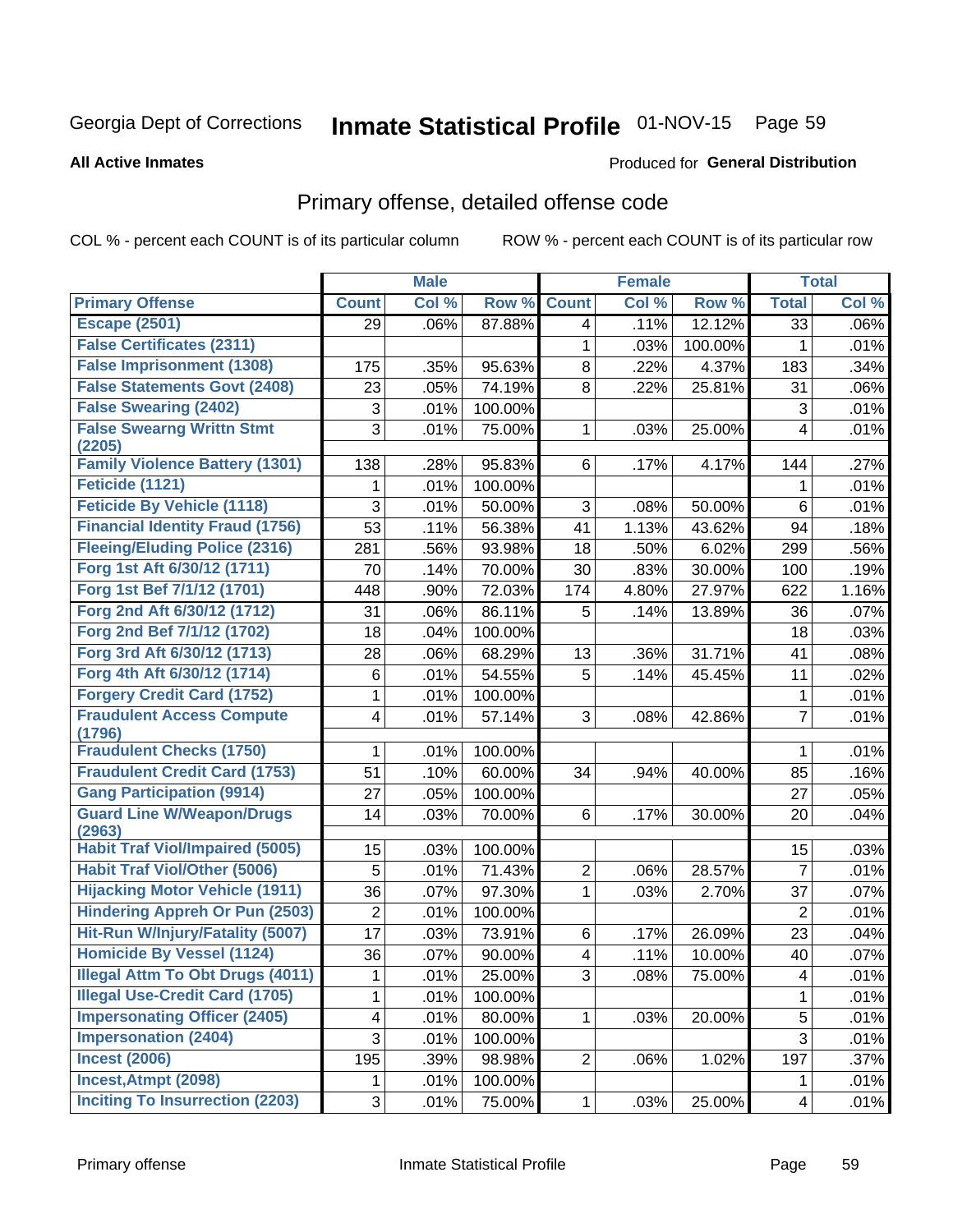# Inmate Statistical Profile 01-NOV-15 Page 60

### **All Active Inmates**

## **Produced for General Distribution**

# Primary offense, detailed offense code

COL % - percent each COUNT is of its particular column

|                                         |                | <b>Male</b> |         |                         | <b>Female</b> |         |                | <b>Total</b> |
|-----------------------------------------|----------------|-------------|---------|-------------------------|---------------|---------|----------------|--------------|
| <b>Primary Offense</b>                  | <b>Count</b>   | Col %       | Row %   | <b>Count</b>            | Col %         | Row %   | <b>Total</b>   | Col %        |
| <b>Influencing Witness (2313)</b>       | 5              | .01%        | 83.33%  | 1 <sup>1</sup>          | .03%          | 16.67%  | 6              | .01%         |
| <b>Injury By Vehicle (1318)</b>         | 81             | .16%        | 85.26%  | 14                      | .39%          | 14.74%  | 95             | .18%         |
| <b>Insurrection (2202)</b>              | 1              | .01%        | 100.00% |                         |               |         | 1              | .01%         |
| <b>Interference With Custody (1312)</b> | 8              | .02%        | 100.00% |                         |               |         | 8              | .01%         |
| <b>Involuntary Manslaughter (1103)</b>  | 153            | .31%        | 85.47%  | 26                      | .72%          | 14.53%  | 179            | .34%         |
| Kidnapping (1311)                       | 1,504          | 3.02%       | 97.47%  | 39                      | 1.08%         | 2.53%   | 1,543          | 2.89%        |
| <b>Livestock Theft (1817)</b>           | 3              | .01%        | 100.00% |                         |               |         | 3              | .01%         |
| <b>Lottery Violation (2730)</b>         | 1              | .01%        | 100.00% |                         |               |         | 1              | .01%         |
| <b>Malicious Conf Sane Pers (1310)</b>  |                |             |         | 1                       | .03%          | 100.00% | $\mathbf{1}$   | .01%         |
| Manf Methamph 200-399 Gm                | 11             | .02%        | 91.67%  | $\mathbf{1}$            | .03%          | 8.33%   | 12             | .02%         |
| (4144)                                  |                |             |         |                         |               |         |                |              |
| Manf Methamph 28-199 Gm<br>(4143)       | 17             | .03%        | 80.95%  | $\overline{4}$          | .11%          | 19.05%  | 21             | .04%         |
| Manf Methamph 400+ Gm (4145)            | 1              | .01%        | 100.00% |                         |               |         | 1              | .01%         |
| <b>Manf Methamph Unspec Amt</b>         | 140            | .28%        | 93.33%  | 10                      | .28%          | 6.67%   | 150            | .28%         |
| (4147)                                  |                |             |         |                         |               |         |                |              |
| <b>Manufact Meth Near Child (2803)</b>  | 13             | .03%        | 81.25%  | 3                       | .08%          | 18.75%  | 16             | .03%         |
| <b>Misc Assault/Battery (1300)</b>      | 9              | .02%        | 100.00% |                         |               |         | 9              | .02%         |
| <b>Misc Correctionl Inst Off (6200)</b> | 3              | .01%        | 60.00%  | $\overline{2}$          | .06%          | 40.00%  | 5              | .01%         |
| <b>Misc Drugs Trafficking (4100)</b>    | 7              | .01%        | 100.00% |                         |               |         | $\overline{7}$ | .01%         |
| <b>Misc Family Violence (1306)</b>      | $\mathbf{1}$   | .01%        | 100.00% |                         |               |         | $\mathbf{1}$   | .01%         |
| <b>Misc Forgery (1700)</b>              | 3              | .01%        | 60.00%  | $\overline{c}$          | .06%          | 40.00%  | 5              | .01%         |
| <b>Misc Fraud (1799)</b>                | 6              | .01%        | 60.00%  | $\overline{\mathbf{4}}$ | .11%          | 40.00%  | 10             | .02%         |
| <b>Misc Homicide Offense (1100)</b>     | 7              | .01%        | 87.50%  | 1                       | .03%          | 12.50%  | 8              | .01%         |
| <b>Misc Invasion Of Privacy (3000)</b>  | 5              | .01%        | 100.00% |                         |               |         | 5              | .01%         |
| <b>Misc Mrals/Pblic H/Safty (6000)</b>  | $\mathbf{1}$   | .01%        | 100.00% |                         |               |         | 1              | .01%         |
| <b>Misc Sexual Offense (2000)</b>       | 18             | .04%        | 81.82%  | $\overline{\mathbf{4}}$ | .11%          | 18.18%  | 22             | .04%         |
| <b>Misc Weapon/Explosive Off</b>        | $\overline{2}$ | .01%        | 100.00% |                         |               |         | $\overline{2}$ | .01%         |
| (2900)<br><b>Murder (1101)</b>          |                | 11.52%      | 93.89%  |                         |               | 6.11%   | 6,106          |              |
| <b>Murder, Conspire To Commit</b>       | 5,733          |             |         | 373                     | 10.29%        |         |                | 11.44%       |
| (1191)                                  | 9              | .02%        | 100.00% |                         |               |         | 9              | .02%         |
| <b>Mutiny In Penal Inst (2507)</b>      | 8              | $.02\%$     | 100.00% |                         |               |         | 8              | .01%         |
| <b>Obstr Of Law Enf Officer (2314)</b>  | 397            | .80%        | 91.69%  | 36                      | .99%          | 8.31%   | 433            | .81%         |
| <b>Pandering By Compulsion (2017)</b>   | 3              | .01%        | 100.00% |                         |               |         | 3              | .01%         |
| Peeping Tom (3002)                      | 20             | .04%        | 100.00% |                         |               |         | 20             | .04%         |
| Perjury (2401)                          | 4              | .01%        | 100.00% |                         |               |         | 4              | .01%         |
| <b>Pimping A Minor Under 18 (2016)</b>  | 9              | .02%        | 81.82%  | $\overline{c}$          | .06%          | 18.18%  | 11             | .02%         |
| <b>Poss Contraband Articles (5171)</b>  | 3              | .01%        | 100.00% |                         |               |         | 3              | .01%         |
| <b>Poss Dep Stim Cntrf Drugs</b>        | 80             | .16%        | 72.73%  | 30 <sup>°</sup>         | .83%          | 27.27%  | 110            | .21%         |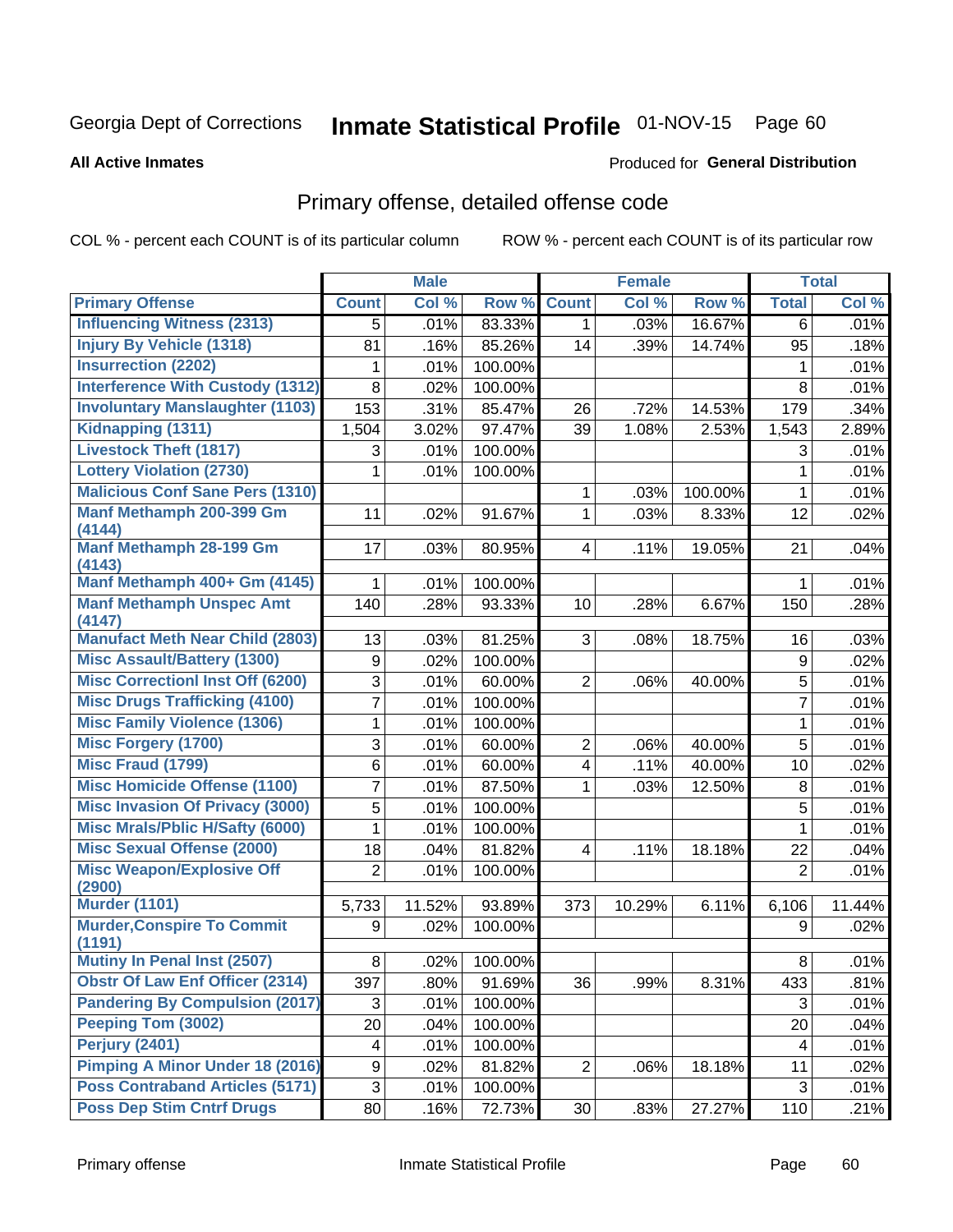# Inmate Statistical Profile 01-NOV-15 Page 61

### **All Active Inmates**

## Produced for General Distribution

# Primary offense, detailed offense code

COL % - percent each COUNT is of its particular column

|                                            |                | <b>Male</b> |         |                         | <b>Female</b> |        |                | <b>Total</b> |
|--------------------------------------------|----------------|-------------|---------|-------------------------|---------------|--------|----------------|--------------|
| <b>Primary Offense</b>                     | <b>Count</b>   | Col %       | Row %   | <b>Count</b>            | Col %         | Row %  | <b>Total</b>   | Col%         |
| (4007)                                     |                |             |         |                         |               |        |                |              |
| <b>Poss Drug Related Matri (4016)</b>      | 20             | .04%        | 80.00%  | 5                       | .14%          | 20.00% | 25             | .05%         |
| Poss Ephedrine (4030)                      | 1              | .01%        | 50.00%  | 1                       | .03%          | 50.00% | $\overline{2}$ | .01%         |
| Poss Firearm 1st Offender (2913)           | 87             | .17%        | 95.60%  | 4                       | .11%          | 4.40%  | 91             | .17%         |
| <b>Poss Firearm Convct Felon</b>           | 930            | 1.87%       | 96.37%  | 35                      | .97%          | 3.63%  | 965            | 1.81%        |
| (2914)                                     |                |             |         |                         |               |        |                |              |
| <b>Poss Knife During Crime (2911)</b>      | 1              | .01%        | 100.00% |                         |               |        | 1              | .01%         |
| Poss Mda/Extsy (4033)                      | $\overline{4}$ | .01%        | 100.00% |                         |               |        | 4              | .01%         |
| Poss Methamphetamine (4031)                | 458            | .92%        | 77.36%  | 134                     | 3.70%         | 22.64% | 592            | 1.11%        |
| <b>Poss Narcotics Opiates (4006)</b>       | 74             | .15%        | 77.89%  | 21                      | .58%          | 22.11% | 95             | .18%         |
| <b>Poss Of Certain Weapons (2912)</b>      | 23             | .05%        | 88.46%  | 3                       | .08%          | 11.54% | 26             | .05%         |
| Poss Of Cocaine (4022)                     | 541            | 1.09%       | 87.97%  | 74                      | 2.04%         | 12.03% | 615            | 1.15%        |
| <b>Poss Of Firearm Dur Crime</b><br>(2910) | 583            | 1.17%       | 96.20%  | 23                      | .63%          | 3.80%  | 606            | 1.13%        |
| <b>Poss Of Lsd (4008)</b>                  | 1              | .01%        | 100.00% |                         |               |        | 1              | .01%         |
| Poss Of Marijuana (4009)                   | 67             | .13%        | 94.37%  | $\overline{\mathbf{4}}$ | .11%          | 5.63%  | 71             | .13%         |
| Poss Tools Commit Crime (1602)             | 23             | .05%        | 95.83%  | 1                       | .03%          | 4.17%  | 24             | .04%         |
| Poss W Int Dis Other Drug (4053)           | 117            | .24%        | 86.67%  | 18                      | .50%          | 13.33% | 135            | .25%         |
| <b>Poss W Int Dist Cocaine (4050)</b>      | 385            | .77%        | 95.77%  | 17                      | .47%          | 4.23%  | 402            | .75%         |
| Poss W Int Dist Marijuana (4051)           | 696            | 1.40%       | 95.47%  | 33                      | .91%          | 4.53%  | 729            | 1.37%        |
| Poss W Int Dist Meth (4052)                | 373            | .75%        | 80.04%  | 93                      | 2.57%         | 19.96% | 466            | .87%         |
| <b>Poss Wpn, Drugs By Prisnr</b>           | 47             | .09%        | 85.45%  | 8                       | .22%          | 14.55% | 55             | .10%         |
| (2965)                                     |                |             |         |                         |               |        |                |              |
| <b>Prov Sex Mater To Minors (2110)</b>     |                | .01%        | 100.00% |                         |               |        | 1              | .01%         |
| <b>Racketeering (3404)</b>                 | 85             | .17%        | 70.83%  | 35                      | .97%          | 29.17% | 120            | .22%         |
| <b>Rape (2001)</b>                         | 1,765          | 3.55%       | 99.49%  | 9                       | .25%          | .51%   | 1,774          | 3.32%        |
| <b>Reck Cond Infected Person</b><br>(1317) | 10             | .02%        | 83.33%  | $\overline{2}$          | .06%          | 16.67% | 12             | .02%         |
| <b>Reckless Abandonment (1120)</b>         | 1              | .01%        | 100.00% |                         |               |        | 1              | .01%         |
| <b>Recv Gds, Srvs Fraud Obtnd</b>          | 1              | .01%        | 100.00% |                         |               |        | 1              | .01%         |
| (1755)                                     |                |             |         |                         |               |        |                |              |
| <b>Robbery (1901)</b>                      | 1,437          | 2.89%       | 93.49%  | 100                     | 2.76%         | 6.51%  | 1,537          | 2.88%        |
| <b>Robbery By Force (1903)</b>             | 231            | .46%        | 92.40%  | 19                      | .52%          | 7.60%  | 250            | .47%         |
| <b>Robbery By Intimidation (1904)</b>      | 251            | .50%        | 92.28%  | 21                      | .58%          | 7.72%  | 272            | .51%         |
| <b>Robbery By Sudden Snatch</b><br>(1905)  | 131            | .26%        | 94.24%  | 8                       | .22%          | 5.76%  | 139            | .26%         |
| <b>S/D Cocaine (4021)</b>                  | 575            | 1.16%       | 95.36%  | 28                      | .77%          | 4.64%  | 603            | 1.13%        |
| S/D Cont Sub Public (4017)                 | 45             | .09%        | 95.74%  | $\overline{c}$          | .06%          | 4.26%  | 47             | .09%         |
| S/D Cont Sub School (4018)                 | 44             | .09%        | 97.78%  | $\mathbf{1}$            | .03%          | 2.22%  | 45             | .08%         |
| S/D Dep Stim Cntrf Drugs (4002)            | 48             | .10%        | 80.00%  | 12                      | .33%          | 20.00% | 60             | .11%         |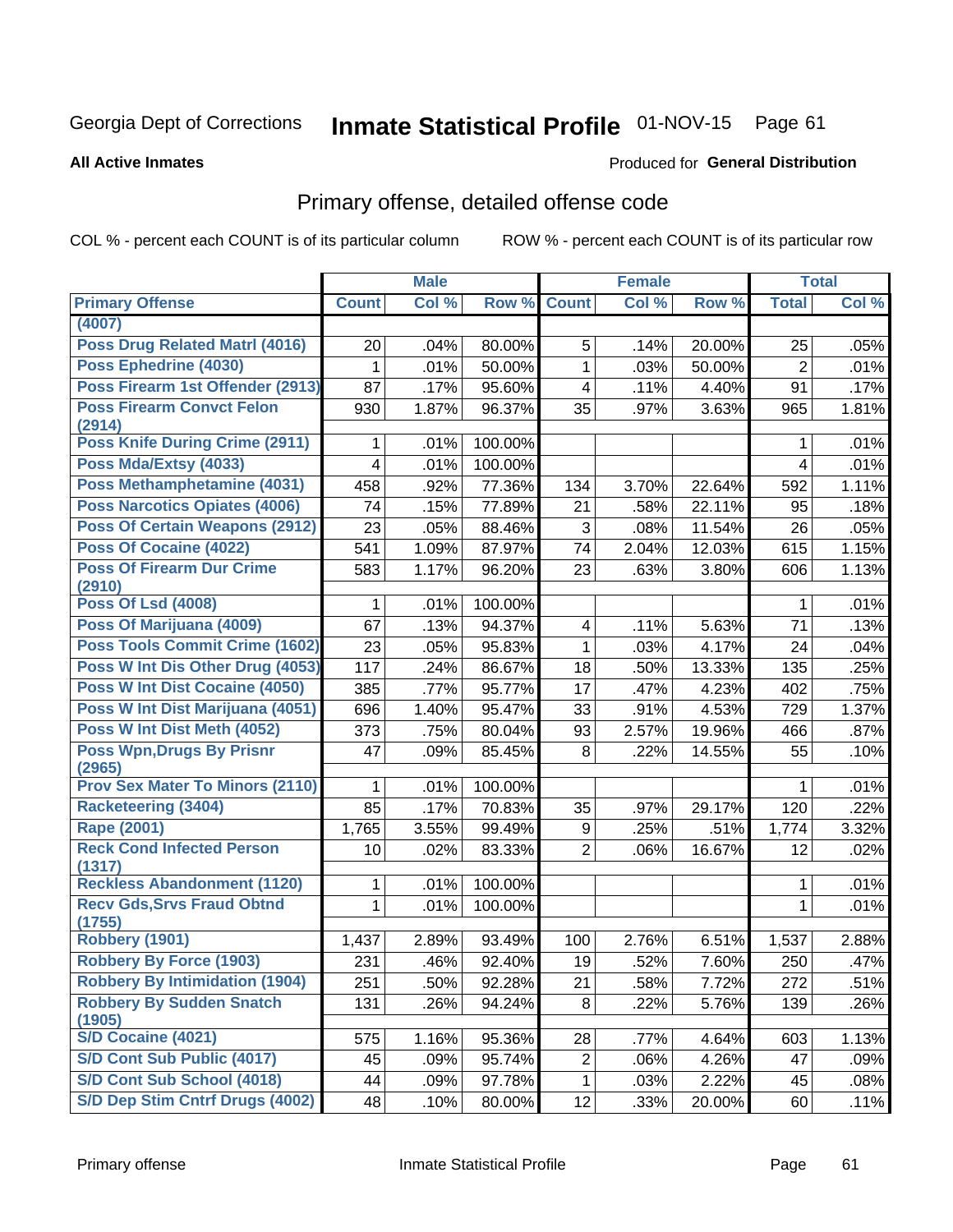# Inmate Statistical Profile 01-NOV-15 Page 62

### **All Active Inmates**

## **Produced for General Distribution**

# Primary offense, detailed offense code

COL % - percent each COUNT is of its particular column

|                                            |                | <b>Male</b> |         |                | <b>Female</b> |         |                 | <b>Total</b> |
|--------------------------------------------|----------------|-------------|---------|----------------|---------------|---------|-----------------|--------------|
| <b>Primary Offense</b>                     | <b>Count</b>   | Col %       | Row %   | <b>Count</b>   | Col %         | Row %   | <b>Total</b>    | Col %        |
| <b>S/D Narcotics Opiates (4001)</b>        | 12             | .02%        | 85.71%  | $\overline{2}$ | .06%          | 14.29%  | 14              | .03%         |
| S/D Of Marijuana (4004)                    | 278            | .56%        | 96.53%  | 10             | .28%          | 3.47%   | 288             | .54%         |
| Sale Mda/Extsy (4034)                      | 1              | .01%        | 100.00% |                |               |         | 1               | .01%         |
| Sale Methamphetamine (4032)                | 179            | .36%        | 78.51%  | 49             | 1.35%         | 21.49%  | 228             | .43%         |
| <b>Sex Exploitation Child (2843)</b>       | 181            | .36%        | 98.91%  | $\overline{2}$ | .06%          | 1.09%   | 183             | .34%         |
| <b>Sex Offender Fail Registr (2026)</b>    | 483            | .97%        | 99.18%  | 4              | .11%          | .82%    | 487             | .91%         |
| <b>Sex Offender Fail To Move (2028)</b>    | 5              | .01%        | 100.00% |                |               |         | 5               | .01%         |
| Sexl/Asslt/Agn/Pers/Cstdy (2023)           | 14             | .03%        | 93.33%  | 1              | .03%          | 6.67%   | 15              | .03%         |
| <b>Sexual Aslt By Therapist (2024)</b>     |                |             |         | 1              | .03%          | 100.00% | 1               | .01%         |
| <b>Sexual Battery (2011)</b>               | 183            | .37%        | 98.92%  | 2              | .06%          | 1.08%   | 185             | .35%         |
| <b>Simple Battery (1316)</b>               | 16             | .03%        | 94.12%  | 1              | .03%          | 5.88%   | 17              | .03%         |
| <b>Sodomy (2002)</b>                       | 16             | .03%        | 94.12%  | 1              | .03%          | 5.88%   | 17              | .03%         |
| <b>Solicit Sodomy From Minor</b><br>(2025) | 5              | .01%        | 100.00% |                |               |         | 5               | .01%         |
| <b>Solicit/Accepting Bribe (2712)</b>      | 1              | .01%        | 100.00% |                |               |         | 1               | .01%         |
| Stalking (1320)                            | 6              | .01%        | 100.00% |                |               |         | $6\phantom{1}6$ | .01%         |
| <b>Statutory Rape (2018)</b>               | 780            | 1.57%       | 97.87%  | 17             | .47%          | 2.13%   | 797             | 1.49%        |
| <b>Statutory Rape, Atmpt (2097)</b>        | 1              | .01%        | 100.00% |                |               |         | 1               | .01%         |
| <b>Tampering With Evidence (2315)</b>      | 7              | .01%        | 58.33%  | 5              | .14%          | 41.67%  | 12              | .02%         |
| <b>Terrorist Threats &amp; Acts (1307)</b> | 376            | .76%        | 94.47%  | 22             | .61%          | 5.53%   | 398             | .75%         |
| <b>Theft Bring Prop In State (1815)</b>    | 8              | .02%        | 80.00%  | $\overline{2}$ | .06%          | 20.00%  | 10              | .02%         |
| <b>Theft By Conversion (1808)</b>          | 15             | .03%        | 68.18%  | 7              | .19%          | 31.82%  | 22              | .04%         |
| <b>Theft By Deception (1803)</b>           | 32             | .06%        | 88.89%  | 4              | .11%          | 11.11%  | 36              | .07%         |
| <b>Theft By Extortion (1804)</b>           | $\overline{2}$ | .01%        | 100.00% |                |               |         | $\overline{2}$  | .01%         |
| Theft By Rec Stolen Prop (1806)            | 528            | 1.06%       | 90.57%  | 55             | 1.52%         | 9.43%   | 583             | 1.09%        |
| <b>Theft By Shoplifting (1821)</b>         | 365            | .73%        | 68.35%  | 169            | 4.66%         | 31.65%  | 534             | 1.00%        |
| <b>Theft By Taking (1802)</b>              | 771            | 1.55%       | 84.63%  | 140            | 3.86%         | 15.37%  | 911             | 1.71%        |
| <b>Theft Credit Card (1751)</b>            | 14             | .03%        | 66.67%  | 7              | .19%          | 33.33%  | 21              | .04%         |
| <b>Theft Motorveh Or Part (1813)</b>       | 47             | .09%        | 95.92%  | 2              | .06%          | 4.08%   | 49              | .09%         |
| <b>Theft Of Lost Property (1805)</b>       | 1              | .01%        | 50.00%  | 1              | .03%          | 50.00%  | $\overline{c}$  | .01%         |
| <b>Theft Of Services (1807)</b>            | $\overline{2}$ | .01%        | 100.00% |                |               |         | $\overline{2}$  | .01%         |
| <b>Theft Recv Prop Out State (1816)</b>    | $\overline{2}$ | .01%        | 100.00% |                |               |         | $\overline{2}$  | .01%         |
| <b>Traf Amphtmine 200-399 Gm</b>           | $\overline{2}$ | .01%        | 100.00% |                |               |         | $\overline{2}$  | .01%         |
| (4127)                                     |                |             |         |                |               |         |                 |              |
| <b>Traf Amphtmine 28-199 Gm</b><br>(4126)  | $\overline{2}$ | .01%        | 100.00% |                |               |         | $\overline{2}$  | .01%         |
| Traf Amphtmine 400+ Gm (4128)              | $\,6$          | .01%        | 100.00% |                |               |         | 6               | .01%         |
| <b>Traf Cocaine 201-400 Gm (4102)</b>      | 128            | .26%        | 97.71%  | $\sqrt{3}$     | .08%          | 2.29%   | 131             | .25%         |
| <b>Traf Cocaine 401+ Gm (4103)</b>         | 114            | .23%        | 95.00%  | $6\phantom{1}$ | .17%          | 5.00%   | 120             | .22%         |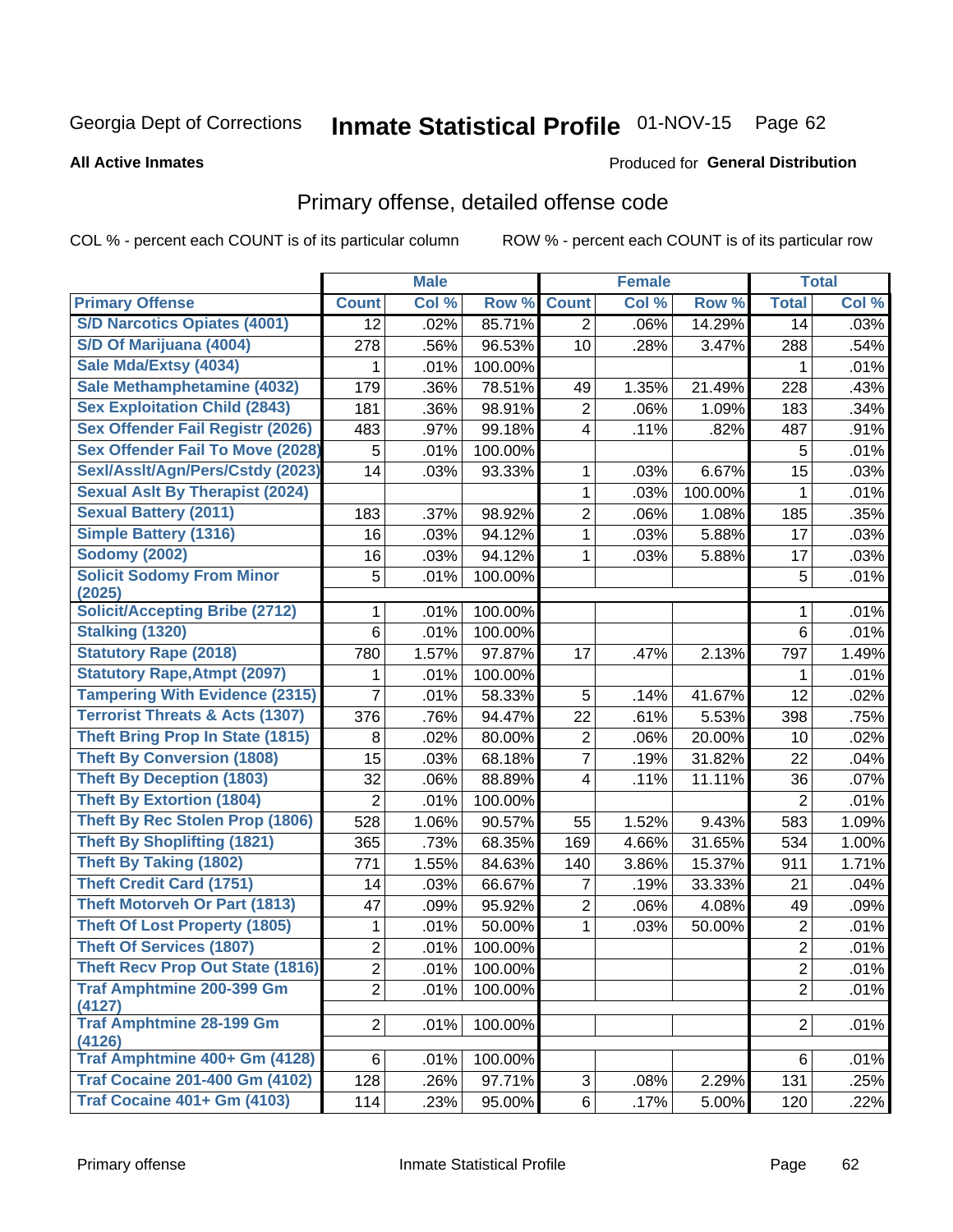# Inmate Statistical Profile 01-NOV-15 Page 63

### **All Active Inmates**

## **Produced for General Distribution**

# Primary offense, detailed offense code

COL % - percent each COUNT is of its particular column

|                                            |                | <b>Male</b> |         |                         | <b>Female</b> |        |                | <b>Total</b> |
|--------------------------------------------|----------------|-------------|---------|-------------------------|---------------|--------|----------------|--------------|
| <b>Primary Offense</b>                     | <b>Count</b>   | Col %       | Row %   | <b>Count</b>            | Col %         | Row %  | <b>Total</b>   | Col %        |
| Traf Cocaine Less 200 Gm (4101)            | 294            | .59%        | 96.08%  | 12                      | .33%          | 3.92%  | 306            | .57%         |
| <b>Traf Marijna 10-2000 Lb (4121)</b>      | 71             | .14%        | 89.87%  | 8                       | .22%          | 10.13% | 79             | .15%         |
| <b>Traf Marijna 10001+ Lb (4123)</b>       | 1              | .01%        | 100.00% |                         |               |        | 1              | .01%         |
| Traf Mda/Extsy 200-399gm                   | 4              | .01%        | 100.00% |                         |               |        | 4              | .01%         |
| (4151)                                     |                |             |         |                         |               |        |                |              |
| <b>Traf Mda/Extsy 28-199gm (4150)</b>      | 14             | .03%        | 87.50%  | $\overline{2}$          | .06%          | 12.50% | 16             | .03%         |
| Traf Mda/Extsy 400+Gm (4152)               | 1              | .01%        | 100.00% |                         |               |        | $\mathbf 1$    | .01%         |
| Traf Methamph 200-399 Gm                   | 76             | .15%        | 87.36%  | 11                      | .30%          | 12.64% | 87             | .16%         |
| (4141)<br><b>Traf Methamph 28-199 Gm</b>   | 234            | .47%        | 83.57%  | 46                      | 1.27%         | 16.43% | 280            | .52%         |
| (4140)                                     |                |             |         |                         |               |        |                |              |
| Traf Methamph 400+ Gm (4142)               | 53             | .11%        | 88.33%  | $\overline{7}$          | .19%          | 11.67% | 60             | .11%         |
| <b>Traf Methamph Unspec Amt</b>            | 72             | .14%        | 82.76%  | 15                      | .41%          | 17.24% | 87             | .16%         |
| (4146)                                     |                |             |         |                         |               |        |                |              |
| <b>Traf Methaqualone&lt; 400 Gm</b>        | $\overline{2}$ | .01%        | 100.00% |                         |               |        | $\overline{2}$ | .01%         |
| (4124)                                     |                |             |         |                         |               |        |                |              |
| <b>Traf Narcotic 15-28 Gm (4112)</b>       | 14             | .03%        | 93.33%  | 1                       | .03%          | 6.67%  | 15             | .03%         |
| Traf Narcotic 29+ Gm (4113)                | 15             | .03%        | 100.00% |                         |               |        | 15             | .03%         |
| Traf Narcotic Less 14 Gm (4111)            | 18             | .04%        | 94.74%  | $\mathbf{1}$            | .03%          | 5.26%  | 19             | .04%         |
| <b>Unauth Dist Contrild Sub (4135)</b>     | 1              | .01%        | 100.00% |                         |               |        | 1              | .01%         |
| <b>Unauth Dist Recrd Devices</b><br>(9907) | 1              | .01%        | 100.00% |                         |               |        | 1              | .01%         |
| <b>Unknown Offense (9999)</b>              | 19             | .04%        | 86.36%  | $\overline{3}$          | .08%          | 13.64% | 22             | .04%         |
| <b>Uniwfl Mfg/Del/Dist N-C S (4014)</b>    | 12             | .02%        | 85.71%  | $\overline{2}$          | .06%          | 14.29% | 14             | .03%         |
| <b>Use Comm Facity Vio C Sub</b>           | 4              | .01%        | 80.00%  | $\mathbf{1}$            | .03%          | 20.00% | 5              | .01%         |
| (4133)                                     |                |             |         |                         |               |        |                |              |
| <b>Vehicular Homicide (1123)</b>           | 276            | .55%        | 82.39%  | 59                      | 1.63%         | 17.61% | 335            | .63%         |
| <b>Viol Dngrous Drgs Act (4013)</b>        | 188            | .38%        | 85.07%  | 33                      | .91%          | 14.93% | 221            | .41%         |
| Viol Ga Cntrl Sbst Act (4012)              | 21             | .04%        | 91.30%  | $\overline{2}$          | .06%          | 8.70%  | 23             | .04%         |
| <b>Viol Motor Vehicle Laws (5001)</b>      | 41             | .08%        | 91.11%  | $\overline{\mathbf{4}}$ | .11%          | 8.89%  | 45             | .08%         |
| <b>Viol Oath Public Offer (2302)</b>       | 3              | .01%        | 75.00%  | 1                       | .03%          | 25.00% | 4              | .01%         |
| <b>Violatn Othr States Law (8001)</b>      | 22             | .04%        | 73.33%  | 8                       | .22%          | 26.67% | 30             | .06%         |
| <b>Vol Manslaughter Of Fetus</b><br>(1119) | 3              | .01%        | 100.00% |                         |               |        | 3              | .01%         |
| <b>Voluntary Manslaughter (1102)</b>       | 1,080          | 2.17%       | 88.96%  | 134                     | 3.70%         | 11.04% | 1,214          | 2.27%        |
| <b>Abandonment Of Dep Child (11)</b>       | 4              | .01%        | 100.00% |                         |               |        | 4              | .01%         |
| <b>Agg Assault With Knife (26)</b>         | $\mathbf{1}$   | .01%        | 100.00% |                         |               |        | $\mathbf{1}$   | .01%         |
| <b>Assault &amp; Battery (21)</b>          | 6              | .01%        | 100.00% |                         |               |        | 6              | .01%         |
| <b>Bad Checks (52)</b>                     | $\overline{2}$ | .01%        | 66.67%  | 1.                      | .03%          | 33.33% | 3              | .01%         |
| <b>Burglary (45)</b>                       | 6              | .01%        | 100.00% |                         |               |        | 6              | .01%         |
| <b>Cheating &amp; Swindling (51)</b>       | $\mathbf 1$    | .01%        | 100.00% |                         |               |        | 1              | .01%         |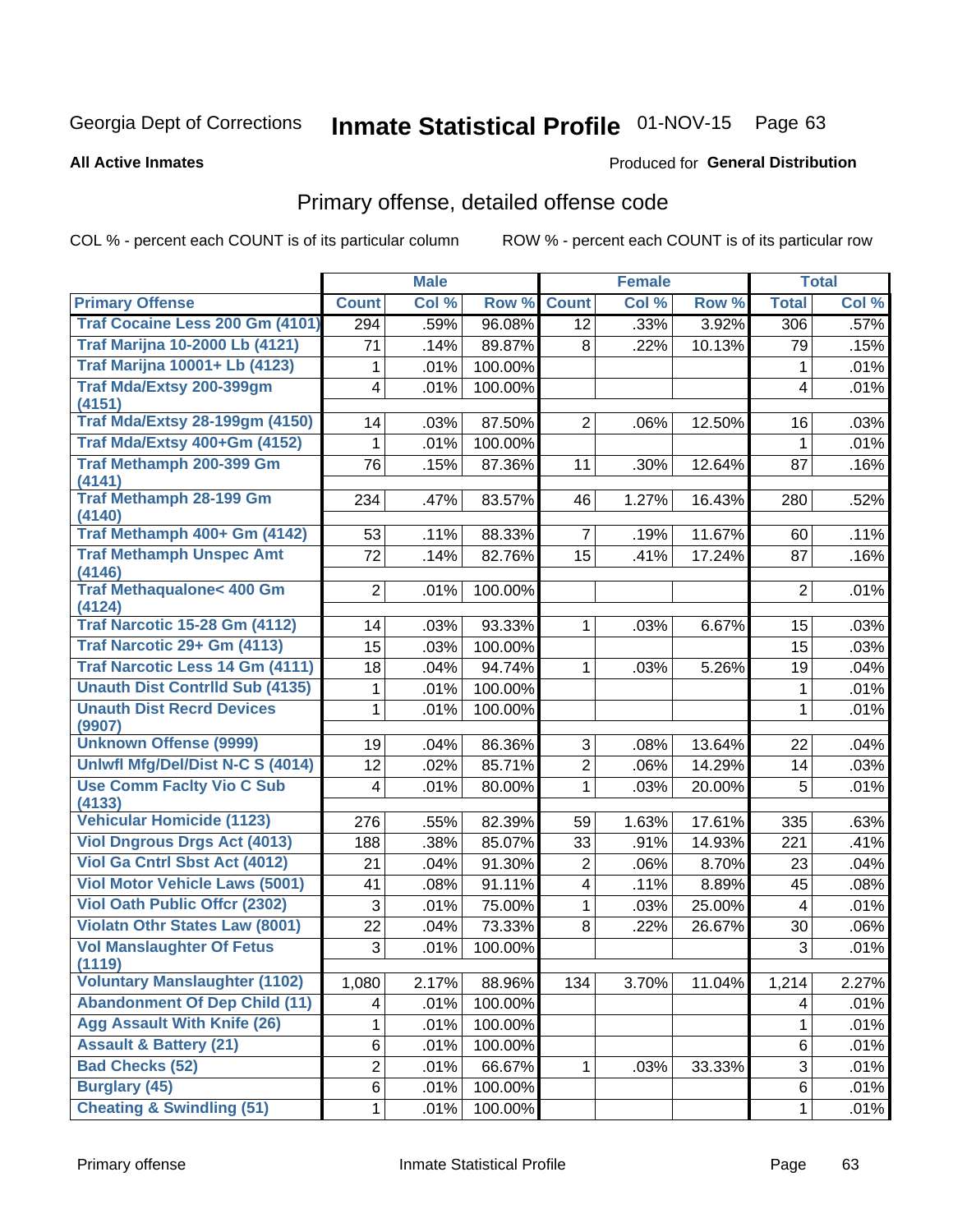# Inmate Statistical Profile 01-NOV-15 Page 64

### **All Active Inmates**

### Produced for General Distribution

# Primary offense, detailed offense code

COL % - percent each COUNT is of its particular column

|                                         |                | <b>Male</b> |           | <b>Female</b> |       |         | <b>Total</b>   |       |
|-----------------------------------------|----------------|-------------|-----------|---------------|-------|---------|----------------|-------|
| <b>Primary Offense</b>                  | <b>Count</b>   | Col %       | Row %     | <b>Count</b>  | Col % | Row %   | <b>Total</b>   | Col % |
| <b>Cpwl &amp; Concealed Weapon (93)</b> | 5              | .01%        | 100.00%   |               |       |         | 5              | .01%  |
| <b>Crmnl Attempt (98)</b>               | $\overline{2}$ | .01%        | 100.00%   |               |       |         | $\overline{2}$ | .01%  |
| <b>Dui (72)</b>                         | 8              | .02%        | 100.00%   |               |       |         | 8              | .01%  |
| Escape (92)                             | 3              | .01%        | 100.00%   |               |       |         | 3              | .01%  |
| Forgery (55)                            | 3              | .01%        | 100.00%   |               |       |         | 3              | .01%  |
| <b>Misc Misdemeanor (500)</b>           | 3              | .01%        | 100.00%   |               |       |         | 3              | .01%  |
| <b>Obstr Of Law Enf Officer (73)</b>    |                | .01%        | 100.00%   |               |       |         |                | .01%  |
| <b>Obtn/Attmpt Drugs Illegly (165)</b>  |                | .01%        | 100.00%   |               |       |         | 1              | .01%  |
| <b>Other Misdemeanor (99)</b>           | 9              | .02%        | 100.00%   |               |       |         | 9              | .02%  |
| <b>Pointing Gun At Another (96)</b>     |                | .01%        | 100.00%   |               |       |         |                | .01%  |
| <b>Poss Ntp Whiskey (64)</b>            |                | .01%        | 100.00%   |               |       |         | 1              | .01%  |
| <b>Prostitution (81)</b>                |                |             |           | 1             | .03%  | 100.00% | 1              | .01%  |
| <b>Public Drunkenness (61)</b>          | 3              | .01%        | 100.00%   |               |       |         | 3              | .01%  |
| <b>Public Indecency (83)</b>            | $\overline{2}$ | .01%        | 100.00%   |               |       |         | $\overline{2}$ | .01%  |
| <b>Shoplifting (94)</b>                 |                |             |           | 1             | .03%  | 100.00% | 1              | .01%  |
| Simple Assault (24)                     | $\mathbf 1$    | .01%        | 100.00%   |               |       |         | 1              | .01%  |
| <b>Simple Battery (25)</b>              |                | .01%        | 100.00%   |               |       |         |                | .01%  |
| <b>Theft By Taking (43)</b>             |                | .01%        | 100.00%   |               |       |         |                | .01%  |
| <b>Theft By Taking - Larceny (41)</b>   | 23             | .05%        | 100.00%   |               |       |         | 23             | .04%  |
| Viol Motor Veh Law (71)                 | 2              | .01%        | 100.00%   |               |       |         | 2              | .01%  |
| <b>Wife Beating (28)</b>                | 3              | .01%        | 100.00%   |               |       |         | 3              | .01%  |
| <b>Worthless Checks (56)</b>            | 1              | .01%        | 100.00%   |               |       |         | 1              | .01%  |
| <b>Total Rported</b>                    | 49,770         | 101%        | $93.21\%$ | 3,625         | 100%  | 6.79%   | 53,395         | 101%  |

| ted. | $\rightarrow$ |       | 70<br>r c |
|------|---------------|-------|-----------|
|      | 49,846        | 3,625 | 474       |

| Mode (most frequent) | 1101 Murder | 1101 Murder | 1101 Murder |
|----------------------|-------------|-------------|-------------|
|                      |             |             |             |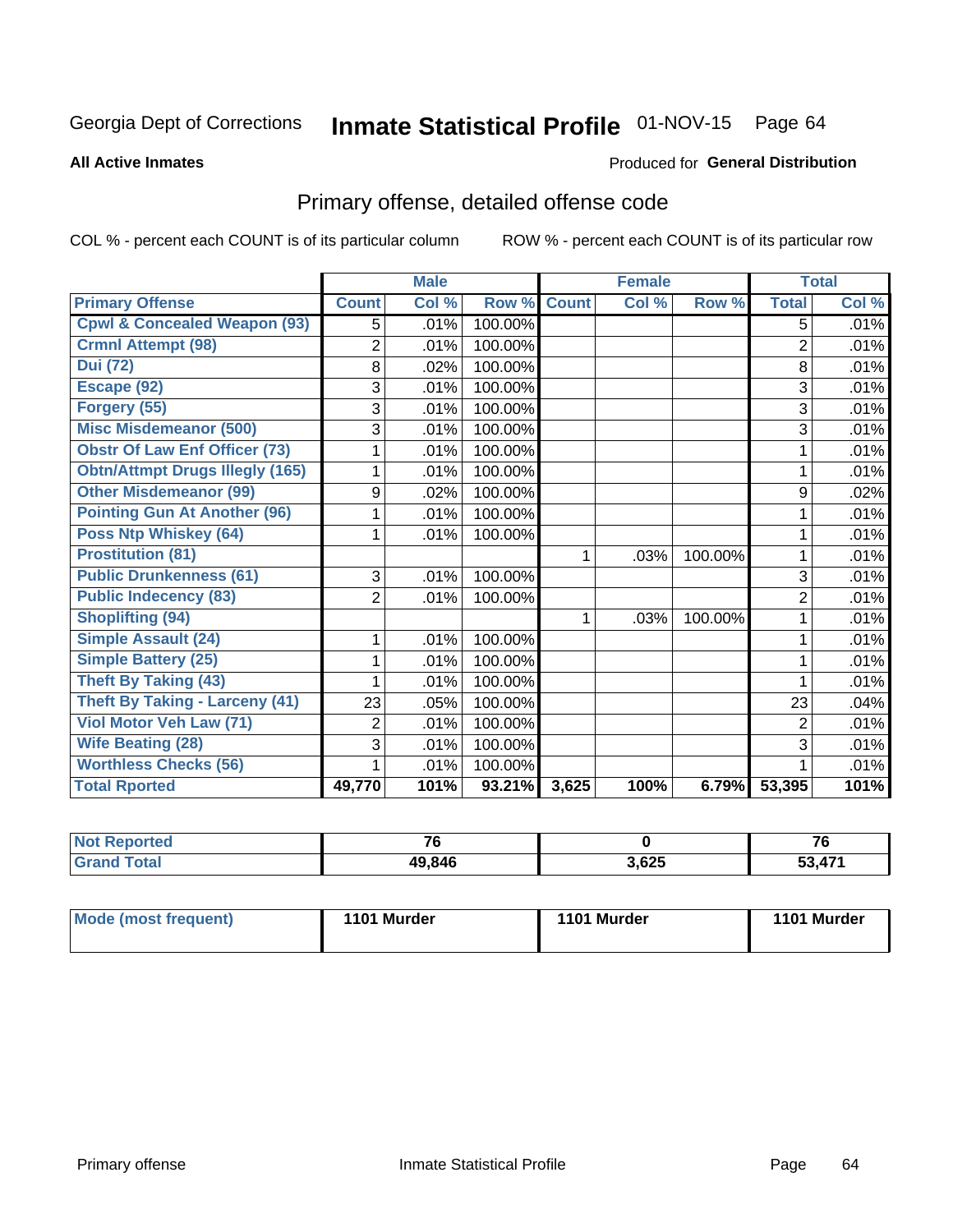# Inmate Statistical Profile 01-NOV-15 Page 65

### **All Active Inmates**

### Produced for General Distribution

# County of conviction of primary offense

COL % - percent each COUNT is of its particular column

|     |                             |              | <b>Male</b> |         | <b>Female</b>             |       |        | <b>Total</b> |       |
|-----|-----------------------------|--------------|-------------|---------|---------------------------|-------|--------|--------------|-------|
|     | <b>County of Conviction</b> | <b>Count</b> | Col %       | Row %   | <b>Count</b>              | Col % | Row %  | <b>Total</b> | Col % |
| 000 | <b>Unknown</b>              | 174          | .35%        | 94.05%  | 11                        | .30%  | 5.95%  | 185          | .35%  |
| 001 | <b>Appling County</b>       | 88           | .18%        | 92.63%  | $\overline{7}$            | .19%  | 7.37%  | 95           | .18%  |
| 002 | <b>Atkinson County</b>      | 47           | .09%        | 90.38%  | $\mathbf 5$               | .14%  | 9.62%  | 52           | .10%  |
| 003 | <b>Bacon County</b>         | 82           | .16%        | 93.18%  | 6                         | .17%  | 6.82%  | 88           | .16%  |
| 004 | <b>Baker County</b>         | 8            | .02%        | 80.00%  | $\overline{2}$            | .06%  | 20.00% | 10           | .02%  |
| 005 | <b>Baldwin County</b>       | 295          | .59%        | 93.06%  | 22                        | .61%  | 6.94%  | 317          | .59%  |
| 006 | <b>Banks County</b>         | 63           | .13%        | 94.03%  | $\overline{4}$            | .11%  | 5.97%  | 67           | .13%  |
| 007 | <b>Barrow County</b>        | 264          | .53%        | 91.03%  | 26                        | .72%  | 8.97%  | 290          | .54%  |
| 008 | <b>Bartow County</b>        | 608          | 1.22%       | 87.23%  | 89                        | 2.46% | 12.77% | 697          | 1.30% |
| 009 | <b>Ben Hill County</b>      | 242          | .49%        | 92.37%  | 20                        | .55%  | 7.63%  | 262          | .49%  |
| 010 | <b>Berrien County</b>       | 86           | .17%        | 96.63%  | $\ensuremath{\mathsf{3}}$ | .08%  | 3.37%  | 89           | .17%  |
| 011 | <b>Bibb County</b>          | 1,107        | 2.22%       | 94.45%  | 65                        | 1.79% | 5.55%  | 1,172        | 2.19% |
| 012 | <b>Bleckley County</b>      | 53           | .11%        | 91.38%  | $\sqrt{5}$                | .14%  | 8.62%  | 58           | .11%  |
| 013 | <b>Brantley County</b>      | 64           | .13%        | 91.43%  | $\,6$                     | .17%  | 8.57%  | 70           | .13%  |
| 014 | <b>Brooks County</b>        | 72           | .14%        | 96.00%  | $\sqrt{3}$                | .08%  | 4.00%  | 75           | .14%  |
| 015 | <b>Bryan County</b>         | 88           | .18%        | 98.88%  | $\mathbf{1}$              | .03%  | 1.12%  | 89           | .17%  |
| 016 | <b>Bulloch County</b>       | 516          | 1.04%       | 93.82%  | 34                        | .94%  | 6.18%  | 550          | 1.03% |
| 017 | <b>Burke County</b>         | 210          | .42%        | 96.33%  | 8                         | .22%  | 3.67%  | 218          | .41%  |
| 018 | <b>Butts County</b>         | 119          | .24%        | 95.97%  | $\sqrt{5}$                | .14%  | 4.03%  | 124          | .23%  |
| 019 | <b>Calhoun County</b>       | 30           | .06%        | 93.75%  | $\overline{c}$            | .06%  | 6.25%  | 32           | .06%  |
| 020 | <b>Camden County</b>        | 192          | .39%        | 96.00%  | 8                         | .22%  | 4.00%  | 200          | .37%  |
| 021 | <b>Candler County</b>       | 119          | .24%        | 92.97%  | 9                         | .25%  | 7.03%  | 128          | .24%  |
| 022 | <b>Carroll County</b>       | 560          | 1.12%       | 90.91%  | 56                        | 1.54% | 9.09%  | 616          | 1.15% |
| 023 | <b>Catoosa County</b>       | 337          | .68%        | 89.87%  | 38                        | 1.05% | 10.13% | 375          | .70%  |
| 024 | <b>Charlton County</b>      | 50           | .10%        | 96.15%  | $\overline{2}$            | .06%  | 3.85%  | 52           | .10%  |
| 025 | <b>Chatham County</b>       | 1,995        | 4.00%       | 96.10%  | 81                        | 2.23% | 3.90%  | 2,076        | 3.88% |
| 026 | <b>Chattahoochee County</b> | 30           | .06%        | 100.00% |                           |       |        | 30           | .06%  |
| 027 | <b>Chattooga County</b>     | 252          | .51%        | 89.36%  | 30                        | .83%  | 10.64% | 282          | .53%  |
| 028 | <b>Cherokee County</b>      | 544          | 1.09%       | 89.62%  | 63                        | 1.74% | 10.38% | 607          | 1.14% |
| 029 | <b>Clarke County</b>        | 462          | .93%        | 93.71%  | 31                        | .86%  | 6.29%  | 493          | .92%  |
| 030 | <b>Clay County</b>          | 25           | .05%        | 86.21%  | $\overline{\mathbf{4}}$   | .11%  | 13.79% | 29           | .05%  |
| 031 | <b>Clayton County</b>       | 1,501        | 3.01%       | 93.06%  | 112                       | 3.09% | 6.94%  | 1,613        | 3.02% |
| 032 | <b>Clinch County</b>        | 47           | .09%        | 92.16%  | 4                         | .11%  | 7.84%  | 51           | .10%  |
| 033 | <b>Cobb County</b>          | 2,596        | 5.21%       | 91.47%  | 242                       | 6.68% | 8.53%  | 2,838        | 5.31% |
| 034 | <b>Coffee County</b>        | 250          | .50%        | 93.63%  | 17                        | .47%  | 6.37%  | 267          | .50%  |
| 035 | <b>Colquitt County</b>      | 226          | .45%        | 96.17%  | 9                         | .25%  | 3.83%  | 235          | .44%  |
| 036 | <b>Columbia County</b>      | 407          | .82%        | 89.25%  | 49                        | 1.35% | 10.75% | 456          | .85%  |
| 037 | <b>Cook County</b>          | 129          | .26%        | 95.56%  | 6                         | .17%  | 4.44%  | 135          | .25%  |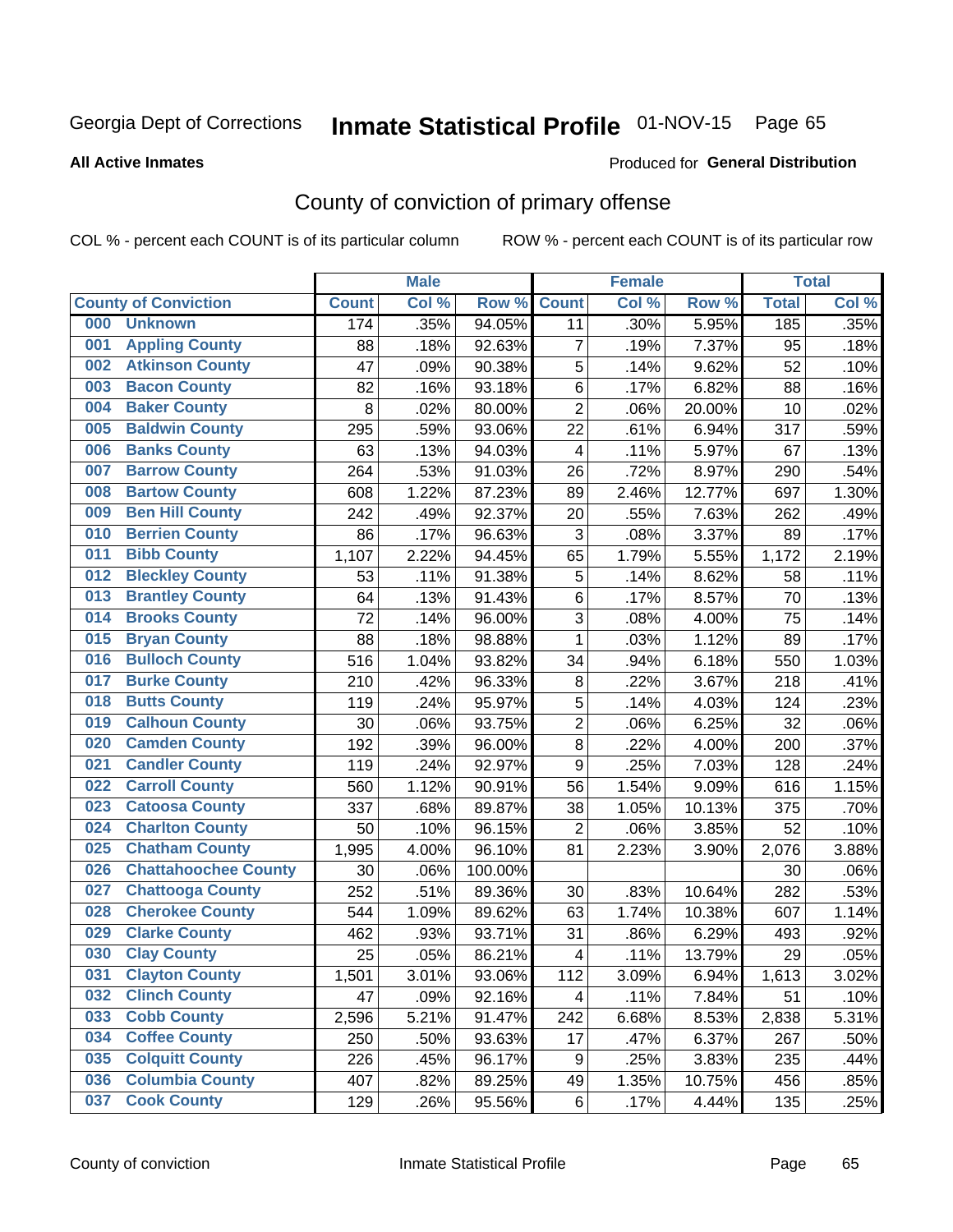# Inmate Statistical Profile 01-NOV-15 Page 66

### **All Active Inmates**

### Produced for General Distribution

# County of conviction of primary offense

COL % - percent each COUNT is of its particular column

|                                |                  | <b>Male</b> |         |                | <b>Female</b> |        |              | <b>Total</b> |
|--------------------------------|------------------|-------------|---------|----------------|---------------|--------|--------------|--------------|
| <b>County of Conviction</b>    | <b>Count</b>     | Col %       | Row %   | <b>Count</b>   | Col %         | Row %  | <b>Total</b> | Col %        |
| <b>Coweta County</b><br>038    | 558              | 1.12%       | 93.16%  | 41             | 1.13%         | 6.84%  | 599          | 1.12%        |
| <b>Crawford County</b><br>039  | 23               | .05%        | 100.00% |                |               |        | 23           | .04%         |
| <b>Crisp County</b><br>040     | 285              | .57%        | 93.75%  | 19             | .52%          | 6.25%  | 304          | .57%         |
| <b>Dade County</b><br>041      | 95               | .19%        | 93.14%  | $\overline{7}$ | .19%          | 6.86%  | 102          | .19%         |
| <b>Dawson County</b><br>042    | 92               | .18%        | 87.62%  | 13             | .36%          | 12.38% | 105          | .20%         |
| 043<br><b>Decatur County</b>   | 266              | .53%        | 95.00%  | 14             | .39%          | 5.00%  | 280          | .52%         |
| <b>Dekalb County</b><br>044    | 3,116            | 6.25%       | 94.97%  | 165            | 4.55%         | 5.03%  | 3,281        | 6.14%        |
| <b>Dodge County</b><br>045     | 150              | .30%        | 94.34%  | 9              | .25%          | 5.66%  | 159          | .30%         |
| <b>Dooly County</b><br>046     | 87               | .17%        | 96.67%  | 3              | .08%          | 3.33%  | 90           | .17%         |
| <b>Dougherty County</b><br>047 | 967              | 1.94%       | 94.34%  | 58             | 1.60%         | 5.66%  | 1,025        | 1.92%        |
| <b>Douglas County</b><br>048   | 1,151            | 2.31%       | 90.35%  | 123            | 3.39%         | 9.65%  | 1,274        | 2.38%        |
| <b>Early County</b><br>049     | 100              | .20%        | 94.34%  | 6              | .17%          | 5.66%  | 106          | .20%         |
| <b>Echols County</b><br>050    | $\boldsymbol{9}$ | .02%        | 100.00% |                |               |        | 9            | .02%         |
| <b>Effingham County</b><br>051 | 198              | .40%        | 92.96%  | 15             | .41%          | 7.04%  | 213          | .40%         |
| <b>Elbert County</b><br>052    | 131              | .26%        | 90.97%  | 13             | .36%          | 9.03%  | 144          | .27%         |
| <b>Emanuel County</b><br>053   | 184              | .37%        | 93.88%  | 12             | .33%          | 6.12%  | 196          | .37%         |
| <b>Evans County</b><br>054     | 94               | .19%        | 94.00%  | $\,6$          | .17%          | 6.00%  | 100          | .19%         |
| <b>Fannin County</b><br>055    | 88               | .18%        | 87.13%  | 13             | .36%          | 12.87% | 101          | .19%         |
| <b>Fayette County</b><br>056   | 348              | .70%        | 87.22%  | 51             | 1.41%         | 12.78% | 399          | .75%         |
| <b>Floyd County</b><br>057     | 895              | 1.80%       | 89.77%  | 102            | 2.81%         | 10.23% | 997          | 1.86%        |
| <b>Forsyth County</b><br>058   | 368              | .74%        | 91.32%  | 35             | .97%          | 8.68%  | 403          | .75%         |
| <b>Franklin County</b><br>059  | 141              | .28%        | 92.16%  | 12             | .33%          | 7.84%  | 153          | .29%         |
| <b>Fulton County</b><br>060    | 4,933            | 9.90%       | 96.16%  | 197            | 5.43%         | 3.84%  | 5,130        | 9.59%        |
| <b>Gilmer County</b><br>061    | 94               | .19%        | 93.07%  | $\overline{7}$ | .19%          | 6.93%  | 101          | .19%         |
| <b>Glascock County</b><br>062  | 3                | .01%        | 75.00%  | 1              | .03%          | 25.00% | 4            | .01%         |
| 063<br><b>Glynn County</b>     | 516              | 1.04%       | 92.64%  | 41             | 1.13%         | 7.36%  | 557          | 1.04%        |
| <b>Gordon County</b><br>064    | 366              | .73%        | 85.92%  | 60             | 1.66%         | 14.08% | 426          | .80%         |
| 065<br><b>Grady County</b>     | 164              | .33%        | 94.25%  | 10             | .28%          | 5.75%  | 174          | .33%         |
| <b>Greene County</b><br>066    | 112              | .22%        | 94.12%  | $\overline{7}$ | .19%          | 5.88%  | 119          | .22%         |
| <b>Gwinnett County</b><br>067  | 2,344            | 4.70%       | 93.05%  | 175            | 4.83%         | 6.95%  | 2,519        | 4.71%        |
| <b>Habersham County</b><br>068 | 109              | .22%        | 93.16%  | 8              | .22%          | 6.84%  | 117          | .22%         |
| 069<br><b>Hall County</b>      | 709              | 1.42%       | 91.60%  | 65             | 1.79%         | 8.40%  | 774          | 1.45%        |
| <b>Hancock County</b><br>070   | 35               | .07%        | 92.11%  | 3              | .08%          | 7.89%  | 38           | .07%         |
| <b>Haralson County</b><br>071  | 156              | .31%        | 93.41%  | 11             | .30%          | 6.59%  | 167          | .31%         |
| <b>Harris County</b><br>072    | 99               | .20%        | 91.67%  | 9              | .25%          | 8.33%  | 108          | .20%         |
| <b>Hart County</b><br>073      | 158              | .32%        | 96.34%  | 6              | .17%          | 3.66%  | 164          | .31%         |
| <b>Heard County</b><br>074     | 44               | .09%        | 91.67%  | 4              | .11%          | 8.33%  | 48           | .09%         |
| <b>Henry County</b><br>075     | 525              | 1.05%       | 90.21%  | 57             | 1.57%         | 9.79%  | 582          | 1.09%        |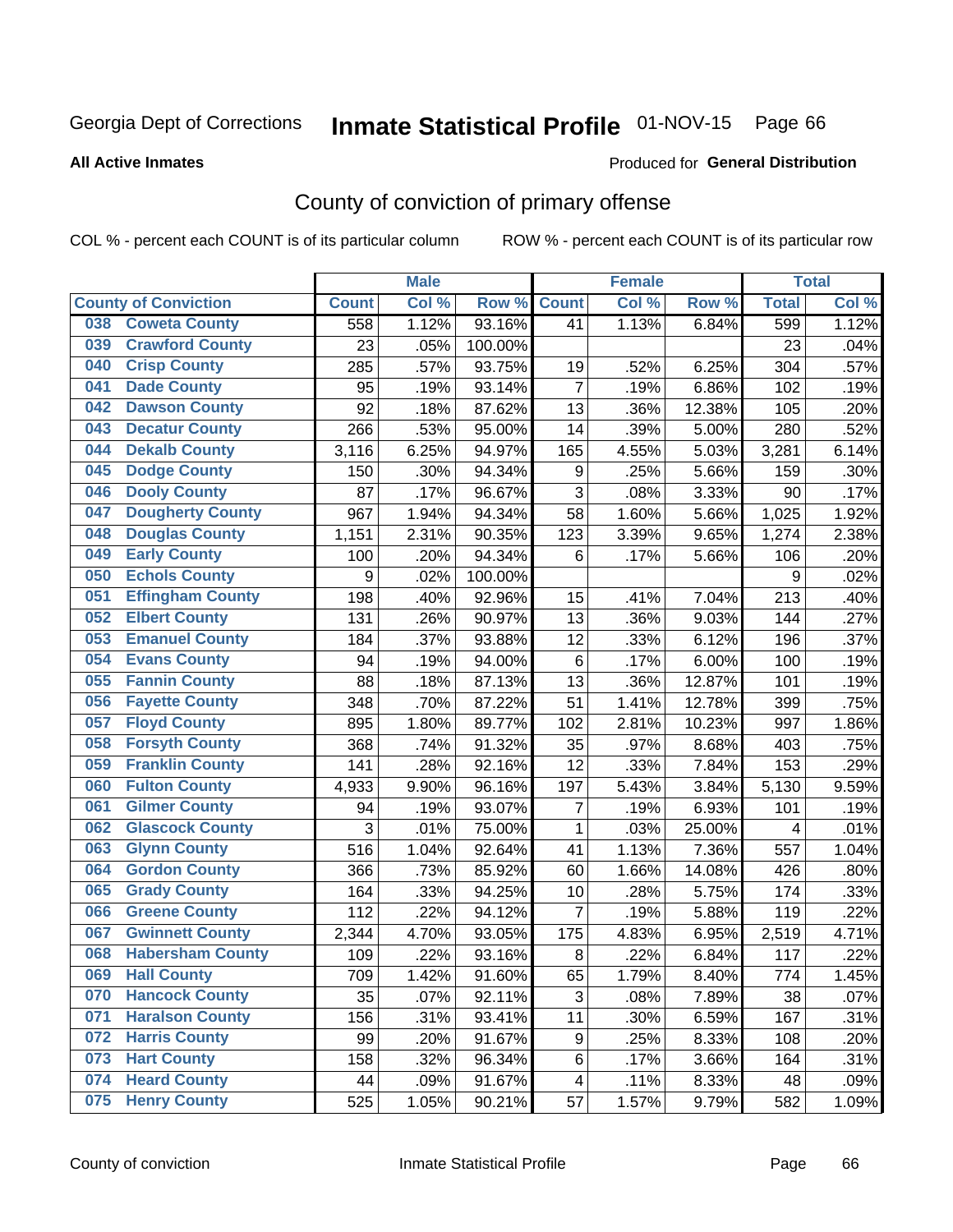# Inmate Statistical Profile 01-NOV-15 Page 67

### **All Active Inmates**

### Produced for General Distribution

# County of conviction of primary offense

COL % - percent each COUNT is of its particular column

|                                 |                  | <b>Male</b> |         |                | <b>Female</b> |        |              | <b>Total</b> |
|---------------------------------|------------------|-------------|---------|----------------|---------------|--------|--------------|--------------|
| <b>County of Conviction</b>     | <b>Count</b>     | Col %       | Row %   | <b>Count</b>   | Col %         | Row %  | <b>Total</b> | Col%         |
| <b>Houston County</b><br>076    | $\overline{717}$ | 1.44%       | 95.22%  | 36             | .99%          | 4.78%  | 753          | 1.41%        |
| <b>Irwin County</b><br>077      | 73               | .15%        | 98.65%  | 1              | .03%          | 1.35%  | 74           | .14%         |
| <b>Jackson County</b><br>078    | 257              | .52%        | 93.45%  | 18             | .50%          | 6.55%  | 275          | .51%         |
| <b>Jasper County</b><br>079     | 62               | .12%        | 96.88%  | $\overline{2}$ | .06%          | 3.13%  | 64           | .12%         |
| <b>Jeff Davis County</b><br>080 | 95               | .19%        | 95.96%  | 4              | .11%          | 4.04%  | 99           | .19%         |
| 081<br><b>Jefferson County</b>  | 157              | .31%        | 96.91%  | 5              | .14%          | 3.09%  | 162          | .30%         |
| <b>Jenkins County</b><br>082    | 80               | .16%        | 96.39%  | 3              | .08%          | 3.61%  | 83           | .16%         |
| <b>Johnson County</b><br>083    | 37               | .07%        | 97.37%  | $\mathbf 1$    | .03%          | 2.63%  | 38           | .07%         |
| <b>Jones County</b><br>084      | 195              | .39%        | 90.28%  | 21             | .58%          | 9.72%  | 216          | .40%         |
| <b>Lamar County</b><br>085      | 76               | .15%        | 91.57%  | $\overline{7}$ | .19%          | 8.43%  | 83           | .16%         |
| <b>Lanier County</b><br>086     | 51               | .10%        | 98.08%  | 1              | .03%          | 1.92%  | 52           | .10%         |
| <b>Laurens County</b><br>087    | 281              | .56%        | 94.30%  | 17             | .47%          | 5.70%  | 298          | .56%         |
| <b>Lee County</b><br>088        | 64               | .13%        | 91.43%  | 6              | .17%          | 8.57%  | 70           | .13%         |
| <b>Liberty County</b><br>089    | 249              | .50%        | 92.22%  | 21             | .58%          | 7.78%  | 270          | .50%         |
| <b>Lincoln County</b><br>090    | 30               | .06%        | 96.77%  | 1              | .03%          | 3.23%  | 31           | .06%         |
| <b>Long County</b><br>091       | 79               | .16%        | 87.78%  | 11             | .30%          | 12.22% | 90           | .17%         |
| <b>Lowndes County</b><br>092    | 526              | 1.06%       | 96.34%  | 20             | .55%          | 3.66%  | 546          | 1.02%        |
| <b>Lumpkin County</b><br>093    | 88               | .18%        | 96.70%  | 3              | .08%          | 3.30%  | 91           | .17%         |
| <b>Macon County</b><br>094      | 66               | .13%        | 100.00% |                |               |        | 66           | .12%         |
| <b>Madison County</b><br>095    | 132              | .26%        | 92.96%  | 10             | .28%          | 7.04%  | 142          | .27%         |
| <b>Marion County</b><br>096     | 22               | .04%        | 91.67%  | $\overline{2}$ | .06%          | 8.33%  | 24           | .04%         |
| <b>Mcduffie County</b><br>097   | 190              | .38%        | 94.53%  | 11             | .30%          | 5.47%  | 201          | .38%         |
| <b>Mcintosh County</b><br>098   | 60               | .12%        | 98.36%  | 1              | .03%          | 1.64%  | 61           | .11%         |
| <b>Meriwether County</b><br>099 | 179              | .36%        | 94.21%  | 11             | .30%          | 5.79%  | 190          | .36%         |
| <b>Miller County</b><br>100     | 32               | .06%        | 100.00% |                |               |        | 32           | .06%         |
| <b>Mitchell County</b><br>101   | 162              | .33%        | 92.57%  | 13             | .36%          | 7.43%  | 175          | .33%         |
| <b>Monroe County</b><br>102     | 131              | .26%        | 85.62%  | 22             | .61%          | 14.38% | 153          | .29%         |
| <b>Montgomery County</b><br>103 | 33               | .07%        | 94.29%  | $\overline{2}$ | .06%          | 5.71%  | 35           | .07%         |
| <b>Morgan County</b><br>104     | 155              | .31%        | 90.64%  | 16             | .44%          | 9.36%  | 171          | .32%         |
| <b>Murray County</b><br>105     | 150              | .30%        | 92.59%  | 12             | .33%          | 7.41%  | 162          | .30%         |
| <b>Muscogee County</b><br>106   | 1,247            | 2.50%       | 95.05%  | 65             | 1.79%         | 4.95%  | 1,312        | 2.45%        |
| 107<br><b>Newton County</b>     | 678              | 1.36%       | 91.37%  | 64             | 1.77%         | 8.63%  | 742          | 1.39%        |
| <b>Oconee County</b><br>108     | 54               | .11%        | 96.43%  | $\overline{2}$ | .06%          | 3.57%  | 56           | .10%         |
| <b>Oglethorpe County</b><br>109 | 61               | .12%        | 98.39%  | 1              | .03%          | 1.61%  | 62           | .12%         |
| <b>Paulding County</b><br>110   | 226              | .45%        | 92.24%  | 19             | .52%          | 7.76%  | 245          | .46%         |
| <b>Peach County</b><br>111      | 89               | .18%        | 96.74%  | 3              | .08%          | 3.26%  | 92           | .17%         |
| <b>Pickens County</b><br>112    | 81               | .16%        | 89.01%  | 10             | .28%          | 10.99% | 91           | .17%         |
| <b>Pierce County</b><br>$113$   | 92               | .18%        | 95.83%  | 4              | .11%          | 4.17%  | 96           | .18%         |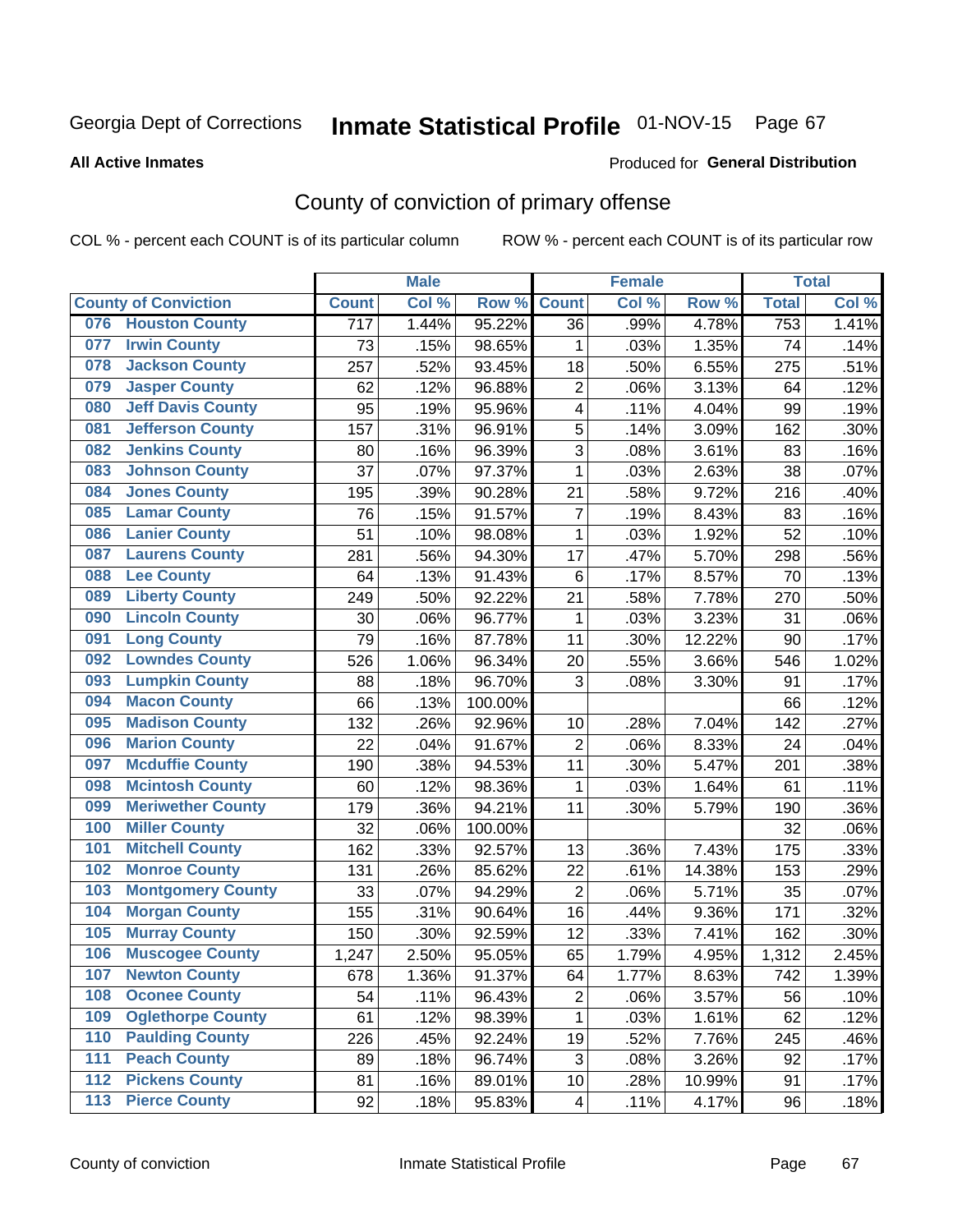# Inmate Statistical Profile 01-NOV-15 Page 68

### **All Active Inmates**

### Produced for General Distribution

# County of conviction of primary offense

COL % - percent each COUNT is of its particular column

|                                        |              | <b>Male</b> |         |                | <b>Female</b> |        |                 | <b>Total</b> |
|----------------------------------------|--------------|-------------|---------|----------------|---------------|--------|-----------------|--------------|
| <b>County of Conviction</b>            | <b>Count</b> | Col %       | Row %   | <b>Count</b>   | Col %         | Row %  | <b>Total</b>    | Col %        |
| <b>Pike County</b><br>114              | 43           | .09%        | 89.58%  | 5              | .14%          | 10.42% | $\overline{48}$ | .09%         |
| <b>Polk County</b><br>$\overline{115}$ | 178          | .36%        | 95.19%  | 9              | .25%          | 4.81%  | 187             | .35%         |
| <b>Pulaski County</b><br>116           | 56           | .11%        | 94.92%  | 3              | .08%          | 5.08%  | 59              | .11%         |
| <b>Putnam County</b><br>117            | 146          | .29%        | 95.42%  | $\overline{7}$ | .19%          | 4.58%  | 153             | .29%         |
| 118<br><b>Quitman County</b>           | 14           | .03%        | 100.00% |                |               |        | 14              | .03%         |
| <b>Rabun County</b><br>119             | 46           | .09%        | 88.46%  | 6              | .17%          | 11.54% | 52              | .10%         |
| <b>Randolph County</b><br>120          | 61           | .12%        | 95.31%  | 3              | .08%          | 4.69%  | 64              | .12%         |
| <b>Richmond County</b><br>121          | 1,918        | 3.85%       | 94.67%  | 108            | 2.98%         | 5.33%  | 2,026           | 3.79%        |
| <b>Rockdale County</b><br>122          | 461          | .92%        | 91.65%  | 42             | 1.16%         | 8.35%  | 503             | .94%         |
| <b>Schley County</b><br>123            | 18           | .04%        | 100.00% |                |               |        | 18              | .03%         |
| <b>Screven County</b><br>124           | 137          | .27%        | 93.84%  | 9              | .25%          | 6.16%  | 146             | .27%         |
| <b>Seminole County</b><br>125          | 73           | .15%        | 89.02%  | 9              | .25%          | 10.98% | 82              | .15%         |
| 126<br><b>Spalding County</b>          | 523          | 1.05%       | 92.40%  | 43             | 1.19%         | 7.60%  | 566             | 1.06%        |
| 127<br><b>Stephens County</b>          | 145          | .29%        | 91.77%  | 13             | .36%          | 8.23%  | 158             | .30%         |
| <b>Stewart County</b><br>128           | 33           | .07%        | 97.06%  | 1              | .03%          | 2.94%  | 34              | .06%         |
| <b>Sumter County</b><br>129            | 204          | .41%        | 93.58%  | 14             | .39%          | 6.42%  | 218             | .41%         |
| <b>Talbot County</b><br>130            | 42           | .08%        | 95.45%  | $\mathbf 2$    | .06%          | 4.55%  | 44              | .08%         |
| <b>Taliaferro County</b><br>131        | 19           | .04%        | 95.00%  | $\mathbf{1}$   | .03%          | 5.00%  | 20              | .04%         |
| <b>Tattnall County</b><br>132          | 179          | .36%        | 90.86%  | 18             | .50%          | 9.14%  | 197             | .37%         |
| <b>Taylor County</b><br>133            | 68           | .14%        | 97.14%  | $\overline{2}$ | .06%          | 2.86%  | 70              | .13%         |
| <b>Telfair County</b><br>134           | 95           | .19%        | 92.23%  | 8              | .22%          | 7.77%  | 103             | .19%         |
| <b>Terrell County</b><br>135           | 92           | .18%        | 95.83%  | 4              | .11%          | 4.17%  | 96              | .18%         |
| <b>Thomas County</b><br>136            | 222          | .45%        | 93.28%  | 16             | .44%          | 6.72%  | 238             | .45%         |
| <b>Tift County</b><br>137              | 356          | .71%        | 95.44%  | 17             | .47%          | 4.56%  | 373             | .70%         |
| <b>Toombs County</b><br>138            | 338          | .68%        | 92.86%  | 26             | .72%          | 7.14%  | 364             | .68%         |
| <b>Towns County</b><br>139             | 34           | .07%        | 77.27%  | 10             | .28%          | 22.73% | 44              | .08%         |
| <b>Treutlen County</b><br>140          | 87           | .17%        | 94.57%  | 5              | .14%          | 5.43%  | 92              | .17%         |
| <b>Troup County</b><br>141             | 587          | 1.18%       | 91.72%  | 53             | 1.46%         | 8.28%  | 640             | 1.20%        |
| <b>Turner County</b><br>142            | 68           | .14%        | 95.77%  | 3              | .08%          | 4.23%  | 71              | .13%         |
| <b>Twiggs County</b><br>143            | 62           | .12%        | 95.38%  | 3              | .08%          | 4.62%  | 65              | .12%         |
| <b>Union County</b><br>144             | 72           | .14%        | 83.72%  | 14             | .39%          | 16.28% | 86              | .16%         |
| 145<br><b>Upson County</b>             | 165          | .33%        | 93.75%  | 11             | .30%          | 6.25%  | 176             | .33%         |
| <b>Walker County</b><br>146            | 419          | .84%        | 90.69%  | 43             | 1.19%         | 9.31%  | 462             | .86%         |
| <b>Walton County</b><br>147            | 527          | 1.06%       | 91.02%  | 52             | 1.43%         | 8.98%  | 579             | 1.08%        |
| <b>Ware County</b><br>148              | 340          | .68%        | 92.90%  | 26             | .72%          | 7.10%  | 366             | .68%         |
| <b>Warren County</b><br>149            | 39           | .08%        | 95.12%  | $\overline{2}$ | .06%          | 4.88%  | 41              | .08%         |
| <b>Washington County</b><br>150        | 181          | .36%        | 92.82%  | 14             | .39%          | 7.18%  | 195             | .36%         |
| <b>Wayne County</b><br>151             | 162          | .33%        | 92.05%  | 14             | .39%          | 7.95%  | 176             | .33%         |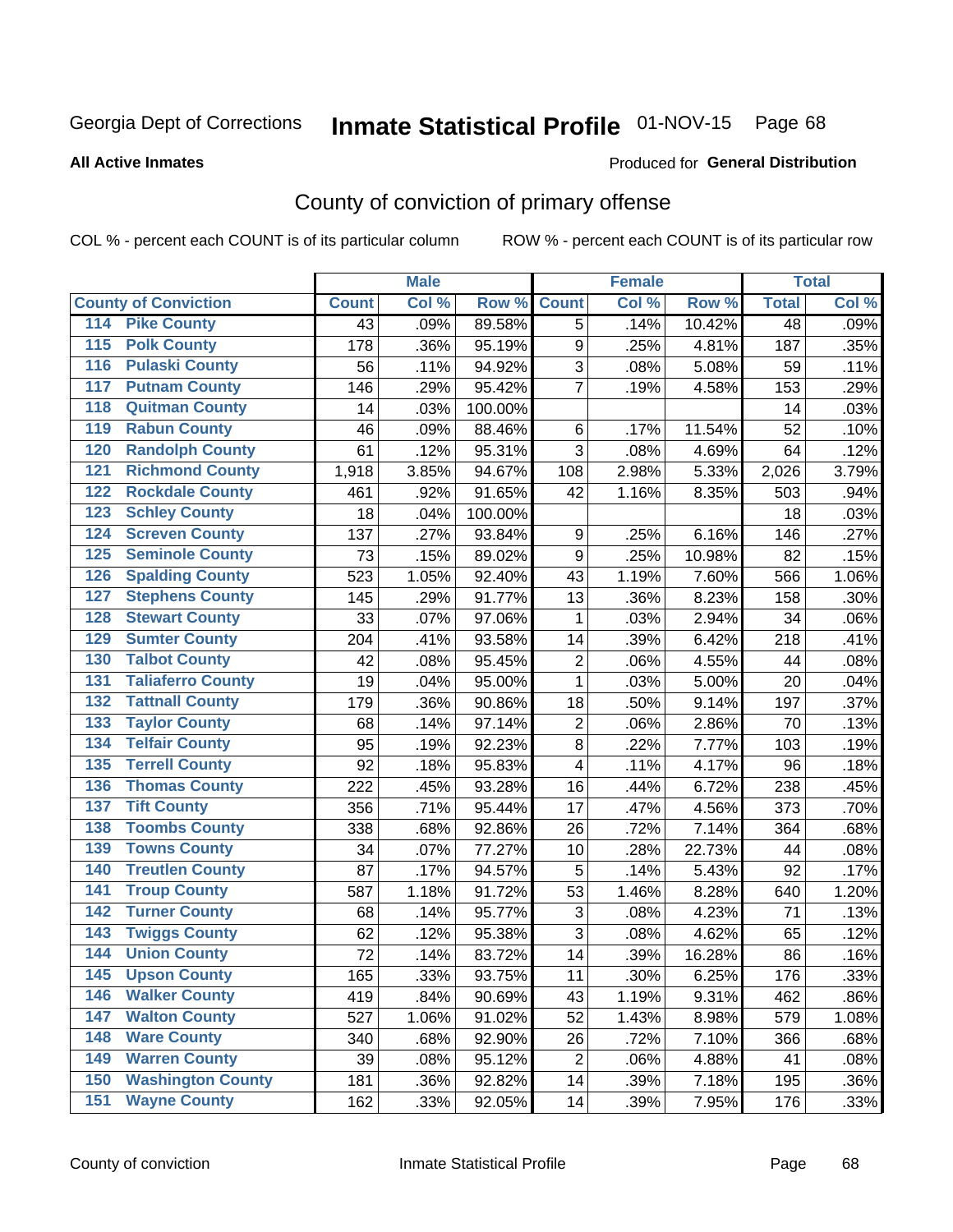# Inmate Statistical Profile 01-NOV-15 Page 69

**All Active Inmates** 

## Produced for General Distribution

# County of conviction of primary offense

COL % - percent each COUNT is of its particular column

|                                |              | <b>Male</b> |             |       | <b>Female</b> |          |              | <b>Total</b> |
|--------------------------------|--------------|-------------|-------------|-------|---------------|----------|--------------|--------------|
| <b>County of Conviction</b>    | <b>Count</b> | Col %       | Row % Count |       | Col %         | Row %    | <b>Total</b> | Col %        |
| <b>Webster County</b><br>152   | 4            | $.01\%$     | 80.00%      |       | .03%          | 20.00%   | 5            | .01%         |
| <b>Wheeler County</b><br>153   | 24           | .05%        | 96.00%      |       | .03%          | 4.00%    | 25           | .05%         |
| <b>White County</b><br>154     | 103          | .21%        | 85.83%      | 17    | .47%          | 14.17%   | 120          | .22%         |
| <b>Whitfield County</b><br>155 | 591          | 1.19%       | 89.95%      | 66    | 1.82%         | 10.05%   | 657          | 1.23%        |
| <b>Wilcox County</b><br>156    | 46           | $.09\%$     | 93.88%      | 3     | .08%          | 6.12%    | 49           | .09%         |
| <b>Wilkes County</b><br>157    | 76           | .15%        | 98.70%      |       | .03%          | $1.30\%$ | 77           | .14%         |
| <b>Wilkinson County</b><br>158 | 50           | .10%        | 96.15%      | 2     | .06%          | 3.85%    | 52           | .10%         |
| <b>Worth County</b><br>159     | 134          | .27%        | 93.71%      | 9     | .25%          | 6.29%    | 143          | .27%         |
| <b>Total Rported</b>           | 49,846       | 100%        | 93.22%      | 3,625 | 100%          | 6.78%    | 53,471       | 100%         |

| <b>Not Reported</b> |        |       |        |
|---------------------|--------|-------|--------|
| <b>Grand Total</b>  | 49,846 | 3,625 | 53,471 |

| Mode (most frequent) | <b>Fulton County</b> | <b>Cobb County</b> | <b>Fulton County</b> |
|----------------------|----------------------|--------------------|----------------------|
|                      |                      |                    |                      |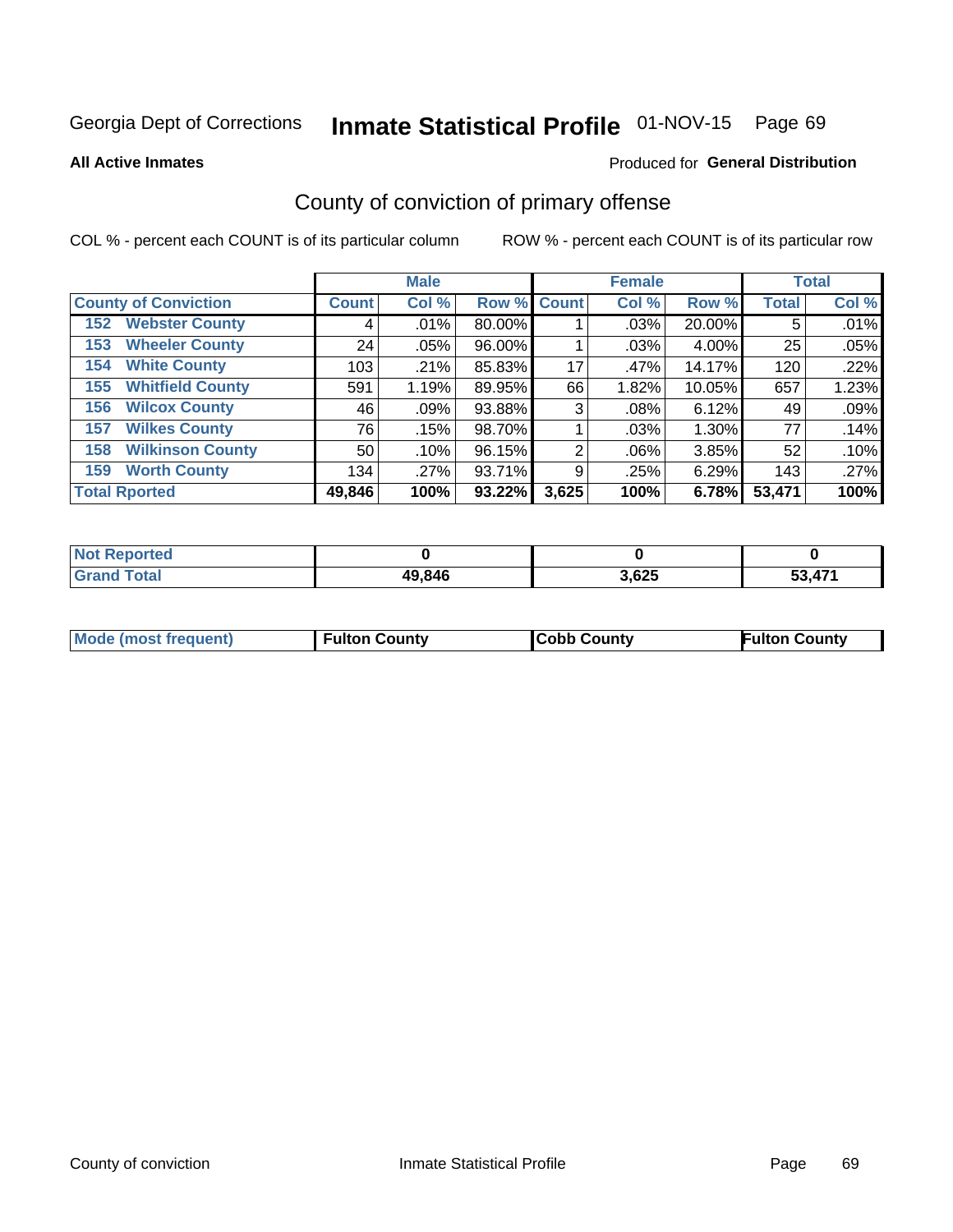# **Georgia Dept of Corrections All Active Inmates**

# Inmate Statistical Profile 01-NOV-15 Page 70

Produced for General Distribution

# Circuit of conviction of primary offense

COL % - percent each COUNT is of its particular column ROW % - percent each COUNT is of its particular row

|                         |                                 |              | <b>Male</b> |        |                 | <b>Female</b> |        |                    | <b>Total</b> |
|-------------------------|---------------------------------|--------------|-------------|--------|-----------------|---------------|--------|--------------------|--------------|
|                         | <b>Circuit of Conviction</b>    | <b>Count</b> | Col %       | Row %  | <b>Count</b>    | Col %         | Row %  | <b>Total</b>       | Col %        |
| 1                       | <b>Alapaha Circuit</b>          | 360          | .72%        | 94.99% | $\overline{19}$ | .53%          | 5.01%  | 379                | .71%         |
| $\overline{2}$          | <b>Alcovy Circuit</b>           | 1,205        | 2.43%       | 91.22% | 116             | 3.21%         | 8.78%  | 1,321              | 2.48%        |
| $\overline{\mathbf{3}}$ | <b>Atlanta Circuit</b>          | 4,933        | 9.93%       | 96.16% | 197             | 5.45%         | 3.84%  | 5,130              | 9.63%        |
| 4                       | <b>Atlantic Circuit</b>         | 749          | 1.51%       | 92.81% | 58              | 1.60%         | 7.19%  | 807                | 1.51%        |
| 5                       | <b>Augusta Circuit</b>          | 2,535        | 5.10%       | 93.89% | 165             | 4.57%         | 6.11%  | 2,700              | 5.07%        |
| $\overline{\mathbf{6}}$ | <b>Blue Ridge Circuit</b>       | 544          | 1.10%       | 89.62% | 63              | 1.74%         | 10.38% | 607                | 1.14%        |
| $\overline{\mathbf{7}}$ | <b>Brunswick Circuit</b>        | 1,053        | 2.12%       | 93.43% | 74              | 2.05%         | 6.57%  | 1,127              | 2.12%        |
| 8                       | <b>Chattahoochee Circuit</b>    | 1,508        | 3.04%       | 94.96% | 80              | 2.21%         | 5.04%  | 1,588              | 2.98%        |
| $\overline{9}$          | <b>Cherokee Circuit</b>         | 974          | 1.96%       | 86.73% | 149             | 4.12%         | 13.27% | 1,123              | 2.11%        |
| 10                      | <b>Clayton Circuit</b>          | 1,501        | 3.02%       | 93.06% | 112             | 3.10%         | 6.94%  | 1,613              | 3.03%        |
| $\overline{11}$         | <b>Cobb Circuit</b>             | 2,596        | 5.23%       | 91.47% | 242             | 6.70%         | 8.53%  | 2,838              | 5.33%        |
| 12                      | <b>Conasauga Circuit</b>        | 741          | 1.49%       | 90.48% | 78              | 2.16%         | 9.52%  | 819                | 1.54%        |
| $\overline{13}$         | <b>Cordele Circuit</b>          | 660          | 1.33%       | 93.62% | 45              | 1.25%         | 6.38%  | 705                | 1.32%        |
| $\overline{14}$         | <b>Coweta Circuit</b>           | 1,928        | 3.88%       | 92.12% | 165             | 4.57%         | 7.88%  | 2,093              | 3.93%        |
| $\overline{15}$         | <b>Dougherty Circuit</b>        | 967          | 1.95%       | 94.34% | 58              | 1.60%         | 5.66%  | 1,025              | 1.92%        |
| 16                      | <b>Dublin Circuit</b>           | 467          | .94%        | 94.73% | 26              | .72%          | 5.27%  | 493                | .93%         |
| $\overline{17}$         | <b>Eastern Circuit</b>          | 1,995        | 4.02%       | 96.10% | 81              | 2.24%         | 3.90%  | $\overline{2,076}$ | 3.90%        |
| 18                      | <b>Flint Circuit</b>            | 525          | 1.06%       | 90.21% | 57              | 1.58%         | 9.79%  | 582                | 1.09%        |
| 19                      | <b>Griffin Circuit</b>          | 1,079        | 2.17%       | 90.75% | 110             | 3.04%         | 9.25%  | 1,189              | 2.23%        |
| 20                      | <b>Gwinnett Circuit</b>         | 2,344        | 4.72%       | 93.05% | 175             | 4.84%         | 6.95%  | 2,519              | 4.73%        |
| $\overline{21}$         | <b>Houston Circuit</b>          | 717          | 1.44%       | 95.22% | 36              | 1.00%         | 4.78%  | 753                | 1.41%        |
| $\overline{22}$         | <b>Lookout Mountain Circuit</b> | 1,103        | 2.22%       | 90.34% | 118             | 3.27%         | 9.66%  | 1,221              | 2.29%        |
| 23                      | <b>Macon Circuit</b>            | 1,219        | 2.45%       | 94.72% | 68              | 1.88%         | 5.28%  | 1,287              | 2.42%        |
| 24                      | <b>Middle Circuit</b>           | 979          | 1.97%       | 93.68% | 66              | 1.83%         | 6.32%  | 1,045              | 1.96%        |
| $\overline{25}$         | <b>Mountain Circuit</b>         | 300          | .60%        | 91.74% | 27              | .75%          | 8.26%  | 327                | .61%         |
| 26                      | <b>Northeastern Circuit</b>     | 801          | 1.61%       | 91.13% | 78              | 2.16%         | 8.87%  | 879                | 1.65%        |
| $\overline{27}$         | <b>Northern Circuit</b>         | 623          | 1.25%       | 93.68% | 42              | 1.16%         | 6.32%  | 665                | 1.25%        |
| 28                      | <b>Ocmulgee Circuit</b>         | 1,050        | 2.11%       | 92.92% | 80              | 2.21%         | 7.08%  | 1,130              | 2.12%        |
| 29                      | <b>Oconee Circuit</b>           | 411          | .83%        | 93.62% | 28              | .77%          | 6.38%  | 439                | .82%         |
| 30                      | <b>Ogeechee Circuit</b>         | 931          | 1.87%       | 93.85% | 61              | 1.69%         | 6.15%  | 992                | 1.86%        |
| $\overline{31}$         | <b>Pataula Circuit</b>          | 397          | .80%        | 93.85% | 26              | .72%          | 6.15%  | 423                | .79%         |
| 32                      | <b>Piedmont Circuit</b>         | 584          | 1.18%       | 92.41% | 48              | 1.33%         | 7.59%  | 632                | 1.19%        |
| 33                      | <b>Rome Circuit</b>             | 895          | 1.80%       | 89.77% | 102             | 2.82%         | 10.23% | 997                | 1.87%        |
| 34                      | <b>South Georgia Circuit</b>    | 630          | 1.27%       | 93.89% | 41              | 1.13%         | 6.11%  | 671                | 1.26%        |
| 35                      | <b>Southern Circuit</b>         | 1,055        | 2.12%       | 95.65% | 48              | 1.33%         | 4.35%  | 1,103              | 2.07%        |
| 36                      | <b>Southwestern Circuit</b>     | 389          | .78%        | 94.65% | 22              | .61%          | 5.35%  | 411                | .77%         |
| 37                      | <b>Stone Mountain Circuit</b>   | 3,116        | 6.27%       | 94.97% | 165             | 4.57%         | 5.03%  | 3,281              | 6.16%        |
| 38                      | <b>Tallapoosa Circuit</b>       | 334          | .67%        | 94.35% | 20              | .55%          | 5.65%  | 354                | .66%         |
| 39                      | <b>Tifton Circuit</b>           | 631          | 1.27%       | 95.46% | 30              | .83%          | 4.54%  | 661                | 1.24%        |
| 40                      | <b>Toombs Circuit</b>           | 357          | .72%        | 95.45% | 17              | .47%          | 4.55%  | 374                | .70%         |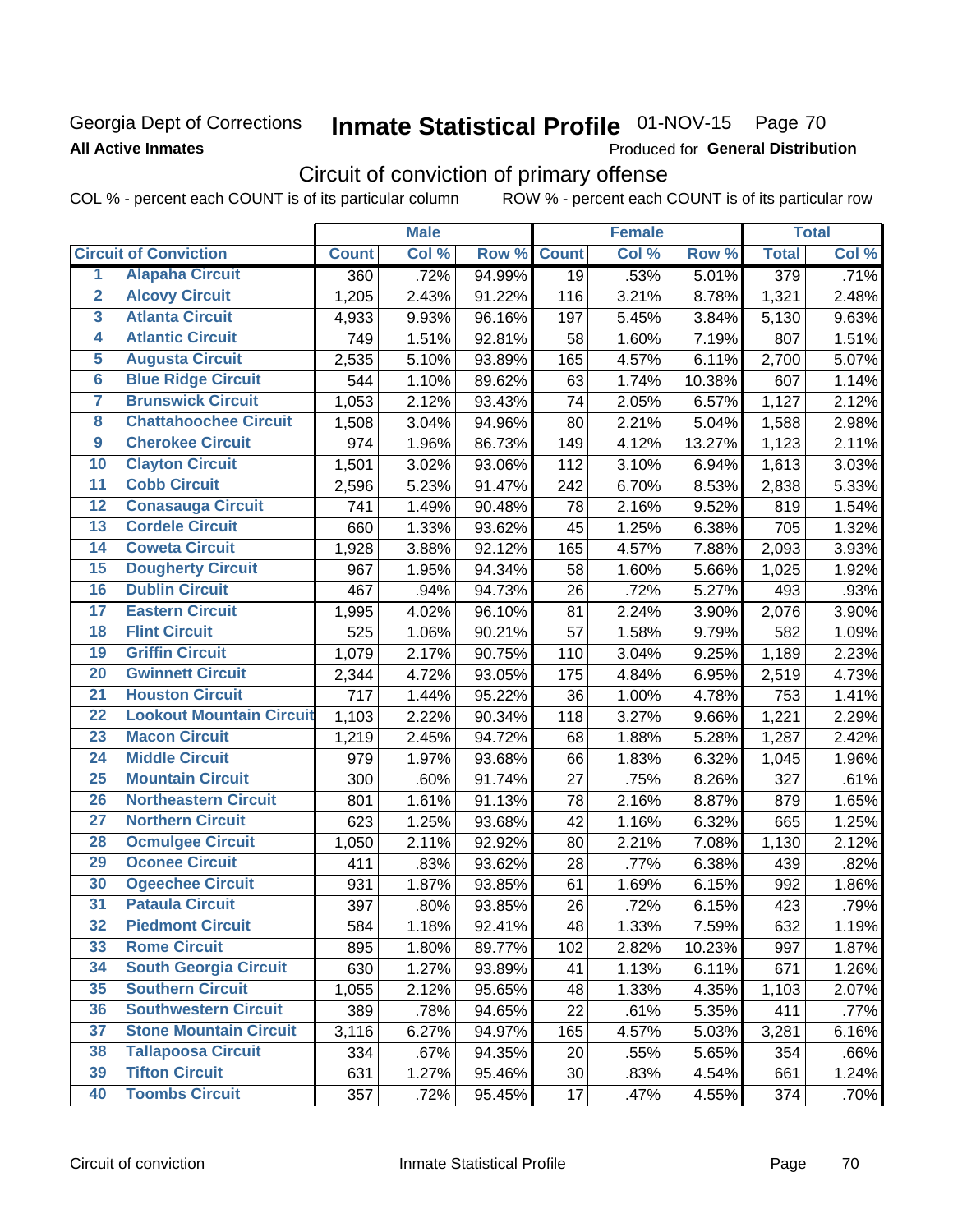# **Georgia Dept of Corrections All Active Inmates**

# Inmate Statistical Profile 01-NOV-15 Page 71

Produced for General Distribution

# Circuit of conviction of primary offense

COL % - percent each COUNT is of its particular column ROW % - percent each COUNT is of its particular row

|                                        |              | <b>Male</b> |        |              | <b>Female</b> |        |              | <b>Total</b> |
|----------------------------------------|--------------|-------------|--------|--------------|---------------|--------|--------------|--------------|
| <b>Circuit of Conviction</b>           | <b>Count</b> | Col %       | Row %  | <b>Count</b> | Col %         | Row %  | <b>Total</b> | Col %        |
| <b>Waycross Circuit</b><br>41          | 878          | 1.77%       | 93.50% | 61           | 1.69%         | 6.50%  | 939          | 1.76%        |
| <b>Western Circuit</b><br>42           | 516          | 1.04%       | 93.99% | 33           | .91%          | 6.01%  | 549          | 1.03%        |
| <b>Rockdale Circuit</b><br>43          | 461          | .93%        | 91.65% | 42           | 1.16%         | 8.35%  | 503          | .94%         |
| <b>Douglas Circuit</b><br>44           | 1,151        | 2.32%       | 90.35% | 123          | 3.40%         | 9.65%  | 1,274        | 2.39%        |
| <b>Appalachian Circuit</b><br>45       | 263          | .53%        | 89.76% | 30           | .83%          | 10.24% | 293          | .55%         |
| <b>Enotah Circuit</b><br>46            | 297          | $.60\%$     | 87.10% | 44           | 1.22%         | 12.90% | 341          | .64%         |
| <b>Bell-Forsyth J.C.</b><br>47         | 368          | .74%        | 91.32% | 35           | .97%          | 8.68%  | 403          | .76%         |
| <b>Towaliga Judicial Circuit</b><br>48 | 326          | .66%        | 90.56% | 34           | .94%          | 9.44%  | 360          | .68%         |
| <b>Paulding Circuit</b><br>49          | 226          | .45%        | 92.24% | 19           | .53%          | 7.76%  | 245          | .46%         |
| <b>Total Rported</b>                   | 49,672       | 100%        | 93.22% | 3,614        | 100%          | 6.78%  | 53,286       | 100%         |
|                                        |              |             |        |              |               |        |              |              |
| <b>Not Reported</b>                    |              | 174         |        |              | 11            |        |              | 185          |
| <b>Grand Total</b>                     |              | $AQ$ $R$    |        |              | 3 625         |        |              | 53 171       |

| $\sim$ , $\sim$ | $-$ , $-$ | .       |  |
|-----------------|-----------|---------|--|
|                 |           |         |  |
| Atlanta         | Cobb      | Atlanta |  |
|                 |           |         |  |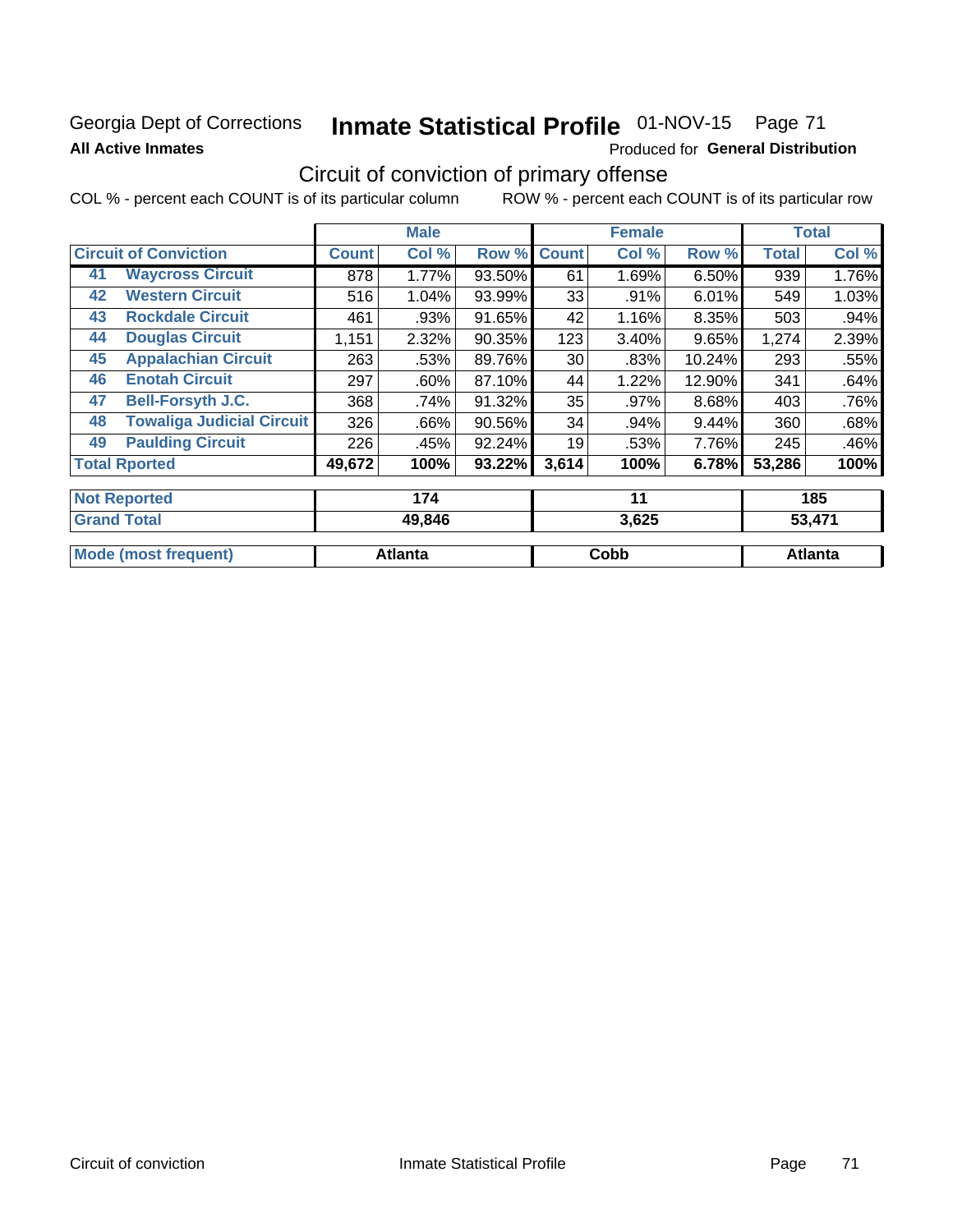# Georgia Dept of Corrections **Inmate Statistical Profile** 01-NOV-15 Page 72

## **All Active Inmates**

## Produced for **General Distribution**

# Years served (jail + prison) in this incarceration

COL % - percent each COUNT is of its particular column ROW % - percent each COUNT is of its particular row

|                        |              | <b>Male</b> |                  |                         | <b>Female</b> |                  |              | <b>Total</b> |
|------------------------|--------------|-------------|------------------|-------------------------|---------------|------------------|--------------|--------------|
| <b>Years Served</b>    | <b>Count</b> | Col %       | Row <sup>%</sup> | <b>Count</b>            | Col %         | Row <sup>%</sup> | <b>Total</b> | Col %        |
| Less than one year     | 13,708       | 28.55%      | 89.41%           | 1,624                   | 45.80%        | 10.59%           | 15,332       | 29.73%       |
| 1 to 1.99 years        | 7,902        | 16.46%      | 91.93%           | 694                     | 19.57%        | 8.07%            | 8,596        | 16.67%       |
| 2 to 2.99 years        | 4,734        | 9.86%       | 92.90%           | 362                     | 10.21%        | 7.10%            | 5,096        | 9.88%        |
| 3 to 3.99 years        | 3,304        | 6.88%       | 95.55%           | 154                     | 4.34%         | 4.45%            | 3,458        | 6.71%        |
| 4 to 4.99 years        | 2,777        | 5.78%       | 96.16%           | 111                     | 3.13%         | 3.84%            | 2,888        | 5.60%        |
| 5 to 5.99 years        | 1,967        | 4.10%       | 94.98%           | 104                     | 2.93%         | 5.02%            | 2,071        | 4.02%        |
| 6 to 6.99 years        | 1,678        | 3.49%       | 95.83%           | 73                      | 2.06%         | 4.17%            | 1,751        | 3.40%        |
| 7 to 7.99 years        | 676          | 1.41%       | 94.55%           | 39                      | 1.10%         | 5.45%            | 715          | 1.39%        |
| <b>8 to 8.99 years</b> | 914          | 1.90%       | 97.03%           | 28                      | 0.79%         | 2.97%            | 942          | 1.83%        |
| 9 to 9.99 years        | 1,123        | 2.34%       | 96.64%           | 39                      | 1.10%         | 3.36%            | 1,162        | 2.25%        |
| 10 to 10.99 years      | 784          | 1.63%       | 96.08%           | 32                      | 0.90%         | 3.92%            | 816          | 1.58%        |
| 11 to 11.99 years      | 746          | 1.55%       | 96.26%           | 29                      | 0.82%         | 3.74%            | 775          | 1.50%        |
| 12 to 12.99 years      | 742          | 1.55%       | 95.01%           | 39                      | 1.10%         | 4.99%            | 781          | 1.51%        |
| 13 to 13.99 years      | 678          | 1.41%       | 95.90%           | 29                      | 0.82%         | 4.10%            | 707          | 1.37%        |
| 14 to 14.99 years      | 686          | 1.43%       | 97.30%           | 19                      | 0.54%         | 2.70%            | 705          | 1.37%        |
| 15 to 15.99 years      | 551          | 1.15%       | 95.66%           | 25                      | 0.71%         | 4.34%            | 576          | 1.12%        |
| 16 to 16.99 years      | 495          | 1.03%       | 95.56%           | 23                      | 0.65%         | 4.44%            | 518          | 1.00%        |
| 17 to 17.99 years      | 533          | 1.11%       | 96.21%           | 21                      | 0.59%         | 3.79%            | 554          | 1.07%        |
| 18 to 18.99 years      | 576          | 1.20%       | 97.63%           | 14                      | 0.39%         | 2.37%            | 590          | 1.14%        |
| 19 to 19.99 years      | 496          | 1.03%       | 96.69%           | 17                      | 0.48%         | 3.31%            | 513          | 0.99%        |
| 20 to 20.99 years      | 371          | 0.77%       | 97.38%           | 10                      | 0.28%         | 2.62%            | 381          | 0.74%        |
| 21 to 21.99 years      | 341          | 0.71%       | 96.33%           | 13                      | 0.37%         | 3.67%            | 354          | 0.69%        |
| 22 to 22.99 years      | 309          | 0.64%       | 97.78%           | 7                       | 0.20%         | 2.22%            | 316          | 0.61%        |
| 23 to 23.99 years      | 240          | 0.50%       | 96.39%           | 9                       | 0.25%         | 3.61%            | 249          | 0.48%        |
| 24 to 24.99 years      | 238          | 0.50%       | 96.75%           | 8                       | 0.23%         | 3.25%            | 246          | 0.48%        |
| 25 to 25.99 years      | 173          | 0.36%       | 96.65%           | 6                       | 0.17%         | 3.35%            | 179          | 0.35%        |
| 26 to 26.99 years      | 155          | 0.32%       | 98.73%           | $\overline{\mathbf{c}}$ | 0.06%         | 1.27%            | 157          | 0.30%        |
| 27 to 27.99 years      | 153          | 0.32%       | 98.08%           | 3                       | 0.08%         | 1.92%            | 156          | 0.30%        |
| 28 to 28.99 years      | 112          | 0.23%       | 99.12%           | 1                       | 0.03%         | 0.88%            | 113          | 0.22%        |
| 29 to 29.99 years      | 100          | 0.21%       | 99.01%           | 1                       | 0.03%         | 0.99%            | 101          | 0.20%        |
| Thirty + years         | 756          | 1.57%       | 98.69%           | 10                      | 0.28%         | 1.31%            | 766          | 1.49%        |
| <b>Total Reported</b>  | 48,018       | 100%        | 93.12%           | 3,546                   | 100%          | 6.88%            | 51,564       | 100%         |

| <b>rteo</b><br>N | ,828   | $\sim$<br>-2 | 1,907           |
|------------------|--------|--------------|-----------------|
| <b>Total</b>     | 49,846 | 3,625        | A74<br>-0<br>vu |
|                  |        |              |                 |

| Mean<br>(average)    | 5.79               | 3.04               | 5.6           |
|----------------------|--------------------|--------------------|---------------|
| Median (middle)      | 2.43               | 1.16               | 2.33          |
| Mode (most frequent) | Less than one year | Less than one year | Less than one |
|                      |                    |                    | vear          |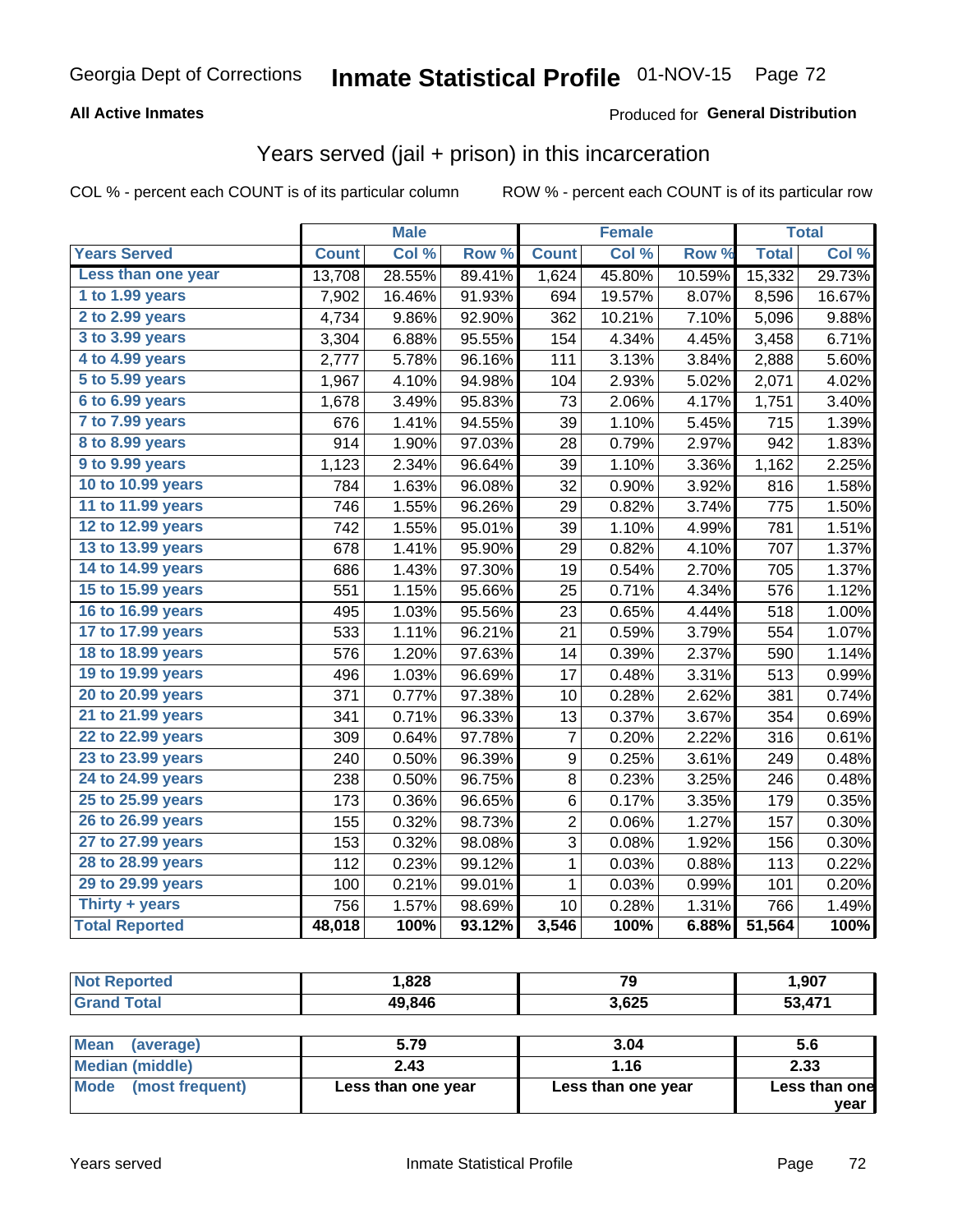#### **All Active Inmates**

Produced for **General Distribution**

## Results of most recent HIV tests

|                         | <b>Male</b>  |          |           | <b>Female</b> |           |           | Total   |        |
|-------------------------|--------------|----------|-----------|---------------|-----------|-----------|---------|--------|
| <b>HIV Test Results</b> | <b>Count</b> | Col%     | Row %I    | <b>Count</b>  | Col %     | Row %     | Total   | Col %  |
| <b>Positive</b>         | 252          | $1.70\%$ | 84.56%    | 46            | $3.50\%$  | $15.44\%$ | 298     | 1.85%  |
| <b>Negative</b>         | 14.544       | 98.28%   | 91.97%    | 1,270         | $96.50\%$ | $8.03\%$  | 15,814  | 98.13% |
| <b>Indeterminate</b>    | ີ            | 0.02%    | 100.00%   |               |           |           |         | 0.02%  |
| <b>Total Reported</b>   | 14,799       | 100%     | $91.83\%$ | 1,316         | 100%      | $8.17\%$  | 16, 115 | 100%   |

| <b>Not Reported</b> | 35,047 | 2,309 | 37,356 |
|---------------------|--------|-------|--------|
| <b>Grand Total</b>  | 49,846 | 3,625 | 53,471 |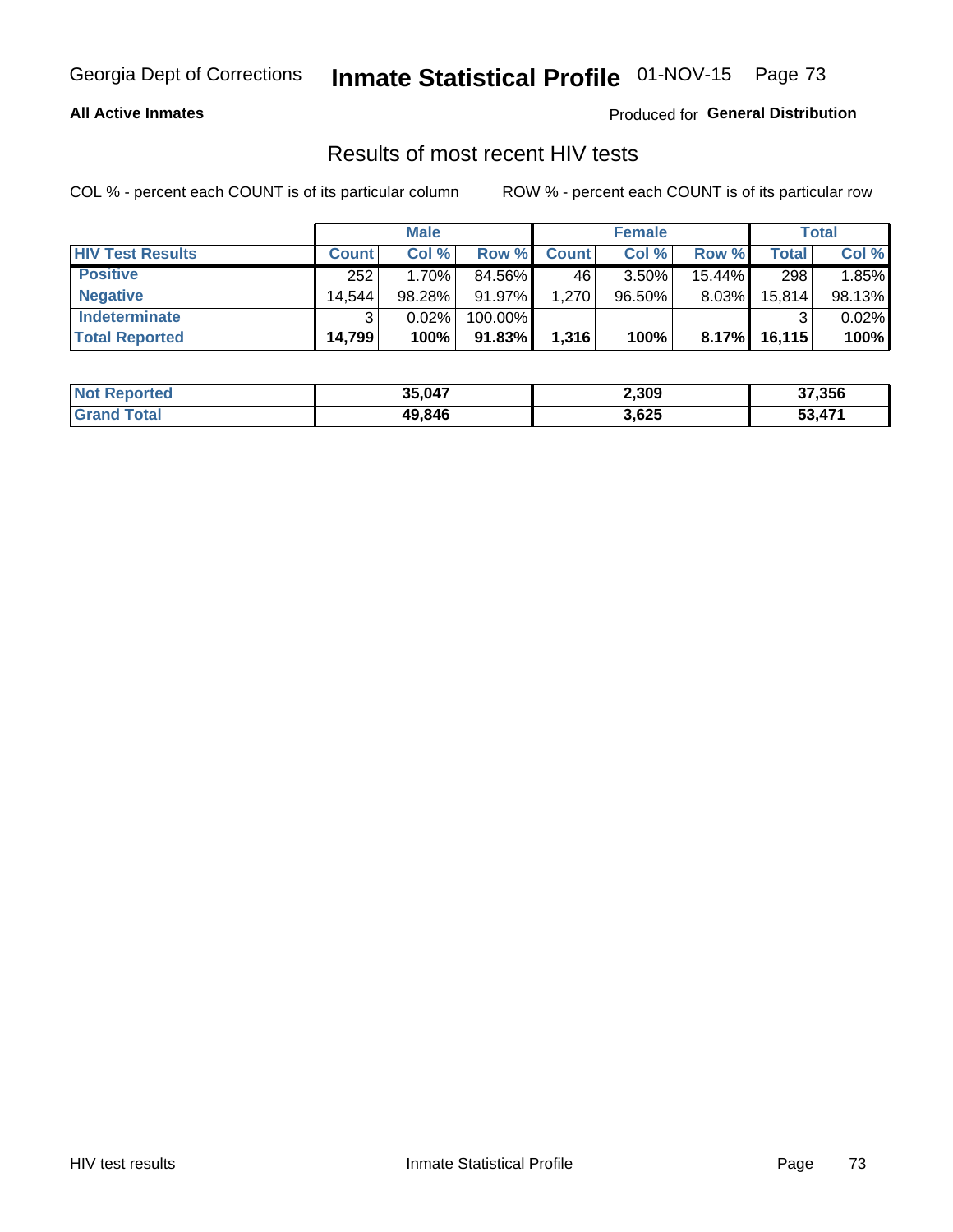#### **All Active Inmates**

### Produced for **General Distribution**

## Results of most recent tuberculosis test

|                                  | <b>Male</b>     |           |           | <b>Female</b> |        |          | Total  |        |
|----------------------------------|-----------------|-----------|-----------|---------------|--------|----------|--------|--------|
| <b>Tuberculosis Test Results</b> | <b>Count</b>    | Col%      | Row %     | <b>Count</b>  | Col %  | Row %    | Total  | Col %  |
| <b>Positive on current test</b>  | 6.306           | $17.54\%$ | $97.81\%$ | 141           | 5.39%  | 2.19%    | 6,447  | 16.71% |
| <b>Positive on previous test</b> | 12 <sup>2</sup> | 0.03%     | 100.00%   |               |        |          | 12     | 0.03%  |
| <b>Negative</b>                  | 29.644          | $82.43\%$ | $92.29\%$ | 2.476         | 94.61% | $7.71\%$ | 32,120 | 83.26% |
| <b>Total Reported</b>            | 35,962          | 100%      | $93.22\%$ | 2,617         | 100%   | 6.78%    | 38,579 | 100%   |

| <b>Not Reported</b> | 13,884 | 1,008 | 14,892 |
|---------------------|--------|-------|--------|
| <b>Grand Total</b>  | 49,846 | 3,625 | 53,471 |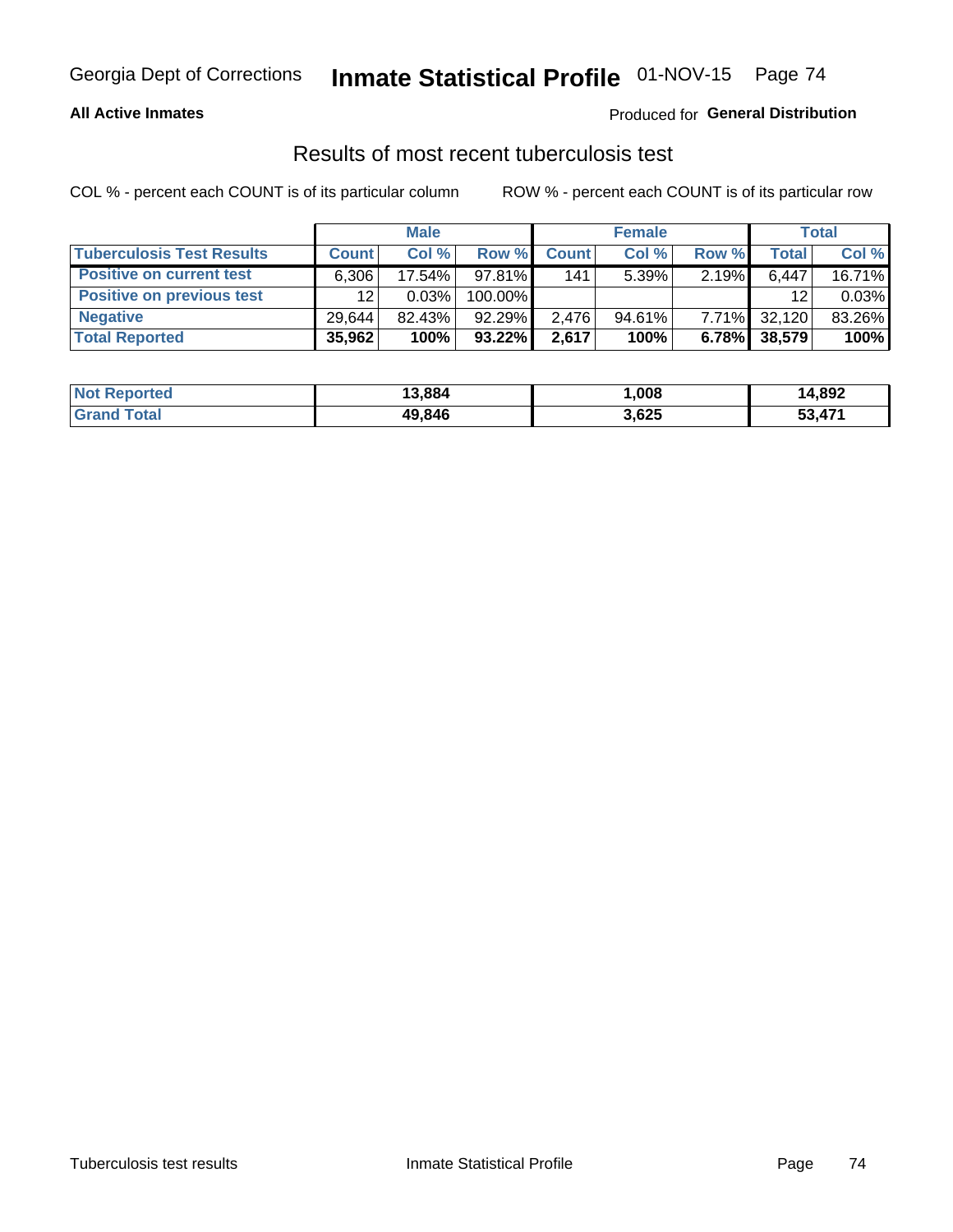#### **All Active Inmates**

Produced for **General Distribution**

## Results of most recent syphilis test

|                                 | <b>Male</b>  |           |        | <b>Female</b> |           |          | Total   |        |
|---------------------------------|--------------|-----------|--------|---------------|-----------|----------|---------|--------|
| <b>Syphilis Test Results</b>    | <b>Count</b> | Col%      | Row %  | <b>Count</b>  | Col %     | Row %    | Total I | Col %  |
| <b>Positive on current test</b> | 236          | 1.75%     | 94.40% | 14            | 2.65%     | $5.60\%$ | 250     | 1.78%  |
| <b>Negative</b>                 | 13.245       | $98.25\%$ | 96.26% | 514           | $97.35\%$ | $3.74\%$ | 13.759  | 98.22% |
| <b>Total Reported</b>           | 13,481       | 100%      | 96.23% | 528           | 100%      | $3.77\%$ | 14,009  | 100%   |

| <b>Not Reported</b> | 36,365 | 3,097 | 39,462                   |
|---------------------|--------|-------|--------------------------|
| <b>Grand Total</b>  | 49.846 | 3,625 | $\rightarrow$<br>- 53.47 |